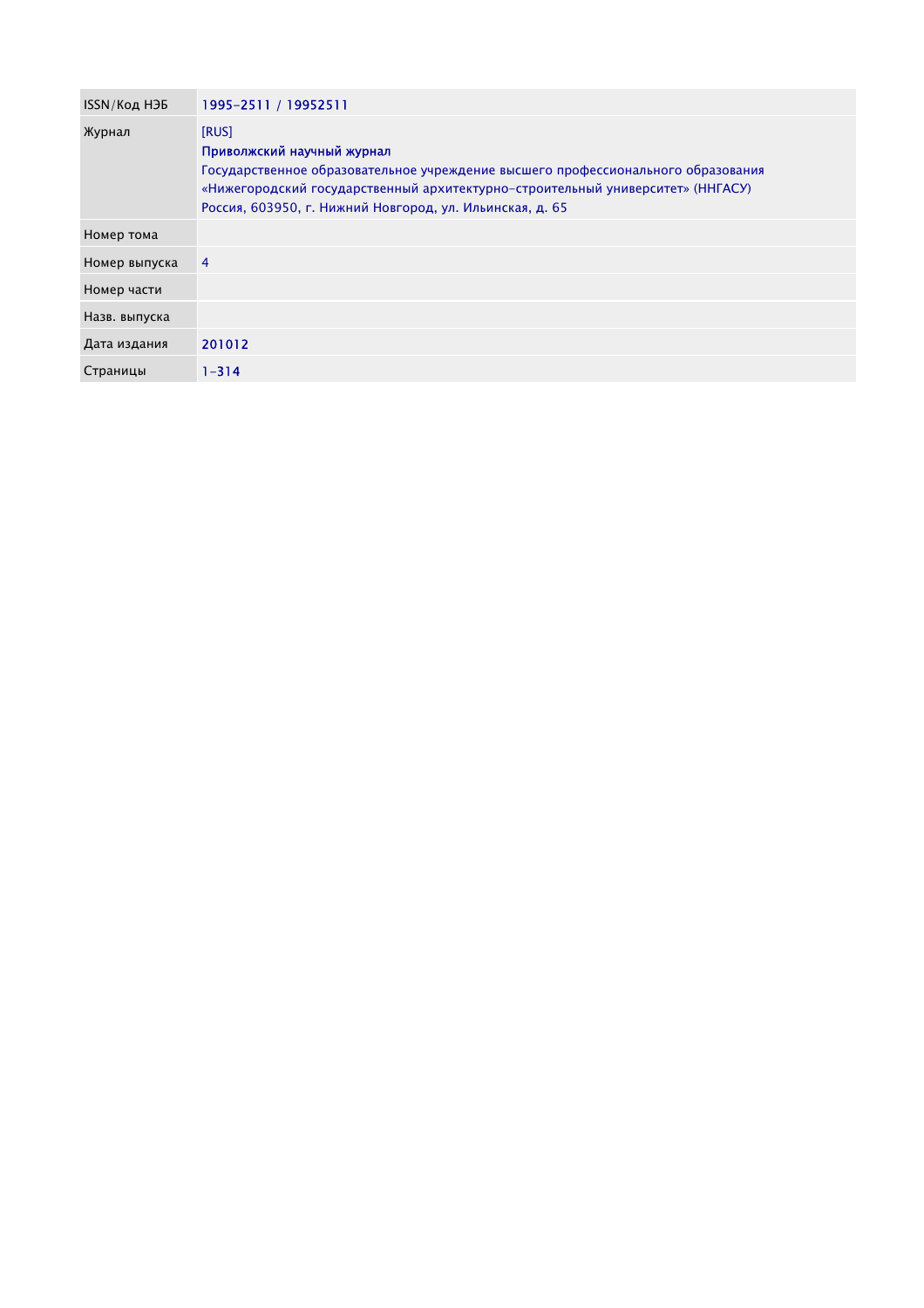| Раздел            | [RUS]<br>ТЕХНИЧЕСКИЕ НАУКИ, СТРОИТЕЛЬСТВО                                                                                                                                                                                                                                                                                                                                                                                                                                                                                                                               |
|-------------------|-------------------------------------------------------------------------------------------------------------------------------------------------------------------------------------------------------------------------------------------------------------------------------------------------------------------------------------------------------------------------------------------------------------------------------------------------------------------------------------------------------------------------------------------------------------------------|
|                   | [ENG]<br><b>ENGINEERING SCIENCES, CONSTRUCTION</b>                                                                                                                                                                                                                                                                                                                                                                                                                                                                                                                      |
| Страницы          | $56 - 63$                                                                                                                                                                                                                                                                                                                                                                                                                                                                                                                                                               |
| Тип               | [RAR] - Научная статья                                                                                                                                                                                                                                                                                                                                                                                                                                                                                                                                                  |
| Коды              | [УДК] 539.3                                                                                                                                                                                                                                                                                                                                                                                                                                                                                                                                                             |
| Заглавие          | [RUS]<br>АНИЗОТРОПНЫЙ ХАРАКТЕР ПОВРЕЖДЕНИЯ МЕТАЛЛОВ: ИССЛЕДОВАНИЯ И ПРОБЛЕМЫ МОДЕЛИРОВАНИЯ                                                                                                                                                                                                                                                                                                                                                                                                                                                                              |
|                   | [ENG]<br>ANISOTROPIC NATURE OF DAMAGES IN METALS: RESEARCHES AND PROBLEMS OF MODELING                                                                                                                                                                                                                                                                                                                                                                                                                                                                                   |
| Авторы            | [RUS]<br><b>МАКОВКИН</b><br>Георгий Анатольевич<br>Россия, 603950, г.Н. Новгород, ул. Ильинская, д. 65. Тел.: (831) 433-98-64; факс: (831) 430-19-36<br>makovkin@yandex.ru<br>ГОУ ВПО «Нижегородский государственный архитектурно-строительный университет»<br>д-р техн. наук, проф., зав. кафедрой теоретической механики                                                                                                                                                                                                                                              |
|                   | [ENG]<br><b>MAKOVKIN</b><br><b>Georgiy Anatolievich</b><br>65 Iljinskaya str., 603950, Nizhny Novgorod, Russia. Tel.: (831) 433-98-64; fax: +7 (831) 430-19-36<br>makovkin@yandex.ru<br>The Nizhny Novgorod State University of Architecture and Civil Engineering<br>doctor of technical sciences, professor, holder of the chair of theoretical mechanics                                                                                                                                                                                                             |
| Аннотация         | [RUS]<br>В статье обобщаются экспериментальные данные о характере повреждений металлов.<br>Выполнен обзор различных способов построения математических моделей поврежденности.<br>Рассматриваются различные варианты учета анизотропии, возникающей в процессе повреждения.<br>[ENG]<br>The article generalizes experimental data about the nature of damages in metals.<br>A review of different ways of building mathematical models of the damage is presented.<br>Different methods of taking account of anisotropy appearing in the damage process are considered. |
| Текст             |                                                                                                                                                                                                                                                                                                                                                                                                                                                                                                                                                                         |
| Ключевые<br>слова | [RUS]<br>повреждение<br>анизотропия<br>пластическая деформация<br>ползучесть<br>[ENG]<br>the damage<br>anisotropy                                                                                                                                                                                                                                                                                                                                                                                                                                                       |
|                   | plastic deformation<br>creep                                                                                                                                                                                                                                                                                                                                                                                                                                                                                                                                            |
| Ссылки            | Качанов, Л. М. Основы механики разрушения / Л. М. Качанов. - М. : Наука, 1974. - 312 с.                                                                                                                                                                                                                                                                                                                                                                                                                                                                                 |
|                   | Качанов, Л. М. О времени разрушения в условиях ползучести / Л. М. Качанов // Известия Академии Наук СССР.<br>Сер. «Механика и машиностроение». - 1958. - № 8. - С. 26-31.                                                                                                                                                                                                                                                                                                                                                                                               |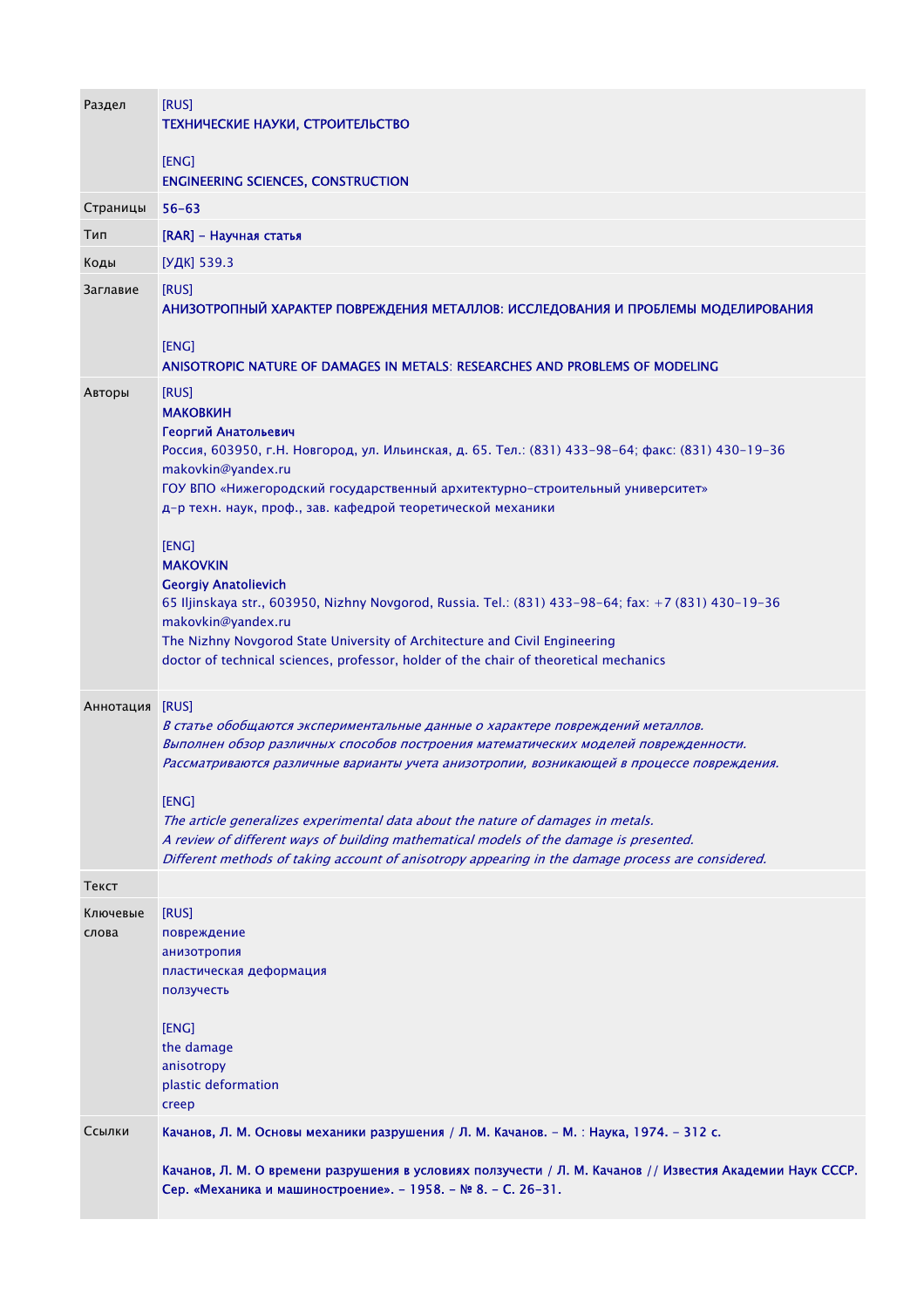Серенсен, мл. Общая теория накопления усталостных повреждений / Серенсен, мл. // Теоретические основы инженерных расчетов. - 1969. - № 1. - С. 1.

Betten, J. Damage tensors in continuum mechanics / J. Betten // Journal Of Theoretical And Applied Mechanics <http://www.imbm.bas.bg/imbm/jtam/index.html>. - 1982. - N 1.

Betten, J. Net-stress analysis in creep mechanics / J. Betten // Ing. Archiv. - Vol. 52. - P. 405-419.

Boehler, J. P. Lois de comportment des milieux continus / J. P. Boehler // J. Mec. -1978. - Vol. 17, N 2. - P. 153-190.

Chaboche, J. L. The concept of effective stress applied to elasticity and viscoplasticity in the presence of anisotropic damage /

J. L. Chaboche // EUROMECH. Coll. 115 «Mehanika». - 1979.

Chen, I. W. Creep cavitation in 304 Stainless Steel / I. W. Chen, A.S. Argon // Acta Metal. - 1981. - Vol. 29. - P. 1321-1333

Chrzanowski, M. Use of the damage concept in describing creep-fatigue interaction under prescribed stress / М. Chrzanowski // International Journal of Mechanical Sciences. - 1976. - Vol. 18. - P. 69-73.

Chrzanowski, M. Swedish Solid Mechanics Report / М. Chrzanowski. - Gothenburg, 1973.

Cordebuis, J. P. Endommagement anisotrope en elasticite et plasticite / J. P. Cordebuis, F. Sidoroff // Theor Appl Mech Jpn. - 1982. - Numero Special. - P. 45-60.

Davison, L. Theory of spall damage accumulation in ductile metals / L. Davison, A. L. Stevens, М. Е. Kip // Journal of the Mechanics and Physics of Solids on ScienceDirect. - 1977. - Vol. 25. - P. 11-28.

Davison, L. Thermo mechanical constitution of spalling elastic bodies / L. Davison, A. L. Stevens // Journal of Applied Physics - 1973. - Vol. 44. - P. 667-674.

Dufailly, J. Determination of the relative density changes in the presence of high strain gradient / J. Dufailly, J. Lemaitre, J. М. Jalinier, J. Н. Schmitt, В. Baudelet // Journal Of Materials Science Letters. - 1980. - Vol. 15. - P. 3162-3165.

Dyson, B. F. Grain boundary cavitation under various states of applied stress / B. F. Dyson, M. S. Loveday, M. J. Rodgers // Proceedings of the Royal Society A: Mathematical, Physical and ... - London, 1976. - P. 245-259.

Dyson, B. F. Creep of Nimonic 80A in torsion and tension / B. F. Dyson, F. A. McLean // Metal Science. -1977. - Vol. 11. - P. 37-45.

Hayhurst, D. R. Creep rupture under non-proportional loading / D. R. Hayhurst, W. A. Trampczynski, F. A. Leckie // Acta Metallurgica et Materialia. - 1980. - Vol. 28. - P. 1171-1183.

Hayhurst, D. R. The effect of creep constitutive and damage relationships upon the rupture time of solid circular torsion bar / D. R. Hayhurst, F. A. Leckie // Journal of the Mechanics and Physics of Solids. - 1973. - Vol. 21. - P. 431-446.

Jalinier, J. M. Damage in sheet metal forming, Part I, II / J. M. Jalinier, J. H. Schmitt // Acta Metallurgica et Materialia.

1982. - Vol. 30. - P. 1789-1809.

-

Kaczanow, M. L. Continuum model of medium with cracks / M. L. Kaczanow // Journal of the Engineering Mechanics Division. - 1980. - Vol. 106. - Р. 1039-1051.

J. F. Knott, The Fundamentals of Fracture Mechanics / J. F. Knott. - Butterworths : London, 1973.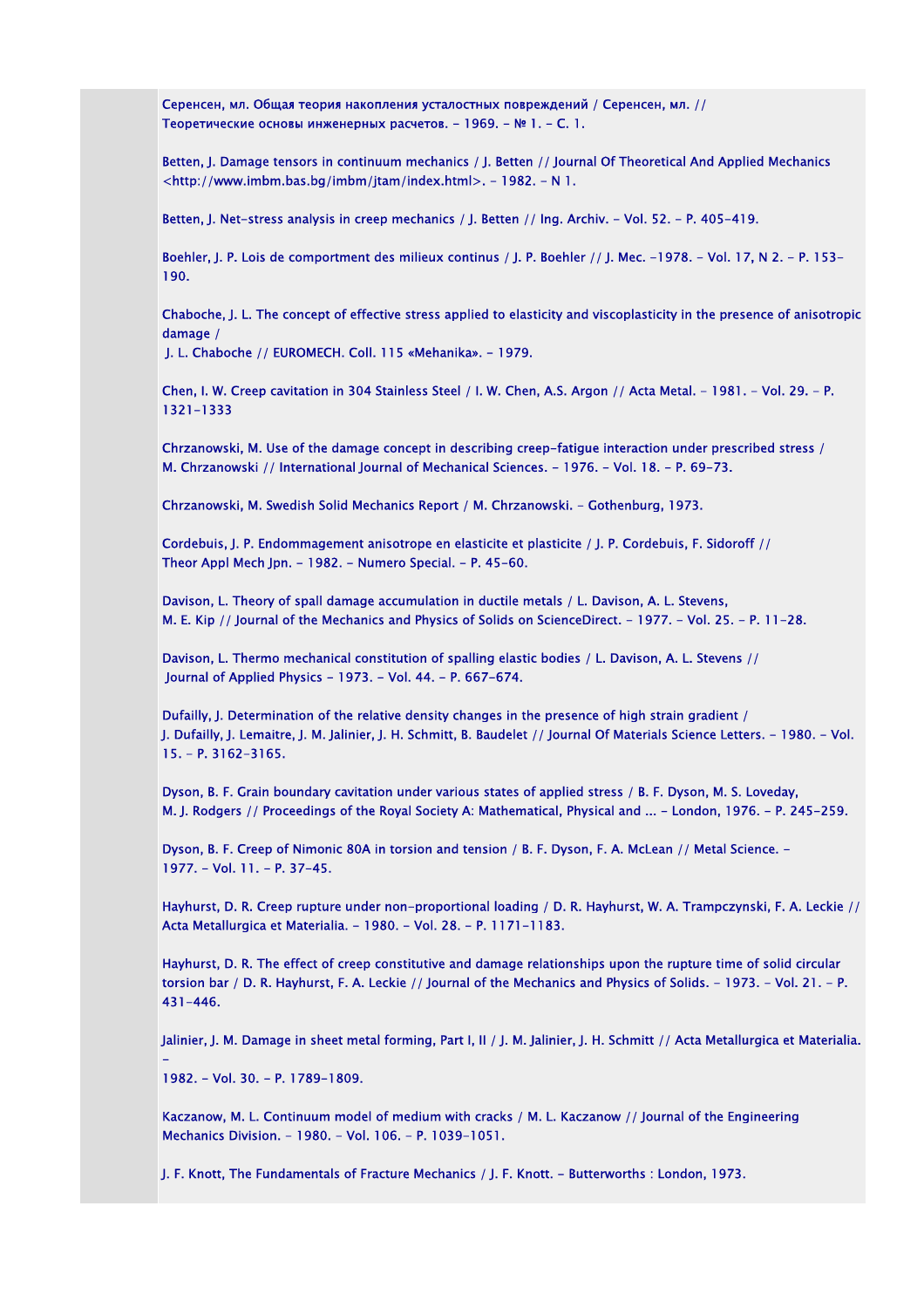Krajcinovic, D. The continuous damage theory of brittle materials. Part I, II / D. Krajcinovic, G. U. Fonseca // Journal of Applied Mechanics - 1981. - Vol. 48. - P. 809-824.

Leckie, F. A. Constitutive equations for creep rupture / F. A. Leckie, D. R. Hayhurst // Acta metal. - 1977. - Vol. 25.

Lemaitre, J. Aspects phenomenologique de la rupture par endommagement / J. Lemaitre, J. L. Chaboche // J. de Mechanique applique. - 1978. - Vol. 2. - P. 317-365.

Lemaitre, J. Damage modelling for prediction of plastic or creep fatigue failure in structures / J. Lemaitre // Conf. SMRiT in T.A. Jaeger and B.A. Boley ed. ; Trans ; 5th Int. - North Holland, 1979. - Рaper N L5/1b.

Litewka, A. Experimental evaluation of the overall anisotropic material response at continuous damage / А. Litewka, А. Sawczuk // Proc. Euromech Cachan. - 1981. - Coll. 147.

Murakami, S. Mechanical description of creep damage and its experimental verification / S. Murakami, Т. Imaizumi // Journal Of Theoretical And Applied Mechanics. - 1982. - № 1. - P. 743-761.

Murakami, S. Anisotropic damages in metals (Villard - de - Lans) / S. Murakami // Proc. Coll. Inter. CNRS. - 1983, June.

Murakami, S. Creep Damage Analysis in Thin-Walled. Tubes, in Inelastic Behavior of Pressure Vessel and Piping Components, edited by T. Y. Chang and E. Krempl, PVP-PB-028, ASME / S. Murakami, N. Ohno. - New York, 1978.  $- P. 55-69.$ 

Muracami, S. A continuum theory of creep and damage / S. Murakami, N. Ohno // Creep in structures : рroc. 3-rd IUTAM Symp., Berlin et al. - Berlin, 1981. - P. 422-444.

Rabotnow, Y. N. Creep Problems in Structural Members Rabotnow / Y. N. North-Holland. - Amsterdam, 1969.

Rivlin, R. S. Stress-deformation relations for isotropic materials / R. S. Rivlin, J. L. Ericsen // J. Rational Mech. Anal. - 1955. - Vol. 4. - P. 323-425.

Schmitt, J. H. Analysis of damage and its influence on the plastic properties of copper / J. H. Schmitt, J. M. Jalinier, В. Baudelet // Journal of Materials Science. -1981. - Vol. 16. - P. 95-101.

Schmitt, J. H. On the existence of initial damage in sheet metal / J. H. Schmitt, R. Argemi, J. Jalinger, В. Baudelet // Journal of Materials Science. - 1981. - Vol. 16. - P. 2004-2008.

Smith, G. F. On isotropic functions of symmetric tensors, skew-symmetric tensors and vectors / G. F. Smith // International Journal of Science Education. - 1971. - Vol. 9. - Р. 899-916.

Trampczinski, W. A. Creep deformation and rupture under non-proportional loading, in A.R.S. Ponter and D.R.Hayhurst ed. / W. A. Trampczinski, D. R. Hayhurst // Creep in Structures. - Springer. - 1981. - P. 388-404.

Trampczinski, W. A. Creep rupture of copper and aluminum under non-Proportional loading / W. A. Trampczinski, D. R. Hayhurst, F. A. Leckie // Journal of the Mechanics and Physics of Solids : Elsevier. - 1981. - Vol. 29. - P. 353- 374.

Wang, C. C. A new representation theorem for isotropic function. Part I, II, Corrigendum / С. С. Wang // Arch. Rational Mech. : SpringerLink Journal. - 1970. - Vol. 36. - P. 166-223 ; 1971. - Vol. 43. - P. 392-395.

Файлы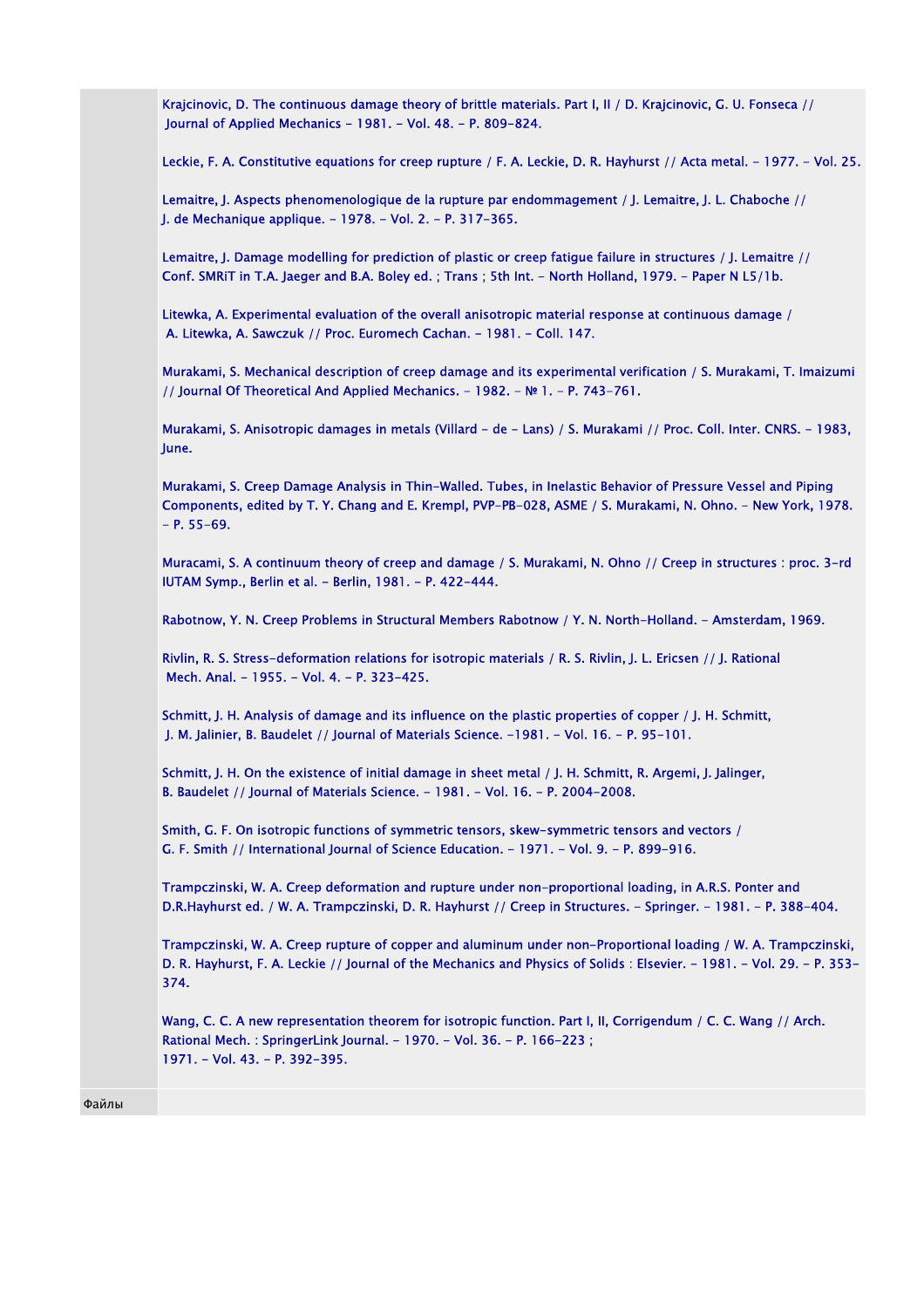| Раздел         |                                                                                                                                                                                                                                                                                                                                                                                                                                                                                                                                                                                                                                                                                                                                      |
|----------------|--------------------------------------------------------------------------------------------------------------------------------------------------------------------------------------------------------------------------------------------------------------------------------------------------------------------------------------------------------------------------------------------------------------------------------------------------------------------------------------------------------------------------------------------------------------------------------------------------------------------------------------------------------------------------------------------------------------------------------------|
| Страницы       | $64 - 72$                                                                                                                                                                                                                                                                                                                                                                                                                                                                                                                                                                                                                                                                                                                            |
| Тип            | [RAR] - Научная статья                                                                                                                                                                                                                                                                                                                                                                                                                                                                                                                                                                                                                                                                                                               |
| Коды           | [УДК] 624.074.43:004.9:721.01                                                                                                                                                                                                                                                                                                                                                                                                                                                                                                                                                                                                                                                                                                        |
| Заглавие       | [RUS]<br>АКТУАЛЬНЫЕ ТЕОРЕТИЧЕСКИЕ И ПРИКЛАДНЫЕ ПРОБЛЕМЫ ИНФОРМАТИЗАЦИИ КОНСТРУКТОРСКИХ<br>РАБОТ В СТРОИТЕЛЬНОЙ ОТРАСЛИ<br>[ENG]<br>THE RELEVANT THEORETICAL AND APPLIED PROBLEMS OF STRUCTURAL DESIGN COMPUTERIZATION IN<br><b>CONSTRICTION INDUSTRY</b>                                                                                                                                                                                                                                                                                                                                                                                                                                                                             |
| Авторы         | [RUS]<br><b>СУПРУН</b><br>Анатолий Николаевич<br>Россия, 603950, г. Н. Новгород, ул. Ильинская, д. 65. Тел. (831) 433-47-71; факс (831) 430-19-36<br>suprun@nngasu.ru<br>ГОУ ВПО «Нижегородский государственный архитектурно-строительный университет»<br>д-р физ.-мат. наук, проф., зав. кафедрой информационных систем и технологий<br>[ENG]<br><b>SUPRUN</b><br><b>Anatoly Nikolayevich</b><br>65 Iljinskaya str., 603950, Nizhny Novgorod, Russia. Tel.: +7 (831) 433-47-71, fax +7 (831) 430-19-36<br>suprun@nngasu.ru<br>The Nizhny Novgorod State University of Architecture and Civil Engineering<br>doctor of physical and mathematical sciences, professor, holder of the chair of information systems and<br>technologies |
| Аннотация      | [RUS]<br>В статье рассматриваются актуальные проблемы информатизации конструкторских работ, являющиеся<br>в настоящее время предметом исследований кафедры информационных систем и технологий ННГАСУ.<br>[ENG]<br>The article deals with relevant problems of structural design computerization currently under research at<br>the department of information systems and technologies of Nizhny Novgorod State University of<br>Architecture and Civil Engineering (NNGASU).                                                                                                                                                                                                                                                         |
| Текст          |                                                                                                                                                                                                                                                                                                                                                                                                                                                                                                                                                                                                                                                                                                                                      |
| Ключевые слова | [RUS]<br>проектные единицы<br>деформационно-прочностной расчёт<br>распределенные вычисления<br>стереографический постпроцессор<br>геодезические купола<br>реономная пластичность<br>[ENG]<br>design units<br>calculation of deformation and strength<br>distributed computing<br>stereographic postprocessor<br>geodesic domes<br>rheonomic plasticity                                                                                                                                                                                                                                                                                                                                                                               |
| Ссылки         | Suprun, A. Distributed computing for construction project design by division into project design units / A.<br>Suprun, D. Kislitsyn // Computing in civil engineering. Proceedings of the 13th international conference,<br>30 June - 2 July. - Nottingham, 2010. - P. 325-326.                                                                                                                                                                                                                                                                                                                                                                                                                                                      |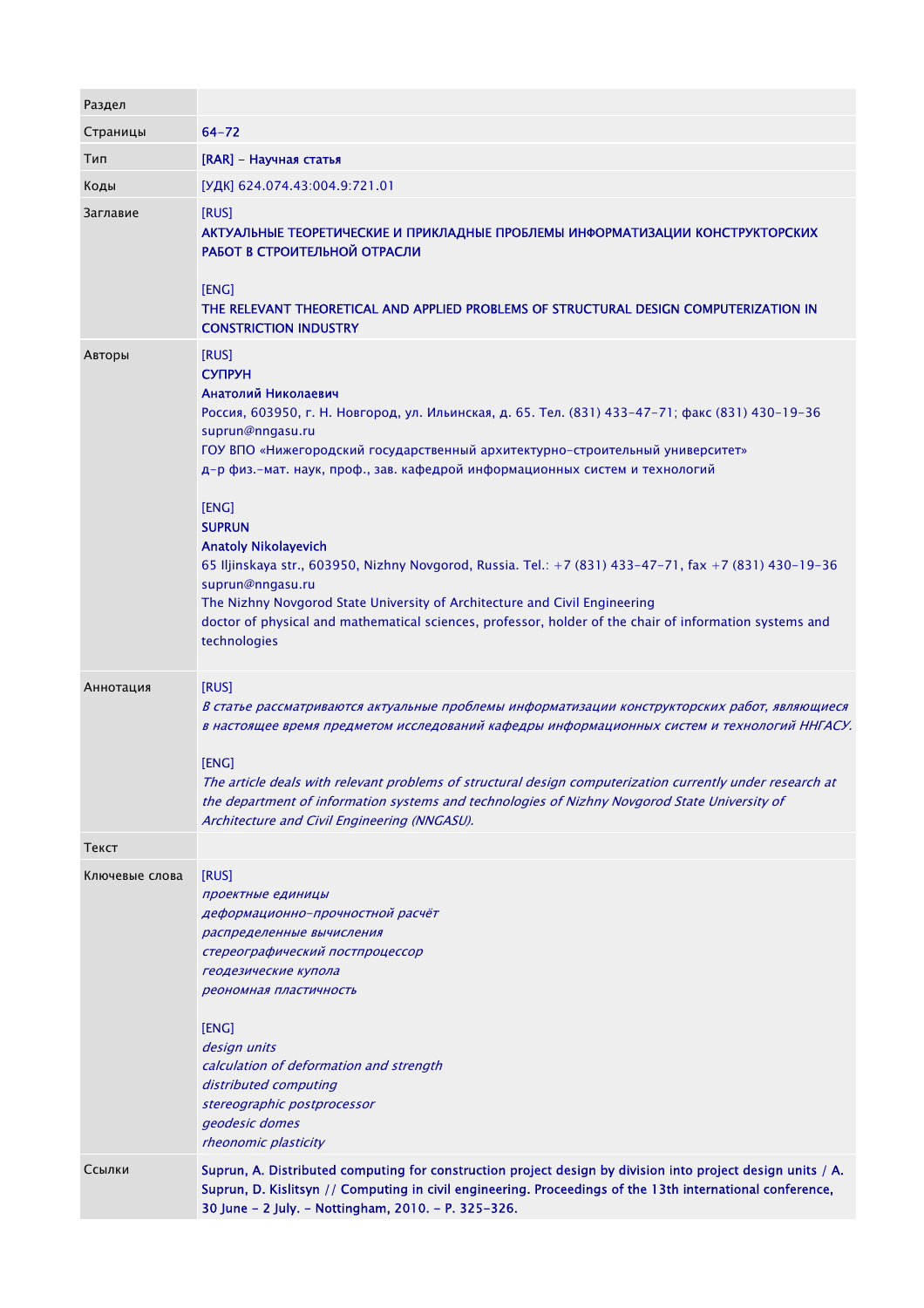Супрун, А. Н. Проблема построения автоматизированных систем конструкторского расчета строительных объектов в распределенных строительных средах / А. Н. Супрун, Д. И. Кислицын, В. В. Скороходов // Актуальные проблемы компьютерного моделирования конструкций и сооружений : материалы III междунар. симп., 21-24 июня 2010 г. / Юж.-Рос. гос. техн. ун-т. - Новочеркасск, 2010. - С. 63-64.

Кислицын, Д. И. Методы и средства разработки систем автоматизированного проектирования строительных объектов с технологией распараллеливания вычислений в компьютерных сетях : автореф. дис. … канд. техн. наук / Д. И. Кислицын ; Моск. гос. строит. ун-т. - М., 2009. - 25 с.

Супрун, А. Н. Распараллеливание вычислительных расчетов строительных конструкций на персональных компьютерах / А. Н. Супрун, Д. И. Кислицын // Изв. вузов. Сер. «Строительство». - 2006. - № 5. - С. 116-120.

Кислицын, Д. И. Сравнительные данные эффективности вычислительного комплекса «Лира» и аппаратно-программного комплекса «Решатель» / Д. И. Кислицын // Приволжский научный журнал / Нижегор. гос. архитектур.-строит. ун-т. - Н. Новгород, 2008. - № 3(7). - С. 47-50.

Кислицын, Д. И. Программный модуль для расширения функциональных возможностей вычислительного комплекса «Лира» / Д. И. Кислицын, А. Н. Супрун // International Journal for computational civil Structural Engineering. - 2008. - Vol. 4, Issue 2. - P. 72-73.

Лахов, А. Я. Визуальные стереокомпоненты / А. Я. Лахов // Информационные технологии моделирования и управления. - Воронеж, 2008. - № 27(50). - С. 842-845

Лахов, А. Я. Основные трехмерные формы / А. Я. Лахов // Информационные технологии моделирования и управления. - Воронеж, 2009. - № 1(53). - С. 21-25.

Лахов, А. Я. SVN - трехмерные графические интерфейсы на основе DIRECTX и VC# для визуализации результатов расчетов безопасности строительных конструкций / А. Я. Лахов, А. Н. Супрун // Приволжский научный журнал / Нижегор. гос. архитектур.-строит. ун-т. - Н. Новгород. - 2010. - № 2.  $- C. 10 - 15.$ 

Супрун, А. Н. Теория реономной пластичности : монография / А. Н. Супрун ; Нижегор. гос. архитектур.-строит. ун-т. - Н. Новгород : ННГАСУ. - 2008. - 164 с.

Супрун, А. Н. Математическая модель реономной пластичности / А. Н. Супрун // Прикладные проблемы прочности и пластичности : Всесоюз. межвуз. сб. Алгоритмизация решения задач упругости и пластичности / Горьк. гос. ун-т им. Н. И. Лобачевского. - Горький, 1983. - Вып. 23. - С. 8-17.

Супрун, А. Н. Определяющие соотношения реономной пластичности, учитывающие эффекты начальной текучести металлов / А. Н. Супрун // Прикладные проблемы прочности и пластичности : Всесоюз. межвуз. сб. Алгоритмизация решения задач упругости и пластичности / Горьк. гос. ун-т им. Н. И. Лобачевского. - Горький, 1982. - Вып. 22. - С. 13-25.

Супрун, А. Н. Влияние эффекта деформационного старения металлов на напряженнодеформированное состояние тела / А. Н. Супрун // Вестник Волжского регионального отделения Российской академии архитектуры и строительных наук. - Н. Новгород, 2009. - Вып. 12. - С. 164-169.

Супрун, А. Н. К проблеме существования конических точек и вогнутостей на поверхности текучести металлов / А. Н. Супрун // Изв. АН СССР. Сер. «Механика твердого тела». - Москва, 1991. - С. 180- 185.

Супрун, А. Н. Моделирование эволюции последовательной поверхности текучести металлов при больших деформациях пропорционального нагружения / А. Н. Супрун, Т. М. Вежелис // Информационная среда вуза : тез. докл. XIV междунар. науч.-техн. конф. - Иваново, 2007. - С. 559- 564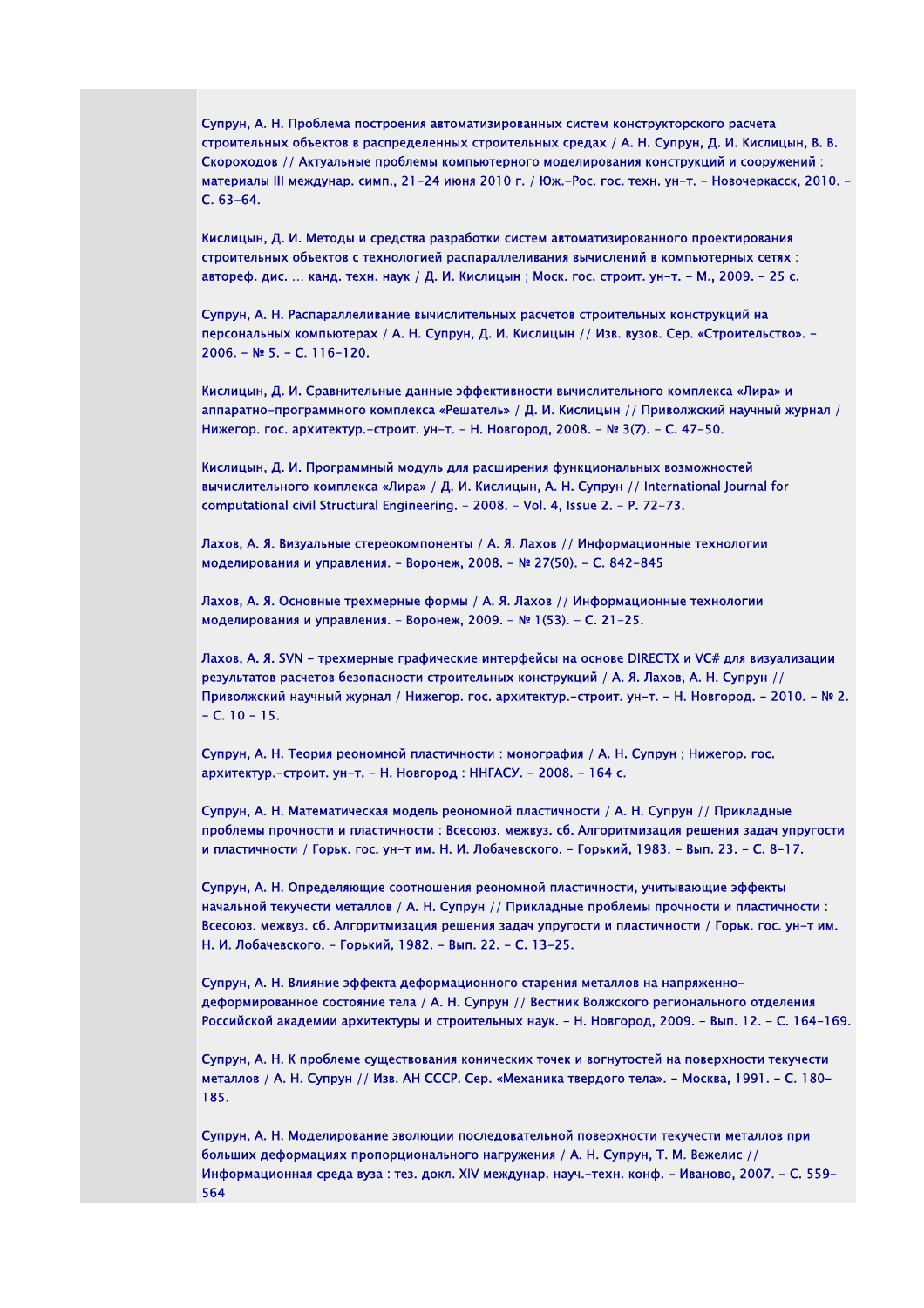| Вежелис, Т. М. Алгоритм препроцессора автоматизированной системы обработки экспериментальных<br>данных по исследованию границ текучести деформированных металлов / Т. М. Вежелис //<br>Технические науки : сб. тр. аспирантов и магистрантов. - Н. Новгород, 2007. - С. 176-179.                                                                 |
|--------------------------------------------------------------------------------------------------------------------------------------------------------------------------------------------------------------------------------------------------------------------------------------------------------------------------------------------------|
| Suprun, A. N. A constitutive model with three plastic constants: the description jf anisotropic work-<br>hardening / A. N. Suprun // International Journal of plasticity. - 2006 - Vol. 22. - P. 1217-1233.                                                                                                                                      |
| Супрун, А. Н. Computer modeling of processes having on influence on subsequent yield surface position<br>and shape upon partial and complete unloading of test specimen / A. H. Cynpyn // XVII Polish-Russian-<br>Slovik seminar "Theoretical foundation of civil engineering", Wroclaw 02.06-06.06.2008. - Warszawa,<br>$2008. - P. 179 - 184.$ |
| Супрун, А. Н. Универсальный подход к идентификации определяющих соотношений реономной<br>пластичности / А. Н. Супрун, Т. М. Вежелис // Математическое моделирование в механике<br>деформируемых тел и конструкций : тез. докл. XXIII междунар. конф., 28 сент.-01 окт. 2009 г. - СПб.,<br>$2009. - C. 202 - 203.$                                |
| Туполев, М. С. Тригонометрические параметры геодезических и кристаллических куполов / М. С.<br>Туполев, Ю. А. Морозов // Науч. труды МАРИ. – М., 1971. – Вып. 3. – С. 13–22.                                                                                                                                                                     |
| Ломбардо, И. В. Геометрические схемы построения сферических сетчатых куполов / И. В. Ломбардо //<br>Проектирование металлических конструкций / ЦИНИС Госстроя СССР. - М., 1972. - Вып. 11(34). - С.<br>$18 - 25.$                                                                                                                                |
| Павлов, Г. Н. 720-гранные сетевые разбивки / Г. Н. Павлов // Научно-техническая конференция: тез.<br>докл. / Нижегор. архитектур.-строит. акад. - Н. Новгород, 1994. - С. 33-34.                                                                                                                                                                 |
| Павлов, Г. Н. Автоматизация архитектурного проектирования геодезических куполов и оболочек:<br>монография / Г. Н. Павлов, А. Н. Супрун; Нижегор. гос. архитектур.-строит. ун-т. - Н. Новгород:<br>ННГАСУ, 2006. - 162 с.                                                                                                                         |
| Супрун, А. Н. Автоматизация архитектурного проектирования и прочностного расчета геодезических<br>оболочек / А. Н. Супрун, Г. Н. Павлов, А. Я. Лахов, А. К. Ткаченко // Приволжский научный журнал /<br>Нижегор. гос. архитектур.-строит. ун-т. - Н. Новгород, 2008 - № 3(7). - С. 15-18.                                                        |
|                                                                                                                                                                                                                                                                                                                                                  |

Файлы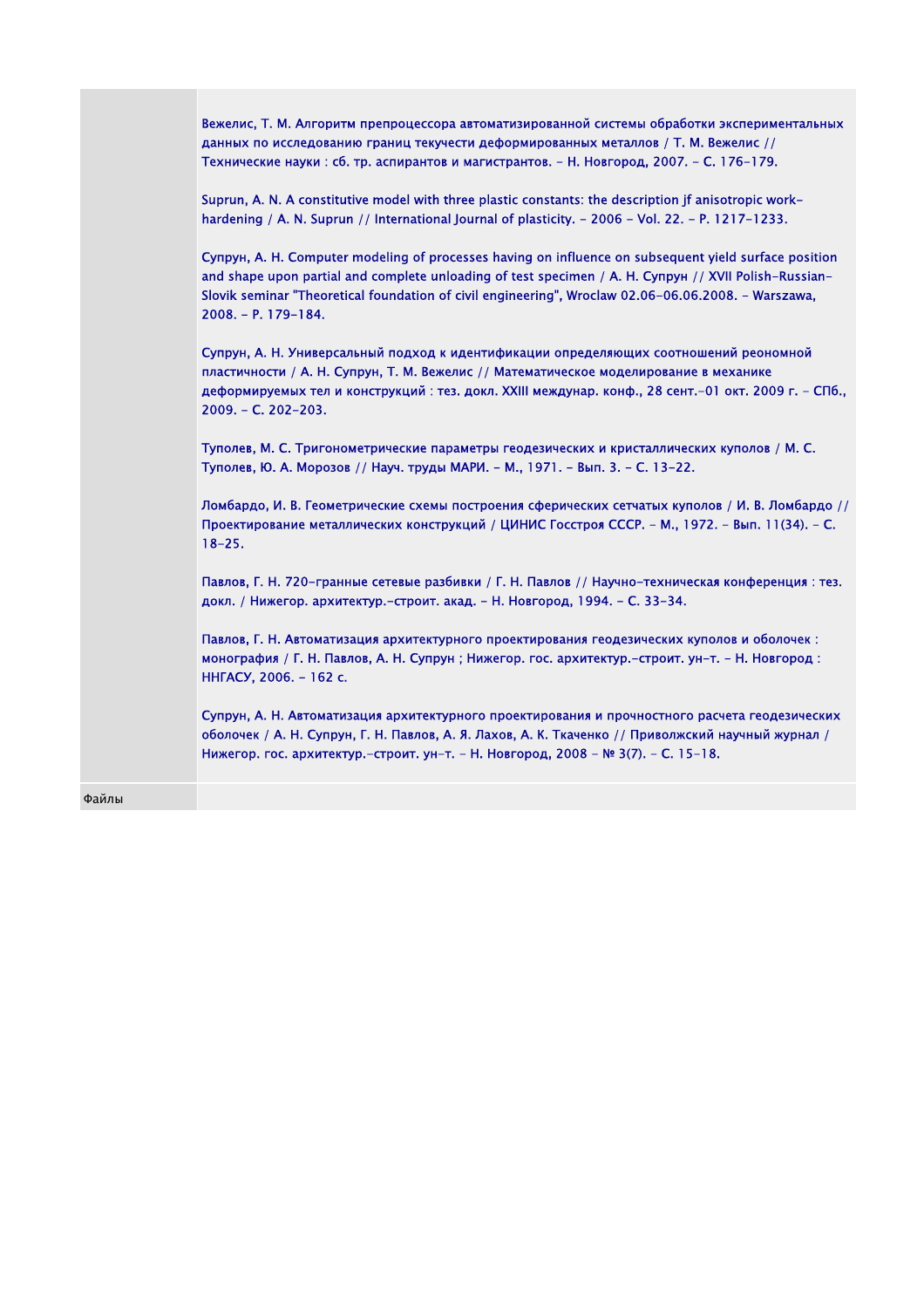| Страницы       | $72 - 78$                                                                                                                                                                                                                                                                                                                                                                                                                                                                                                                                                                                                                                                                                                                                                      |
|----------------|----------------------------------------------------------------------------------------------------------------------------------------------------------------------------------------------------------------------------------------------------------------------------------------------------------------------------------------------------------------------------------------------------------------------------------------------------------------------------------------------------------------------------------------------------------------------------------------------------------------------------------------------------------------------------------------------------------------------------------------------------------------|
| Тип            | [RAR] - Научная статья                                                                                                                                                                                                                                                                                                                                                                                                                                                                                                                                                                                                                                                                                                                                         |
| Коды           | [УДК] 624.014:624.072.2.                                                                                                                                                                                                                                                                                                                                                                                                                                                                                                                                                                                                                                                                                                                                       |
| Заглавие       | [RUS]<br>ВЛИЯНИЕ РЕБЕР ЖЕСТКОСТИ НА НАПРЯЖЕННО-ДЕФОРМИРОВАННОЕ СОСТОЯНИЕ СТЕНКИ<br>ДВУТАВРОВОЙ БАЛКИ В ЗОНЕ ЧИСТОГО ИЗГИБА<br>[ENG]<br>IMPACT OF STIFFENING PLATES ON A DEFLECTED MODE OF AN I-BEAM WEB PLATE AT THE ZONE OF PURE<br><b>BENDING</b>                                                                                                                                                                                                                                                                                                                                                                                                                                                                                                            |
| Авторы         | [RUS]<br>ЛАПШИН<br>Андрей Александрович<br>Россия, 603950, г. Н. Новгород, ул. Ильинская, д. 65. Тел. (831) 433-47-71; факс (831) 430-19-36<br>nir@nngasu.ru<br>ГОУ ВПО «Нижегородский государственный архитектурно-строительный университет»<br>Канд. техн. наук, доц. кафедры металлических конструкций, проректор по развитию ННГАСУ<br>[ENG]<br><b>LAPSHIN</b><br><b>Andrey Alexandrovich</b><br>65 Iljinskaya str., 603950, Nizhny Novgorod, Russia. Tel.: +7 (831) 433-47-71, fax +7 (831) 430-19-36<br>nir@nngasu.ru<br>The Nizhny Novgorod State University of Architecture and Civil Engineering<br>cand. tekhn. sciences, assoc. department of metallic structures, vice rector for development, NNGASU                                              |
| Аннотация      | [RUS]<br>В статье рассмотрены вопросы влияния ребер жесткости на напряженно-деформированное состояние<br>стенки двутавровой балки в зоне чистого изгиба. Получены выражения для определения напряжений в<br>зоне сопряжения ребра жесткости со стенкой балки. Выполнено сравнение результатов аналитического<br>расчета с численным решением методом конечных элементов.<br>[ENG]<br>The article discusses impact of stiffening plates on a mode of deformation of a web plate of an I-beam at<br>an area of pure bending. Expressions for stress calculation at the connection of a stiffening plate with a<br>beam web plate are given. The results of analytical calculations and a numerical solution by means of a<br>finite-element method are compared. |
| Текст          |                                                                                                                                                                                                                                                                                                                                                                                                                                                                                                                                                                                                                                                                                                                                                                |
| Ключевые слова | [RUS]<br>ребро жесткости<br>чистый изгиб<br>стенка балки<br>[ENG]<br>stiffening plates<br>pure bending<br>web plate                                                                                                                                                                                                                                                                                                                                                                                                                                                                                                                                                                                                                                            |
| Ссылки         | Строительные нормы и правила: СНиП II-23-81*: утв. Госстроем СССР 14.08.81: взамен СНиП II-В.3-<br>72; II-И.9-62; СН 376-67: срок введ. в д. 01.01.82. Ч.2. Нормы проектирования. Гл. 23. Стальные<br>конструкции. - М. : Центр. ин-т типового проектирования, 1990. - 96 с : ил.                                                                                                                                                                                                                                                                                                                                                                                                                                                                              |
|                | Лапшин, А. А. Прочность стальных неразрезных балок при локальных нагрузках и учете влияния<br>конструктивных факторов: автореф. дис.  канд. техн. наук / А. А. Лапшин; Нижегор. гос.<br>архитектур.-строит. ун-т. - Н. Новгород, 2001. - 24 с.                                                                                                                                                                                                                                                                                                                                                                                                                                                                                                                 |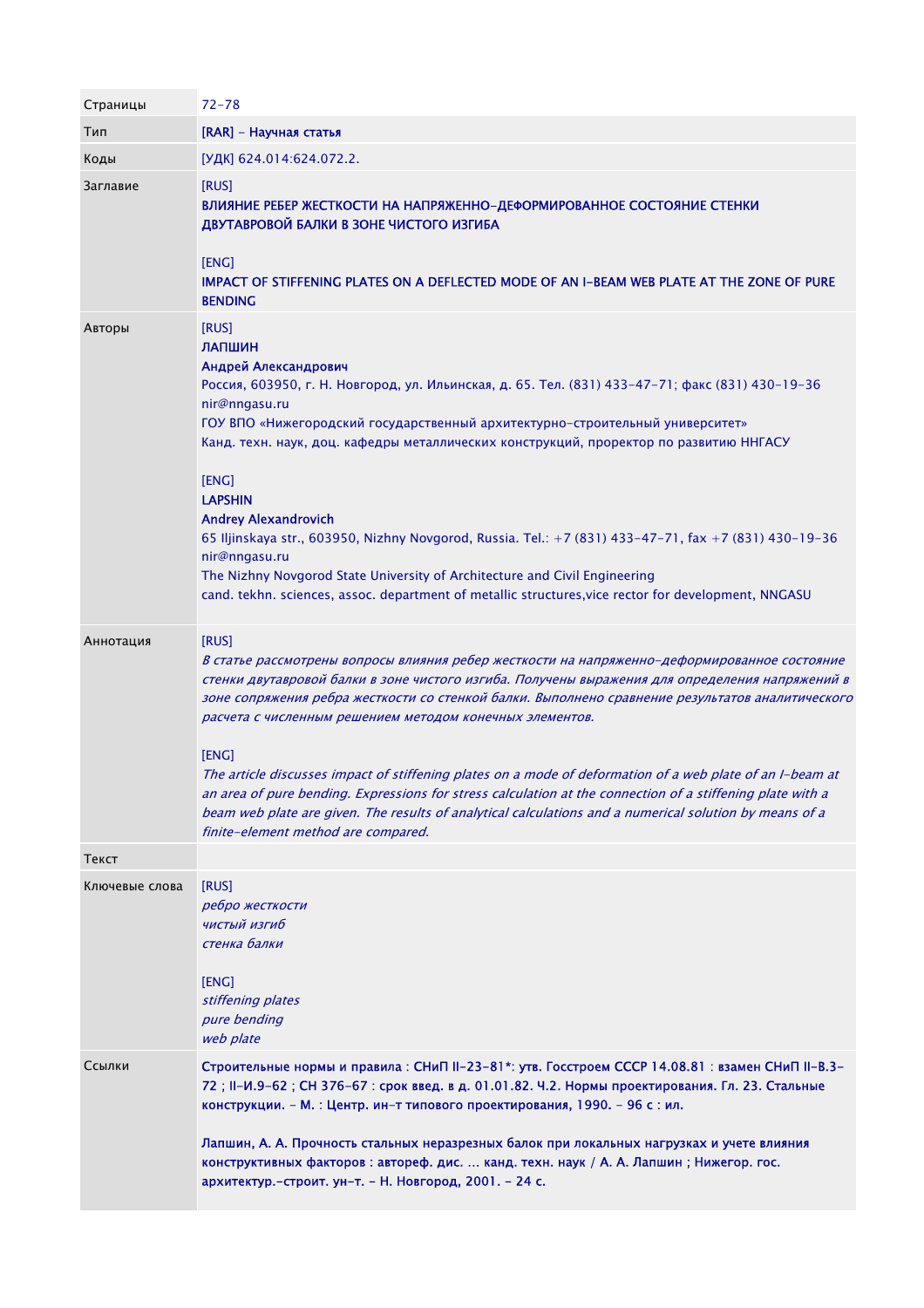|       | Тимошенко, С. П. Механика материалов / С. П. Тимошенко, Д. Ж. Гере. – М. : Мир, 1976. – С. 145–149. |
|-------|-----------------------------------------------------------------------------------------------------|
| Файлы |                                                                                                     |
|       |                                                                                                     |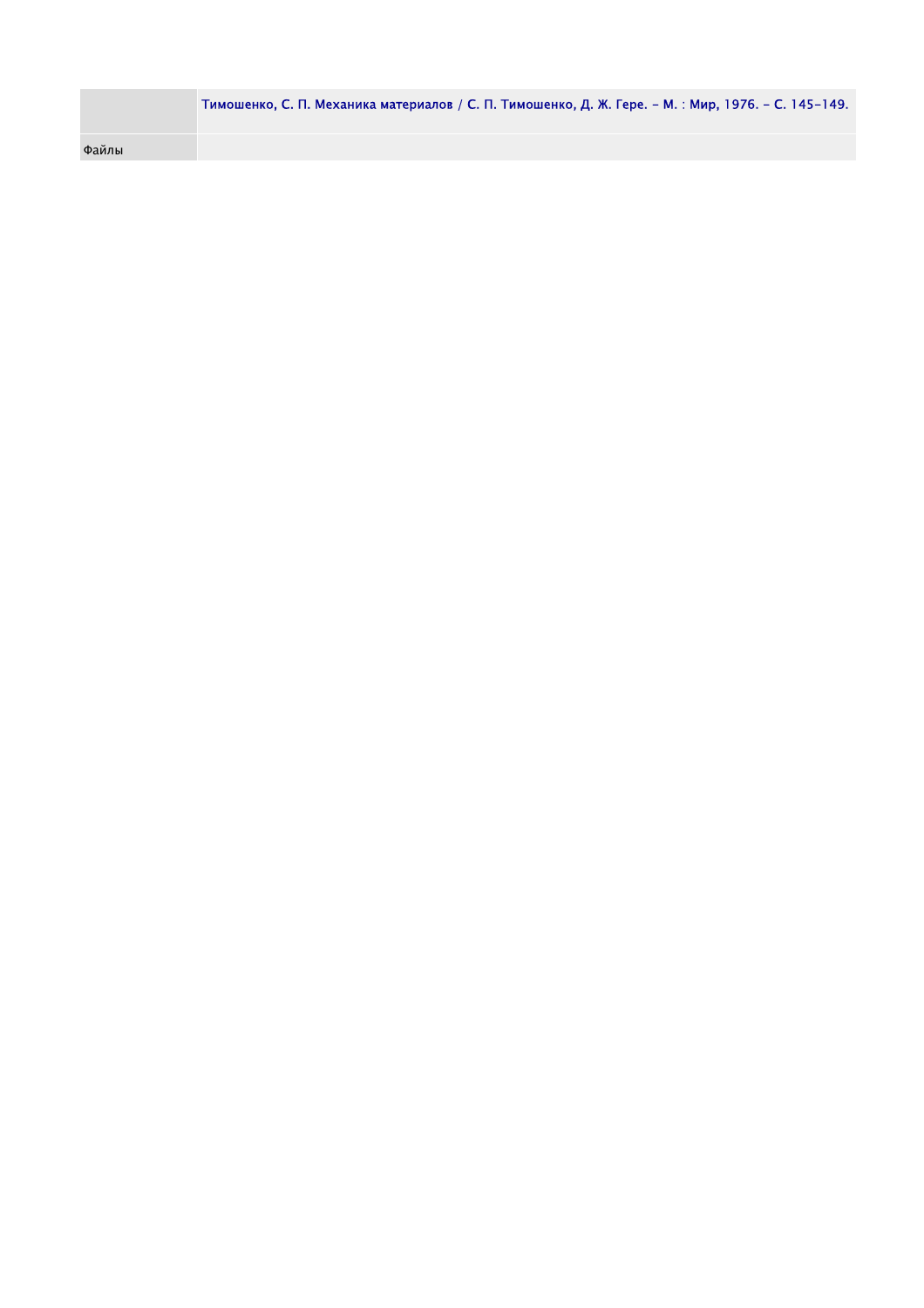| Раздел         |                                                                                                                                                                                                                                                                                                                                                                                                                                                                                                                                                                                                                                                                                                                                                                                                                                                                                                                                                                                                                                                                                                                                                                                                                                                                                                                                                                  |
|----------------|------------------------------------------------------------------------------------------------------------------------------------------------------------------------------------------------------------------------------------------------------------------------------------------------------------------------------------------------------------------------------------------------------------------------------------------------------------------------------------------------------------------------------------------------------------------------------------------------------------------------------------------------------------------------------------------------------------------------------------------------------------------------------------------------------------------------------------------------------------------------------------------------------------------------------------------------------------------------------------------------------------------------------------------------------------------------------------------------------------------------------------------------------------------------------------------------------------------------------------------------------------------------------------------------------------------------------------------------------------------|
| Страницы       | $78 - 83$                                                                                                                                                                                                                                                                                                                                                                                                                                                                                                                                                                                                                                                                                                                                                                                                                                                                                                                                                                                                                                                                                                                                                                                                                                                                                                                                                        |
| Тип            | [RAR] - Научная статья                                                                                                                                                                                                                                                                                                                                                                                                                                                                                                                                                                                                                                                                                                                                                                                                                                                                                                                                                                                                                                                                                                                                                                                                                                                                                                                                           |
| Коды           | [УДК] 62-50                                                                                                                                                                                                                                                                                                                                                                                                                                                                                                                                                                                                                                                                                                                                                                                                                                                                                                                                                                                                                                                                                                                                                                                                                                                                                                                                                      |
| Заглавие       | [RUS]<br>МНОГОЦЕЛЕВОЕ УПРАВЛЕНИЕ ДИНАМИЧЕСКИМИ ОБЪЕКТАМИ<br>[ENG]<br>MULTI-OBJECTIVE CONTROL OF DYNAMICAL OBJECTS                                                                                                                                                                                                                                                                                                                                                                                                                                                                                                                                                                                                                                                                                                                                                                                                                                                                                                                                                                                                                                                                                                                                                                                                                                                |
| Авторы         | [RUS]<br><b>KOTAH</b><br>Марк Михайлович<br>Россия, 603950, г. Н. Новгород, ул. Ильинская, д. 65. Тел.: (831) 430-69-84; факс: (831) 430-53-48<br>mkogan@nngasu.ru<br>ГОУ ВПО «Нижегородский государственный архитектурно-строительный университет»<br>д-р физ.-мат. наук, проф., зав. кафедрой математики<br>[ENG]<br><b>KOGAN</b><br><b>Mark Mikhailovich</b><br>65, Iljinskaya str., 603950, Nizhny Novgorod, Russia. Tel.: +7 (831) 430-69-84; fax: +7 (831) 430-53-48<br>mkogan@nngasu.ru<br>The Nizhny Novgorod State University of Architecture and Civil Engineering<br>doctor of physical and mathematical sciences, professor, holder of the chair of mathematics<br>[RUS]<br><b>КРИВДИНА</b><br>Лариса Николаевна<br>Россия, 603950, г. Н. Новгород, ул. Ильинская, д. 65. Тел.: (831) 430-69-84; факс: (831) 430-53-48<br>Ikrivdina@yandex.ru<br>ГОУ ВПО «Нижегородский государственный архитектурно-строительный университет»<br>канд. физ.-мат. наук, ст. преп. кафедры математики<br>[ENG]<br><b>KRIVDINA</b><br>Larisa Nikolaevna<br>65, Iljinskaya str., 603950, Nizhny Novgorod, Russia. Tel.: +7 (831) 430-69-84; fax: +7 (831) 430-53-48<br>Ikrivdina@yandex.ru<br>The Nizhny Novgorod State University of Architecture and Civil Engineering<br>candidate of physical and mathematical sciences, senior teacher of the chair of mathematics |
| Аннотация      | [RUS]<br>Для линейных дискретных динамических систем синтезируются линейные дискретные законы<br>управления такие, что состояние равновесия замкнутой системы становится устойчивым и выполняются<br>заданные ограничения на управляемые переменные.<br>[ENG]<br>Linear discrete-time control startegies are synthesized for linear discrete-time dynamic systems such that<br>the equilibrium state of the closed-loop system is stable and given output constraints hold.                                                                                                                                                                                                                                                                                                                                                                                                                                                                                                                                                                                                                                                                                                                                                                                                                                                                                      |
| Текст          |                                                                                                                                                                                                                                                                                                                                                                                                                                                                                                                                                                                                                                                                                                                                                                                                                                                                                                                                                                                                                                                                                                                                                                                                                                                                                                                                                                  |
| Ключевые слова | [RUS]<br>интегральные ограничения<br>фазовые ограничения<br><b>УСТОЙЧИВОСТЬ</b>                                                                                                                                                                                                                                                                                                                                                                                                                                                                                                                                                                                                                                                                                                                                                                                                                                                                                                                                                                                                                                                                                                                                                                                                                                                                                  |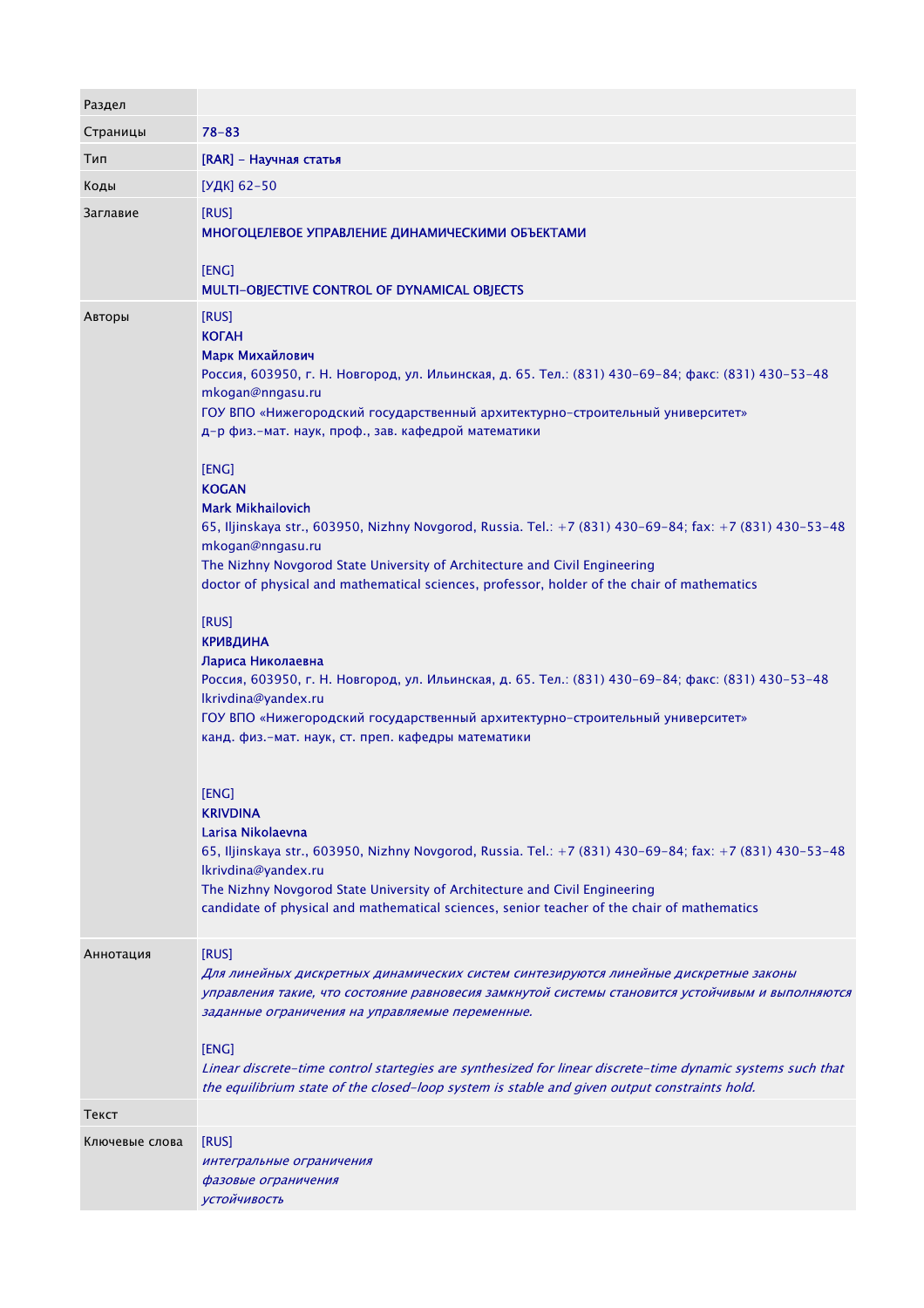|        | управление на основе обратной связи<br>линейные матричные неравенства<br>[ENG]<br><i>integral constraints</i><br>output constraints<br>stability<br>feedback control<br>linear matrix inequalities                                                                                                                                                                                                                                                                                                                                                                                                                                                                                                                                                                         |
|--------|----------------------------------------------------------------------------------------------------------------------------------------------------------------------------------------------------------------------------------------------------------------------------------------------------------------------------------------------------------------------------------------------------------------------------------------------------------------------------------------------------------------------------------------------------------------------------------------------------------------------------------------------------------------------------------------------------------------------------------------------------------------------------|
| Ссылки | Баландин, Д. В. Синтез линейных законов управления при фазовых ограничениях / Д. В. Баландин,<br>М. М. Коган // Автоматика и телемеханика. - 2009. - № 4. - С. 48-57.<br>Баландин, Д. В. Метод функций Ляпунова в синтезе законов управления при интегральном и фазовых<br>ограничениях / Д. В. Баландин, М. М. Коган // Дифференциальные уравнения. - 2009. - Т. 45, № 5. -<br>C. 655-664.<br>Balandin, D.V. LMI based multi-objective control under multiple integral and output constraints /<br>D.V. Balandin, M.M. Kogan // International Journal of Control. - 2010. - Vol. 83. No. 2. - P. 227-232.<br>Boyd, S. Linear Matrix Inequalities in System and Control Theory / S. Boyd, L. El Ghaoui, E. Feron,<br>V. Balakrishnan. - Philadelphia: SIAM, 1994. - 193 p. |
|        | Баландин, Д. В. Синтез законов управления на основе линейных матричных неравенств /<br>Д. В. Баландин, М. М. Коган. - М. : Физматлит, 2007. - 280 с.                                                                                                                                                                                                                                                                                                                                                                                                                                                                                                                                                                                                                       |
| Файлы  |                                                                                                                                                                                                                                                                                                                                                                                                                                                                                                                                                                                                                                                                                                                                                                            |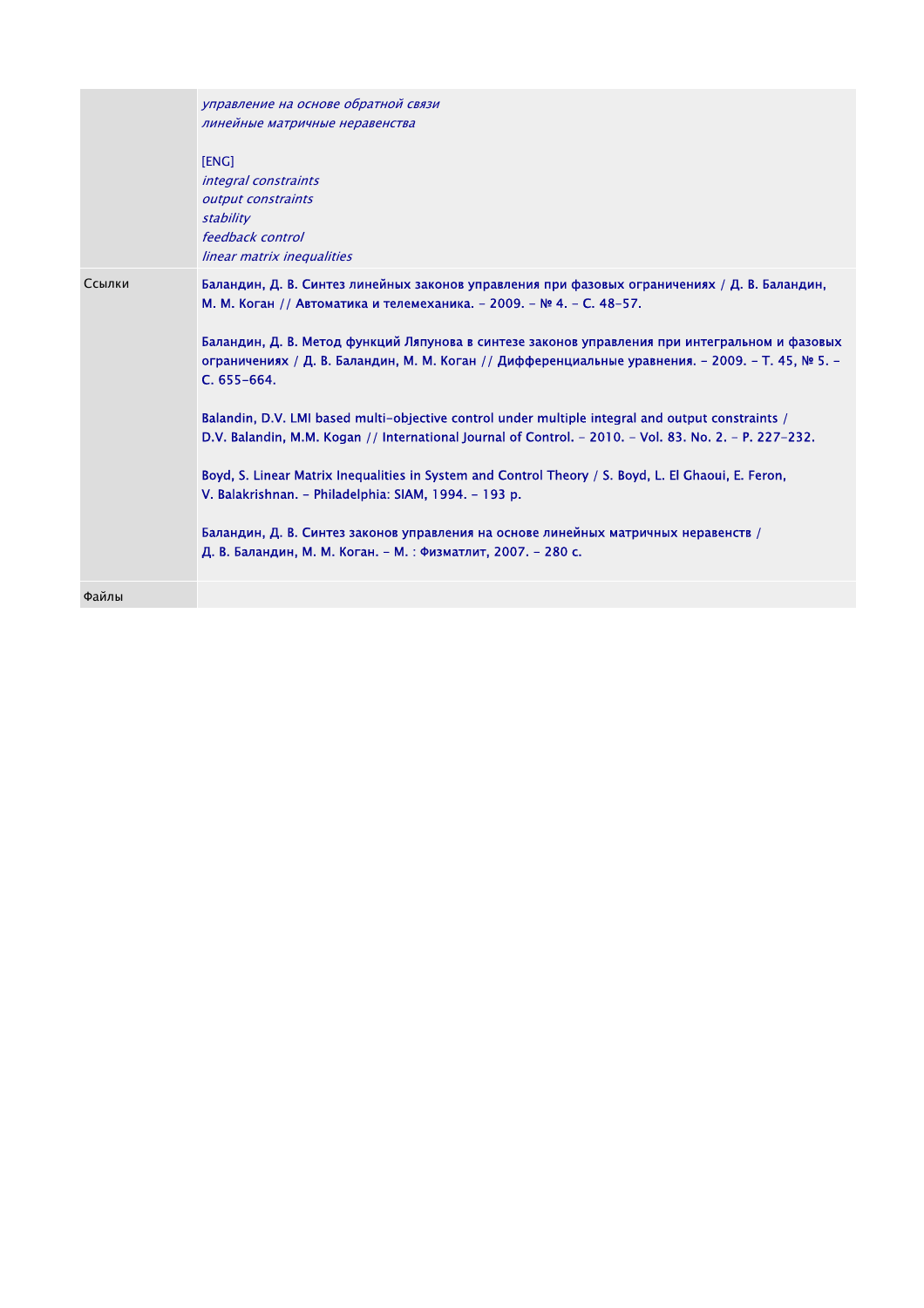| Раздел   |                                                                                                                                                                                                                                                                                                                                                                                                                                                                                                                   |
|----------|-------------------------------------------------------------------------------------------------------------------------------------------------------------------------------------------------------------------------------------------------------------------------------------------------------------------------------------------------------------------------------------------------------------------------------------------------------------------------------------------------------------------|
| Страницы | $83 - 87$                                                                                                                                                                                                                                                                                                                                                                                                                                                                                                         |
| Тип      | [RAR] - Научная статья                                                                                                                                                                                                                                                                                                                                                                                                                                                                                            |
| Коды     | [УДК] 693.5:69.058.5                                                                                                                                                                                                                                                                                                                                                                                                                                                                                              |
| Заглавие | [RUS]<br>КОМПЛЕКСНАЯ ОЦЕНКА И ПРИНЦИПЫ РЕГУЛИРОВАНИЯ ПАРАМЕТРОВ БЕТОННОЙ СМЕСИ, БЕТОНА И<br>ТЕХНОЛОГИЧЕСКИХ ПРОЦЕССОВ БЕТОНИРОВАНИЯ МОНОЛИТНЫХ КОНСТРУКЦИЙ<br>[ENG]<br>INTEGRATED ASSESSMENT AND PRINCIPLES OF REGULATION OF PARAMETERS OF CONCRETE MIXES,<br><b>CONCRETE AND PROCESSES OF CONCRETING CAST-IN-SITU CONSTRUCTIONS</b>                                                                                                                                                                              |
| Авторы   | [RUS]<br><b>СТОЙЧЕВ</b><br>Валерий Борисович<br>Россия, 603950, г. Н. Новгород, ул. Ильинская, д. 65. Тел.: (831) 430-17-74; факс: (831) 430-19-36<br>tsp@nngasu.ru<br>ГОУ ВПО «Нижегородский государственный архитектурно-строительный университет»<br>канд. техн. наук, доц., зав. кафедрой технологии строительного производства<br>[ENG]                                                                                                                                                                      |
|          | <b>STOYCHEV</b><br><b>Valery Borisovich</b><br>65 Iljinskaya str., 603950, Nizhny Novgorod, Russia. Tel.: +7 (831) 430-17-74; fax: +7 (831) 430-19-36<br>tsp@nngasu.ru<br>The Nizhny Novgorod State University of Architecture and Civil Engineering<br>candidate of technical sciences, docent, holder of the chair of technology of building production<br>[RUS]                                                                                                                                                |
|          | <b>КИРГИЗОВ</b><br>Алексей Михайлович<br>Россия, 603950, г. Н. Новгород, ул. Ильинская, д. 65. Тел.: (831) 430-17-74; факс: (831) 430-19-36<br>tsp@nngasu.ru<br>ГОУ ВПО «Нижегородский государственный архитектурно-строительный университет»<br>канд. техн. наук, доцент кафедры технологии строительного производства                                                                                                                                                                                           |
|          | [ENG]<br><b>KIRGIZOV</b><br><b>Alexey Mikhailovich</b><br>65 Iljinskaya str., 603950, Nizhny Novgorod, Russia. Tel.: +7 (831) 430-17-74; fax: +7 (831) 430-19-36<br>tsp@nngasu.ru<br>The Nizhny Novgorod State University of Architecture and Civil Engineering<br>candidate of technical sciences, docent of the chair of technology of building production<br>[RUS]<br><b>СЕННИКОВ</b><br>Олег Евгеньевич<br>Россия, 603950, г. Н. Новгород, ул. Ильинская, д. 65. Тел.: (831) 430-17-74; факс: (831) 430-19-36 |
|          | tsp@nngasu.ru<br>ГОУ ВПО «Нижегородский государственный архитектурно-строительный университет»<br>канд. техн. наук, доцент кафедры технологии строительного производства<br>[ENG]<br><b>SENNIKOV</b><br><b>Oleg Yevgenievich</b><br>65 Iljinskaya str., 603950, Nizhny Novgorod, Russia. Tel.: +7 (831) 430-17-74; fax: +7 (831) 430-19-36                                                                                                                                                                        |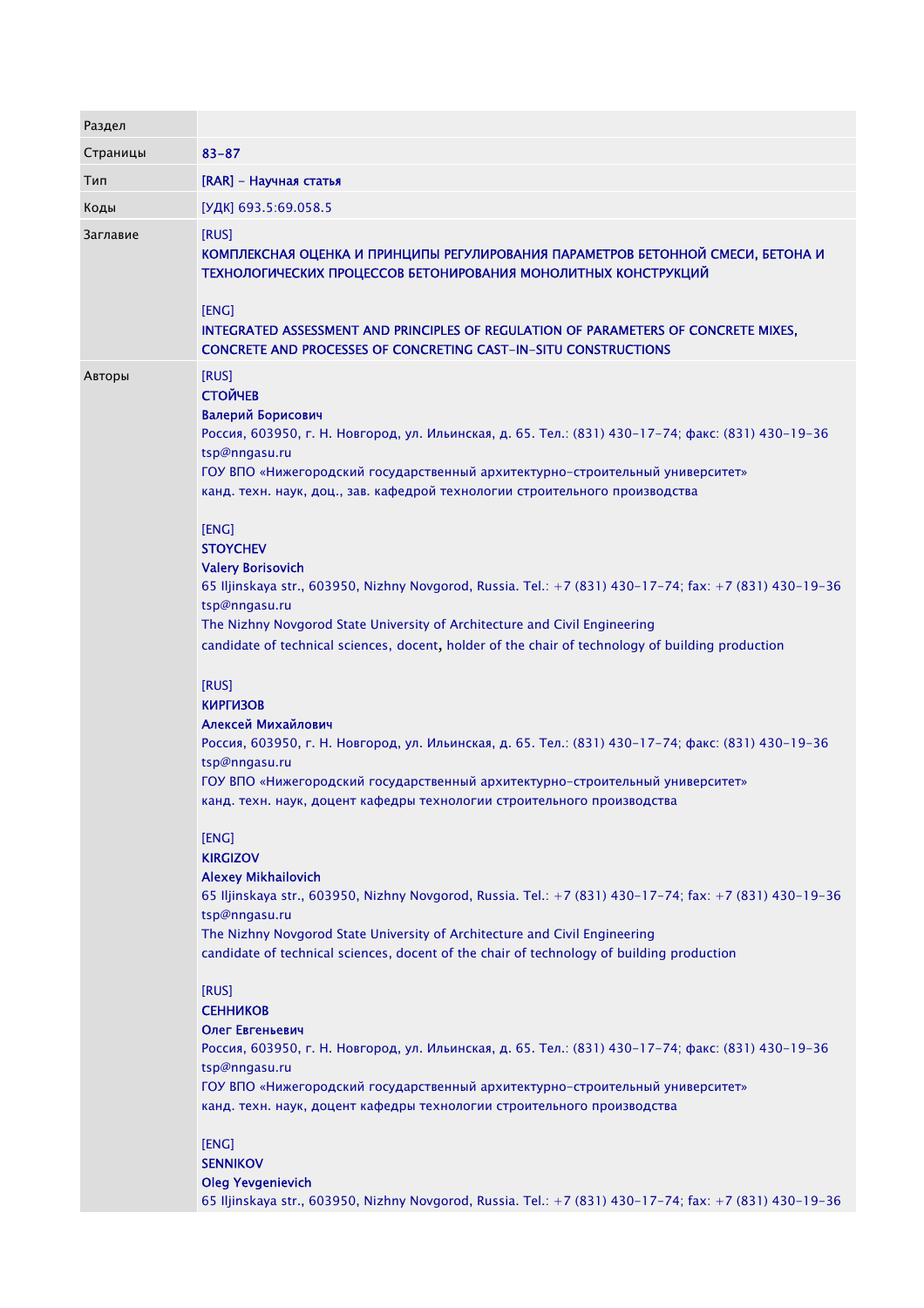| [RUS]<br>Аннотация<br>В статье описывается модель обеспечения качества строительной продукции при возведении<br>общественных и гражданских зданий из монолитного железобетона в условиях современной<br>строительной площадки.<br>[ENG]<br>The article describes a model for ensuring quality of construction products while building public and civic<br>buildings of cast-in-situ reinforced concrete at a modern construction site.<br>Текст<br>[RUS]<br>Ключевые слова<br>технология строительства<br>бетонные работы<br>Прочность<br>[ENG]<br>building technology<br>concrete work<br>concrete strength<br>Ссылки<br>Плотников, Н. М. Совершенствование технологии монолитного строительства / Н. М. Плотников, В. Б.<br>Стойчев, А. А. Яворский // Приволжский научный журнал / Нижегор. гос. архитектур.-строит. ун-т. -<br>Н. Новгород, 2007. - № 2. - С. 8-16.<br>Пат. 2269761 Росийская Федерация, МПК G01N1/04. Форма и способ отбора бетонных образцов из<br>конструкции / А. А. Яворский, О. Е. Сенников; Нижегор. гос. архитектур.-строит. ун-т. - №<br>2004114537/12; заявл. 12.05.2004; опубл. 27.10.2005, Бюл. № 4. – 9 с. : ил.<br>Файлы | tsp@nngasu.ru<br>The Nizhny Novgorod State University of Architecture and Civil Engineering<br>candidate of technical sciences, docent of the chair of technology of building production |
|------------------------------------------------------------------------------------------------------------------------------------------------------------------------------------------------------------------------------------------------------------------------------------------------------------------------------------------------------------------------------------------------------------------------------------------------------------------------------------------------------------------------------------------------------------------------------------------------------------------------------------------------------------------------------------------------------------------------------------------------------------------------------------------------------------------------------------------------------------------------------------------------------------------------------------------------------------------------------------------------------------------------------------------------------------------------------------------------------------------------------------------------------------|------------------------------------------------------------------------------------------------------------------------------------------------------------------------------------------|
|                                                                                                                                                                                                                                                                                                                                                                                                                                                                                                                                                                                                                                                                                                                                                                                                                                                                                                                                                                                                                                                                                                                                                            |                                                                                                                                                                                          |
|                                                                                                                                                                                                                                                                                                                                                                                                                                                                                                                                                                                                                                                                                                                                                                                                                                                                                                                                                                                                                                                                                                                                                            |                                                                                                                                                                                          |
|                                                                                                                                                                                                                                                                                                                                                                                                                                                                                                                                                                                                                                                                                                                                                                                                                                                                                                                                                                                                                                                                                                                                                            |                                                                                                                                                                                          |
|                                                                                                                                                                                                                                                                                                                                                                                                                                                                                                                                                                                                                                                                                                                                                                                                                                                                                                                                                                                                                                                                                                                                                            |                                                                                                                                                                                          |
|                                                                                                                                                                                                                                                                                                                                                                                                                                                                                                                                                                                                                                                                                                                                                                                                                                                                                                                                                                                                                                                                                                                                                            |                                                                                                                                                                                          |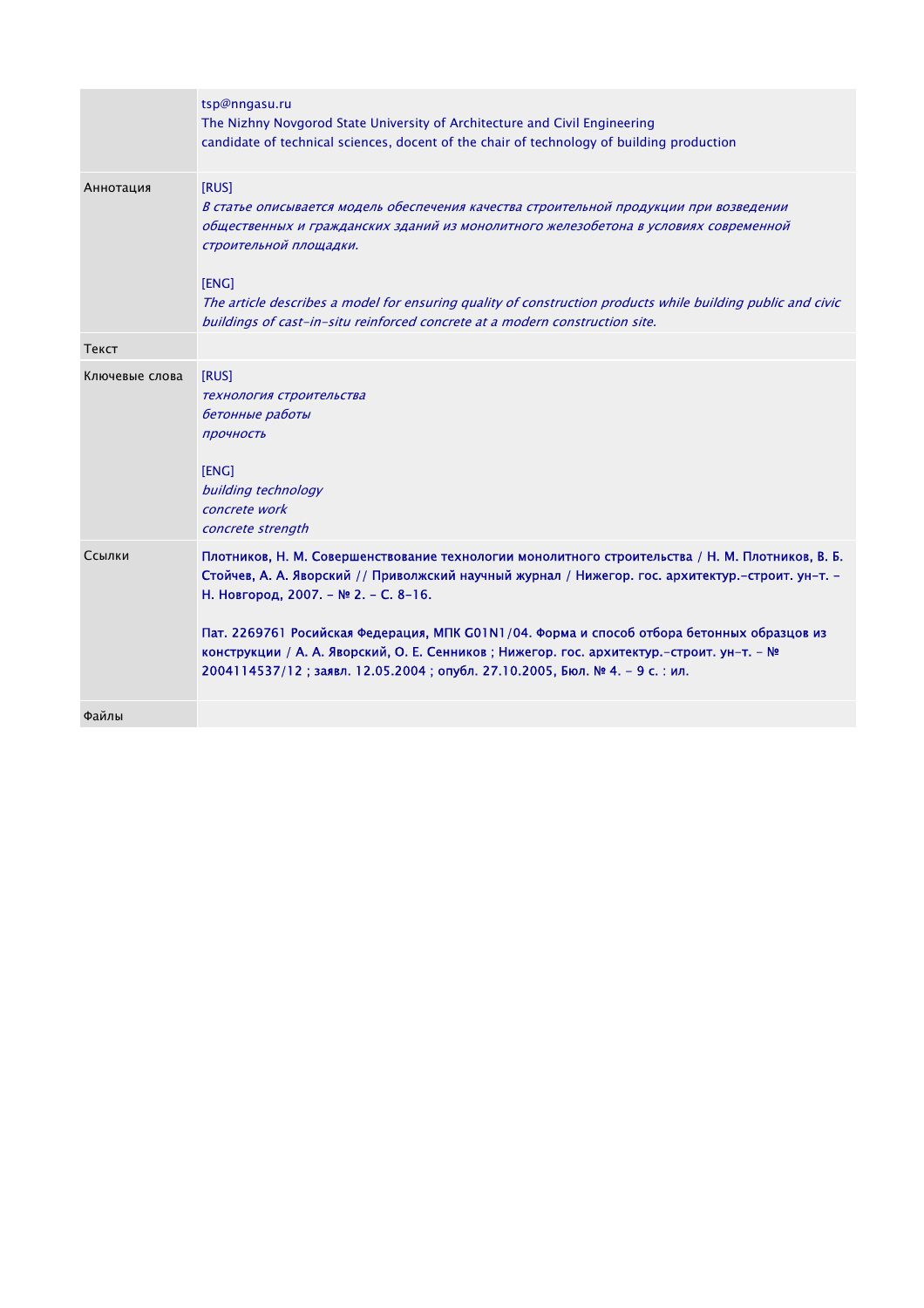| Раздел   |                                                                                                                                                                                                                                                                                                                                                                                                                                                                                                                                                                                                                                                                                                                                                                                                                                                                                                                                                                                                                                                                                                                                                                                                                                                                                                                                                                                                                                                                                                                                                                                                                                                                                                                                                                                                                                    |
|----------|------------------------------------------------------------------------------------------------------------------------------------------------------------------------------------------------------------------------------------------------------------------------------------------------------------------------------------------------------------------------------------------------------------------------------------------------------------------------------------------------------------------------------------------------------------------------------------------------------------------------------------------------------------------------------------------------------------------------------------------------------------------------------------------------------------------------------------------------------------------------------------------------------------------------------------------------------------------------------------------------------------------------------------------------------------------------------------------------------------------------------------------------------------------------------------------------------------------------------------------------------------------------------------------------------------------------------------------------------------------------------------------------------------------------------------------------------------------------------------------------------------------------------------------------------------------------------------------------------------------------------------------------------------------------------------------------------------------------------------------------------------------------------------------------------------------------------------|
| Страницы | $87 - 94$                                                                                                                                                                                                                                                                                                                                                                                                                                                                                                                                                                                                                                                                                                                                                                                                                                                                                                                                                                                                                                                                                                                                                                                                                                                                                                                                                                                                                                                                                                                                                                                                                                                                                                                                                                                                                          |
| Тип      | [RAR] - Научная статья                                                                                                                                                                                                                                                                                                                                                                                                                                                                                                                                                                                                                                                                                                                                                                                                                                                                                                                                                                                                                                                                                                                                                                                                                                                                                                                                                                                                                                                                                                                                                                                                                                                                                                                                                                                                             |
| Коды     | [УДК] 699.87                                                                                                                                                                                                                                                                                                                                                                                                                                                                                                                                                                                                                                                                                                                                                                                                                                                                                                                                                                                                                                                                                                                                                                                                                                                                                                                                                                                                                                                                                                                                                                                                                                                                                                                                                                                                                       |
| Заглавие | [RUS]<br>БИОЦИДНЫЕ ЦЕМЕНТНЫЕ КОМПОЗИТЫ С ДОБАВКАМИ, СОДЕРЖАЩИМИ ГУАНИДИН<br>[ENG]<br><b>BIOCIDAL CEMENT COMPOSITES WITH ADDITIVES CONTAINING GUANIDINE</b>                                                                                                                                                                                                                                                                                                                                                                                                                                                                                                                                                                                                                                                                                                                                                                                                                                                                                                                                                                                                                                                                                                                                                                                                                                                                                                                                                                                                                                                                                                                                                                                                                                                                         |
| Авторы   | [RUS]<br><b>ЕРОФЕЕВ</b><br>Владимир Трофимович<br>Россия, 430005 г. Саранск, ул. Большевистская, 68. Тел.: (8342) 48-25-68.<br>bogatovad@list.ru<br>ГОУ ВПО «Мордовский государственный университет имени Н.П. Огарева»<br>доктор техн. наук, проф. зав. кафедрой строительных материалов и технологий, чл.-корр. РААСН<br>[ENG]<br><b>YEROFEEV</b><br><b>Vladimir Trofimovich</b><br>68, Bolshevistskaya str., 430005, Saransk, Russia. Tel.: +7 (8342) 48-25-68<br>bogatovad@list.ru<br>Mordovian State University named after N. P Ogaryov<br>doctor of technical sciences, professor, holder of the chair of building materials and technologies,<br>Corresponding Member of the Russian academy of architecture and building sciences<br>[RUS]<br><b>KA3HAYEEB</b><br>Сергей Валерьевич<br>Россия, 430005 г. Саранск, ул. Большевистская, 68. Тел.: (8342) 48-25-68; факс: (8342) 48-25-64<br>KaznacheevSV@rambler.ru<br>ГОУ ВПО «Мордовский государственный университет имени Н.П. Огарева»<br>канд. техн. наук, доцент кафедры строительных материалов и технологий<br>[ENG]<br><b>KAZNACHEEV</b><br><b>Sergey Valerievich</b><br>68, Bolshevistskaya str., 430005, Saransk, Russia. Tel.: +7 (8342) 48-25-68; fax: +7 (8342) 48-25-64<br>KaznacheevSV@rambler.ru<br>Mordovian State University named after N. P Ogaryov<br>candidate of technical sciences, associate professor of the chair of building materials and technologies<br>[RUS]<br><b><i>GOFATOB</i></b><br>Андрей Дмитриевич<br>Россия, 430005 г. Саранск, ул. Большевистская, 68. Тел.: (8342) 48-25-68; факс: (8342) 48-25-64<br>bogatovad@list.ru<br>ГОУ ВПО «Мордовский государственный университет имени Н.П. Огарева»<br>канд. техн. наук, доцент кафедры строительных материалов и технологий<br>[ENG]<br><b>BOGATOV</b><br><b>Andrey Dmitrievich</b> |
|          | 68, Bolshevistskaya str., 430005, Saransk, Russia. Tel.: +7 (8342) 48-25-68; fax: +7 (8342) 48-25-64<br>bogatovad@list.ru                                                                                                                                                                                                                                                                                                                                                                                                                                                                                                                                                                                                                                                                                                                                                                                                                                                                                                                                                                                                                                                                                                                                                                                                                                                                                                                                                                                                                                                                                                                                                                                                                                                                                                          |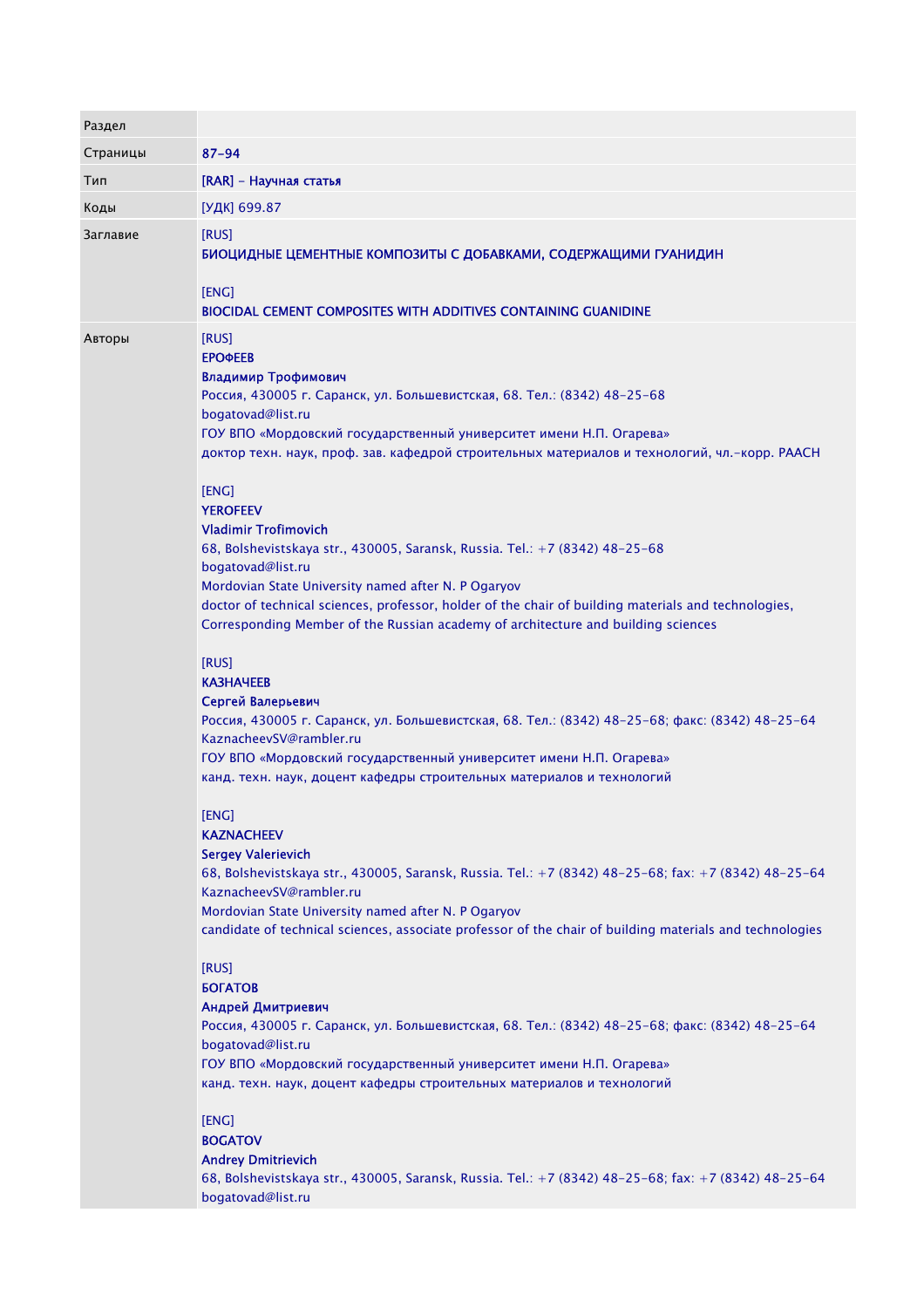|                | Mordovian State University named after N. P Ogaryov<br>candidate of technical sciences, associate professor of the chair of building materials and technologies                                                                                                                                                                                                                                                                                                                                                                                                                                                                  |
|----------------|----------------------------------------------------------------------------------------------------------------------------------------------------------------------------------------------------------------------------------------------------------------------------------------------------------------------------------------------------------------------------------------------------------------------------------------------------------------------------------------------------------------------------------------------------------------------------------------------------------------------------------|
|                | [RUS]<br><b>СПИРИН</b><br>Вадим Александрович<br>Россия, 430005 г. Саранск, ул. Большевистская, 68. Тел.: (8342) 48-25-68; факс: (8342) 48-25-64<br>KaznacheevSV@rambler.ru<br>ГОУ ВПО «Мордовский государственный университет имени Н.П. Огарева»<br>аспирант кафедры строительных материалов и технологий                                                                                                                                                                                                                                                                                                                      |
|                | [ENG]<br><b>SPIRIN</b><br><b>Vadim Aleksandrovich</b><br>68, Bolshevistskaya str., 430005, Saransk, Russia. Tel.: +7 (8342) 48-25-68; fax: +7 (8342) 48-25-64<br>KaznacheevSV@rambler.ru<br>Mordovian State University named after N. P Ogaryov<br>Post-graduate of the chair of building materials and technologies                                                                                                                                                                                                                                                                                                             |
|                | [RUS]<br><b>СВЕТЛОВ</b><br>Дмитрий Анатольевич<br>Россия, г. Санкт-Петербург, ул. Химиков, 28 Тел.: (812) 527-65-26; тел/факс: (812) 527-19-09<br>mail@teflex.ru<br>ЗАО «СОФТ ПРОТЕКТОР»<br>канд. техн. наук, генеральный директор                                                                                                                                                                                                                                                                                                                                                                                               |
|                | [ENG]<br><b>SVETLOV</b><br><b>Dmitriy Anatolievich</b><br>28, Khimikov str., Saint Petersburg, Russia. Tel.: +7 (812) 527-65-26; tel/fax: +7 (812) 527-19-0<br>mail@teflex.ru<br><b>JSC «SOFT PROTECTOR»</b><br>candidate of technical sciences, general director                                                                                                                                                                                                                                                                                                                                                                |
| Аннотация      | [RUS]<br>В статье приводятся результаты исследования биологической стойкости цементных композитов с<br>добавками содержащими гуанидин. Подтверждены высокие биоцидные свойства и широкий спектр<br>действия препаратов. Их введение позволяет придать цементным композитам фунгицидность и<br>грибостойкость. Отмечено увеличение прочности и улучшение ряда их физико-механических свойств.<br>[ENG]<br>The article presents the results of the study of biological stability of cement composites with additives<br>containing guanidine. The high biocidal characteristics and a broad spectrum of action of the preparations |
|                | are confirmed. Their introduction allows to add fungicidal ability and fungous resistant to the cement<br>composites. Increase of toughness and improvement of their physical-mechanical characteristics are noted.                                                                                                                                                                                                                                                                                                                                                                                                              |
| Текст          |                                                                                                                                                                                                                                                                                                                                                                                                                                                                                                                                                                                                                                  |
| Ключевые слова | [RUS]<br>биоповреждения<br>цементные композиты<br>добавка<br><b>Гуанидин</b><br>биостойкость<br>грибостойкость<br>фунгицидность<br>прочность<br>ПОДВИЖНОСТЬ                                                                                                                                                                                                                                                                                                                                                                                                                                                                      |
|                |                                                                                                                                                                                                                                                                                                                                                                                                                                                                                                                                                                                                                                  |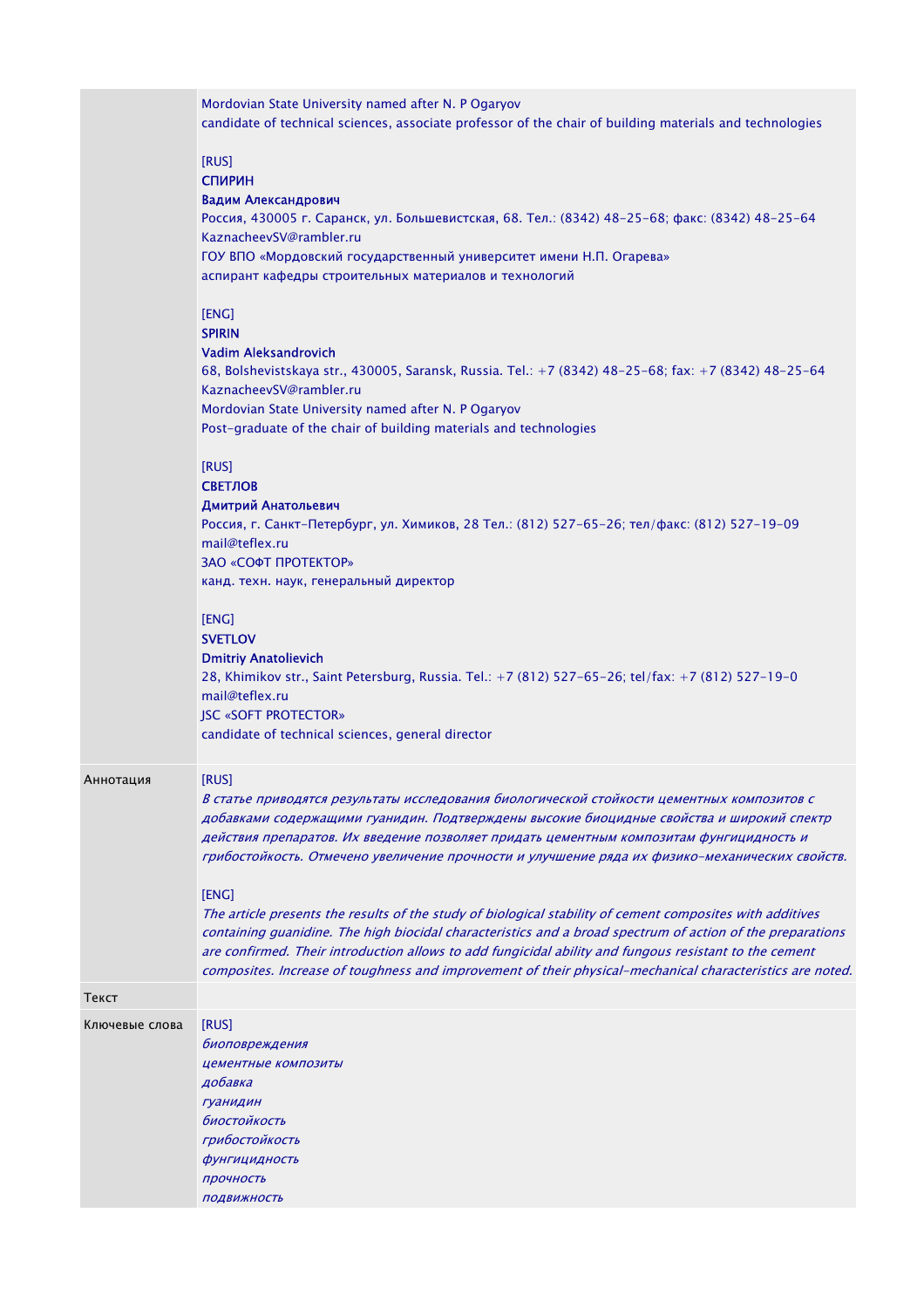|        | режим отверждения                                                                                                                                                                                                                                                                                                                                                                                                                                                                                                                                                                                                                                                                                                                                                                                                 |
|--------|-------------------------------------------------------------------------------------------------------------------------------------------------------------------------------------------------------------------------------------------------------------------------------------------------------------------------------------------------------------------------------------------------------------------------------------------------------------------------------------------------------------------------------------------------------------------------------------------------------------------------------------------------------------------------------------------------------------------------------------------------------------------------------------------------------------------|
|        | [ENG]<br><i>biodamages</i><br>cement composites<br>additive<br>quanidine<br>biological stability<br>fungous resistant<br>fungicidal<br>toughness<br>mobility<br>mode hardening                                                                                                                                                                                                                                                                                                                                                                                                                                                                                                                                                                                                                                    |
| Ссылки | Антонов, В. Б. Влияние биоповреждений зданий и сооружений на здоровье человека / В. Б. Антонов //<br>Биоповреждения и биокоррозия в строительстве : материалы II Междунар. науч.-техн. конф. -<br>Саранск, 2006. - С. 238-242.<br>Биологическое сопротивление материалов / В. И. Соломатов, В. Т. Ерофеев, В. Ф. Смирнов [и др.]. -<br>Саранск: Изд-во Мордов. ун-та, 2001. - 196 с.<br>Защита зданий и сооружений от микробиологических повреждений биоцидными препаратами на<br>основе гуанидина / В. Т. Ерофеев, П. Г. Комохов, В. Ф. Смирнов [и др.]. - СПб. : Наука, 2009. - 192 с.<br>Исследование физико-технических свойств цементных композитов с биоцидной добавкой «Тефлекс»<br>/ Д. А. Светлов, В. А. Спирин, С. В. Казначеев [и др.]. // Транспортное строительство. - 2008. - № 2. -<br>$C. 21-23.$ |
| Файлы  |                                                                                                                                                                                                                                                                                                                                                                                                                                                                                                                                                                                                                                                                                                                                                                                                                   |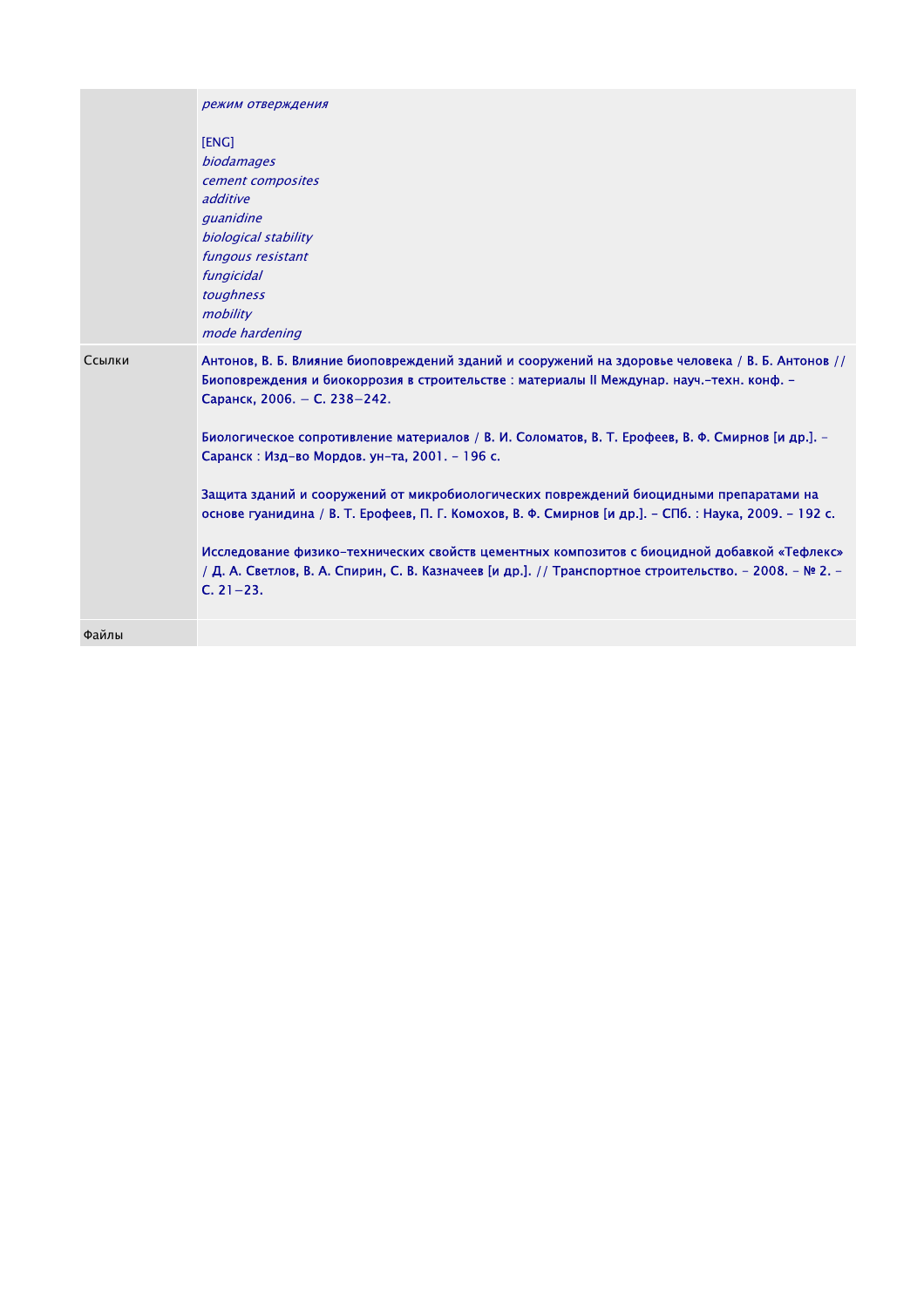| Раздел   |                                                                                                                                                                                                                                                                                                                                                                                                                                                                                                                                                                                                                                                                                                  |
|----------|--------------------------------------------------------------------------------------------------------------------------------------------------------------------------------------------------------------------------------------------------------------------------------------------------------------------------------------------------------------------------------------------------------------------------------------------------------------------------------------------------------------------------------------------------------------------------------------------------------------------------------------------------------------------------------------------------|
| Страницы | $94 - 98$                                                                                                                                                                                                                                                                                                                                                                                                                                                                                                                                                                                                                                                                                        |
| Тип      | [RAR] - Научная статья                                                                                                                                                                                                                                                                                                                                                                                                                                                                                                                                                                                                                                                                           |
| Коды     | [УДК] 627.43                                                                                                                                                                                                                                                                                                                                                                                                                                                                                                                                                                                                                                                                                     |
| Заглавие | [RUS]<br>ПРОГНОЗ ТЕМПЕРАТУРНОГО СОСТОЯНИЯ ГИДРОТЕХНИЧЕСКИХ СООРУЖЕНИЙ ГИДРОУЗЛА НА РУЧЬЕ<br>УЭСЯ-ЛИЕНДОКИТ (РЕСПУБЛИКА САХА)<br>[ENG]<br>THE FORECAST OF TEMPERATURE CONDITIONS OF THE WATERWORKS FACILITY ON THE STREAM OF YESAY-<br>LIENDOKIT (SAHA RESPUBLIC)                                                                                                                                                                                                                                                                                                                                                                                                                                 |
| Авторы   | [RUS]<br><b>БЕЛОВ</b><br>Александр Николаевич<br>Россия, 603950, г. Н. Новгород, ул. Ильинская, д. 65. Тел.: (831) 430-42-89; факс: (831) 430-42-89<br>gs.belov@mail.ru<br>ГОУ ВПО «Нижегородский государственный архитектурно- строительный университет»<br>аспирант, асс. кафедры гидротехнических сооружений                                                                                                                                                                                                                                                                                                                                                                                  |
|          | [ENG]<br><b>BELOV</b><br>Aleksandr Nikolaevich<br>65 Iljinskaya str., 603950, Nizhny Novgorod, Russia. Tel.: (831) 430-42-89fax: (831) 430-42-89<br>gs.belov@mail.ru<br>The Nizhny Novgorod State University of Architecture and Civil Engineering<br>post-graduate, assistant of the chair of hydraulic constructions<br>[RUS]<br><b><i><u>TOPOXOB</u></i></b><br>Евгений Николаевич<br>Россия, 603950, г. Н. Новгород, ул. Ильинская, д. 65. Тел.: (831) 430-54-94; факс: (831) 430-54-94<br>nn_oif@yandex.ru<br>ГОУ ВПО «Нижегородский государственный архитектурно-строительный университет»<br>канд. техн. наук, доцент, зав. кафедрой оснований и фундаментов                              |
|          | [ENG]<br><b>GOROKHOV</b><br>Yevgenij Nikolaevich<br>65 Iljinskaya str., 603950, Nizhny Novgorod, Russia. Tel.: +7 (831) 430-54-94; fax: +7 (831) 430-54-94<br>nn_oif@yandex.ru<br>The Nizhny Novgorod State University of Architecture and Civil Engineering<br>Candidate of technical sciences, associate professor, holder of the chair of bases and foundations<br>[RUS]<br>ШАПКИН<br>Владимир Михайлович<br>Россия, 603950, г. Н. Новгород, ул. Ильинская, д. 65. Тел.: (831) 430-54-94; факс: (831) 430-54-94<br>nir@nngasu.ru<br>ГОУ ВПО «Нижегородский государственный архитектурно-технический университет»<br>магистрант кафедры гидротехнических сооружений<br>[ENG]<br><b>SHAPKIN</b> |
|          | <b>Vladimir Mikhailovich</b><br>65 Iljinskaya str., 603950, Nizhny Novgorod, Russia. Tel.: (831) 430-54-94 fax: (831) 430-54-94<br>nir@nngasu.ru                                                                                                                                                                                                                                                                                                                                                                                                                                                                                                                                                 |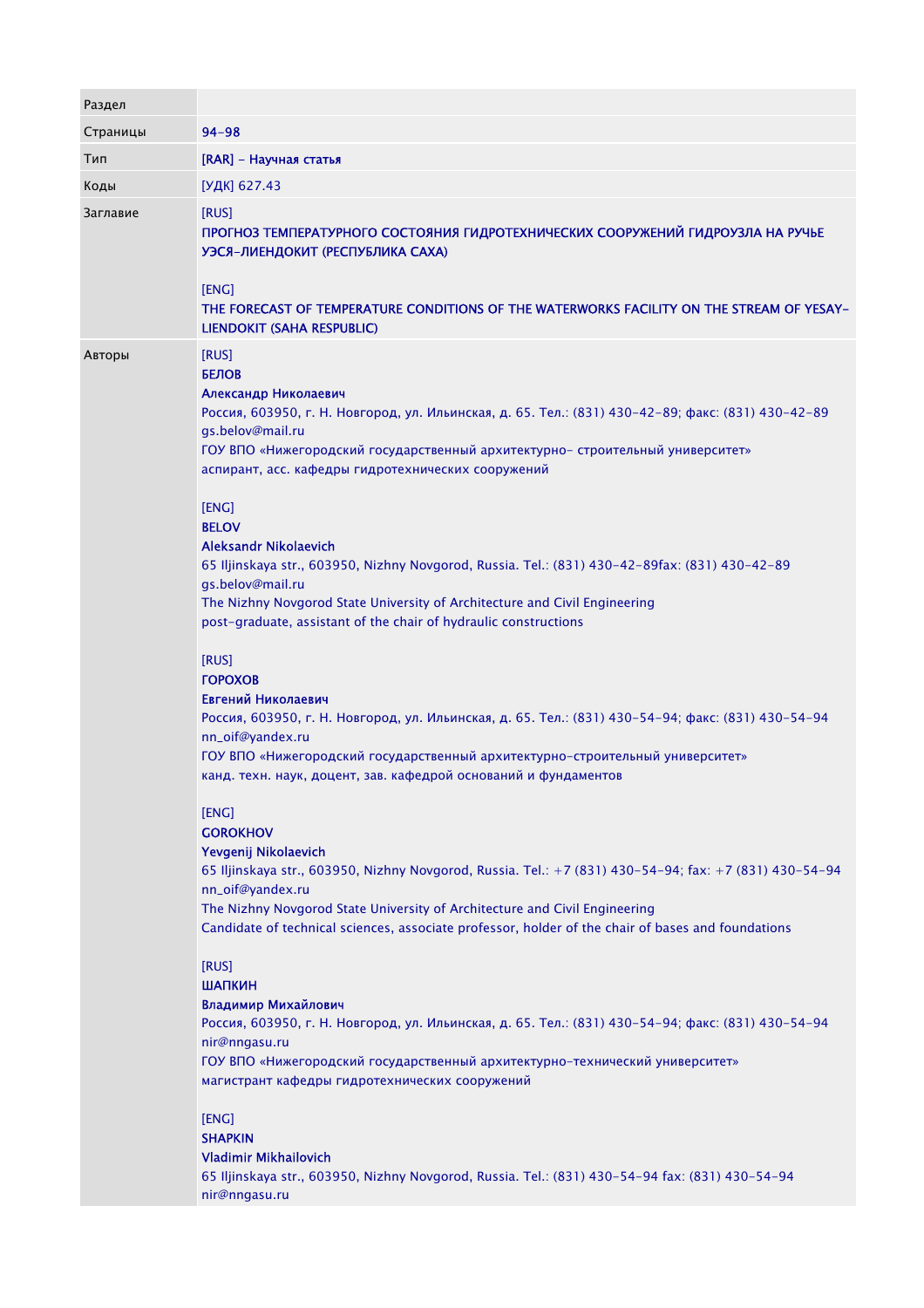|                | The Nizhny Novgorod State University of Architecture and Civil Engineering<br>undergraduate of the chair of hydraulic constructions                                                                                                                                                                                                                                                                     |
|----------------|---------------------------------------------------------------------------------------------------------------------------------------------------------------------------------------------------------------------------------------------------------------------------------------------------------------------------------------------------------------------------------------------------------|
| Аннотация      | [RUS]<br>В статье приведены результаты расчета температурного режима гидроузла на ручье Уэся-Лиендокит<br>(Республика Саха, Якутия)<br>[ENG]<br>The article presents the results of calculation of temperature conditions of the waterworks facility on the<br>stream of Liendokit (Saha Republic, Yakutia)                                                                                             |
| Текст          |                                                                                                                                                                                                                                                                                                                                                                                                         |
| Ключевые слова | [RUS]<br>мерзлота<br>прогноз<br>математическая модель<br>программный комплекс<br>[ENG]<br>congelation<br>forecast<br>mathematical model<br>software package                                                                                                                                                                                                                                             |
| Ссылки         | Белов, А. Н. Трехмерное математическое моделирование температурного режима грунтовых плотин в<br>криолитозоне / А. Н. Белов, Е. Н. Горохов // Приволжский научный журнал / Нижегор. гос.<br>архитектур.-строит. ун-т. - Н. Новгород, 2010. №1- С. 65-72.<br>Алмазодобывающее предприятие ОАО «Алроса-Нюрба». Гидроузел на ручье Лиендокит: рабочий<br>проект: ТО УС ВГЭС-3. - П. Светлый, 2003. - 18 л. |
| Файлы          |                                                                                                                                                                                                                                                                                                                                                                                                         |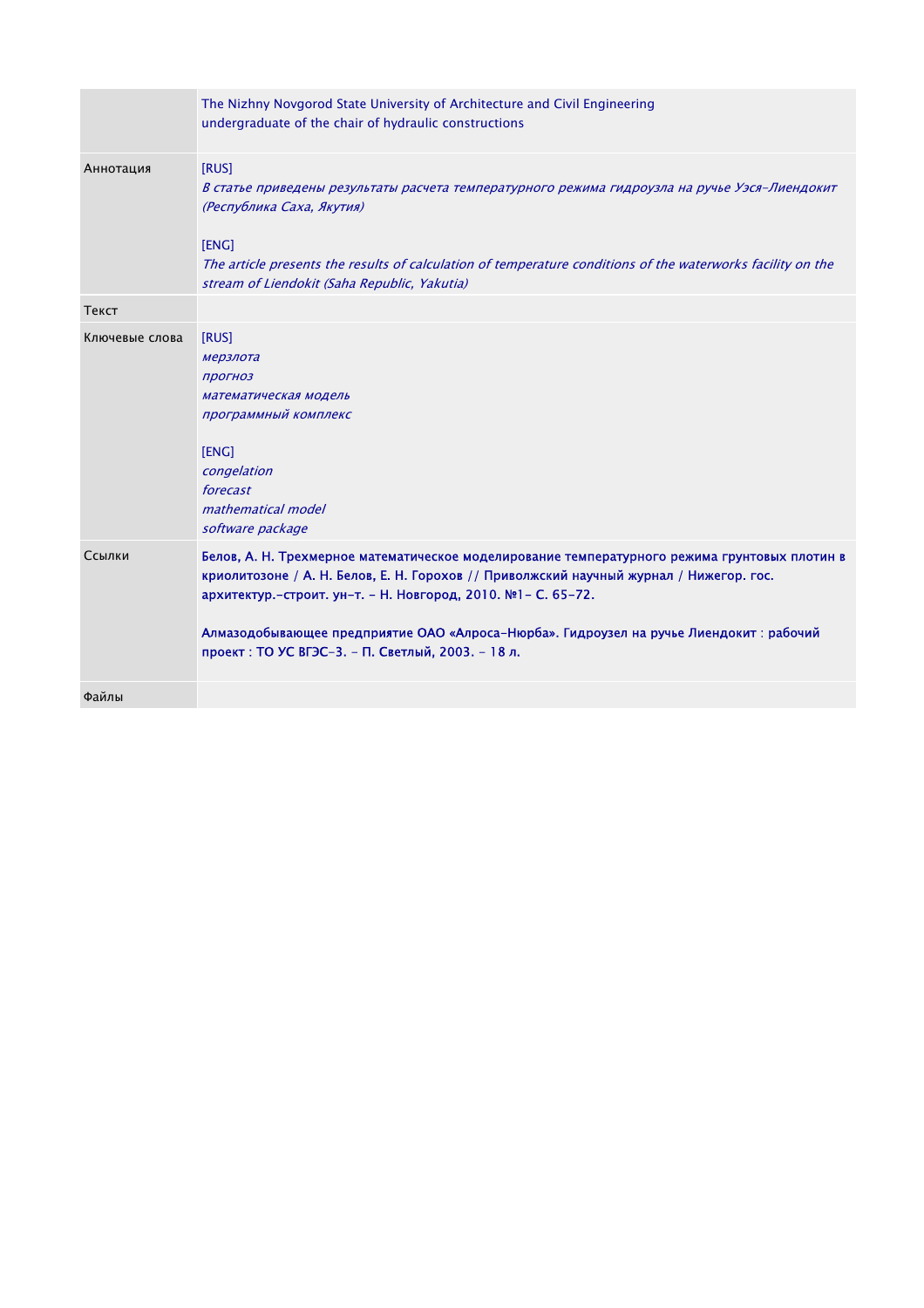| Раздел   |                                                                                                                                                                                                                                                                                                                                                                                                                                                                                                                                                                                                                                                                                                                                                                                                                                                                                                                                                                                                                                                              |
|----------|--------------------------------------------------------------------------------------------------------------------------------------------------------------------------------------------------------------------------------------------------------------------------------------------------------------------------------------------------------------------------------------------------------------------------------------------------------------------------------------------------------------------------------------------------------------------------------------------------------------------------------------------------------------------------------------------------------------------------------------------------------------------------------------------------------------------------------------------------------------------------------------------------------------------------------------------------------------------------------------------------------------------------------------------------------------|
| Страницы | $98 - 106$                                                                                                                                                                                                                                                                                                                                                                                                                                                                                                                                                                                                                                                                                                                                                                                                                                                                                                                                                                                                                                                   |
| Тип      | [RAR] - Научная статья                                                                                                                                                                                                                                                                                                                                                                                                                                                                                                                                                                                                                                                                                                                                                                                                                                                                                                                                                                                                                                       |
| Коды     | [УДК] 628.162                                                                                                                                                                                                                                                                                                                                                                                                                                                                                                                                                                                                                                                                                                                                                                                                                                                                                                                                                                                                                                                |
| Заглавие | [RUS]<br>ТЕОРЕТИЧЕСКИЕ ОСНОВЫ ПРОЦЕССА ОЧИСТКИ ВОДЫ ПОВЕРХНОСТНЫХ ИСТОЧНИКОВ С<br>ИСПОЛЬЗОВАНИЕМ АККУМУЛИРУЮЩЕЙ СПОСОБНОСТИ ГИДРОБИОНТОВ<br>[ENG]<br>THE THEORETICAL BASIS OF THE SURFACE WATER TREATMENT PROCESS WITH THE USE OF THE<br><b>ACCUMULATING ABILITY OF HYDROBIONTS</b>                                                                                                                                                                                                                                                                                                                                                                                                                                                                                                                                                                                                                                                                                                                                                                          |
| Авторы   | [RUS]<br><b>ВАСИЛЬЕВ</b><br>Алексей Львович<br>Россия, 603900, г. Н. Новгород, ул. Ильинская, д. 65. Тел.: (831) 430-08-60; факс: (831) 430-08-60<br>vasilievlev@rambler.ru<br>ГОУ ВПО «Нижегородский государственный архитектурно-строительный университет»<br>канд. техн. наук, доцент кафедры водоснабжения и водоотведения<br>[ENG]<br><b>VASIL'YEV</b><br><b>Alexey L'vovich</b><br>65 Iljinskaya Str., Nizhny Novgorod, 603900, Russia. Tel.: (831) 430-08-60; fax: (831) 430-08-60<br>vasilievlev@rambler.ru<br>Nizhny Novgorod State University of Architecture and Civil Engineering<br>candidate of technical sciences, associate professor of the chair of water supply and sewage<br>[RUS]<br><b>ВАСИЛЬЕВ</b><br>Лев Алексеевич<br>Россия, 603900, г. Н. Новгород, ул. Ильинская, д. 65. Тел.: (831) 430-08-60; факс: (831) 430-08-60<br>vasilievlev@rambler.ru<br>ГОУ ВПО «Нижегородский государственный архитектурно-строительный университет»<br>д-р техн. наук, профессор кафедры водоснабжения и водоотведения<br>[ENG]<br><b>VASIL'YEV</b> |
|          | Lev Alexeevich<br>65 Iljinskaya Str., Nizhny Novgorod, 603900, Russia. Tel.: (831) 430-08-60; fax: (831) 430-08-60<br>vasilievlev@rambler.ru<br>Nizhny Novgorod State University of Architecture and Civil Engineering<br>doctor of technical sciences, professor of the chair of water supply and sewage<br>[RUS]<br><b>KA3AKOB</b><br>Георгий Михайлович<br>Россия, 603900, г. Н. Новгород, ул. Ильинская, д. 65. Тел.: (831) 430-54-85; факс: (831) 430-08-60<br>vasilievlev@rambler.ru<br>ГОУ ВПО «Нижегородский государственный архитектурно-строительный университет»<br>канд. техн. наук, доцент кафедры отопления и вентиляции<br>[ENG]<br><b>KAZAKOV</b><br><b>Georgy Mikhailovich</b><br>65 Iljinskaya Str., Nizhny Novgorod, 603900, Russia. Tel.: (831) 430-54-85; fax: (831) 430-08-60<br>vasilievlev@rambler.ru                                                                                                                                                                                                                                |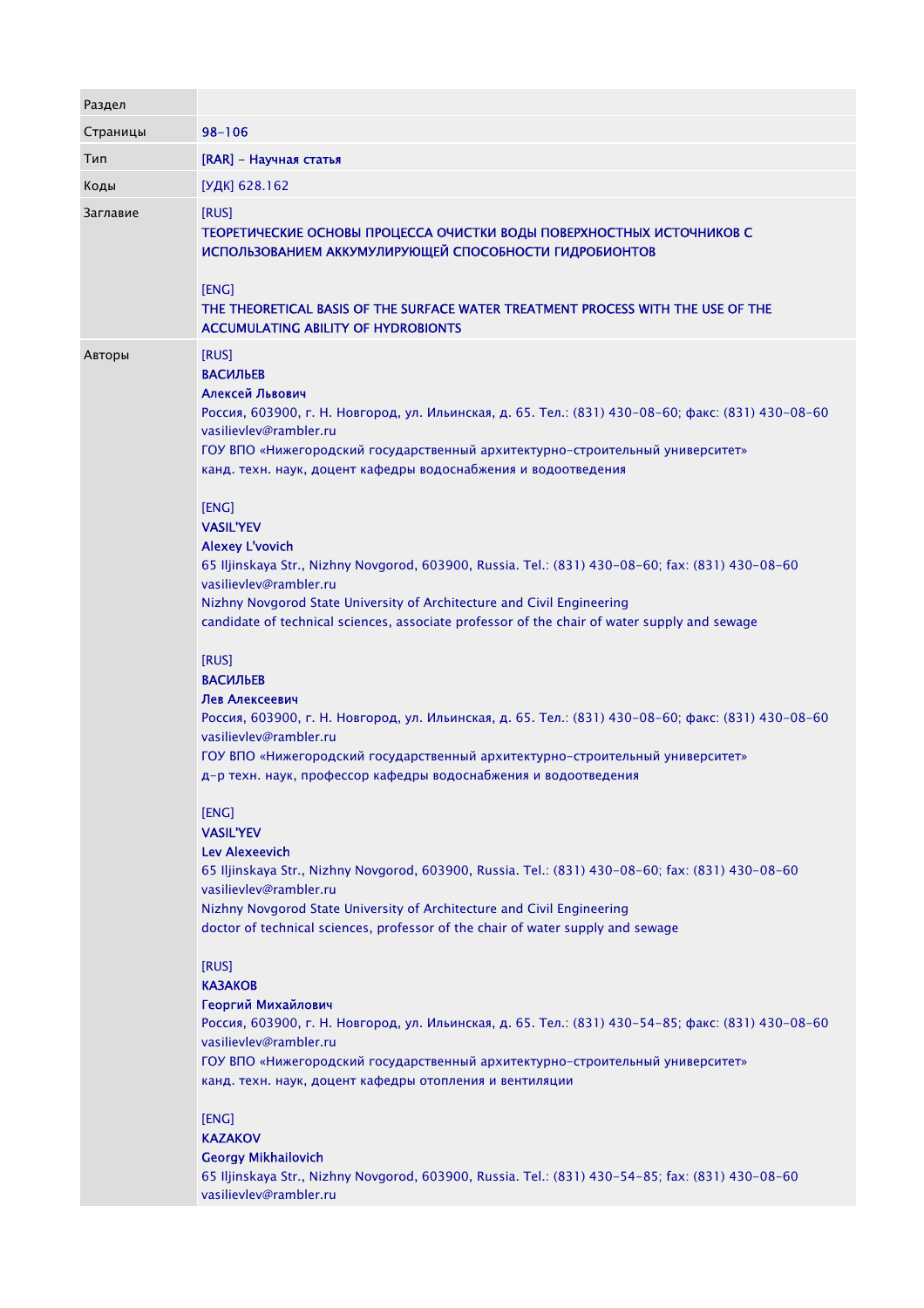|                | Nizhny Novgorod State University of Architecture and Civil Engineering<br>candidate of technical sciences, associate professor of the chair of heating and ventilation                                                                                                                                                                                                                                                                                                     |
|----------------|----------------------------------------------------------------------------------------------------------------------------------------------------------------------------------------------------------------------------------------------------------------------------------------------------------------------------------------------------------------------------------------------------------------------------------------------------------------------------|
|                | [RUS]<br><b>БОКОВА</b><br>Ирина Валентиновна<br>Россия, 603900, г. Н. Новгород, ул. Ильинская, д. 65. Тел.: (831); факс: (831) 430-08-60<br>vasilievlev@rambler.ru<br>ГОУ ВПО «Нижегородский государственный архитектурно-строительный университет»<br>вед. инженер кафедры водоснабжения и водоотведения                                                                                                                                                                  |
|                | [ENG]<br><b>BOKOVA</b><br>Irina Valentinovna<br>65 Iljinskaya St., N. Novgorod, 603900, Russia. Tel.: (831) 430-08-60; fax: (831) 430-08-60<br>vasilievlev@rambler.ru                                                                                                                                                                                                                                                                                                      |
|                | Nizhny Novgorod State University of Architecture and Civil Engineering<br>engineer of the chair of water supply and sewage                                                                                                                                                                                                                                                                                                                                                 |
| Аннотация      | [RUS]<br>В статье предложена математическая модель расчета режимов предочистки воды поверхностных<br>источников с использованием биопоглотителя, учитывающая влияние различных факторов. Данная<br>статья является продолжением материалов, изложенных в статье «Разработка экологически<br>безопасных технологий подготовки питьевой воды с использованием естественных биоценозов»<br>(Приволжский научный журнал, №4, 2009,. С. 142-147)                                |
|                | [ENG]<br>The article offers a mathematical model of calculation of the optimum conditions of surface water<br>pretreatment with the use of bioabsorbers, which considers the influence of different factors. This article is<br>a continuation of the materials, presented in the article Development of ecologically safe technologies of<br>drinking water treatment with the use of natural biocenoses (the Privolzhsky scientific journal, №4, 2009,<br>$p. 142 - 147$ |
| Текст          |                                                                                                                                                                                                                                                                                                                                                                                                                                                                            |
| Ключевые слова | [RUS]<br>вода<br>питьевая вода<br>гидробионты<br>водоподготовка<br>биоценоз<br>источник водоснабжения<br>технологии водоподготовки<br>[ENG]<br>water<br>drinking water                                                                                                                                                                                                                                                                                                     |
|                | hydrobionts<br>water treatment<br><i>biocenosis</i><br>the source of water supply<br>technology of the water treatment                                                                                                                                                                                                                                                                                                                                                     |
| Ссылки         | Копосов, Е. В. Разработка экологически безопасных технологий подготовки питьевой воды с<br>использованием естественных биоценозов / Е. В. Копосов, А. Л. Васильев,<br>Л. А. Васильев И. В. Бокова, О. А. Шарова // Приволжский научный журнал / Нижегор. гос. архитектур.<br>- строит. ун-т. - Н. Новгород, 2009. - №4. - С. 142-147.                                                                                                                                      |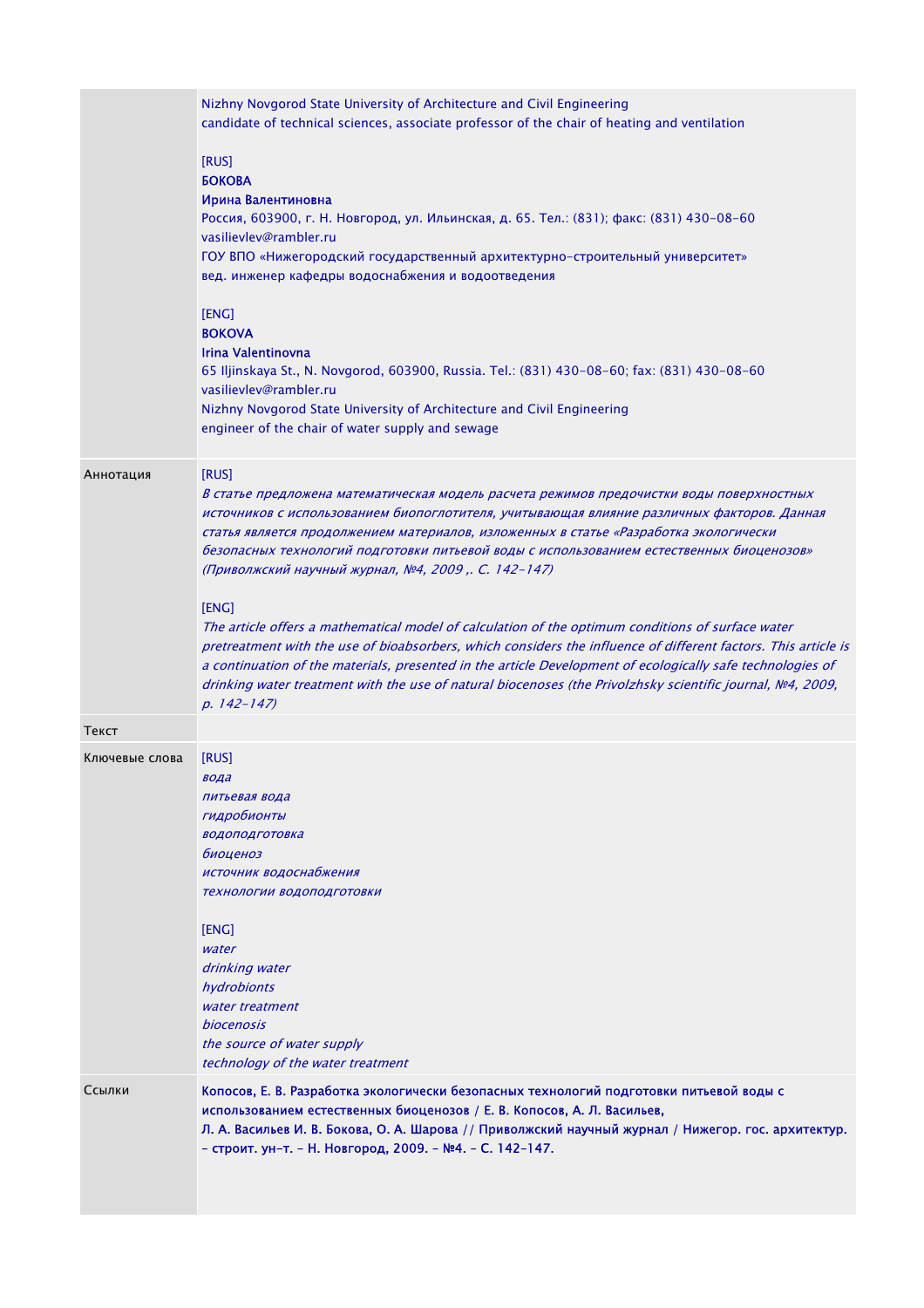|       | А. с. 1162754 (СССР), МКИ С О2 F 9/90. Способ очистки природных вод и установка для его<br>осуществления / В. В.Найденко, Л. А. Васильев, Л. С. Зюряева [и др.] ; Горьк. инженер.-строит. ин-т. -<br>Опубл. 1985, Бюл. № 23.<br>Кошкин, Н. И. Справочник по элементарной физике / Н. И. Кошкин, М. Г. Ширкевич. – М.: Наука, 1982.<br>$-256c.$<br>Киреев, В. А. Курс физической химии / В. А. Киреев. – 3-е изд., перераб. и доп. – М. : Химия, 1975. –<br>776 c.<br>Глинка, Н. А. Общая химия / Н. А. Глинка. – Л. : Химия, 1963. – 264 с.<br>Лыков, А. В. Теория теплопроводности / А. В. Лыков. – М. : Высш. шк., 1967. – 599 с. |
|-------|-------------------------------------------------------------------------------------------------------------------------------------------------------------------------------------------------------------------------------------------------------------------------------------------------------------------------------------------------------------------------------------------------------------------------------------------------------------------------------------------------------------------------------------------------------------------------------------------------------------------------------------|
| Файлы |                                                                                                                                                                                                                                                                                                                                                                                                                                                                                                                                                                                                                                     |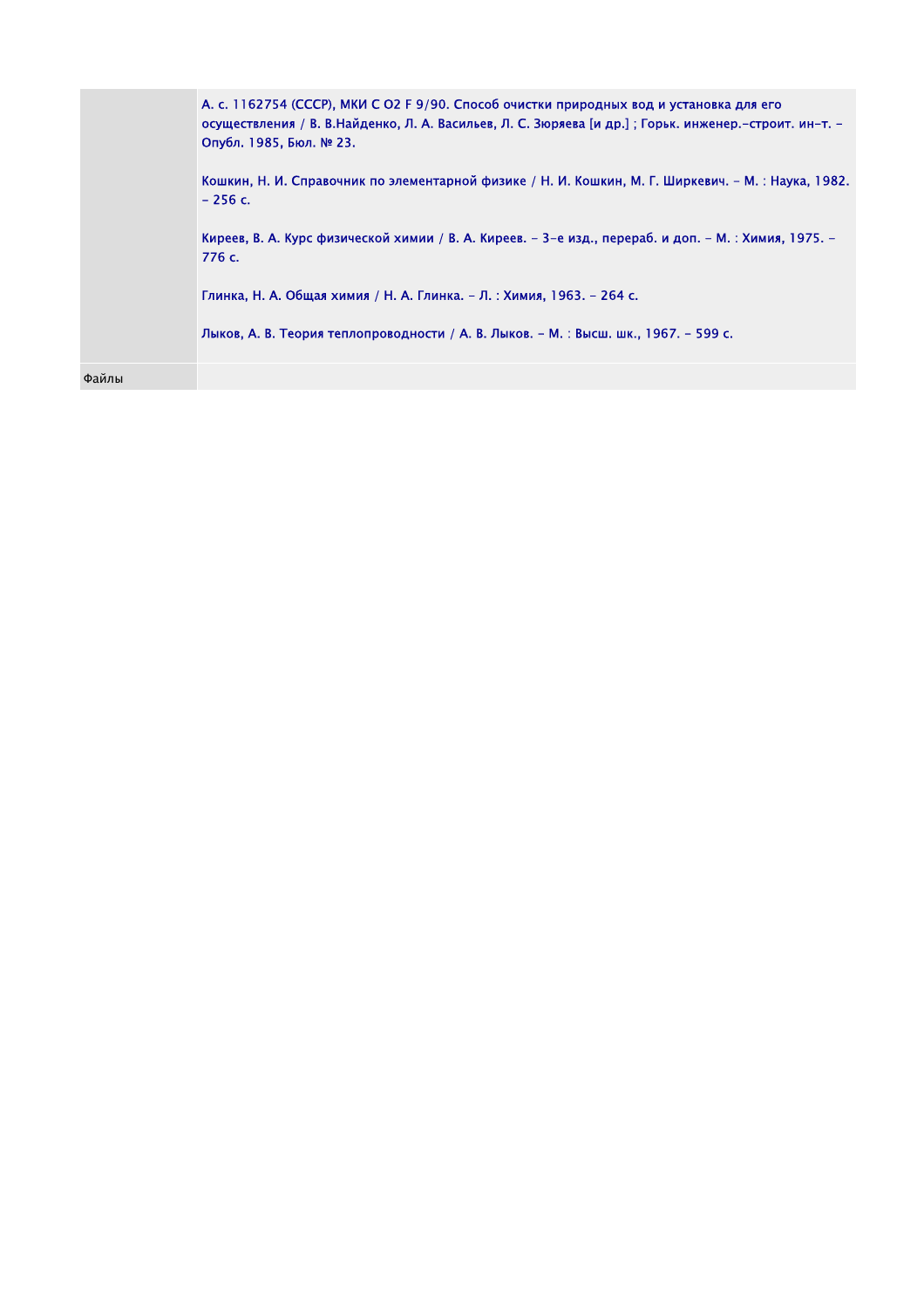| Страницы       | $106 - 113$                                                                                                                                                                                                                                                                                                                                                                                                                                                                                                                                                                                                                                                                                                                                                                                                                      |
|----------------|----------------------------------------------------------------------------------------------------------------------------------------------------------------------------------------------------------------------------------------------------------------------------------------------------------------------------------------------------------------------------------------------------------------------------------------------------------------------------------------------------------------------------------------------------------------------------------------------------------------------------------------------------------------------------------------------------------------------------------------------------------------------------------------------------------------------------------|
| Тип            | [RAR] - Научная статья                                                                                                                                                                                                                                                                                                                                                                                                                                                                                                                                                                                                                                                                                                                                                                                                           |
| Коды           | [УДК] 697.725: 658.512                                                                                                                                                                                                                                                                                                                                                                                                                                                                                                                                                                                                                                                                                                                                                                                                           |
| Заглавие       | [RUS]<br>ТЕМПЕРАТУРНЫЙ РЕЖИМ КУЛЬТИВАЦИОННЫХ СООРУЖЕНИЙ В ТЕПЛЫЙ ПЕРИОД ГОДА<br>[ENG]<br>TEMPERATURE CONDITIONS OF HOTHOUSES DURING A WARM PERIOD OF A YEAR                                                                                                                                                                                                                                                                                                                                                                                                                                                                                                                                                                                                                                                                      |
| Авторы         | [RUS]<br><b>БОДРОВ</b><br>Валерий Иосифович<br>Россия, 603950, г. Н. Новгород, ул. Ильинская, д. 65. Тел.: (831) 430-54-85;<br>факс: (831) 430-19-36<br>nir@nngasu.ru<br>ГОУ ВПО «Нижегородский государственный архитектурно-строительный университет»<br>засл. деят. науки РФ, д-р техн. наук, проф., зав. кафедрой отопления и вентиляции<br>[ENG]<br><b>BODROV</b><br><b>Valeriy losifovich</b><br>65, Iljinskaya str., 603950, Nizhny Novgorod, Russia. Tel.: +7 (831) 430-54-85;<br>fax: $+7(831)$ 430-19-36<br>nir@nngasu.ru<br>The Nizhny Novgorod State University of Architecture and Civil Engineering<br>honored. worker. science, doctor of technical sciences, professor, holder of the chair of heating and<br>ventilation                                                                                         |
| Аннотация      | [RUS]<br>На основе научного обоснования процессов тепломассообмена в объеме теплиц в теплый период года<br>выявлены и разработаны методы и средства по созданию и управлению динамикой температурно -<br>влажностных параметров и воздушных режимов с помощью комплексных систем снятия перегрева в<br>теплицах в круглогодичном и суточном режимах эксплуатации теплиц при минимуме энергозатрат.<br>[ENG]<br>On the basis of scientific justification of the heat-mass exchange processes inside hothouses during a<br>warm period of a year methods and means that control dynamics of temperature, moisture and air<br>conditions with the help of complex systems preventing superheating in the hothouses during the all-the-<br>year-round operation or twenty-four-hour operation at minimum power inputs are developed. |
| Текст          |                                                                                                                                                                                                                                                                                                                                                                                                                                                                                                                                                                                                                                                                                                                                                                                                                                  |
| Ключевые слова | [RUS]<br>процессы изменения параметров воздуха<br>системы водоаэрозольного охлаждения<br>интенсивность солнечной радиации<br>ступенчатое снятие перегрева<br>[ENG]<br>processes of change of parameters of air<br>systems of water aerosol cooling<br>intensity of solar radiation<br>step removal of an overheat                                                                                                                                                                                                                                                                                                                                                                                                                                                                                                                |
| Ссылки         | Бодров, В. И. Микроклимат производственных сельскохозяйственных зданий и сооружений / В. И.<br>Бодров, М. В. Бодров, Е. Г. Ионычев, М. Н. Кучеренко; Нижегор. гос. архитектур.-строит. ун-т. - Н.<br>Новгород: ННГАСУ, 2008. - 623 с.<br>Кайтмазов, Т. В. Обеспечение параметров микроклимата в теплицах в теплый период года: автореф.<br>дис.  канд. техн. наук / Т. В. Кайтмазов; Нижегор. гос. архитектур.-строит. ун-т. - Н. Новгород:<br>ННГАСУ, 2007. - 18 с.                                                                                                                                                                                                                                                                                                                                                             |
|                |                                                                                                                                                                                                                                                                                                                                                                                                                                                                                                                                                                                                                                                                                                                                                                                                                                  |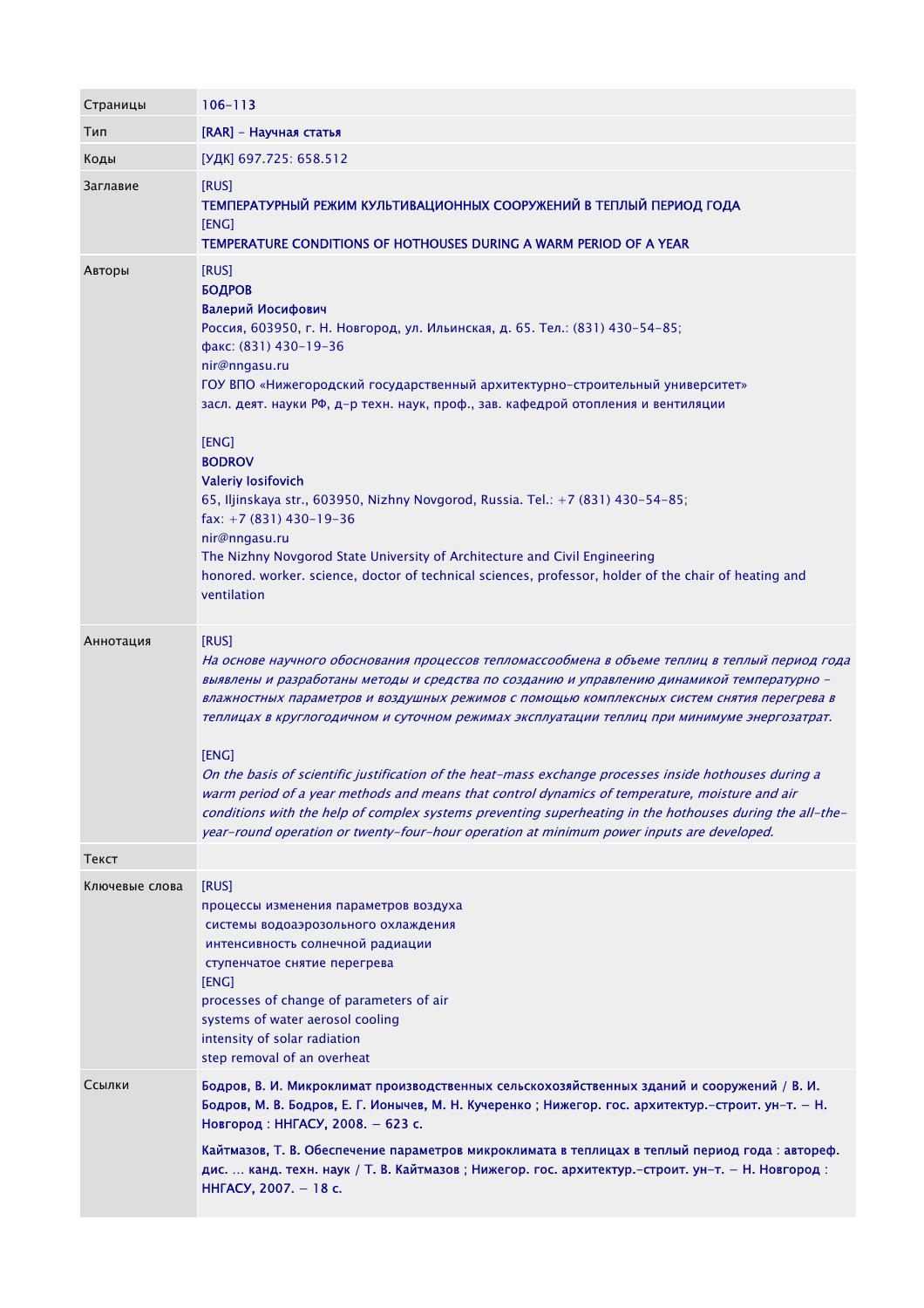| Раздел   |                                                                                                                                                                                                                                                                                                                                                                                                                                                                                                                                                                                                                                                                                                                                                                                                                                                                                                                                                                                                                                                                                                                                                                                                                                                                                                                                                                                                                                                                                                                                                                                                                                                                                                                                                                                                                                                                                                                                                                                       |
|----------|---------------------------------------------------------------------------------------------------------------------------------------------------------------------------------------------------------------------------------------------------------------------------------------------------------------------------------------------------------------------------------------------------------------------------------------------------------------------------------------------------------------------------------------------------------------------------------------------------------------------------------------------------------------------------------------------------------------------------------------------------------------------------------------------------------------------------------------------------------------------------------------------------------------------------------------------------------------------------------------------------------------------------------------------------------------------------------------------------------------------------------------------------------------------------------------------------------------------------------------------------------------------------------------------------------------------------------------------------------------------------------------------------------------------------------------------------------------------------------------------------------------------------------------------------------------------------------------------------------------------------------------------------------------------------------------------------------------------------------------------------------------------------------------------------------------------------------------------------------------------------------------------------------------------------------------------------------------------------------------|
| Страницы | 113-122                                                                                                                                                                                                                                                                                                                                                                                                                                                                                                                                                                                                                                                                                                                                                                                                                                                                                                                                                                                                                                                                                                                                                                                                                                                                                                                                                                                                                                                                                                                                                                                                                                                                                                                                                                                                                                                                                                                                                                               |
| Тип      | [RAR] - Научная статья                                                                                                                                                                                                                                                                                                                                                                                                                                                                                                                                                                                                                                                                                                                                                                                                                                                                                                                                                                                                                                                                                                                                                                                                                                                                                                                                                                                                                                                                                                                                                                                                                                                                                                                                                                                                                                                                                                                                                                |
| Коды     | [УДК] 665.72+697.44                                                                                                                                                                                                                                                                                                                                                                                                                                                                                                                                                                                                                                                                                                                                                                                                                                                                                                                                                                                                                                                                                                                                                                                                                                                                                                                                                                                                                                                                                                                                                                                                                                                                                                                                                                                                                                                                                                                                                                   |
| Заглавие | [RUS]<br>ИССЛЕДОВАНИЕ ОБОБЩЁННЫХ ТЕПЛОТЕХНИЧЕСКИХ ХАРАКТЕРИСТИК УГЛЕВОДОРОДНЫХ СМЕСЕЙ<br>ПЕРЕМЕННОГО СОСТАВА<br>[ENG]<br><b>GENERALIZED HEAT ENGINEERING CHARACTERISTICS ANALYSIS OF VARIABLE HYDROCARBON</b><br><b>COMPOSITIONS</b>                                                                                                                                                                                                                                                                                                                                                                                                                                                                                                                                                                                                                                                                                                                                                                                                                                                                                                                                                                                                                                                                                                                                                                                                                                                                                                                                                                                                                                                                                                                                                                                                                                                                                                                                                  |
| Авторы   | [RUS]<br><b>KOYEB</b><br>Алексей Геннадьевич<br>Россия, 603950, г. Н. Новгород, ул. Ильинская, д. 65. Тел.: (831) 433-45-35<br>unirs@nngasu.ru<br>ГОУ ВПО «Нижегородский государственный архитектурно-строительный университет»<br>доктор техн. наук, профессор, зав. кафедрой теплогазоснабжения<br>[ENG]<br><b>KOCHEV</b><br><b>Aleksey Gennadievich</b><br>65 Iljinskaya str., 603950, Nizhny Novgorod, Russia. Tel.: (831) 433-45-35<br>unirs@nngasu.ru<br>The Nizhny Novgorod State University of Architecture and Civil Engineering<br>doctor of technical sciences, professor, holder of the chair of heat and gas supply systems<br>[RUS]<br><b>ЛЕБЕДЕВА</b><br>Евгения Андреевна<br>Россия, 603950, г. Н. Новгород, ул. Ильинская, д. 65. Тел.: (831) 430-54-92; факс: (831) 430-19-36<br>ГОУ ВПО «Нижегородский государственный архитектурно-строительный университет»<br>канд. техн. наук, профессор, заместитель зав. кафедрой теплогазоснабжения по научной работе<br>[ENG]<br><b>LEBEDEVA</b><br>Evgenia Andreevna<br>65 Iljinskaya str., 603950, Nizhny Novgorod, Russia. Tel.: +7 (831) 430-54-92; fax: +7 (831) 430-19-36<br>The Nizhny Novgorod State University of Architecture and Civil Engineering<br>candidate of technical sciences, professor, deputy holder of the chair of heat and gas supply for science<br>[RUS]<br><b>CEMEHOB</b><br>Виктор Александрович<br>Россия, 603950, г. Н. Новгород, ул. Ильинская, д. 65. Тел.: (831) 430-54-92; факс: (831) 430-19-36<br>semenowictor@mail.ru<br>ГОУ ВПО «Нижегородский государственный архитектурно-строительный университет»<br>аспирант кафедры теплогазоснабжения<br>[ENG]<br><b>SEMENOV</b><br><b>Victor Aleksandrovich</b><br>65 Iljinskaya str., 603950, Nizhny Novgorod, Russia. Tel.: +7 (831) 430-54-92; fax: +7 (831) 430-19-36<br>semenowictor@mail.ru<br>The Nizhny Novgorod State University of Architecture and Civil Engineering<br>postgraduate student of the chair of heat and gas supply |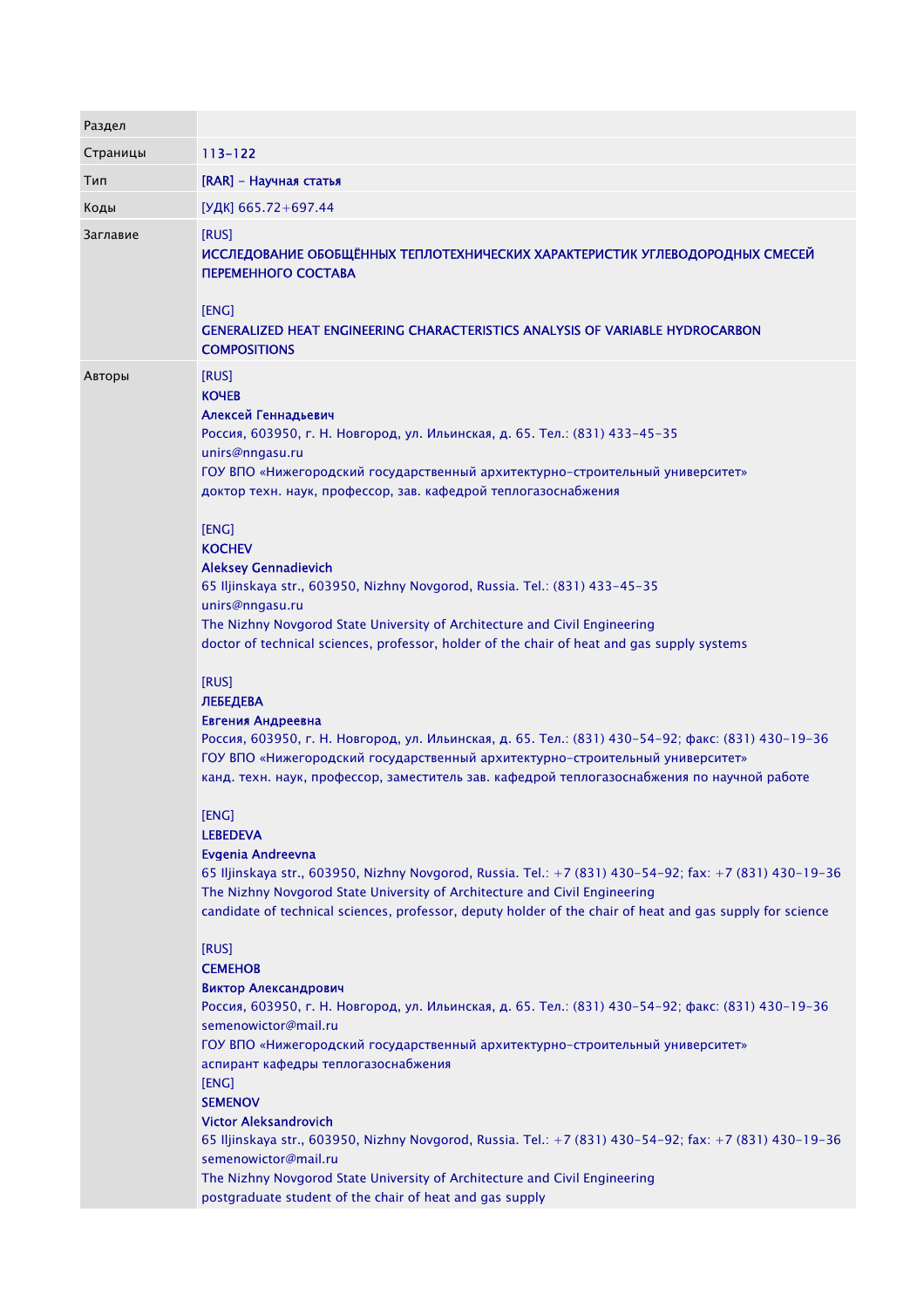| Россия, 603950, г. Н. Новгород, ул. Ильинская, д. 65. Тел.: (831) 430-54-92; факс: (831) 430-19-36                                                                                                                                                                                                                                                                                                             |
|----------------------------------------------------------------------------------------------------------------------------------------------------------------------------------------------------------------------------------------------------------------------------------------------------------------------------------------------------------------------------------------------------------------|
| 65 Iljinskaya str., 603950, Nizhny Novgorod, Russia. Tel.: +7 (831) 430-54-92; fax: +7 (831) 430-19-36                                                                                                                                                                                                                                                                                                         |
| В статье представлены результаты теоретических исследований теплотехнических характеристик<br>новых углеводородных смесей переменного состава. Это обусловлено необходимостью решения<br>The article deals with the main results of theoretical research on the heat engineering characteristics of<br>new variable hydrocarbon compositions. It's stipulated by the necessity to solve a problem of efficient |
|                                                                                                                                                                                                                                                                                                                                                                                                                |
|                                                                                                                                                                                                                                                                                                                                                                                                                |
| Равич, М.Б. Газ и эффективность его использования в народном хозяйстве / М. Б. Равич. - М.: Недра,<br>Тепловой расчёт котлов (нормативный метод) / под ред. С. И. Мочана, А. А. Абрютина, Г. М. Кагана, В.<br>Лебедева, Е. В. Лощилова // Приволжский научный журнал / Нижегор. гос. архитектур.-строит. ун-т. -                                                                                               |
|                                                                                                                                                                                                                                                                                                                                                                                                                |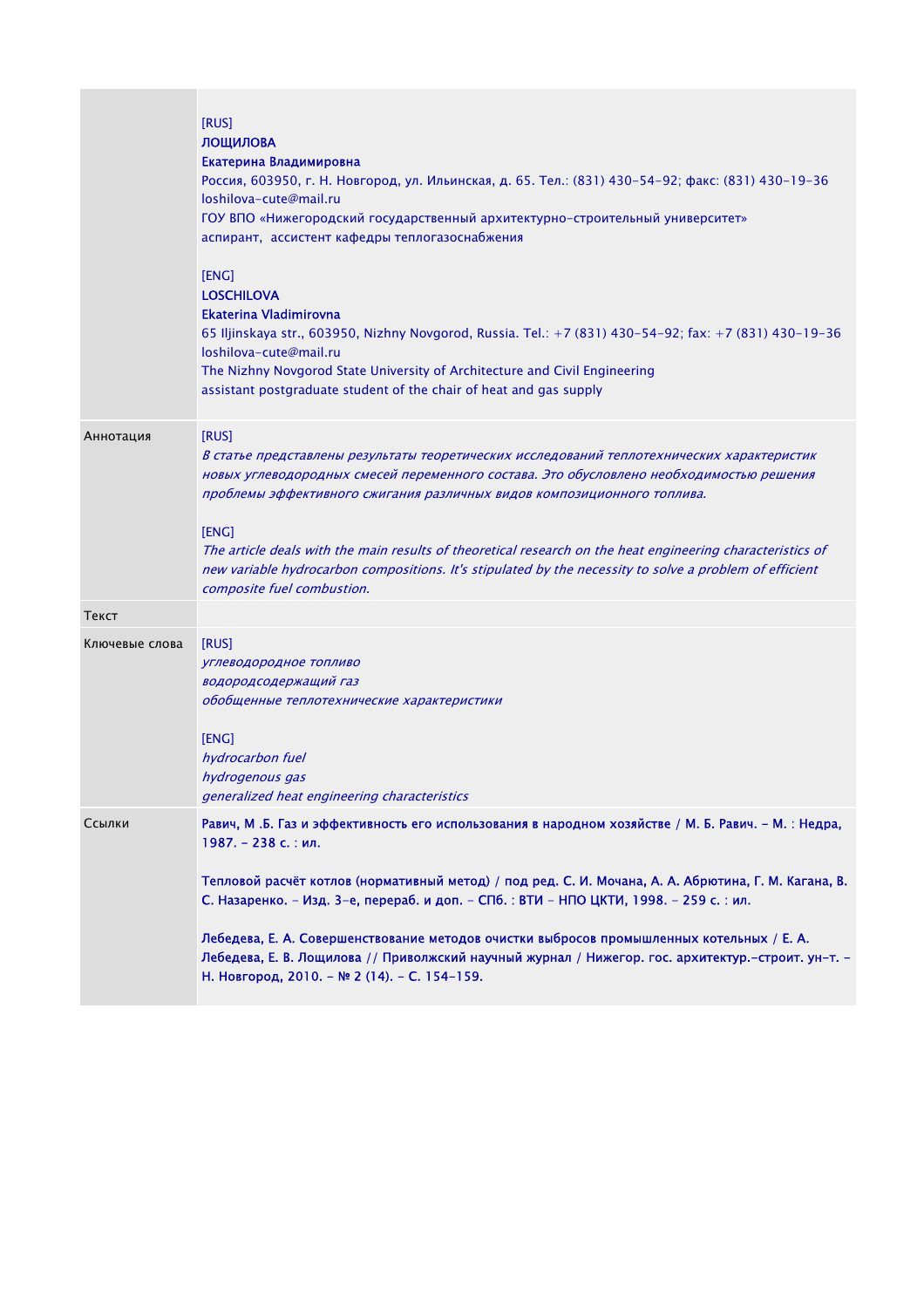| Раздел    |                                                                                                                                                                                                                                                                                                                                                                                                                                                                                                                                                                                                                                                                                                                                                                                                                                                                                                                                                                                                                                                                                                                                                                                                                                                                                                                                                                                             |
|-----------|---------------------------------------------------------------------------------------------------------------------------------------------------------------------------------------------------------------------------------------------------------------------------------------------------------------------------------------------------------------------------------------------------------------------------------------------------------------------------------------------------------------------------------------------------------------------------------------------------------------------------------------------------------------------------------------------------------------------------------------------------------------------------------------------------------------------------------------------------------------------------------------------------------------------------------------------------------------------------------------------------------------------------------------------------------------------------------------------------------------------------------------------------------------------------------------------------------------------------------------------------------------------------------------------------------------------------------------------------------------------------------------------|
| Страницы  | $122 - 129$                                                                                                                                                                                                                                                                                                                                                                                                                                                                                                                                                                                                                                                                                                                                                                                                                                                                                                                                                                                                                                                                                                                                                                                                                                                                                                                                                                                 |
| Тип       | [RAR] - Научная статья                                                                                                                                                                                                                                                                                                                                                                                                                                                                                                                                                                                                                                                                                                                                                                                                                                                                                                                                                                                                                                                                                                                                                                                                                                                                                                                                                                      |
| Коды      | [УДК] 697.911                                                                                                                                                                                                                                                                                                                                                                                                                                                                                                                                                                                                                                                                                                                                                                                                                                                                                                                                                                                                                                                                                                                                                                                                                                                                                                                                                                               |
| Заглавие  | [RUS]<br>РЕЗУЛЬТАТЫ ИССЛЕДОВАНИЯ ВОЗДУХОРАСПРЕДЕЛИТЕЛЯ С ОППОЗИТНЫМ СОУДАРЕНИЕМ ПРИТОЧНЫХ<br><b>СТРУЙ</b><br>[ENG]<br>DESIGN AND EXAMINATION OF AN AIR DISPENSER with incoming streams oppoSED hitting                                                                                                                                                                                                                                                                                                                                                                                                                                                                                                                                                                                                                                                                                                                                                                                                                                                                                                                                                                                                                                                                                                                                                                                      |
| Авторы    | [RUS]<br><b>ЕРЕМКИН</b><br>Александр Иванович<br>Россия, 440600, г. Пенза, ул. Антонова, д. 43, кв. 48. Тел.: +7 (412) 92-90-81; факс: 8 (412) 92-90-81<br>eremkin@pquas.ru<br>ГОУ ВПО «Пензенский государственный университет архитектуры и строительства»<br>д-р техн. наук, проф., зав. кафедрой теплогазоснабжения и вентиляции<br>[ENG]<br><b>EREMKIN</b><br>Aleksandr Ivanovich<br>43, Antonov str., apt. 48, 440600, Penza, Russia. Tel.: +7 (412) 92-90-81; fax: 8 (412) 92-90-81<br>eremkin@pquas.ru<br>Penza State University of Architecture and Construction<br>doctor of technical sciences, professor, holder of the chair of heat and gas supply and ventilation<br>[RUS]<br><b>ФИЛЬЧАКИНА</b><br>Ирина Николаевна<br>Россия, 440901, Пензенская обл., г. Заречный, ул. Заречная, д. 36, кв. 109. Тел.: +7 (412) 92-94-10;<br>$+7(412)65-45-72$<br>Filchakina@mail.ru<br>ГОУ ВПО «Пензенский государственный университет архитектуры и строительства»<br>ст. преп., аспирант кафедры теплогазоснабжения и вентиляции<br>[ENG]<br><b>FILCHAKINA</b><br>Irina Nikolaevna<br>36, Zarechnaya str., apt. 109, Penza region, 440901, Zarechny city, Russia. Tel.: +7 (412) 92-94-10;<br>$+7(412)65-45-72$<br>Filchakina@mail.ru<br>Penza State University of Architecture and Construction<br>senior teacher, graduate student of the chair of heat and gas supply and ventilation |
| Аннотация | [RUS]<br>Рассмотрена новая конструкция воздухораспределителя для подачи воздуха непосредственно в<br>технологическое оборудование и зону пребывания работающего персонала, благодаря которой<br>решается задача получения высокого коэффициента затухания приточной струи и более равномерной<br>скорости воздушного потока по всей его длине на выходе в обслуживаемую зону помещения.<br>[ENG]<br>The article investigates a new design of an air distributor to feed air directly into technological equipment<br>and staff working place. Such a design leads to the high extinguishing on the entire length of the output jet<br>at the point of service area.                                                                                                                                                                                                                                                                                                                                                                                                                                                                                                                                                                                                                                                                                                                         |
| Текст     |                                                                                                                                                                                                                                                                                                                                                                                                                                                                                                                                                                                                                                                                                                                                                                                                                                                                                                                                                                                                                                                                                                                                                                                                                                                                                                                                                                                             |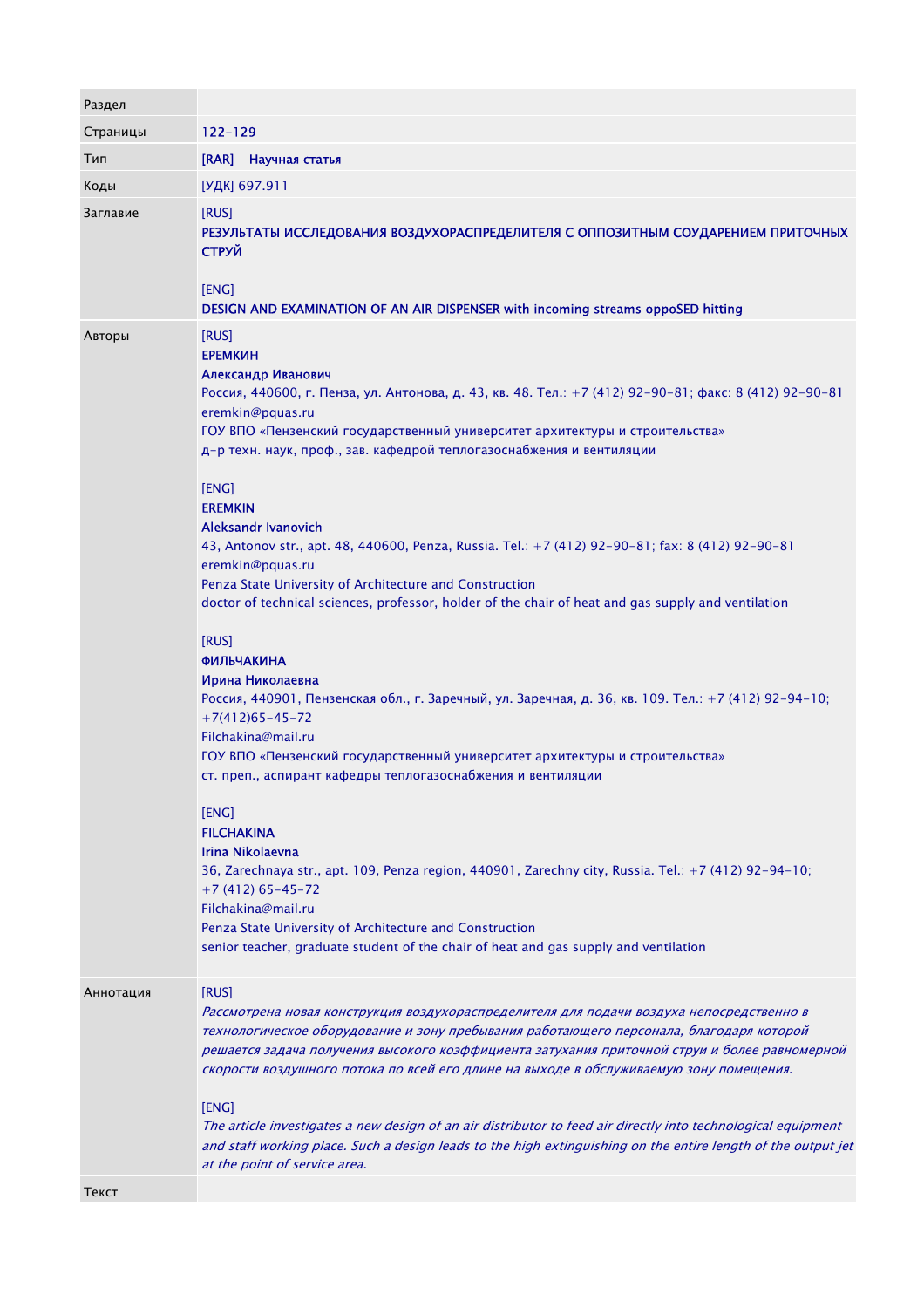| Ключевые слова | [RUS]                                                                                                                                                                                                                                                                                       |
|----------------|---------------------------------------------------------------------------------------------------------------------------------------------------------------------------------------------------------------------------------------------------------------------------------------------|
|                | локальная система технологического кондиционирования воздуха; воздухораспределитель с                                                                                                                                                                                                       |
|                | интенсивным гашением приточной струи; эффект соударения встречных плоских струй; профиль поля                                                                                                                                                                                               |
|                | относительной скорости; результирующая струя; оппозитное соударение                                                                                                                                                                                                                         |
|                | [ENG]                                                                                                                                                                                                                                                                                       |
|                | local system of technological air conditioning; distributor of air with intensive extinguishing reveal stream;<br>effect of hitting meeting flat streams; type of the field of relative speed; resulting stream; oppozitnym<br>hitting                                                      |
| Ссылки         | Ерёмкин, А. И. Применение и обоснование использования вытесняющей вентиляции в локальной<br>системе технологического кондиционирования воздуха в прядильном производстве текстильной<br>промышленности / А. И. Ерёмкин, И. Н. Фильчакина // Изв. вузов Сер. «Строительство». - 2009. - № 2. |
|                | $- C. 49 - 53.$                                                                                                                                                                                                                                                                             |
|                | ГОСТ 12.3.018-79 (2001) Системы вентиляционные. Методы аэродинамических испытаний                                                                                                                                                                                                           |
|                | [Электронный ресурс]. – Режим доступа: http://www.sferaksb.ru/gosti/gost12.3.018-79(2001).html                                                                                                                                                                                              |
|                | Ерёмкин, А. И. Локальное кондиционирование вытесняющего типа текстильных предприятий:<br>монография / А. И. Ерёмкин; Сарат. гос. техн. ун-т. - Саратов: СГТУ, 2006. - 390 с.                                                                                                                |
|                |                                                                                                                                                                                                                                                                                             |
|                | Ерёмкин, А.И. Технологическое кондиционирование по типу вытесняющей вентиляции в                                                                                                                                                                                                            |
|                | производственных помещениях с теплоизбытками / А. И. Ерёмкин, И. Н. Фильчакина // Российская                                                                                                                                                                                                |
|                | Академия архитектуры и строительных наук. - М., 2007. - № 2. - С. 89-93.                                                                                                                                                                                                                    |
| Файлы          |                                                                                                                                                                                                                                                                                             |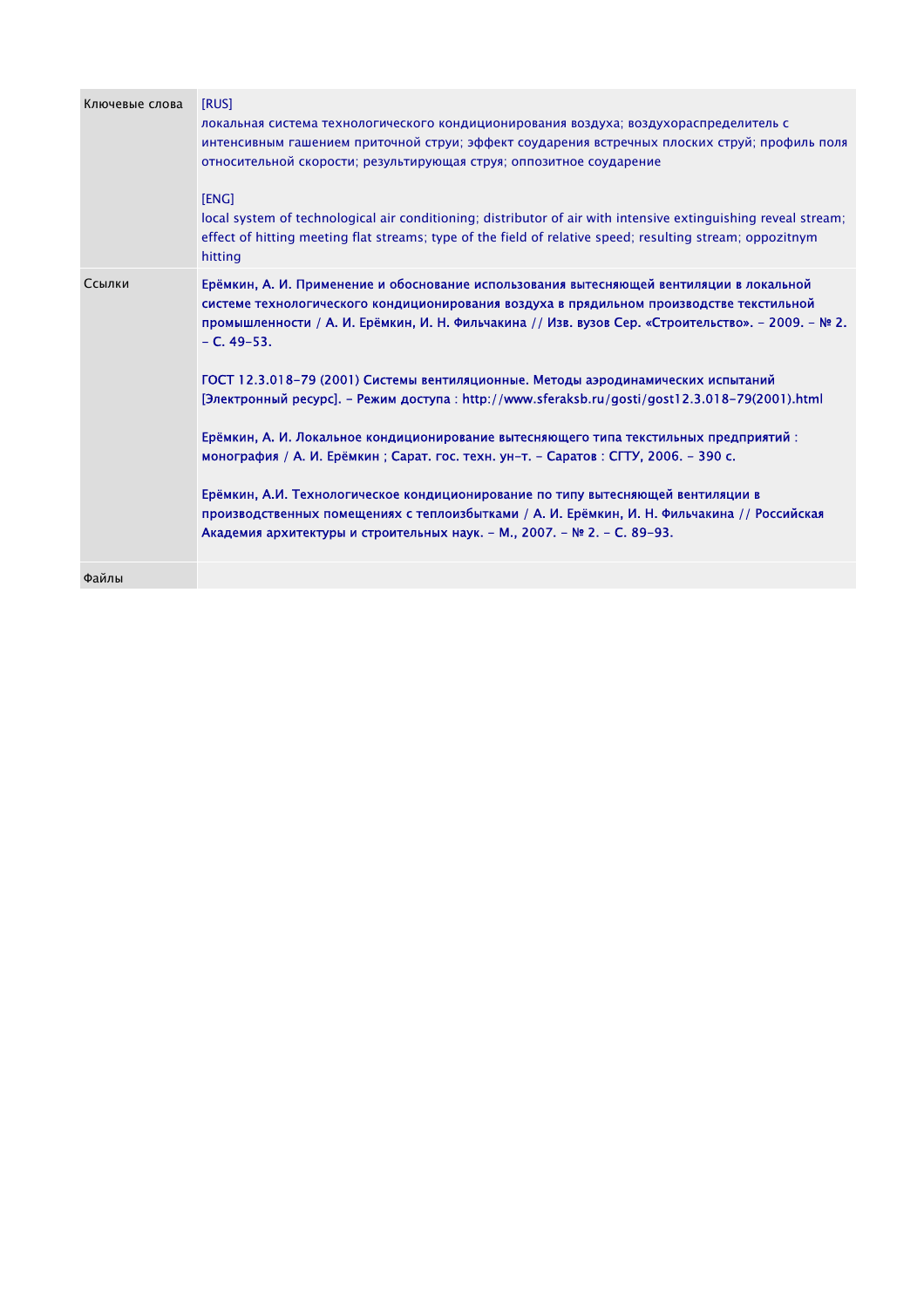| Раздел    |                                                                                                                                                                                                                                                                                                                                                                                                                                                                                                                                                                                                                                                                                                                                                                                                                                                                                                                                                                                                                                                                                                                                                                                                                                          |
|-----------|------------------------------------------------------------------------------------------------------------------------------------------------------------------------------------------------------------------------------------------------------------------------------------------------------------------------------------------------------------------------------------------------------------------------------------------------------------------------------------------------------------------------------------------------------------------------------------------------------------------------------------------------------------------------------------------------------------------------------------------------------------------------------------------------------------------------------------------------------------------------------------------------------------------------------------------------------------------------------------------------------------------------------------------------------------------------------------------------------------------------------------------------------------------------------------------------------------------------------------------|
| Страницы  | 129-135                                                                                                                                                                                                                                                                                                                                                                                                                                                                                                                                                                                                                                                                                                                                                                                                                                                                                                                                                                                                                                                                                                                                                                                                                                  |
| Тип       | [RAR] - Научная статья                                                                                                                                                                                                                                                                                                                                                                                                                                                                                                                                                                                                                                                                                                                                                                                                                                                                                                                                                                                                                                                                                                                                                                                                                   |
| Коды      | [УДК] 699.86                                                                                                                                                                                                                                                                                                                                                                                                                                                                                                                                                                                                                                                                                                                                                                                                                                                                                                                                                                                                                                                                                                                                                                                                                             |
| Заглавие  | [RUS]<br>ТЕРМОДИНАМИЧЕСКОЕ ОБОСНОВАНИЕ ОПРЕДЕЛЕНИЯ КОЭФФИЦИЕНТА ВЛАГОПРОВОДНОСТИ<br>СТРОИТЕЛЬНЫХ МАТЕРИАЛОВ<br>[ENG]<br>THERMODYNAMIC JUSTIFICATION OF DETERMINATION OF HYDRAULIC CONDUCTIVITY COEFFICIENT OF<br><b>CONSTRUCTIONAL MATERIALS</b>                                                                                                                                                                                                                                                                                                                                                                                                                                                                                                                                                                                                                                                                                                                                                                                                                                                                                                                                                                                         |
| Авторы    | [RUS]<br><b>KYYEPEHKO</b><br>Мария Николаевна<br>Россия, 445667, г. Тольятти, ул. Белорусская, 14. Тел.: (8482) 53-92-78<br>kucherenk_maria@mail.ru<br>ГОУ ВПО «Тольяттинский государственный университет»<br>канд. техн. наук, доц., зав. кафедрой теплогазоснабжения и вентиляции<br>[ENG]<br><b>KUCHERENKO</b><br>Maria Nikolaevna<br>14, Belorusskaya str., 445667, Togliatti, Russia. Tel.: +7 (8482) 53-92-78<br>kucherenk_maria@mail.ru<br><b>Togliatti State University</b><br>candidate of technical sciences, associate professor, holder of the chair of heat and gas supply and<br>ventilation<br>[RUS]<br><b>ЧИРКОВА</b><br>Елена Владимировна<br>Россия, 445667, г. Тольятти, ул. Белорусская, 14. Тел.: (8482) 53-92-78<br>chirkovaev@mail.ru<br>ГОУ ВПО «Тольяттинский государственный университет»<br>соискатель ученой степени кандидата наук, ассистент кафедры теплогазоснабжения и вентиляции<br>[ENG]<br><b>CHIRKOVA</b><br>lena Vladimirovna<br>14, Belorusskaya str., 445667, Togliatti, Russia. Tel.: +7 (8482) 53-92-78<br>chirkovaev@mail.ru<br><b>Togliatti State University</b><br>Applicant for the candidate of science academic degree, assistant of the chair of heat and gas supply and<br>ventilation |
| Аннотация | [RUS]<br>В статье предложены и обоснованы аналитические зависимости для определения коэффициента<br>влагопроводности строительных материалов на основе теории потенциала влажности, позволяющие<br>определять интенсивность потока влаги через ограждения и их влажностный режим.<br>[ENG]<br>The article suggests and justifies the analytical dependencies for determination of the hydraulic<br>conductivity coefficient of constructional materials on the basis of the moisture potential theory. These<br>dependencies allow to determine the rate of moisture flow through the enclosure and moisture conditions<br>of walling.                                                                                                                                                                                                                                                                                                                                                                                                                                                                                                                                                                                                   |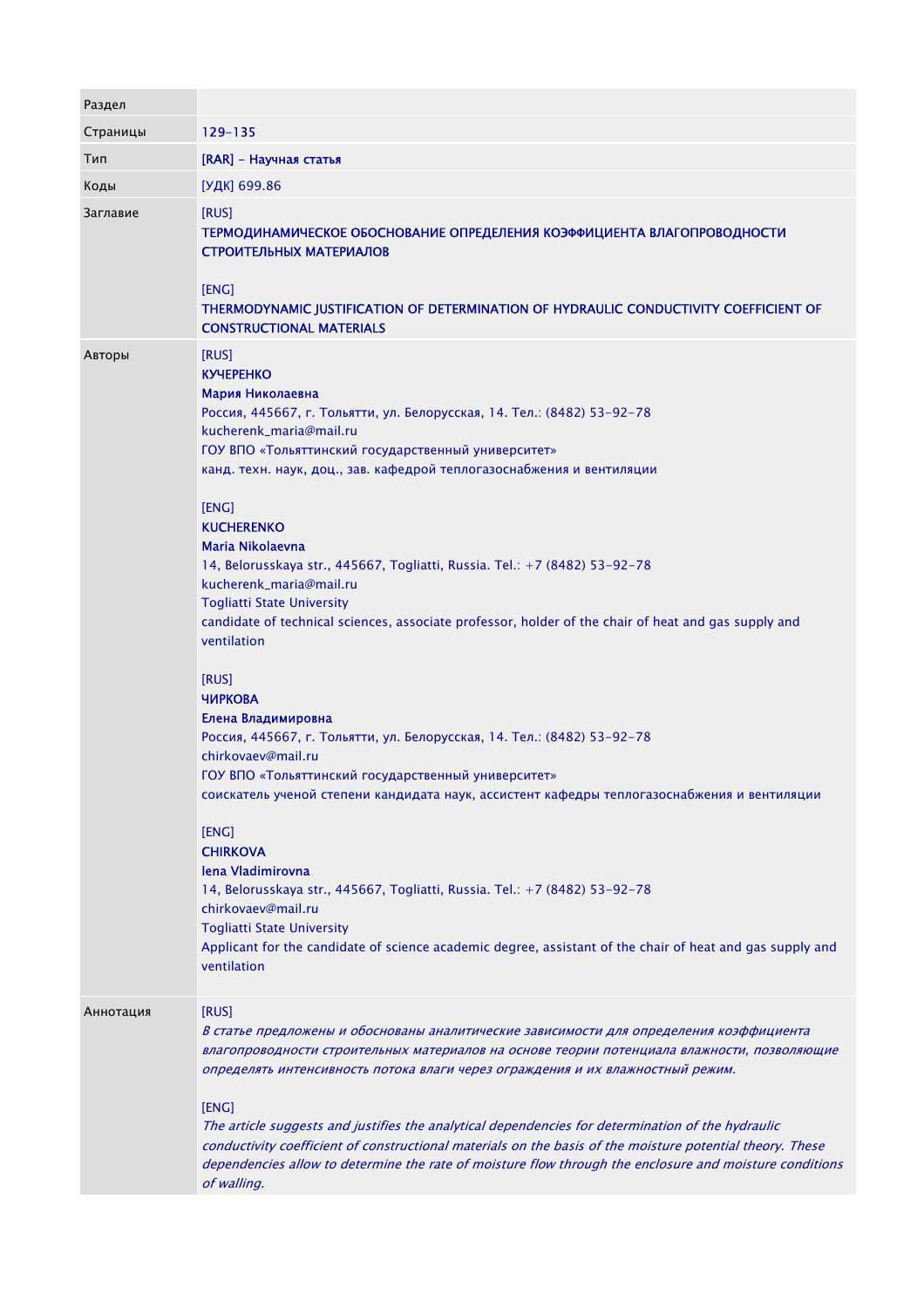| Текст          |                                                                                                                                                                                                                                                                                                                                                                                                                                                                                                                                                                                                                                                                                                                                                                                      |
|----------------|--------------------------------------------------------------------------------------------------------------------------------------------------------------------------------------------------------------------------------------------------------------------------------------------------------------------------------------------------------------------------------------------------------------------------------------------------------------------------------------------------------------------------------------------------------------------------------------------------------------------------------------------------------------------------------------------------------------------------------------------------------------------------------------|
| Ключевые слова | [RUS]<br>коэффициент влагопроводности<br>потенциал влажности<br>влагоперенос<br>[ENG]<br>hydraulic conductivity coefficient<br>moisture potential<br>moisture transfer                                                                                                                                                                                                                                                                                                                                                                                                                                                                                                                                                                                                               |
| Ссылки         | Бодров, В. И. Микроклимат производственных сельскохозяйственных зданий и сооружений / В. И.<br>Бодров, М. В. Бодров, Е. Г. Ионычев, М. Н. Кучеренко. – Н. Новгород: ННГАСУ, 2008. – 623 с.<br>Фокин, К. Ф. Строительная теплотехника ограждающих частей зданий / К. Ф. Фокин. - М. : ABOK-<br>ПРЕСС, 2006. - 256 с.<br>Лыков, А. В. Теоретические основы строительной теплофизики / А. В. Лыков. - Минск: Изд-во АН<br>БССР, 1961. - 520 с.<br>Богословский, В. Н. Строительная теплофизика / В. Н. Богословский. - М. : Высш. шк., 1982. - 415 с.<br>Кучеренко, М. Н. Термодинамическое обоснование графоаналитического решения задачи<br>влагопереноса в слое биологически активной продукции : дис.  канд. техн. наук / М. Н. Кучеренко. -<br>Н. Новгород: ННГАСУ, 2005. - 134 с. |
| Файлы          |                                                                                                                                                                                                                                                                                                                                                                                                                                                                                                                                                                                                                                                                                                                                                                                      |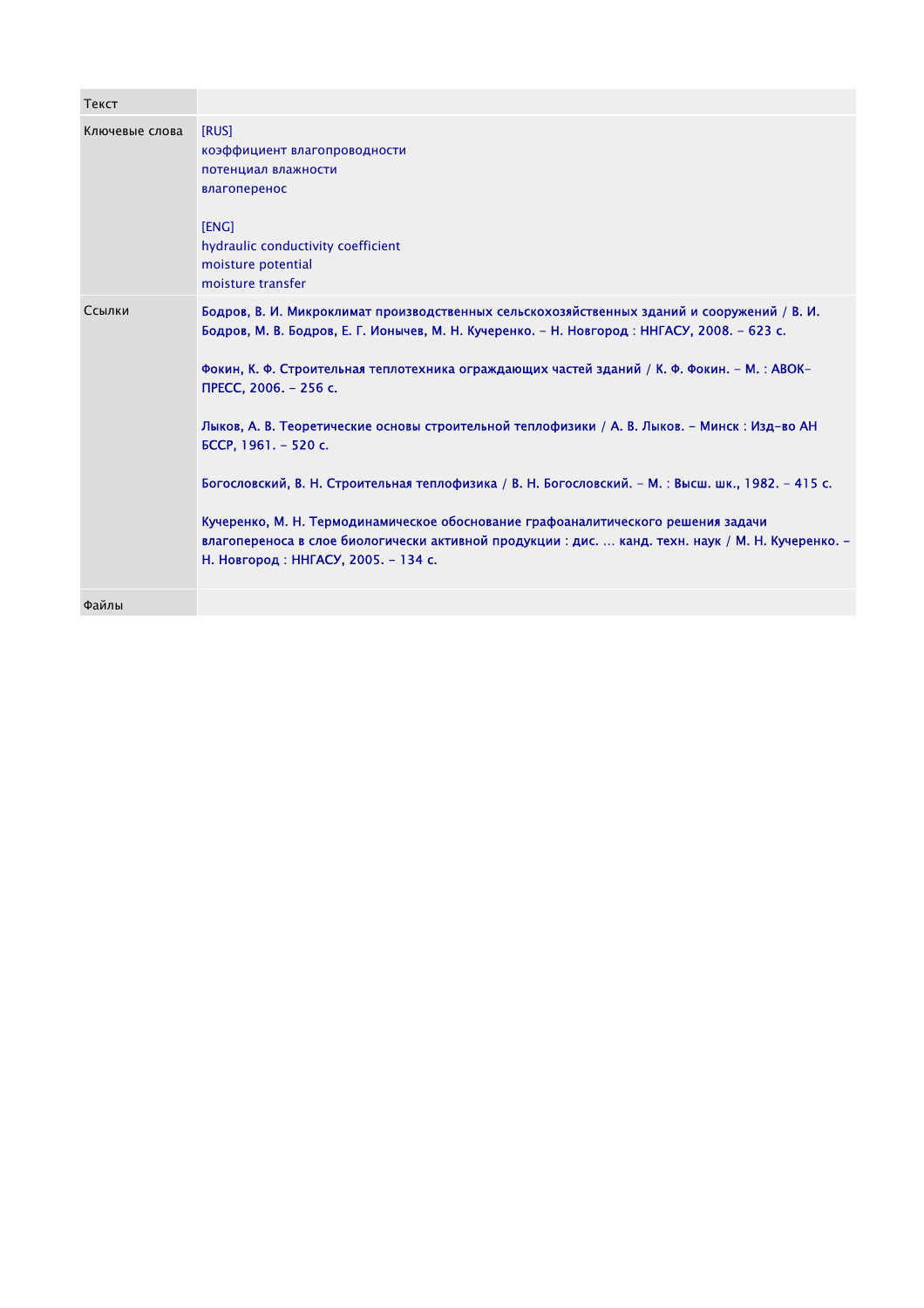| Раздел         |                                                                                                                                                                                                                                                                                                                                                                                                                                                                                                                                                                                                                                                                                         |
|----------------|-----------------------------------------------------------------------------------------------------------------------------------------------------------------------------------------------------------------------------------------------------------------------------------------------------------------------------------------------------------------------------------------------------------------------------------------------------------------------------------------------------------------------------------------------------------------------------------------------------------------------------------------------------------------------------------------|
| Страницы       | $135 - 141$                                                                                                                                                                                                                                                                                                                                                                                                                                                                                                                                                                                                                                                                             |
| Тип            | [RAR] - Научная статья                                                                                                                                                                                                                                                                                                                                                                                                                                                                                                                                                                                                                                                                  |
| Коды           | [УДК] 631.365                                                                                                                                                                                                                                                                                                                                                                                                                                                                                                                                                                                                                                                                           |
| Заглавие       | [RUS]<br>ИНТЕНСИВНОСТЬ ПРОЦЕССОВ ТЕПЛОМАССОПЕРЕНОСА В СЛОЕ СОХНУЩЕЙ ТРАВЫ<br>[ENG]<br>INTENSITY OF HEAT-MASS TRANSFER PROCESSES IN A LAYER OF DRYING GRASS                                                                                                                                                                                                                                                                                                                                                                                                                                                                                                                              |
| Авторы         | [RUS]<br><b>БОДРОВ</b><br>Михаил Валерьевич<br>Россия, 603950, г. Н. Новгород, ул. Ильинская, д. 65. Тел.: (831) 430-54-85; факс: (831) 430-19-36<br>tes84@inbox.ru<br>ГОУ ВПО «Нижегородский государственный архитектурно-строительный университет»<br>канд. техн. наук, ст. преподаватель кафедры отопления и вентиляции<br>[ENG]<br><b>BODROV</b><br><b>Mihail Valer'evich</b><br>65, Iljinskaya str., 603950, Nizhny Novgorod, Russia. Tel.: +7 (831) 430-54-85; fax: +7 (831) 430-19-36<br>tes84@inbox.ru<br>The Nizhny Novgorod State University of Architecture and Civil Engineering<br>candidate of technical sciences, senior teacher of the chair of heating and ventilation |
| Аннотация      | [RUS]<br>Полученные теоретическо-экспериментальные значения коэффициентов тепломассопереноса и<br>разностей потенциалов влажности в слое сохнущей травы позволяют рассчитывать интенсивность и<br>контролировать массовую скорость влагоотдачи и качество сушки травы системами активной<br>вентиляции.<br>[ENG]<br>The received theoretical and experimental values of factors of heat-mass transfer and differences of<br>moisture potentials in a layer of drying grass allow to calculate intensity and to control mass speed of<br>moisture transfer and quality of grass drying by means of active ventilation systems.                                                           |
| Текст          |                                                                                                                                                                                                                                                                                                                                                                                                                                                                                                                                                                                                                                                                                         |
| Ключевые слова | [RUS]<br>коэффициент тепломассопереноса<br>потенциал влажности<br>интенсивность влагоотдачи<br>контроль влажности травы<br>[ENG]<br>factor of carrying over of heat and weight<br>humidity potential<br>intensity of moisture yielding ability<br>control of humidity of a grass                                                                                                                                                                                                                                                                                                                                                                                                        |
| Ссылки         | Бодров, В. И. Микроклимат производственных сельскохозяйственных зданий и сооружений / В. И.<br>Бодров, М. В. Бодров, Е. Г. Ионычев, М. Н. Кучеренко. - Н. Новгород : ННГАСУ, 2008. - 623 с.<br>Богословский, В. Н. Строительная теплофизика / В. Н. Богословский. - М. : Высш. шк., 1982. - 415 с.                                                                                                                                                                                                                                                                                                                                                                                      |

- -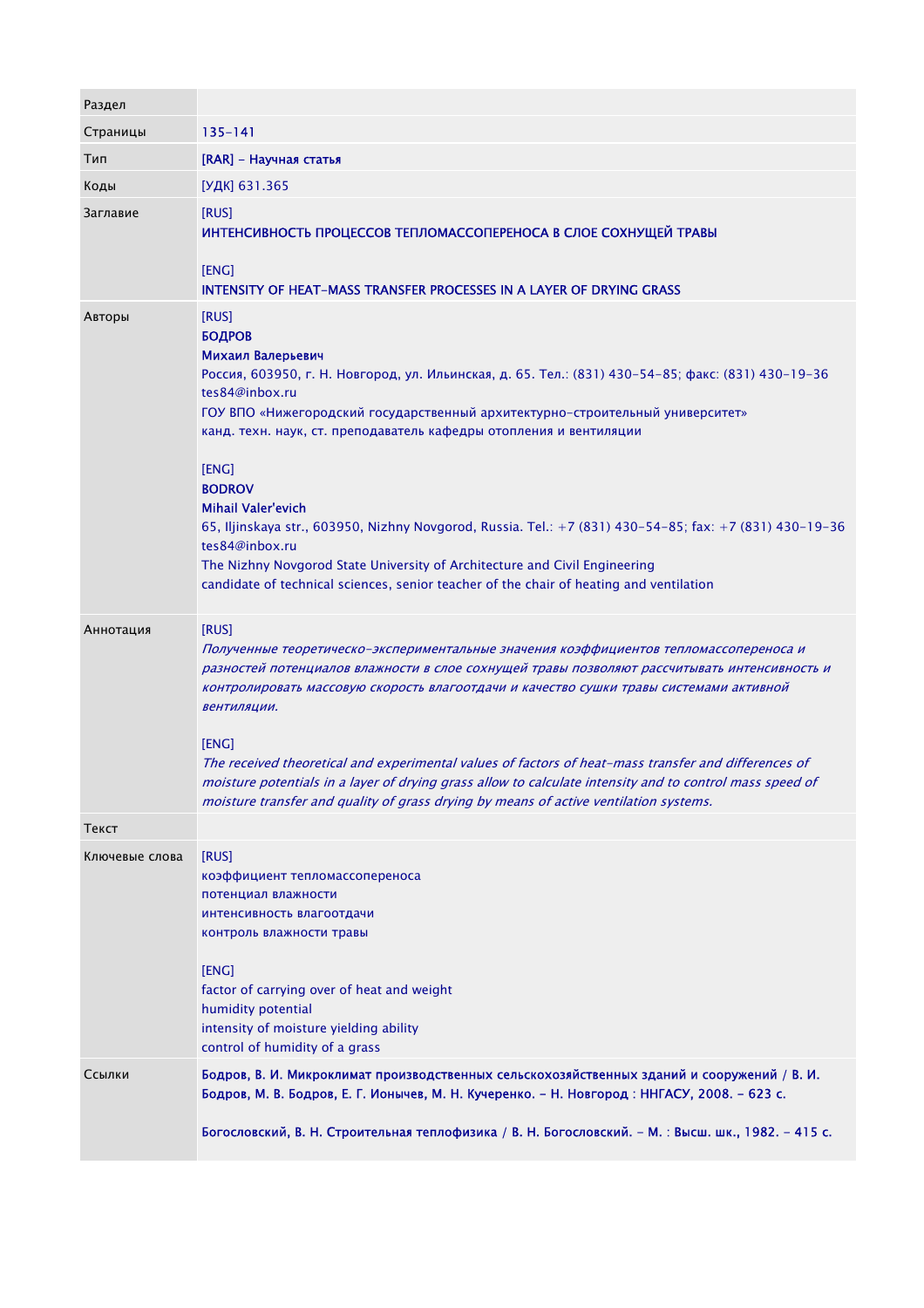| Раздел    |                                                                                                                                                                                                                                                                                                                                                                                                                                                                   |
|-----------|-------------------------------------------------------------------------------------------------------------------------------------------------------------------------------------------------------------------------------------------------------------------------------------------------------------------------------------------------------------------------------------------------------------------------------------------------------------------|
| Страницы  | $141 - 146$                                                                                                                                                                                                                                                                                                                                                                                                                                                       |
| Тип       | [RAR] - Научная статья                                                                                                                                                                                                                                                                                                                                                                                                                                            |
| Коды      | [УДК] 536.24:62-714+628                                                                                                                                                                                                                                                                                                                                                                                                                                           |
| Заглавие  | [RUS]<br>ПОВЫШЕНИЕ ЭФФЕКТИВНОСТИ АППАРАТОВ ИСПАРИТЕЛЬНОГО ОХЛАЖДЕНИЯ<br>[ENG]<br>INCREASING THE EFFICIENCY OF EVAPORATIVE COOLING APPARATUS                                                                                                                                                                                                                                                                                                                       |
| Авторы    | [RUS]<br><b>САФИУЛЛИН</b>                                                                                                                                                                                                                                                                                                                                                                                                                                         |
|           | Ринат Габдуллович<br>Россия, 420043, г. Казань, ул. Зеленая, д. 1. Тел.: (843) 510-47-35, тел./факс (843) 238-39-93                                                                                                                                                                                                                                                                                                                                               |
|           | safiullin_rinat@mail.ru<br>ФГОУ ВПО «Казанский государственный архитектурно-строительный университет»<br>канд. техн. наук, доц. кафедры теплогазоснабжения и вентиляции                                                                                                                                                                                                                                                                                           |
|           | [ENG]                                                                                                                                                                                                                                                                                                                                                                                                                                                             |
|           | <b>SAFIULLIN</b><br><b>Rinat Gabdullovich</b>                                                                                                                                                                                                                                                                                                                                                                                                                     |
|           | 1, Zelionaja str., 420043, Kazan, Russia. Tel.: +7 (843) 510-47-35; tel./ fax: +7 (843) 238-39-93<br>safiullin_rinat@mail.ru                                                                                                                                                                                                                                                                                                                                      |
|           | Kazan State University of Architecture and Engineering (KSUAE)<br>candidate of technical sciences, associate professor of the chair of heat and gas supply and ventilation                                                                                                                                                                                                                                                                                        |
|           | [RUS]<br>ПОСОХИН                                                                                                                                                                                                                                                                                                                                                                                                                                                  |
|           | Владимир Николаевич<br>Россия, 420043, г. Казань, ул. Зеленая, д. 1. Тел.: (843) 510-47-35, тел./факс (843) 238-39-93<br>posohin@mail.ru                                                                                                                                                                                                                                                                                                                          |
|           | ФГОУ ВПО «Казанский государственный архитектурно-строительный университет»<br>д-р. техн. наук, проф., зав. кафедрой теплогазоснабжения и вентиляции                                                                                                                                                                                                                                                                                                               |
|           | [ENG]<br><b>POSOHIN</b>                                                                                                                                                                                                                                                                                                                                                                                                                                           |
|           | <b>Vladimir Nikolaevich</b><br>1, Zelionaja str., 420043, Kazan, Russia. Tel.: +7 (843) 510-47-35; tel./ fax: +7 (843) 238-39-93<br>posohin@mail.ru                                                                                                                                                                                                                                                                                                               |
|           | Kazan State University of Architecture and Engineering (KSUAE)<br>doctor of technical sciences, professor, holder of the chair of heat and gas supply and ventilation                                                                                                                                                                                                                                                                                             |
| Аннотация | [RUS]                                                                                                                                                                                                                                                                                                                                                                                                                                                             |
|           | Предложены конструкции механических вращающихся распылителей, позволяющие получать<br>практически монодисперсный состав капель в распыле. Устройства могут использоваться в<br>брызгальных бассейнах и градирнях систем кондиционирования и оборотного водоснабжения при<br>распыливании загрязненной (рециркуляционной) воды. Численным моделированием исследовано<br>влияние нитевидных каплеообразующих элементов на динамику каплеобразования и размер капель |
|           | при их формировании из капилляров в поле силы тяжести. Показаны возможные режимы<br>монодисперсного каплеобразования при распыливании вращающимися распылителями с гибкими<br>НИТЯМИ.                                                                                                                                                                                                                                                                             |
|           | [ENG]<br>The article offers designs of rotating mechanical dispensers making possible to obtain almost<br>monodisperse droplets. These devices can be used in the spray ponds and cooling towers of conditioning                                                                                                                                                                                                                                                  |
|           | and water recycling systems for atomizing polluted (recirculated) water. The influence of flexible filaments                                                                                                                                                                                                                                                                                                                                                      |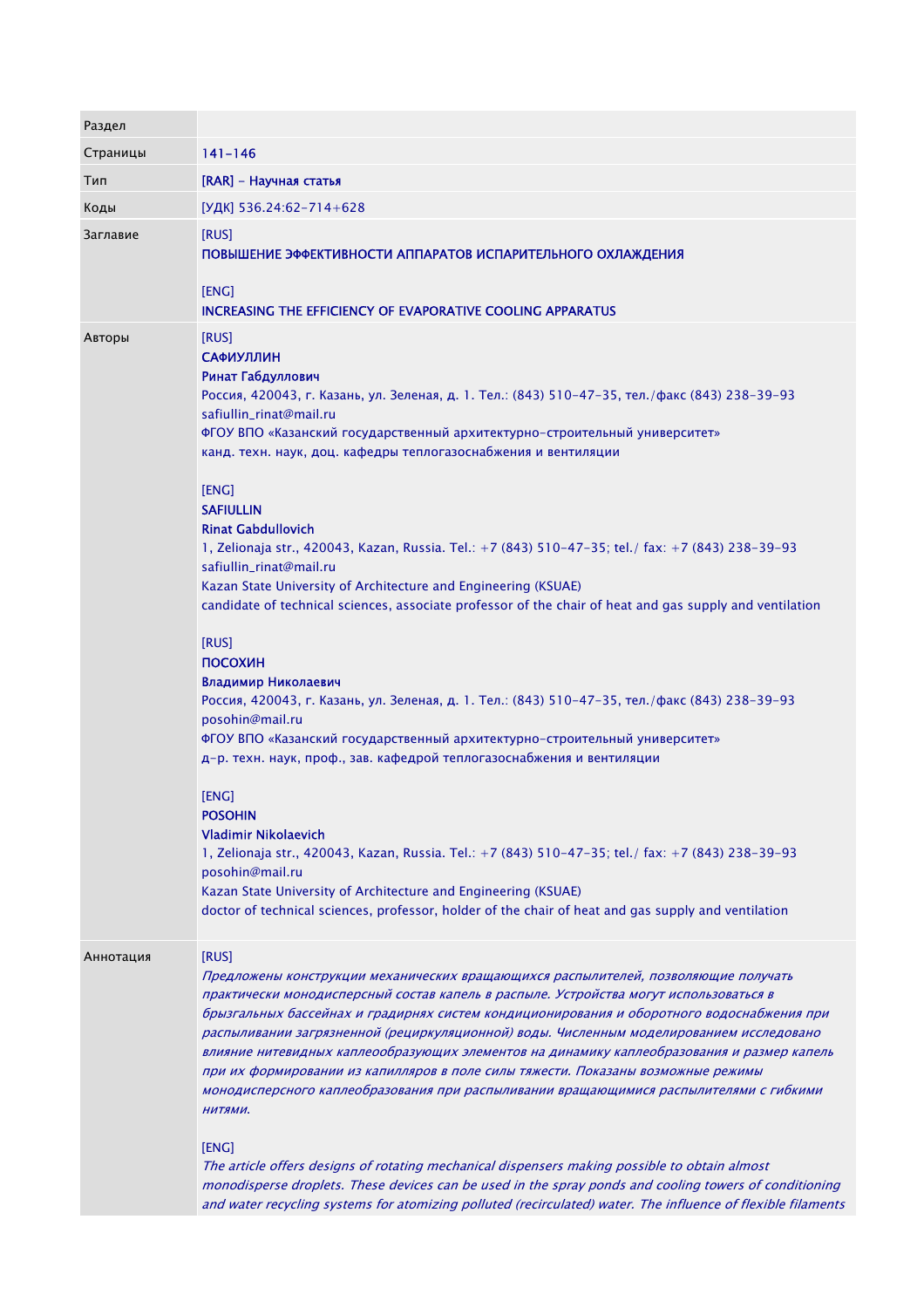|                | on the dynamics of drop's detachment and drop's sizes at their formation in the gravity field is investigated<br>through numerical simulations. Possible modes of monodisperse drop's formation by using rotating<br>atomizers with flexible filaments are described.                                                                                                                                                                                                                                                                                                                                                                                                                                                                                                                                                                                                                                                                                                                          |
|----------------|------------------------------------------------------------------------------------------------------------------------------------------------------------------------------------------------------------------------------------------------------------------------------------------------------------------------------------------------------------------------------------------------------------------------------------------------------------------------------------------------------------------------------------------------------------------------------------------------------------------------------------------------------------------------------------------------------------------------------------------------------------------------------------------------------------------------------------------------------------------------------------------------------------------------------------------------------------------------------------------------|
| Текст          |                                                                                                                                                                                                                                                                                                                                                                                                                                                                                                                                                                                                                                                                                                                                                                                                                                                                                                                                                                                                |
| Ключевые слова | [RUS]<br>механический вращающийся распылитель<br>гибкие нити<br>моделирование каплеобразования<br>режимы распыливания<br>[ENG]<br>mechanical rotary atomizer<br>flexible filaments<br>simulation of drop formation<br>atomization regimes                                                                                                                                                                                                                                                                                                                                                                                                                                                                                                                                                                                                                                                                                                                                                      |
| Ссылки         | Гончаров, В. В. Брызгательные водоохладители ТЭС и АЭС / В. В. Гончаров. - Л. : Энергоатомиздат,<br>Ленингр. отд-ние, 1989. - 140 с.<br>Гончаров, В. В. Особенности аэродинамики, тепло- и массообмена в башенных брызгальных<br>градирнях / В. В. Гончаров // Труды координационных совещаний по гидротехнике. ВНИИГ им.<br>Б. Е. Веденеева. - 1977. - Вып. 115. - С. 205-210.<br>СНиП 2.04.02-84*. Водоснабжение. Наружные сети и сооружения : строит. нормы и правила : дата<br>введения 1985-01-01. - М. : Изд-во стандартов, 1985. - 18 с.<br>Сафиуллин, Р. Г. Моделирование каплеобразования на смачиваемых элементах / Р. Г. Сафиуллин,<br>В. Н. Посохин // Изв.вузов. Сер. «Строительство». - 2008. - № 3. - С. 77-82.<br>Пат. 2042438 Российская Федерация. Механический распылитель / Р. Г. Сафиуллин, В. Н. Посохин,<br>. А. Колесник [и др.]. - 1995, Бюл. № 24.<br>Пажи, Д. Г. Основы техники распыливания жидкостей / Д. Г. Пажи, В. С. Галустов - М. : Химия, 1984. -<br>256 с. |
| Файлы          |                                                                                                                                                                                                                                                                                                                                                                                                                                                                                                                                                                                                                                                                                                                                                                                                                                                                                                                                                                                                |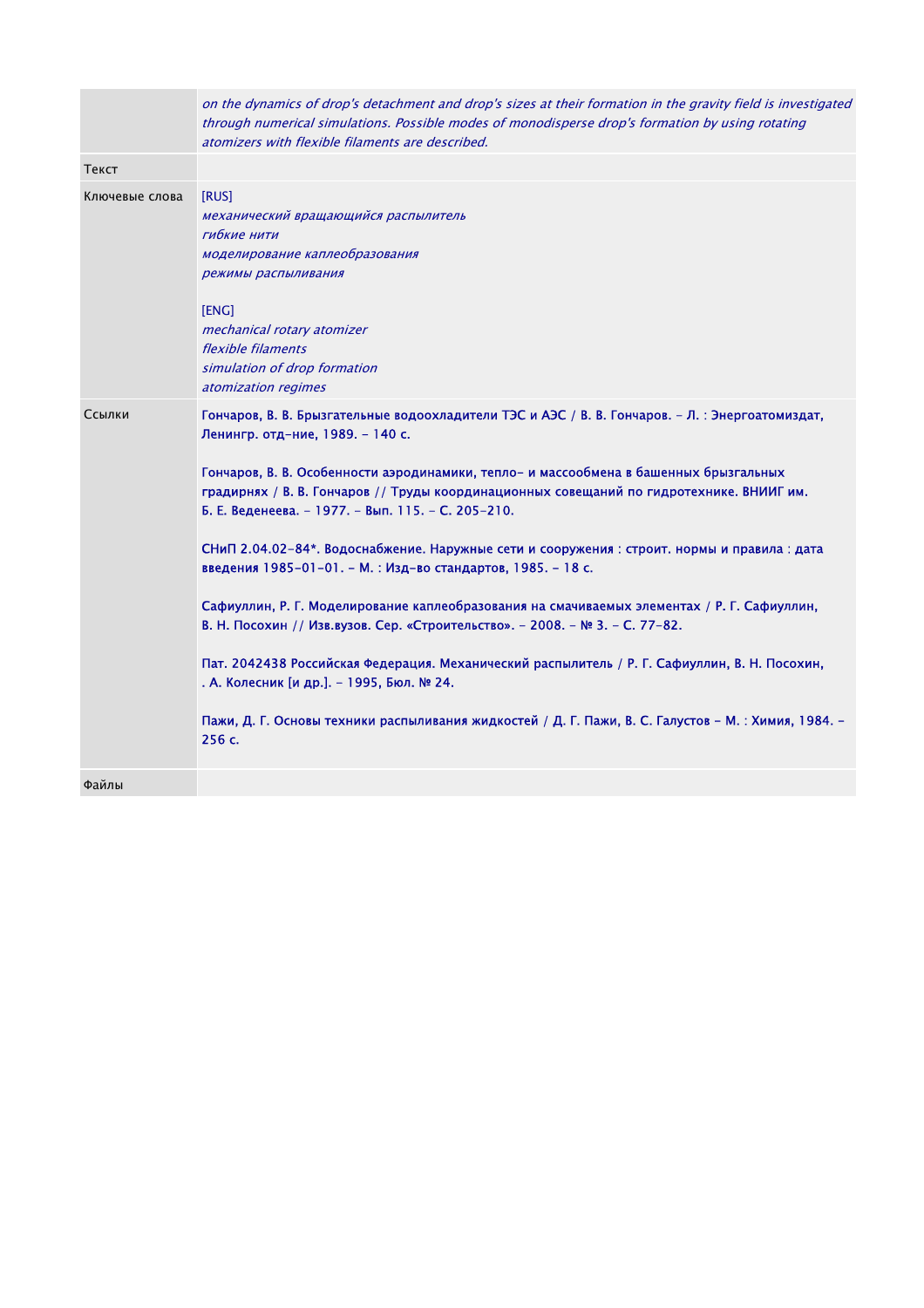| Раздел    | [RUS]<br>АРХИТЕКТУРА. ДИЗАЙН<br>[ENG]<br><b>ARCHITECTURE. DESIGN</b>                                                                                                                                                                                                                                                                                                                                                                                                                                                                                                                                                                                                                        |
|-----------|---------------------------------------------------------------------------------------------------------------------------------------------------------------------------------------------------------------------------------------------------------------------------------------------------------------------------------------------------------------------------------------------------------------------------------------------------------------------------------------------------------------------------------------------------------------------------------------------------------------------------------------------------------------------------------------------|
| Страницы  | $147 - 153$                                                                                                                                                                                                                                                                                                                                                                                                                                                                                                                                                                                                                                                                                 |
| Тип       | [RAR] - Научная статья                                                                                                                                                                                                                                                                                                                                                                                                                                                                                                                                                                                                                                                                      |
| Коды      | [УДК] 721:72.01:725                                                                                                                                                                                                                                                                                                                                                                                                                                                                                                                                                                                                                                                                         |
| Заглавие  | [RUS]<br>АРХИТЕКТУРНО-ХУДОЖЕСТВЕННЫЙ СИНТЕЗ КАК СРЕДСТВО ДИАЛОГА<br>[ENG]<br>ARCHITECTURAL-ARTISTIC SYNTHESIS AS AN INSTRUMENT OF DIALOGUE                                                                                                                                                                                                                                                                                                                                                                                                                                                                                                                                                  |
| Авторы    | [RUS]<br><b>ГЕЛЬФОНД</b><br>Анна Лазаревна<br>Россия, 603950, г. Н. Новгород, ул. Ильинская, д. 65. Тел.: (831) 430-17-83<br>nir@nngasu.ru<br>ГОУ ВПО «Нижегородский государственный архитектурно-строительный университет»<br>д-р архитектуры, проф., член-корреспондент РААСН, зав. кафедрой архитектурного проектирования<br>[ENG]<br><b>GELFOND</b><br>Anna Lazarevna<br>65 Iljinskaya str., 603950, Nizhny Novgorod, Russia. Tel.: +7 (831) 430-17-83<br>nir@nngasu.ru<br>The Nizhny Novgorod State University of Architecture Civil Engineering<br>doctor of architecture, professor, Corresponding Member of RAACS, holder of the chair of architectural<br>design<br>[RUS]<br>ДУЦЕВ |
|           | Михаил Викторович<br>Россия, 603950, г. Н. Новгород, ул. Ильинская, д. 65. Тел.: (831) 430-17-83<br>ducev@sandy.ru<br>ГОУ ВПО «Нижегородский государственный архитектурно-строительный университет»<br>канд. архитектуры, доцент кафедры архитектурного проектирования<br>[ENG]<br><b>DUTSEV</b><br><b>Mikhail Viktorovich</b><br>65 Iljinskaya str., 603950, Nizhny Novgorod, Russia. Tel.: +7 (831) 430-17-83<br>ducev@sandy.ru<br>The Nizhny Novgorod State University of Architecture and Civil Engineering<br>candidate of architecture, senior lecturer of the chair of architectural designing                                                                                       |
| Аннотация | [RUS]<br>Статья посвящена особенностям авторских подходов к архитектурно-художественному синтезу в<br>формировании восприятия архитектуры. В статье выявлен ряд подходов к синтезу: обращение<br>архитектора к литературным аналогиям, историческим образцам, к архетипам, к новым технологиям,<br>к знаковым ассоциациям. В статью вошли материалы НИР Министерства образования и науки РФ на<br>тему «Разработка теоретических основ в архитектурной деятельности в аспекте художественного<br>синтеза», руководитель А.Л. Гельфонд, 2010 г.                                                                                                                                              |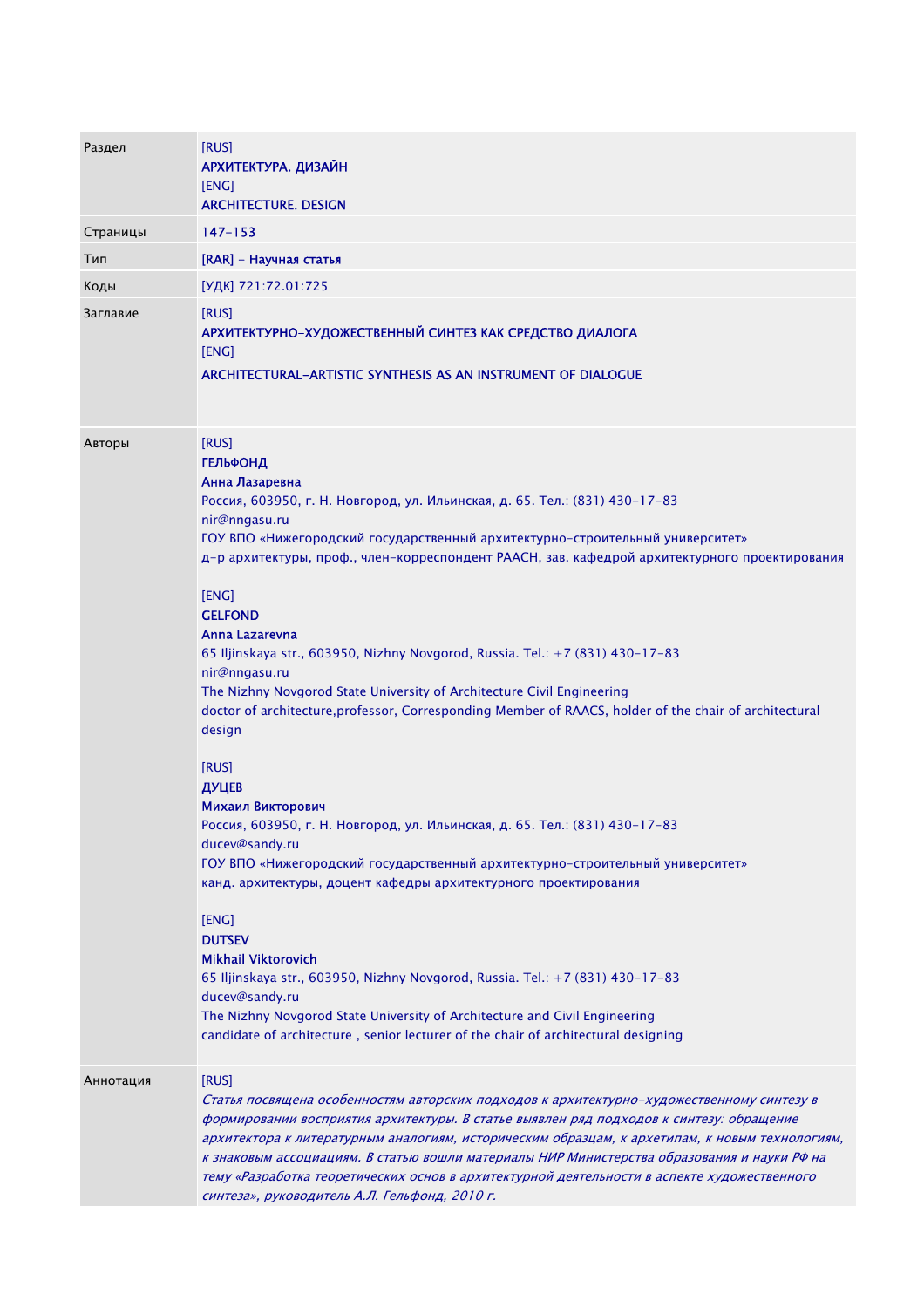|                | [ENG]<br>The article is devoted to the features of author's approaches to architectural-artistic synthesis in formation<br>of architectural perception. A number of approaches to synthesis are revealed in the article: reference of an<br>architect to literary analogies, historical samples, archetypes, new technologies, sign associations. The<br>article includes research materials of the Ministry of Education and Science of the Russian Federation on the<br>theme «Working out a theory of architectural activity with regard to art synthesis» under the supervision of<br>A.Gelfond, 2010.                                                                                                                                                                                                                                                                                                                                                                                                                                                                                                                            |
|----------------|---------------------------------------------------------------------------------------------------------------------------------------------------------------------------------------------------------------------------------------------------------------------------------------------------------------------------------------------------------------------------------------------------------------------------------------------------------------------------------------------------------------------------------------------------------------------------------------------------------------------------------------------------------------------------------------------------------------------------------------------------------------------------------------------------------------------------------------------------------------------------------------------------------------------------------------------------------------------------------------------------------------------------------------------------------------------------------------------------------------------------------------|
| Текст          |                                                                                                                                                                                                                                                                                                                                                                                                                                                                                                                                                                                                                                                                                                                                                                                                                                                                                                                                                                                                                                                                                                                                       |
| Ключевые слова | [RUS]<br>архитектурная концепция<br>архитектурно-художественный синтез<br>архетип<br>[ENG]<br>architectural concept<br>architecturally-art synthesis<br>archetyp                                                                                                                                                                                                                                                                                                                                                                                                                                                                                                                                                                                                                                                                                                                                                                                                                                                                                                                                                                      |
| Ссылки         | Гельфонд, А. Л. Деловой центр как новый тип общественного здания : монография / А. Л. Гельфонд ;<br>Нижегор. гос. архитектур.–строит. ун–т. – Н. Новгород : ННГАСУ, 2002. – 131 с. : ил.<br>Бахтин, М. М. Эстетика словесного творчества : монография / М. М. Бахтин ; сост. С. Г. Бочаров. - 2<br>изд. - М. : Искусство, 1986. - 445 с.<br>Гельфонд, А. Л. Концепция лирического адресата в зданиях банков А. Харитонова / А. Л. Гельфонд //<br>Александр Харитонов и современная архитектурная школа: акад. чтения (Москва, февр. 2000 г.) /<br>Нижегор. гос. архитектур.–строит. ун–т. – Н. Новгород, 2000. – С. 14–18.<br>Философский энциклопедический словарь / гл. ред. Л. Ф. Ильичев, П. Н. Федосеев, С. М. Ковалев, В. Г.<br>Панов. - М. : Сов. энцикл., 1983. - 840 с.<br>Новейший словарь иностранных слов и выражений. - М.: АСТ; Минск: Харвест, 2002. - 976 с.<br>Гельфонд, А. Л. Дом искусств в Граце - тип или символ / А. Л. Гельфонд // Материалы отчетной<br>научной конференции института архитектуры и градостроительства ННГАСУ / Нижегор. гос.<br>архитектур.-строит. ун-т. - Н. Новгород, 2009. - С. 143-147. |
| Файлы          |                                                                                                                                                                                                                                                                                                                                                                                                                                                                                                                                                                                                                                                                                                                                                                                                                                                                                                                                                                                                                                                                                                                                       |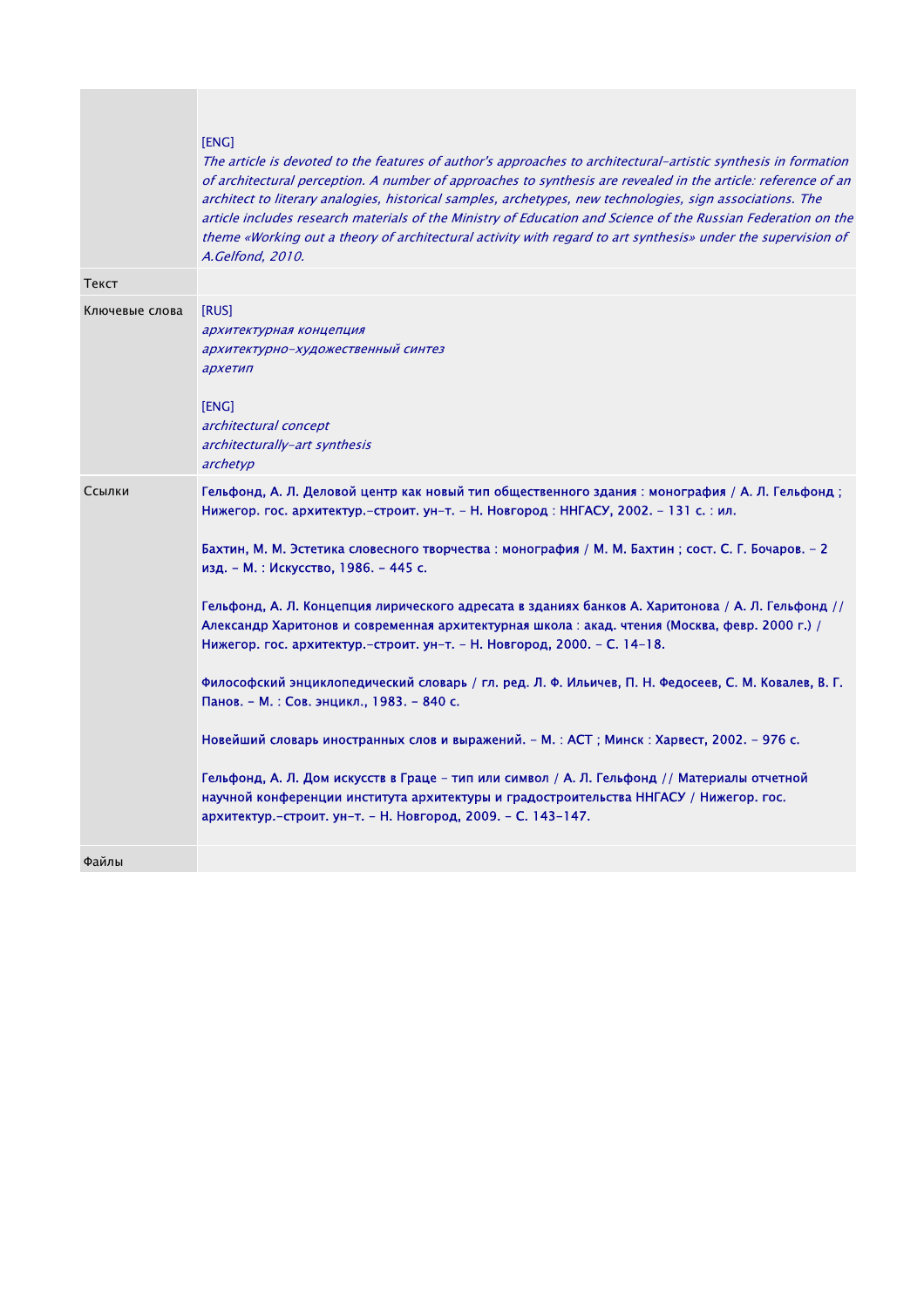| Раздел         |                                                                                                                                                                                                                                                                                                                                                                                                                                                                                                                                                                                                                                                                                                    |
|----------------|----------------------------------------------------------------------------------------------------------------------------------------------------------------------------------------------------------------------------------------------------------------------------------------------------------------------------------------------------------------------------------------------------------------------------------------------------------------------------------------------------------------------------------------------------------------------------------------------------------------------------------------------------------------------------------------------------|
| Страницы       | 153-159                                                                                                                                                                                                                                                                                                                                                                                                                                                                                                                                                                                                                                                                                            |
| Тип            | [RAR] - Научная статья                                                                                                                                                                                                                                                                                                                                                                                                                                                                                                                                                                                                                                                                             |
| Коды           | [УДК] 72.025.4 (470.341-25)                                                                                                                                                                                                                                                                                                                                                                                                                                                                                                                                                                                                                                                                        |
| Заглавие       | [RUS]<br>ЗДАНИЕ ОБЛАСТНОГО СУДА В НИЖНЕМ НОВГОРОДЕ: ИСТОРИЯ, РЕСТАВРАЦИЯ<br>[ENG]<br>THE NIZHEGORODSKY REGIONAL COURT BUILDING: HISTORY, RESTORATION                                                                                                                                                                                                                                                                                                                                                                                                                                                                                                                                               |
| Авторы         | [RUS]<br>ШУМИЛКИН<br>Сергей Михайлович<br>Россия, 603950 г. Нижний Новгород, ул. Ильинская, 65 Тел: (831) 430-17-37; Факс (831) 430-17-37<br>nir@nngasu.ru<br>ГОУ ВПО «Нижегородский государственный архитектурно-строительный университет»<br>доктор арх., проф., зав.кафедрой истории архитектуры и основ архитектурного проектирования<br>[ENG]<br><b>SHUMILKIN</b><br><b>Sergey Mikhailovich</b><br>65 Iljinskaya str., 603950, Nizhny Novgorod, Russia. Tel.: +7 (831) 430-17-37; fax: +7 (831) 430-17-37<br>nir@nngasu.ru<br>The Nizhny Novgorod State University of Architecture and Civil Engineering<br>doctor of architecture, professor, holder of the chair of history of architecture |
| Аннотация      | [RUS]<br>В статье рассматривается история строительства здания нижегородского областного суда,<br>построенного в 1896 г., выявлены его характерные черты для архитектуры XIX в. и отмечены основные<br>реставрационные работы.<br>[ENG]<br>The article deals with the history of construction of the Nizhegorodsky regional court which was built in<br>1896. Its characteristic features of architecture of the XIX century are revealed. The main restoration works<br>are described.                                                                                                                                                                                                            |
| Текст          |                                                                                                                                                                                                                                                                                                                                                                                                                                                                                                                                                                                                                                                                                                    |
| Ключевые слова | [RUS]<br>Здание областного суда<br>эклектика<br>реставрация<br>[ENG]<br><b>Regional court</b><br>eclectism<br>restoration                                                                                                                                                                                                                                                                                                                                                                                                                                                                                                                                                                          |
| Ссылки         | РГИА. Рос. гос. ист. архив. Ф. 1488. Оп. 2. Д. 982, 983. Филатов Н.Ф. Нижний Новгород. Архитектура<br>X1У-начала XX вв. - Н. Новгород, 1994. - С. 105, 111, 202-203.<br>От проекта сохранились отдельные чертежи. – Центр. архив Нижегор. обл. – Ф. 30. Оп. 39. Д. 8302,                                                                                                                                                                                                                                                                                                                                                                                                                           |
|                | 8303.                                                                                                                                                                                                                                                                                                                                                                                                                                                                                                                                                                                                                                                                                              |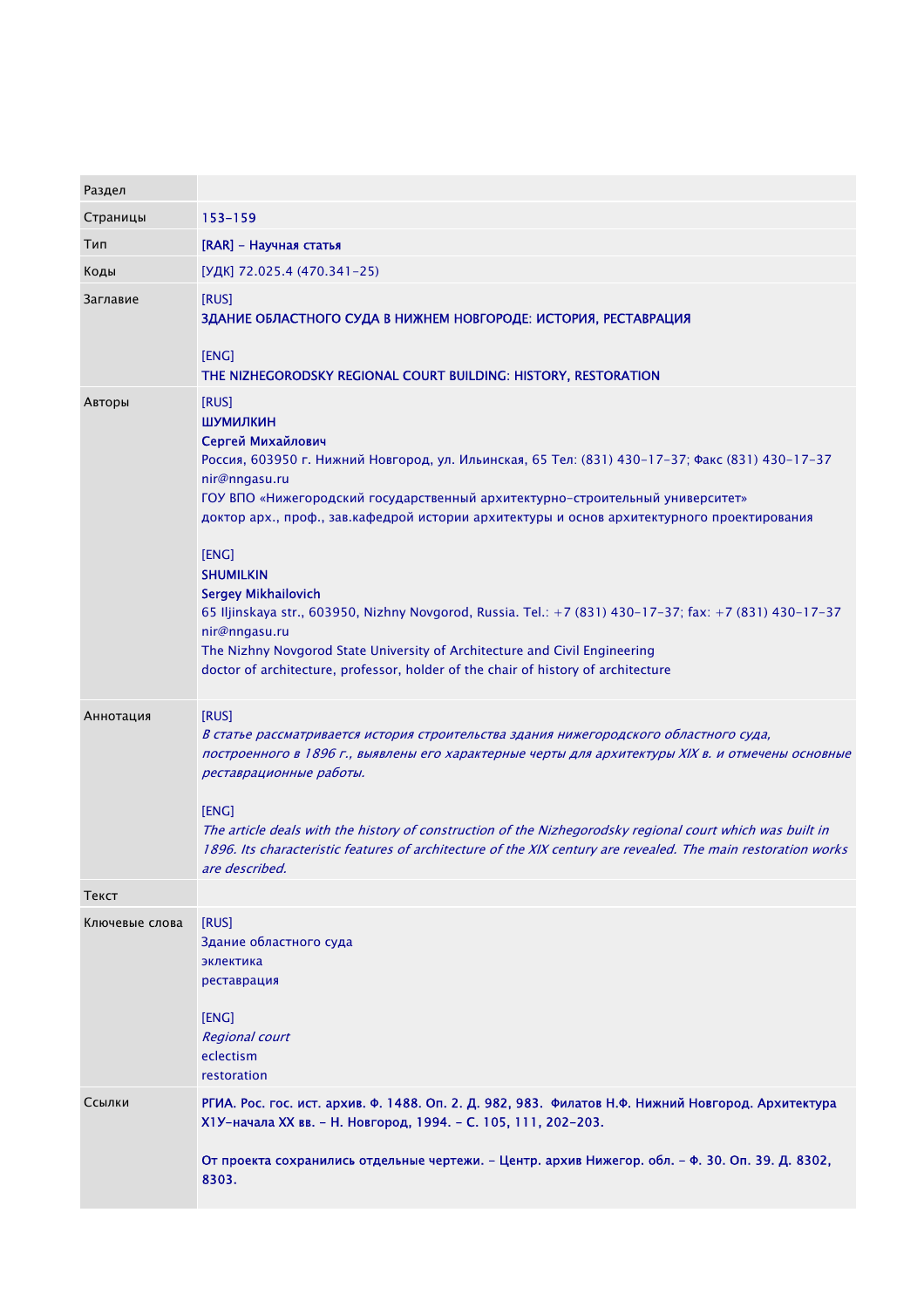|       | Всероссийская выставка 1896 г. в Н. Новгороде: путеводитель. – СПб. : [б. и.], 1896. – С. 212 ; ХУ1<br>Всероссийская промышленная и художественная выставка 1896 г. в Н.Новгороде .Н. Новгород, 1996.<br>C.92<br>Бубнов, Ю. Н. Архитектура Нижнего Новгорода середины XIX-начала XX века / Ю. Н. Бубнов. – Н.<br>Новгород: Волго-Вят. кн. изд-во, 1990. - С. 54-55. |
|-------|---------------------------------------------------------------------------------------------------------------------------------------------------------------------------------------------------------------------------------------------------------------------------------------------------------------------------------------------------------------------|
| Файлы |                                                                                                                                                                                                                                                                                                                                                                     |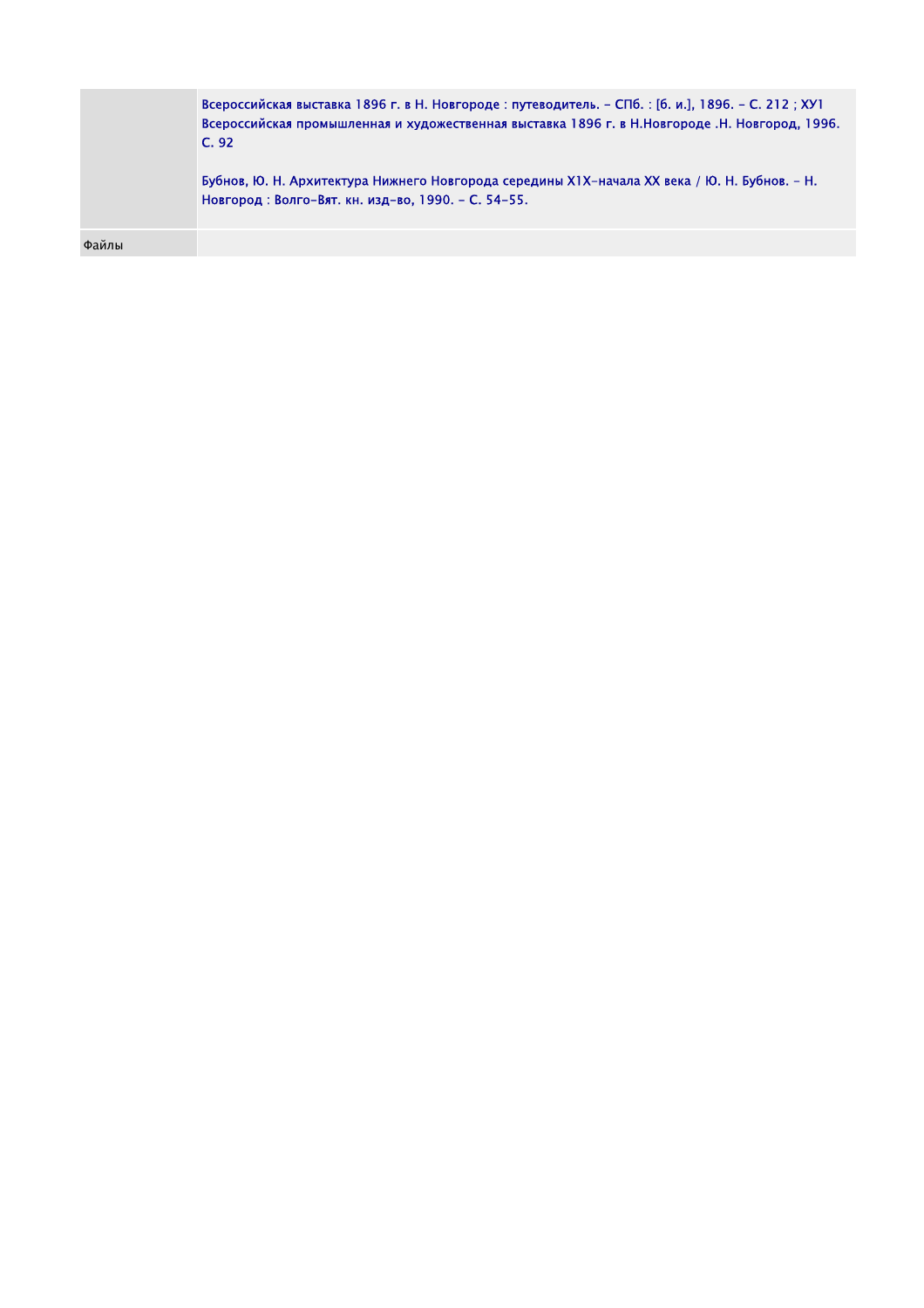| Раздел         |                                                                                                                                                                                                                                                                                                                                                                                                                                                                                                                                                                                                                                                                |
|----------------|----------------------------------------------------------------------------------------------------------------------------------------------------------------------------------------------------------------------------------------------------------------------------------------------------------------------------------------------------------------------------------------------------------------------------------------------------------------------------------------------------------------------------------------------------------------------------------------------------------------------------------------------------------------|
| Страницы       | 159-166                                                                                                                                                                                                                                                                                                                                                                                                                                                                                                                                                                                                                                                        |
| Тип            | [RAR] - Научная статья                                                                                                                                                                                                                                                                                                                                                                                                                                                                                                                                                                                                                                         |
| Коды           | [УДК] 72:711.03                                                                                                                                                                                                                                                                                                                                                                                                                                                                                                                                                                                                                                                |
| Заглавие       | [RUS]<br>АРХИТЕКТУРНО-ПЛАНИРОВОЧНЫЕ ПРИНЦИПЫ ФОРМИРОВАНИЯ НЕФТЕГАЗОВЫХ КЛАСТЕРОВ НА<br>ТЕРРИТОРИИ ОРЕНБУРГСКОЙ ОБЛАСТИ<br>[ENG]<br>ARCHITECTURAL PRINCIPLES OF OIL & GAS CLUSTER FORMATION ON THE TERRITORY OF ORENBURG<br><b>REGION</b>                                                                                                                                                                                                                                                                                                                                                                                                                       |
| Авторы         | [RUS]<br><b>ПРОСКУРИН</b><br>Георгий Александрович<br>Россия, 443001, г. Самара, ул. Молодогвардейская, д. 194. Тел.: (927) 753-16-35; факс: (846) 332-19-<br>65<br>georgepro@yandex.ru<br>ГОУ ВПО «Самарский государственный архитектурно-строительный университет»<br>аспирант кафедры градостроительства<br>[ENG]<br><b>PROSKURIN</b><br><b>Georgiy Alexandrovich</b><br>194, Molodogvardejskaja str., 443001, Samara, Russia. Tel.: +7 (912) 346-88-50; +7 (927) 753-16-35;<br>fax: $+7(846)332-19-65$<br>georgepro@yandex.ru<br>The Samara State University of Architecture and Civil Engineering<br>post-graduate student of the chair of urban planning |
| Аннотация      | [RUS]<br>Статья рассматривает вопросы территориального регионального планирования и архитектурной<br>типологии зданий и сооружений в структуре нефтегазового кластера. Автором представлены<br>предложения формирования нефтегазового кластера на основе разрабатываемой матрично-лучевой<br>модели.<br>[ENG]<br>The article considers questions of territorial regional planning and architectural typology of buildings and<br>constructions in the structure of an oil & gas cluster. Suggestions for the oil & gas cluster formation on the<br>basis of a matrix-beam model under development are presented by the author.                                 |
| Текст          |                                                                                                                                                                                                                                                                                                                                                                                                                                                                                                                                                                                                                                                                |
| Ключевые слова | [RUS]<br>нефтегазовый кластер<br>матрично-лучевая модель<br>принципы формирования кластера<br>Оренбург<br>[ENG]<br>oil & gas cluster<br>matrix-beam model<br>cluster formation principles<br><b>Orenburg</b>                                                                                                                                                                                                                                                                                                                                                                                                                                                   |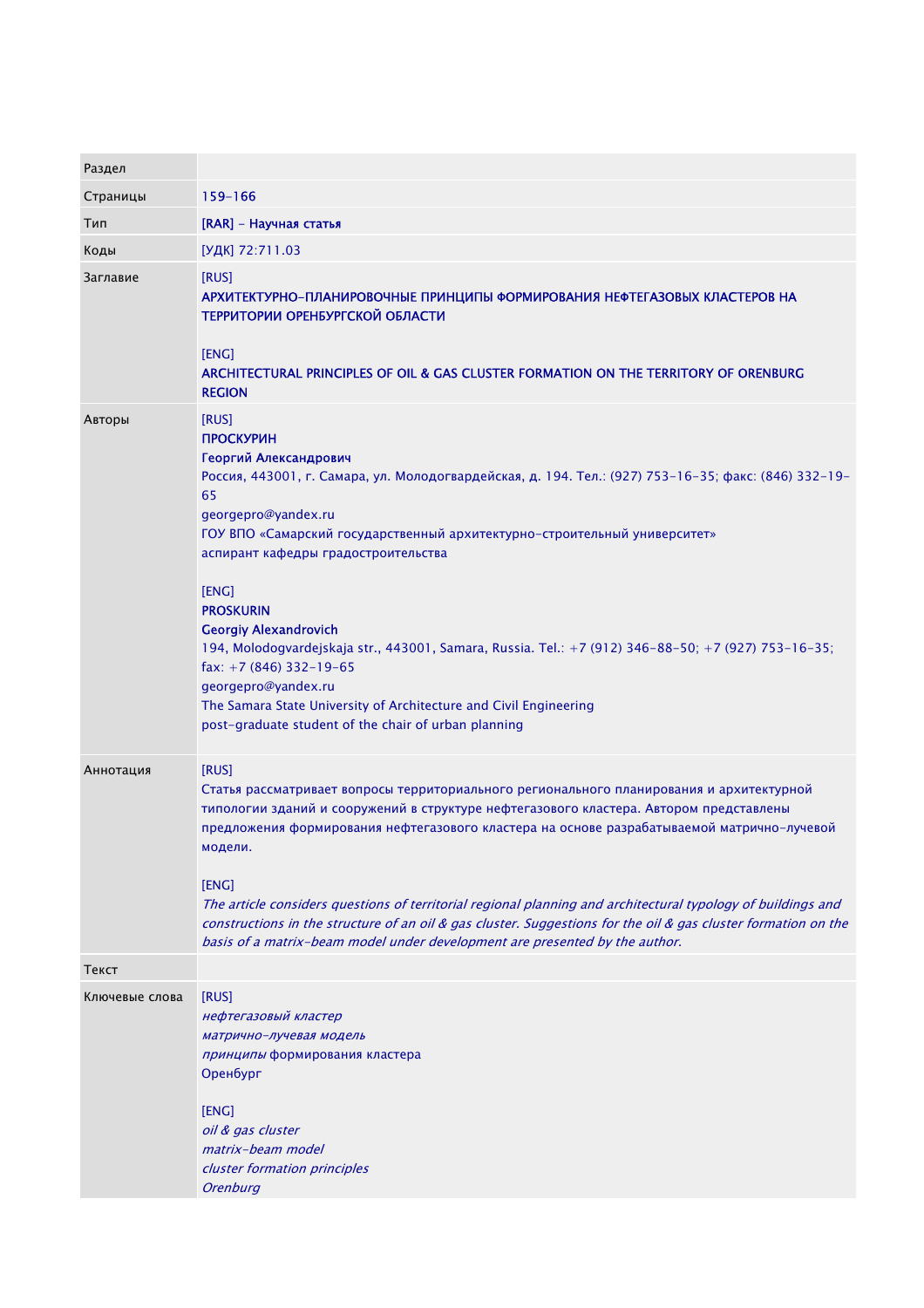| Ссылки | Govoni, P. Industrial clusters and globalization an open challenge [Электронный ресурс] / Р. Govoni. -<br>Режим доступа: <http: clustering1.html="" news="" www.csmilano.com="">.<br/>Asheim, B. Clusters and regional development. Critical reflections and explorations / B. Asheim, P. Cooke,<br/>R. Martin. - London; New York: Routledge, 2006. - 300 p.<br/>Громыко, Ю. Что такое кластеры и как их создавать? Эпистемотехнологический подход [Электронный<br/>ресурс] / Ю. Громыко. - Режим доступа: http://mmk-mission.ru/polit/ideo/20070621-klast.html (дата<br/>обращения 11.09.09).<br/>Морозова, Е. Б. Эволюция промышленной архитектуры : монография / Е. Б. Морозова. - Минск : БНТУ,<br/><math>2006. - 240c.</math><br/>Генеральный план г. Оренбурга : материалы по обоснованию проекта. - М. : Гипрогор, 2008. - 93 с.<br/>Схема территориальной планировки Оренбургской области. В 2 ч. Ч. 2. - СПб. : РосНИИПИ<br/>Урбанистики, 2008. - 570 с.</http:> |
|--------|----------------------------------------------------------------------------------------------------------------------------------------------------------------------------------------------------------------------------------------------------------------------------------------------------------------------------------------------------------------------------------------------------------------------------------------------------------------------------------------------------------------------------------------------------------------------------------------------------------------------------------------------------------------------------------------------------------------------------------------------------------------------------------------------------------------------------------------------------------------------------------------------------------------------------------------------------------------------------|
|        | Проскурин, Г. А. Исследование процесса преобразования структуры нефтегазового кластера ОГПЗ / Г.<br>А. Проскурин // Вестник магистрантов и аспирантов СГАСУ. - 2009. - С. 68 - 76.                                                                                                                                                                                                                                                                                                                                                                                                                                                                                                                                                                                                                                                                                                                                                                                         |
| Файлы  |                                                                                                                                                                                                                                                                                                                                                                                                                                                                                                                                                                                                                                                                                                                                                                                                                                                                                                                                                                            |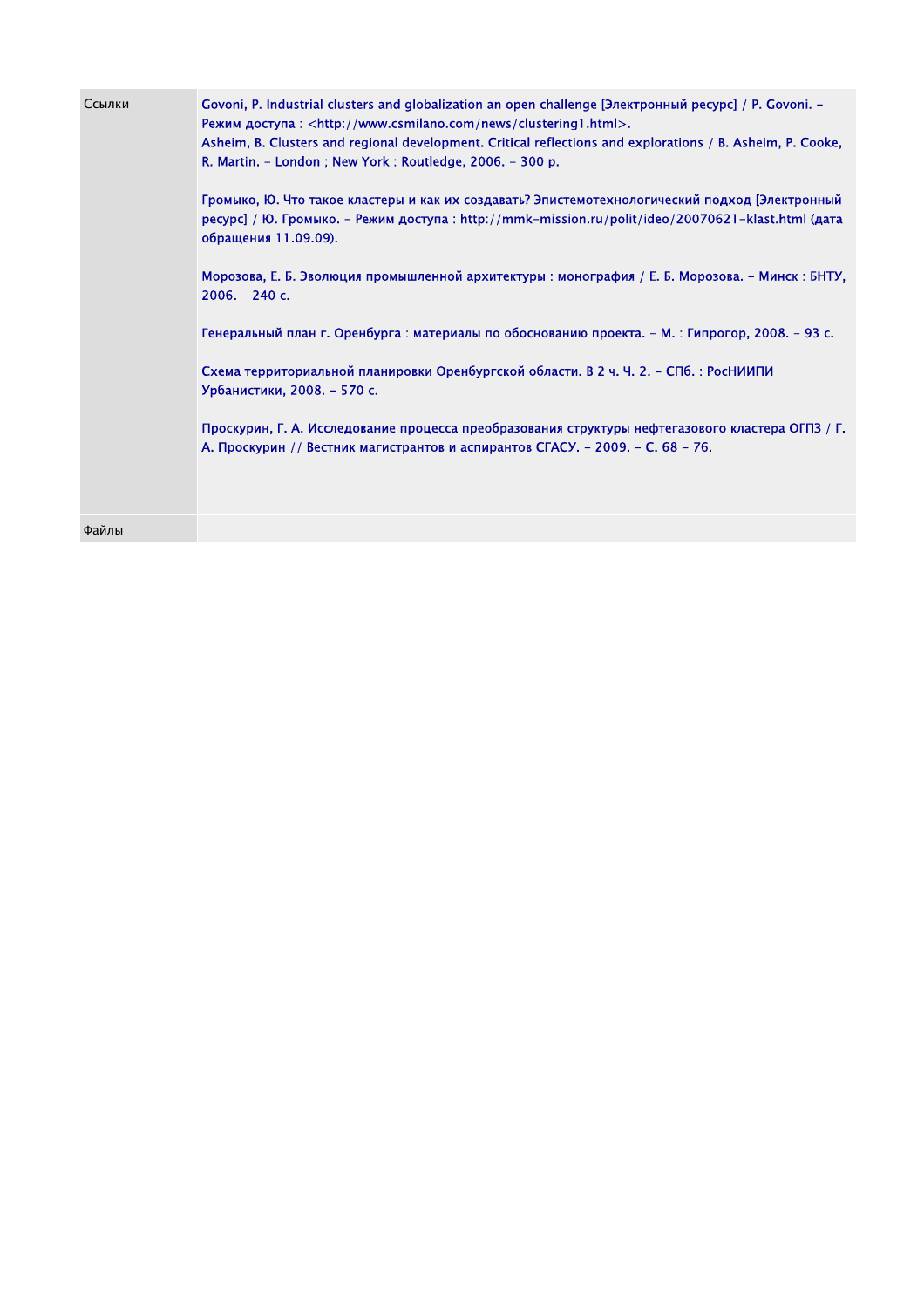| Раздел         |                                                                                                                                                                                                                                                                                                                                                                                                                                                                                                                                                                                                                                                                                                                                       |
|----------------|---------------------------------------------------------------------------------------------------------------------------------------------------------------------------------------------------------------------------------------------------------------------------------------------------------------------------------------------------------------------------------------------------------------------------------------------------------------------------------------------------------------------------------------------------------------------------------------------------------------------------------------------------------------------------------------------------------------------------------------|
| Страницы       | $166 - 171$                                                                                                                                                                                                                                                                                                                                                                                                                                                                                                                                                                                                                                                                                                                           |
| Тип            | [RAR] - Научная статья                                                                                                                                                                                                                                                                                                                                                                                                                                                                                                                                                                                                                                                                                                                |
| Коды           | [УДК] 72.01                                                                                                                                                                                                                                                                                                                                                                                                                                                                                                                                                                                                                                                                                                                           |
| Заглавие       | [RUS]<br>АРХИТЕКТУРА И МАТЕМАТИКА: ТРАНСДИСЦИПЛИНАРНЫЙ УРОВЕНЬ ВЗАИМОДЕЙСТВИЯ<br>[ENG]<br>ARCHITECTURE AND MATHEMATICS: A TRANSDISCIPLINARY INTERACTION LEVEL                                                                                                                                                                                                                                                                                                                                                                                                                                                                                                                                                                         |
| Авторы         | [RUS]<br><b>BUTIOK</b><br>Екатерина Юрьевна<br>620075, г. Екатеринбург, ул. К. Либкнехта, 23. тел. (343) 371-33-69<br>rector@usaaa.ru<br>ГОУ ВПО «Уральская государственная архитектурно-художественная академия»<br>помощник проректора по науке<br>[ENG]<br><b>VITJUK</b><br>Ekaterina Jurievna<br>23 K.Libkneht Str., Ekaterinburg, 620075, Russia. Tel.: (343) 371-33-69<br>rector@usaaa.ru<br>Ural State Academy of Architecture and Arts<br>assistant to the vice rector for science                                                                                                                                                                                                                                            |
| Аннотация      | [RUS]<br>В статье раскрыто понятие трансдисциплинарного метода и рассмотрены варианты его применения в<br>архитектуре, изложены математические методы обработки информации и возможность их<br>использования в анализе архитектурной среды, предложен алгоритм метода комбинирования частных<br>решений и рекурсии в контексте архитектуры.<br>[ENG]<br>The article describes the concept of a transdisciplinary method and considers variants of its application in<br>architecture, mathematical methods of processing information and possibility of their use in the analysis of<br>the architectural environment are stated, an algorithm of combining private solutions and recursion in an<br>architecture context is offered. |
| Текст          |                                                                                                                                                                                                                                                                                                                                                                                                                                                                                                                                                                                                                                                                                                                                       |
| Ключевые слова | [RUS]<br>математика<br>трансдисциплинарный метод<br>информация<br>рекурсия<br>моделирование<br>[ENG]<br>mathematics<br>transdisciplinary methods<br><i>information</i><br>recursion<br>simulation                                                                                                                                                                                                                                                                                                                                                                                                                                                                                                                                     |
| Ссылки         | Пойа, Дж. Математическое открытие / Дж. Пойа; под ред. И. М. Яглома. - М. : Наука, 1970. - 452 с.                                                                                                                                                                                                                                                                                                                                                                                                                                                                                                                                                                                                                                     |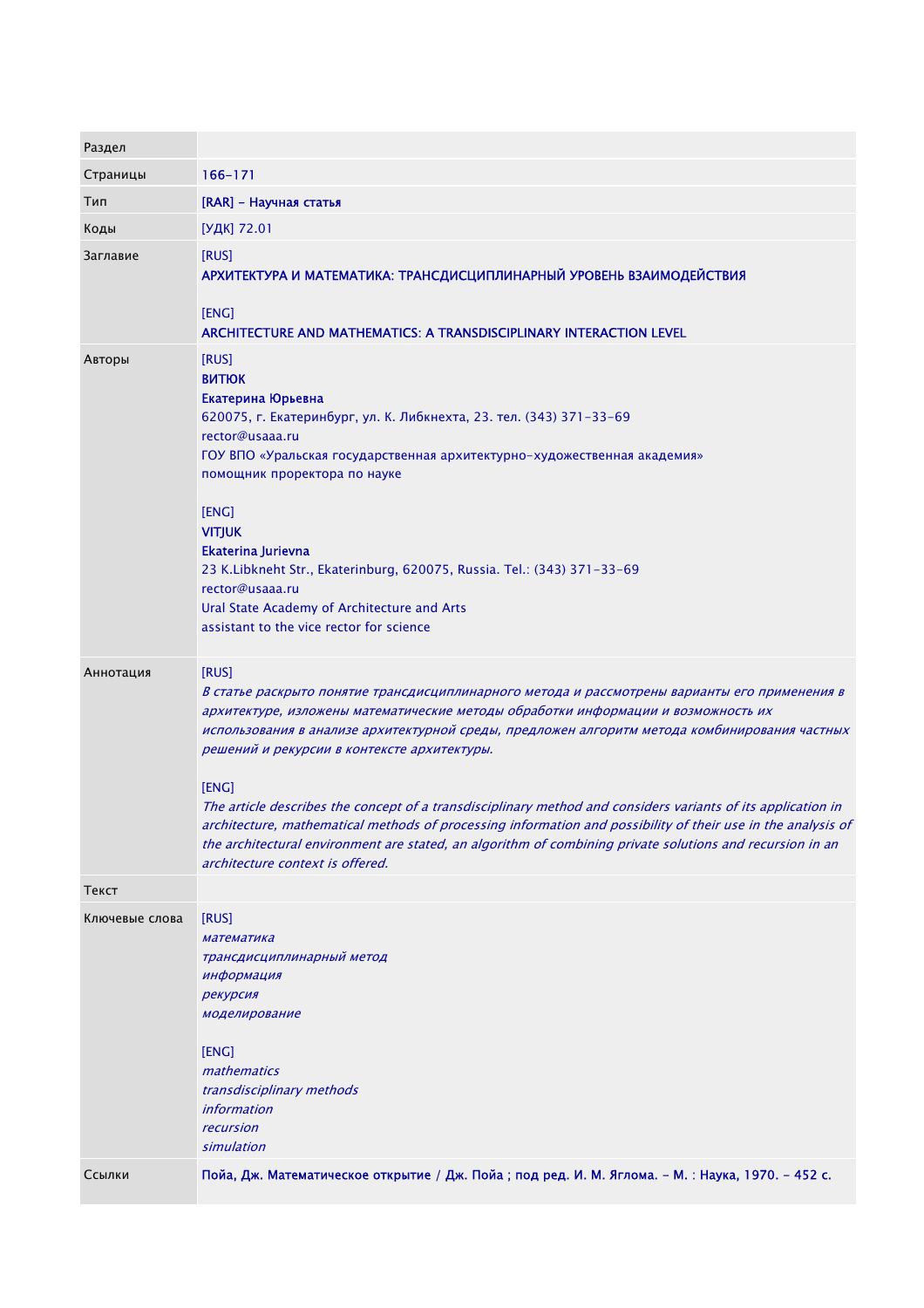|       | Математический энциклопедический словарь / гл. ред. Ю. В. Прохоров. - М. : Сов. энциклопедия,<br>$1988. - 847$ с.: ил.<br>Мандельброт, Б. Фрактальная геометрия природы / Б. Мандельброт. - М. : Ин-т компьютер. исслед.,<br>$2002 - 656$ c. |
|-------|----------------------------------------------------------------------------------------------------------------------------------------------------------------------------------------------------------------------------------------------|
| Файлы |                                                                                                                                                                                                                                              |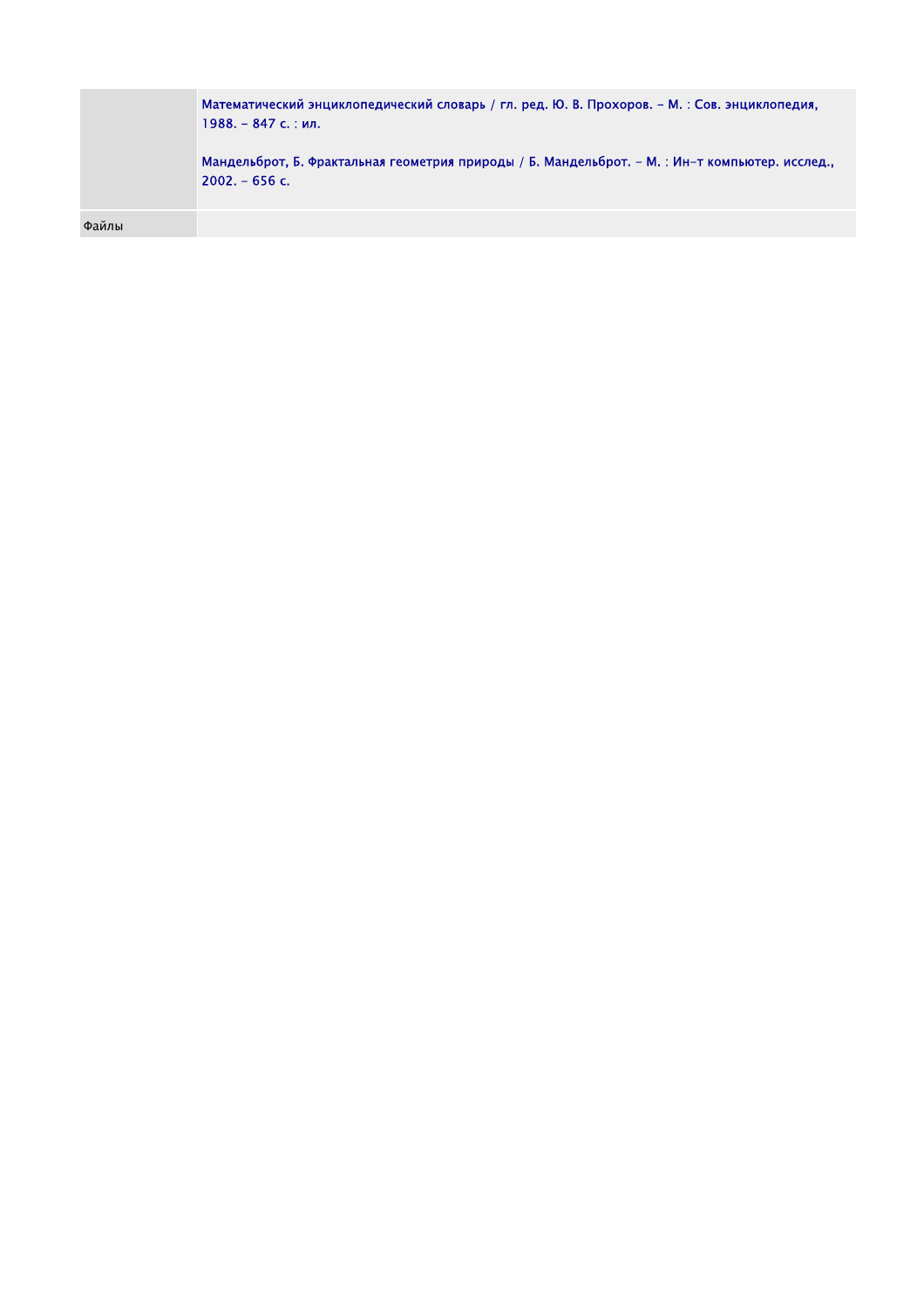| Раздел   | [RUS]<br>НАУКИ О ЗЕМЛЕ, ЭКОЛОГИЯ И РАЦИОНАЛЬНОЕ ПРИРОДОПОЛЬЗОВАНИЕ                                                                                                                                                                                                                                                                                                                                                                                                                                                                                                                                                                                                                                                                                                                                                                                                                                                                                                                                                                                                                                                                                                                                                                                                                                                                                                                                                                                                                                                                                                                                                                                                                                                                                                     |
|----------|------------------------------------------------------------------------------------------------------------------------------------------------------------------------------------------------------------------------------------------------------------------------------------------------------------------------------------------------------------------------------------------------------------------------------------------------------------------------------------------------------------------------------------------------------------------------------------------------------------------------------------------------------------------------------------------------------------------------------------------------------------------------------------------------------------------------------------------------------------------------------------------------------------------------------------------------------------------------------------------------------------------------------------------------------------------------------------------------------------------------------------------------------------------------------------------------------------------------------------------------------------------------------------------------------------------------------------------------------------------------------------------------------------------------------------------------------------------------------------------------------------------------------------------------------------------------------------------------------------------------------------------------------------------------------------------------------------------------------------------------------------------------|
|          | [ENG]<br>LAND SCIENCES, ECOLOGY AND RATIONAL NATURE MANAGEMENT                                                                                                                                                                                                                                                                                                                                                                                                                                                                                                                                                                                                                                                                                                                                                                                                                                                                                                                                                                                                                                                                                                                                                                                                                                                                                                                                                                                                                                                                                                                                                                                                                                                                                                         |
| Страницы | $172 - 182$                                                                                                                                                                                                                                                                                                                                                                                                                                                                                                                                                                                                                                                                                                                                                                                                                                                                                                                                                                                                                                                                                                                                                                                                                                                                                                                                                                                                                                                                                                                                                                                                                                                                                                                                                            |
| Тип      | [RAR] - Научная статья                                                                                                                                                                                                                                                                                                                                                                                                                                                                                                                                                                                                                                                                                                                                                                                                                                                                                                                                                                                                                                                                                                                                                                                                                                                                                                                                                                                                                                                                                                                                                                                                                                                                                                                                                 |
| Коды     | [УДК] 624.131.6:556.332.46                                                                                                                                                                                                                                                                                                                                                                                                                                                                                                                                                                                                                                                                                                                                                                                                                                                                                                                                                                                                                                                                                                                                                                                                                                                                                                                                                                                                                                                                                                                                                                                                                                                                                                                                             |
| Заглавие | [RUS]<br>ДИНАМИЧЕСКИЙ СКЕЙЛИНГ САМООРГАНИЗУЮЩИХСЯ ДРЕНАЖНЫХ СЕТЕЙ В ПОТЕНЦИАЛЬНЫХ ПОЛЯХ<br>[ENG]                                                                                                                                                                                                                                                                                                                                                                                                                                                                                                                                                                                                                                                                                                                                                                                                                                                                                                                                                                                                                                                                                                                                                                                                                                                                                                                                                                                                                                                                                                                                                                                                                                                                       |
| Авторы   | DYNAMIC SCALING OF SELF ORGANIZED DRAINAGE SYSTEMS IN CONSERVATIVE FIELDS<br>[RUS]<br><b>КОПОСОВ</b><br>Евгений Васильевич<br>Россия, 603950, г. Н. Новгород, ул. Ильинская, д. 65. Тел.: (831) 437-38-64; факс: (831) 430-19-36<br>nir@nngasu.ru<br>ГОУ ВПО «Нижегородский государственный архитектурно-строительный университет»<br>д-р техн. наук, проф. кафедры геоэкологии и инженерной геологии, ректор, зав. кафедрой ЮНЕСКО<br>[ENG]<br><b>KOPOSOV</b><br><b>Evgeny Vasilyevich</b><br>65, Iljinskaya str., 603950, Nizhny Novgorod, Russia. Tel.: +7 (831) 278-01-82; fax: +7 (831) 430-19-36<br>nir@nngasu.ru<br>The Nizhny Novgorod State University of Architecture and Civil Engineering<br>doctor of technical sciences, professor of the chair of geoecology and engineering geology, rector, head.<br><b>UNESCO</b> chair<br>[RUS]<br><b>ИУДИН</b><br>Дмитрий Игоревич<br>Россия, 603950, г. Н. Новгород, ул. Ильинская, д. 65. Тел.: (831) 430-54-92; факс: (831) 430-19-36<br>iudin_di@nirfi.sci-nnov.ru<br>ГОУ ВПО «Нижегородский государственный архитектурно-строительный университет»<br>д-р физ.-мат. наук, проф. кафедры ЮНЕСКО<br>[ENG]<br><b>IUDIN</b><br><b>Dmitry Igorevich</b><br>65, Iljinskaya str., 603950, Nizhny Novgorod, Russia. Tel.: +7 (831) 278-01-82; fax: +7 (831) 430-19-36<br>iudin_di@nirfi.sci-nnov.ru<br>The Nizhny Novgorod State University of Architecture and Civil Engineering<br>doctor of physical-mathematical sciences, professor of the UNESCO chair<br>[RUS]<br>ДМИТРИЕНКО<br>Роман Михайлович<br>Россия, 603950, г. Н. Новгород, ул. Большая Печерская, д. 25а. Тел.: (831) 436-87-93; факс: (831) 430-<br>$19 - 36$<br>optik@nirfi.sci-nnov.ru<br>ФГНУ «Научно-исследовательский радиофизический институт» |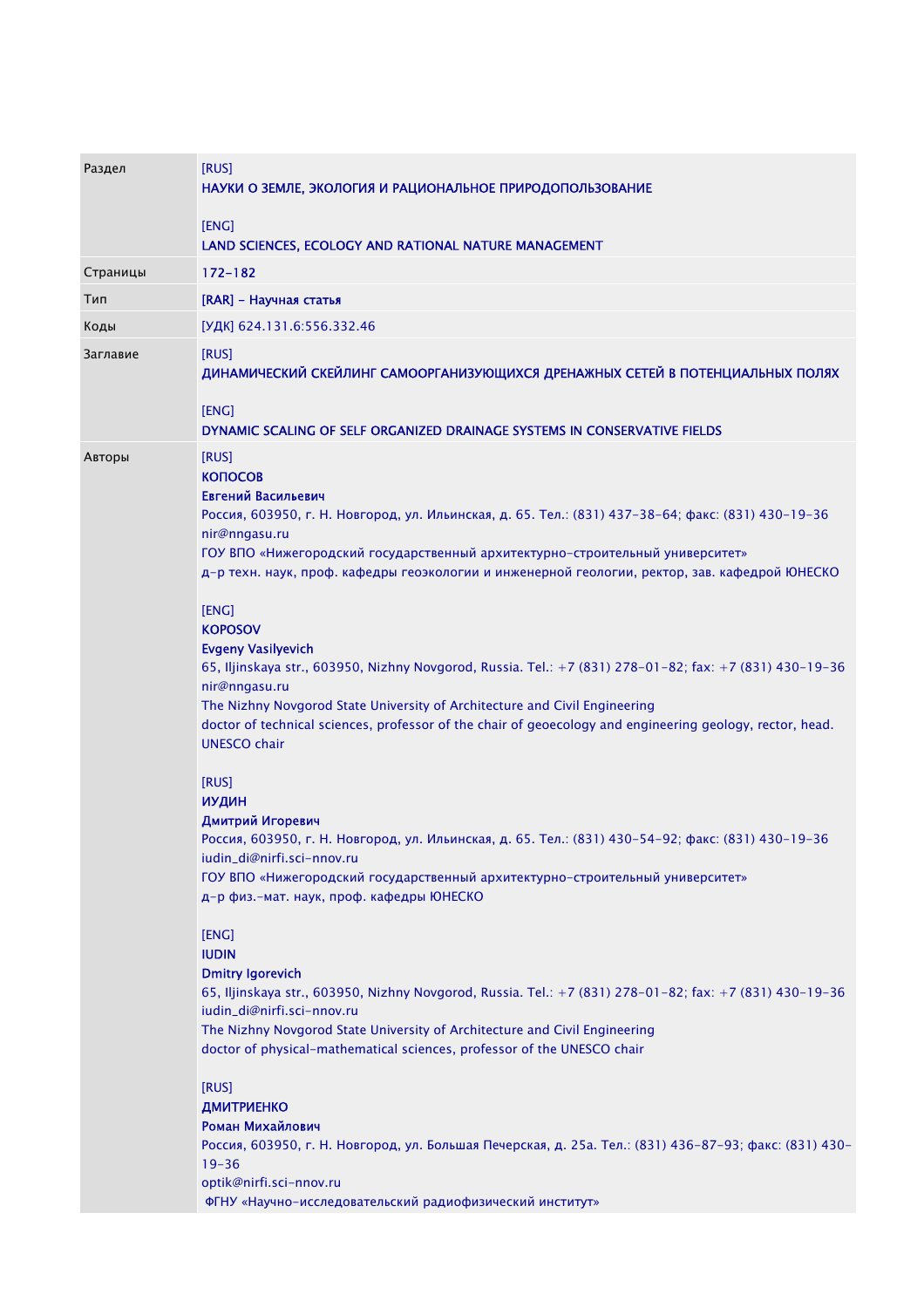#### аспирант

[ENG]

## **DMITRIENKO**

Roman Mikhailovich 25a Bolishaya Pecherskaya str., 603950, Nizhny Novgorod, Russia. Тel.: +7 (831) 436-87-93; fax: +7 (831) 430-19-36 optik@nirfi.sci-nnov.ru Radiophysical Research Institute postgraduate student

[RUS]

### КЛИМАШОВ

Виталий Юрьевич

Россия, 603950, г. Н. Новгород, ул. Большая Печерская, д. 25а. Тел.: (831) 436-87-93; факс: (831) 430- 19-36 optik@nirfi.sci-nnov.ru ФГНУ «Научно-исследовательский радиофизический институт» аспирант

#### [ENG]

### KLIMASHOV Vitaly Yurevich

25a Bolishaya Pecherskaya str., 603950, Nizhny Novgorod, Russia. Тel.: +7 (831) 436-87-93; fax: +7 (831) 430-19-36 optik@nirfi.sci-nnov.ru Radiophysical Research Institute postgraduate student

### [RUS]

## САВИХИН

Степан Александрович Россия, 603950, г. Н. Новгород, ул. Большая Печерская, д. 25а. Тел.: (831) 436-87-93; факс: (831) 430- 19-36 optik@nirfi.sci-nnov.ru ФГНУ «Научно-исследовательский радиофизический институт» аспирант

## [ENG]

#### SAVIKHIN Stepan Alexandrovich

25a Bolishaya Pecherskaya str., 603950, Nizhny Novgorod, Russia. Тel.: +7 (831) 436-87-93; fax: +7 (831) 430-19-36 optik@nirfi.sci-nnov.ru Radiophysical Research Institute postgraduate student

### [RUS]

### ТЕРЕНТЬЕВ

### Александр Борисович

Россия, 603950, г. Н. Новгород, ул. Большая Печерская, д. 25а. Тел.: (831) 436-87-93; факс: (831) 430- 19-36 optik@nirfi.sci-nnov.ru ФГНУ «Научно-исследовательский радиофизический институт « аспирант

# [ENG]

**TERENTIEV**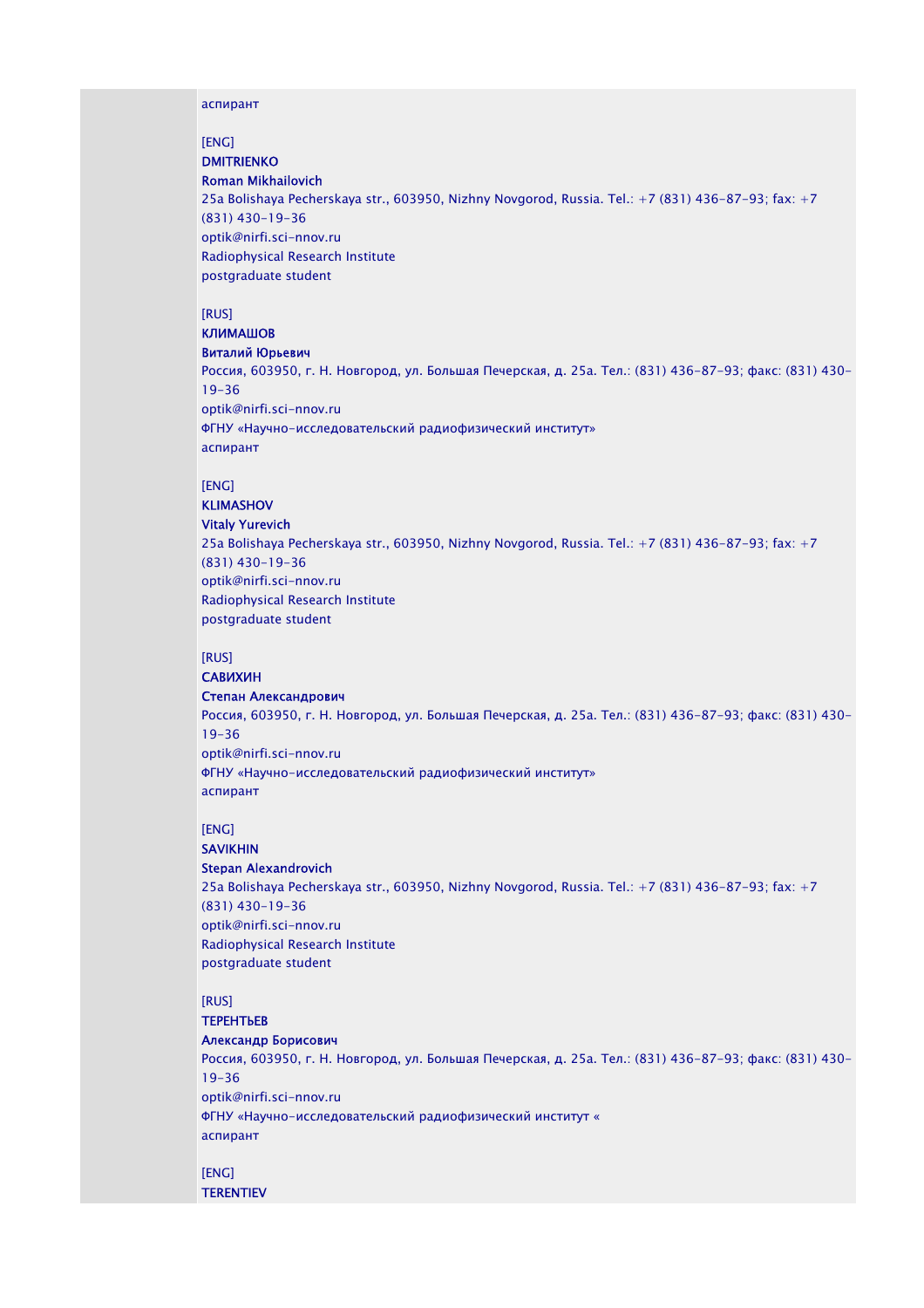|                | <b>Alexandr Borisovich</b><br>25a Bolishaya Pecherskaya str., 603950, Nizhny Novgorod, Russia. Tel.: +7 (831) 436-87-93; fax: +7<br>$(831)$ 430-19-36<br>optik@nirfi.sci-nnov.ru<br>Radiophysical Research Institute<br>postgraduate student                                                                                                                                                                                                                                                                                                                                                                                                                                |
|----------------|-----------------------------------------------------------------------------------------------------------------------------------------------------------------------------------------------------------------------------------------------------------------------------------------------------------------------------------------------------------------------------------------------------------------------------------------------------------------------------------------------------------------------------------------------------------------------------------------------------------------------------------------------------------------------------|
| Аннотация      | [RUS]<br>В статье рассматривается вопрос о динамическом скейлинге самоорганизующихся дренажных сетей.<br>Самоорганизующиеся дренажные сети возникают в системах со случайно растущим потенциалом и по<br>своим структурным свойствам напоминают дренажные системы бассейнов крупных рек. Существенным<br>отличием самоорганизующихся дренажных сетей от стационарной структуры речных потоков является<br>динамический характер их существования. Построено динамическое обобщение принятого в<br>гидрологии описания стационарной структуры потоков дренажных систем речных бассейнов, которое<br>опирается на совокупность эмпирических законов Хака, Хортона и Токунаги. |
|                | [ENG]<br>The article discusses dynamic scaling of self-organizing drainage networks. Self-organizing drainage<br>networks emerge in the systems that have random potential growth, and their structural properties are<br>similar to those of drainage systems of large rivers' basins. But in contrast to the stationary structure of<br>rivers' currents, the self-organizing drainage networks' nature is dynamic. Based on a set of empiric laws<br>established by Hack, Horton and Tokunaga a dynamic abstraction of stationary currents structure of rivers'<br>basins drainage systems, which is widely accepted in hydrology, is built.                             |
| Текст          |                                                                                                                                                                                                                                                                                                                                                                                                                                                                                                                                                                                                                                                                             |
| Ключевые слова | [RUS]<br>перколяция<br>самоорганизованная критичность<br>фрактальные дренажные сети<br>направленные графы<br>законы гидрологии<br>[ENG]<br>percolation<br>self-organized criticality<br>fractal drainage networks<br>directed graphs<br>hydrology lows                                                                                                                                                                                                                                                                                                                                                                                                                      |
| Ссылки         | Федер, Е. Фракталы: пер. с англ. / Е. Федер. - М.: Мир, 1991. - 254 с.                                                                                                                                                                                                                                                                                                                                                                                                                                                                                                                                                                                                      |
|                | Шкловский, Б. И. Теория протекания и проводимость сильно неоднородных средств / Б. И. Шкловский,<br>А. Л. Эфрос // Успехи физических наук. - 1975. - Т. 117, вып. 3. - С.401-435.<br>Соколов, И. М. Размерности и другие геометрические критические показатели в теории протекания /<br>И. М. Соколов // Успехи физических наук. - 1986. - Т. 150, вып. 2. - С. 62-97.<br>Трахтенгерц, В. Ю. О фрактальной динамике активных сред / В. Ю. Трахтенгерц, Д. И. Иудин,<br>А. Н. Григорьев // Нелинейные Волны - 2002 / отв. ред. А. В. Гапонов-Грехов, В. И. Некоркин. -                                                                                                       |
|                | Н. Новгород: ИПФ РАН, 2003. - С. 287-302.<br>Иудин, Д. И. Динамическая перколяция в активных средах / Д. И. Иудин, В. Ю. Трахтенгерц //<br>Нелинейные Волны - 2004 / отв. ред. А. В. Гапонов-Грехов, В. И. Некоркин. - Н. Новгород: ИПФ РАН,<br>2005. -c.217-242.                                                                                                                                                                                                                                                                                                                                                                                                           |
|                | Универсальная форма нелинейного закона фильтрации в дисперсных грунтах / Е. В. Копосов,<br>А. А. Панютин, Д. И. Иудин, Д. А. Касьянов // Приволжский научный журнал / Нижегор. гос.<br>архитектур. - строит. ун-т. - Н. Новгород, 2007. - № 4. - С. 108-114.                                                                                                                                                                                                                                                                                                                                                                                                                |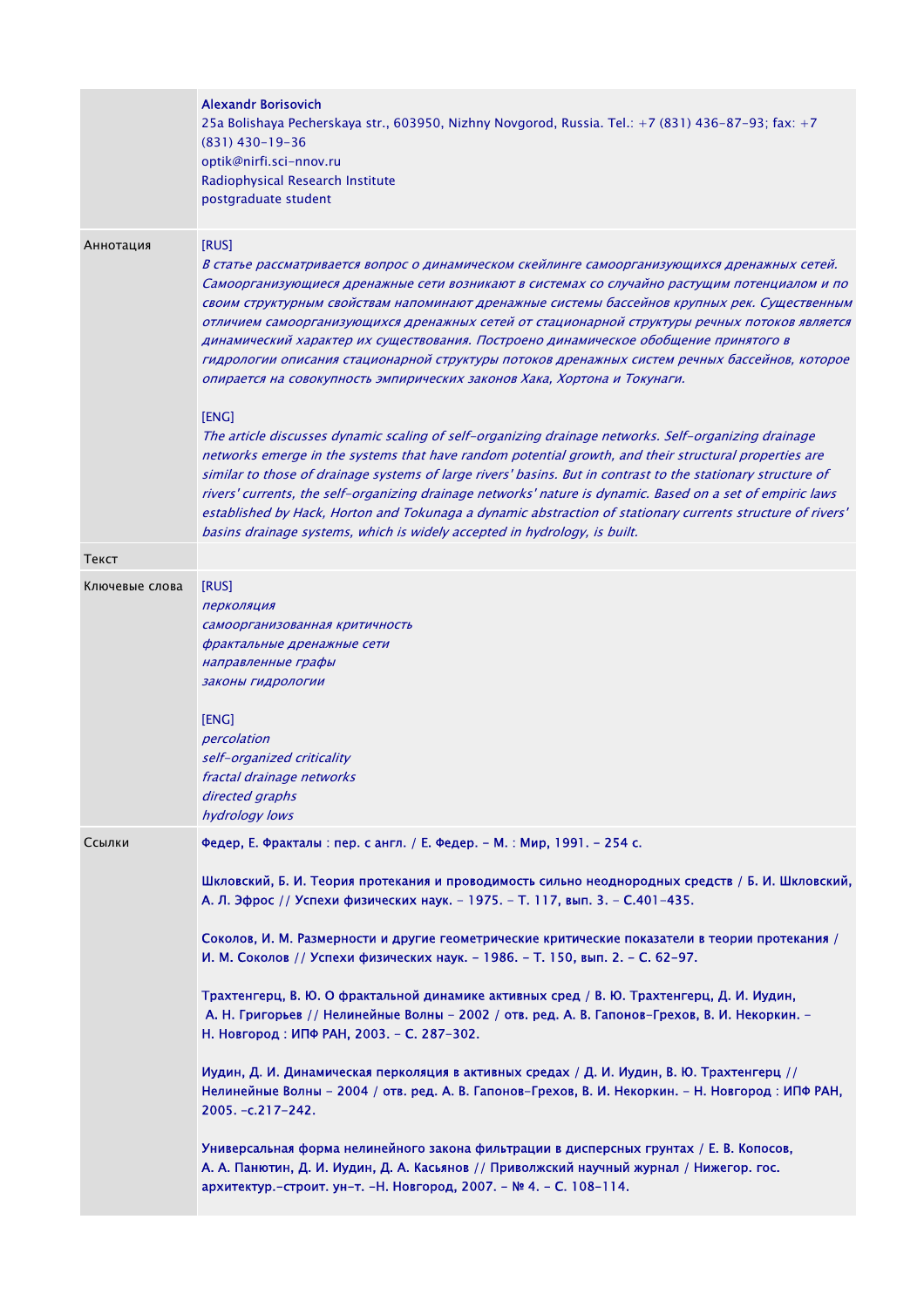| Копосов, Е. В. Перколяционный механизм гравитационной неустойчивости дисперсных систем /<br>Е. В. Копосов, Д. И. Иудин // Приволжский научный журнал / Нижегор. гос. архитектур.-строит. ун-т.<br>- Н. Новгород. - 2008. - № 1. - С. 102-109.                                                                               |
|-----------------------------------------------------------------------------------------------------------------------------------------------------------------------------------------------------------------------------------------------------------------------------------------------------------------------------|
| Копосов, Е. В. Мультифрактальный анализ пространственного распределения карстовых явлений /<br>Е. В. Копосов, Д. И. Иудин // Приволжский научный журнал / Нижегор. гос. архитектур.-строит. ун-т.<br>- Н. Новгород, 2009. - № 1. - С. 140-147.                                                                              |
| Фрактальные методы оценки устойчивости развития территорий, подверженных воздействию<br>экзогенных процессов / Е. В. Копосов,                                                                                                                                                                                               |
| Д. И. Иудин, О. В. Кащенко, Н. В. Каплунов, А. А. Панютин // Приволжский научный журнал / Нижегор.<br>гос. архитектур.-строит. ун-т. - Н. Новгород, 2009. - № 4. - С. 131-141.                                                                                                                                              |
| Иудин, Д. И. Фрактальные лабиринты: структурная динамика / Д. И. Иудин, В. Ю. Трахтенгерц //<br>Нелинейные волны - 2006 / отв. ред. А. В. Гапонов-Грехов, В. И. Некоркин. - Н. Новгород, 2007. -<br>C. 360-377.                                                                                                             |
| Смирнов, Н. Н. Перколяционный механизм гравитационной дифференциации как модель<br>сейсмической активности / Н. Н. Смирнов, Д. И. Иудин // Вестник Московского университета. - 2003.<br>$-$ Вып. 2. – С. 31-39.                                                                                                             |
| Model of earthquake triggering due to gas-fluid "bubble" upward migration. Physical Rationale / D. I.<br>ludin, N. V. Korovkin, O. A. Molchanov, V. V. Surkov, M. Hayakawa // Seismo Electromagnetics.<br>Lithosphere-Atmosphere-Ionosphere Coupling / ed. by M. Hayakawa, O. A. Molchanov. - Tokyo, 2002. -<br>P. 177-185. |
| ludin, D. I. Thundercloud cellular automaton model / D. I ludin, V. Y. Trakhtengerts, A. N. Grigoriev //<br>Thundercloud cellular automaton model. A 502 : Elsevier NI & MIPR, 2003. - P. 526-528.                                                                                                                          |
| ludin, D. I. Cellular automaton model of lithosphere degassing / D. I. ludin, A. N. Grigoriev //<br>Thundercloud cellular automaton model. A 502 : Elsevier NI & MIPR, 2003. - P. 736-738.                                                                                                                                  |
| ludin, D. I. Fractal dynamics of electric discharges in a thundercloud / D. I ludin, V. Y. Trakhtengerts,<br>M. Hayakawa // Phys. Rev. E 68, 016601. - 2003                                                                                                                                                                 |
|                                                                                                                                                                                                                                                                                                                             |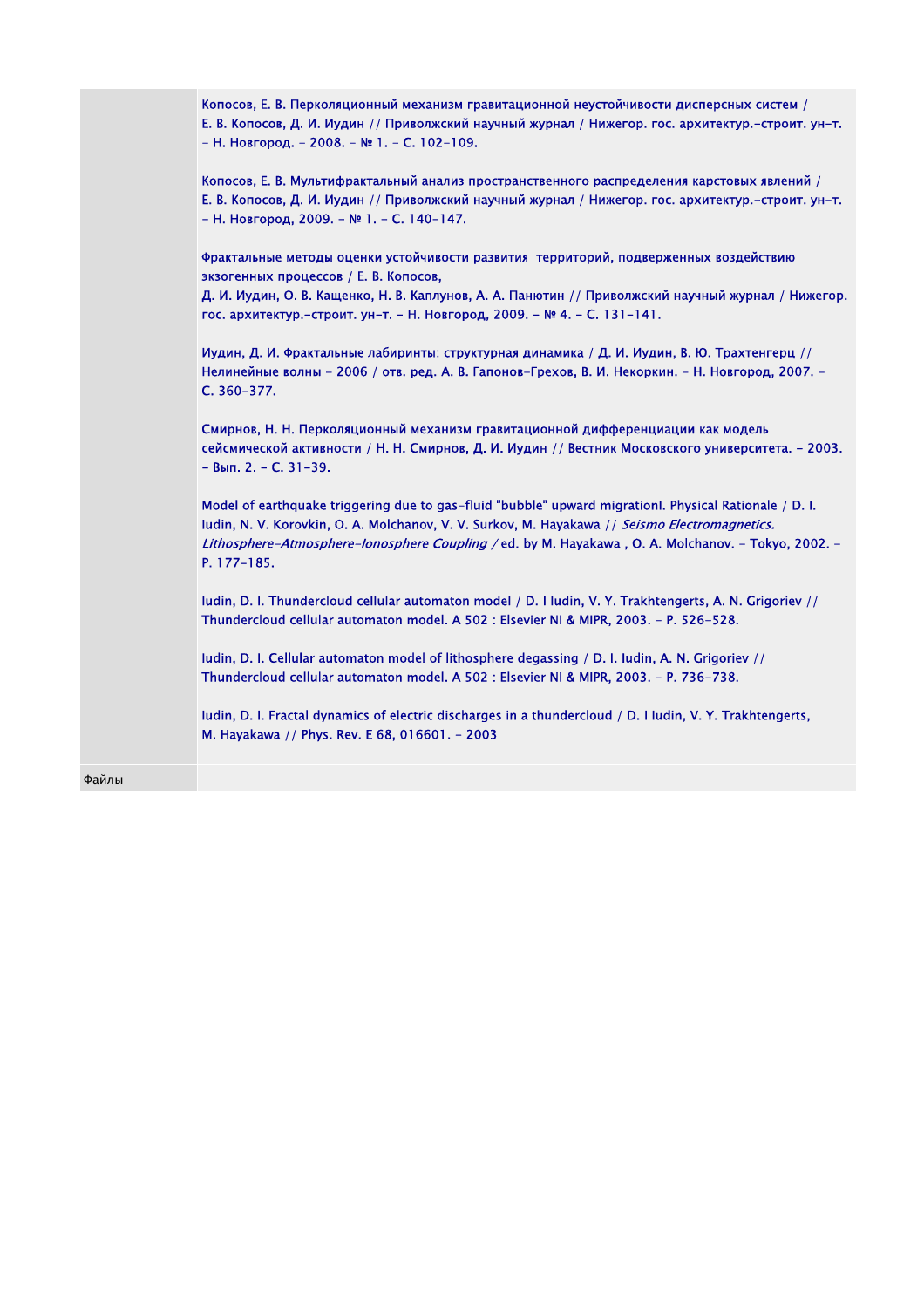| Раздел   |                                                                                                                                                                                                                                                                                                                                                                                                                                                                                                                                                                                                                                                                                                                                                                                                                                                                                                                                                                                                                                                                                                                                                                                                                                                                                                                                                                                                                                                                                                                                                                                                                                                                                                                |
|----------|----------------------------------------------------------------------------------------------------------------------------------------------------------------------------------------------------------------------------------------------------------------------------------------------------------------------------------------------------------------------------------------------------------------------------------------------------------------------------------------------------------------------------------------------------------------------------------------------------------------------------------------------------------------------------------------------------------------------------------------------------------------------------------------------------------------------------------------------------------------------------------------------------------------------------------------------------------------------------------------------------------------------------------------------------------------------------------------------------------------------------------------------------------------------------------------------------------------------------------------------------------------------------------------------------------------------------------------------------------------------------------------------------------------------------------------------------------------------------------------------------------------------------------------------------------------------------------------------------------------------------------------------------------------------------------------------------------------|
| Страницы | 182-189                                                                                                                                                                                                                                                                                                                                                                                                                                                                                                                                                                                                                                                                                                                                                                                                                                                                                                                                                                                                                                                                                                                                                                                                                                                                                                                                                                                                                                                                                                                                                                                                                                                                                                        |
| Тип      | [RAR] - Научная статья                                                                                                                                                                                                                                                                                                                                                                                                                                                                                                                                                                                                                                                                                                                                                                                                                                                                                                                                                                                                                                                                                                                                                                                                                                                                                                                                                                                                                                                                                                                                                                                                                                                                                         |
| Коды     | [УДК] 624.131.6:627.8                                                                                                                                                                                                                                                                                                                                                                                                                                                                                                                                                                                                                                                                                                                                                                                                                                                                                                                                                                                                                                                                                                                                                                                                                                                                                                                                                                                                                                                                                                                                                                                                                                                                                          |
| Заглавие | [RUS]<br>НАУЧНЫЕ ОСНОВЫ ОЦЕНКИ ИЗМЕНЕНИЙ ГЕОЛОГИЧЕСКОЙ СРЕДЫ УРБАНИЗИРОВАННЫХ ТЕРРИТОРИЙ<br>[ENG]<br>SCIENTIFIC FUNDAMENTALS OF ASSESSMENT OF GEOLOGICAL ENVIRONMENT CHANGES OF URBAN<br><b>TERRITORIES</b>                                                                                                                                                                                                                                                                                                                                                                                                                                                                                                                                                                                                                                                                                                                                                                                                                                                                                                                                                                                                                                                                                                                                                                                                                                                                                                                                                                                                                                                                                                    |
| Авторы   | [RUS]<br><b>КОПОСОВ</b><br>Евгений Васильевич<br>Россия, 603950, г. Н. Новгород, ул. Ильинская, д. 65. Тел.: (831) 437-07-77; факс: (831) 430-19-36<br>nir@nngasu.ru<br>ГОУ ВПО «Нижегородский государственный архитектурно-строительный университет»<br>д-р техн. наук, проф. кафедры геоэкологии и инженерной геологии, ректор, зав. кафедрой ЮНЕСКО<br>[ENG]<br><b>KOPOSOV</b><br><b>Evgeny Vasilvevich</b><br>65, Iljinskaya str., 603950, Nizhny Novgorod, Russia. Tel.: +7 (831) 437-07-77; fax: +7 (831) 430-19-36<br>nir@nngasu.ru<br>The Nizhny Novgorod State University of Architecture and Civil Engineering<br>doctor of technical sciences, professor of the chair of geoecology and engineering geology, rector, head.<br><b>UNESCO chair</b><br>[RUS]<br><b>ГРИШИНА</b><br>Ираида Николаевна<br>Россия, 603950, г. Н.Новгород, ул. Ильинская, д.65. Тел.: (831) 437-07-77<br>nir@nngasu.ru<br>ГОУ ВПО «Нижегородский государственный архитектурно- строительный университет»<br>канд. геол.-мин. наук, проф., зав. кафедрой геоэкологии и инженерной геологии<br>[ENG]<br><b>GRISHINA</b><br>Iraida Nikolaevna<br>65, Iljinskaya str., 603950, Nizhny Novgorod, Russia. Tel.: +7 (831) 437-07-77<br>nir@nngasu.ru<br>The Nizhny Novgorod State University of Architecture and Civil Engineering<br>candidate of geological-mineralogical sciences, holder of the chair of geoecology and engineering geology<br>[RUS]<br><b>РОНЖИНА</b><br>Юлия Владимировна<br>Россия, 603950, г. Н.Новгород, ул. Ильинская, д.65. Тел.(831) 437-07-77<br>nir@nngasu.ru<br>ГОУ ВПО «Нижегородский государственный архитектурно- строительный университет»<br>аспирант кафедры геоэкологии инженерной геологии |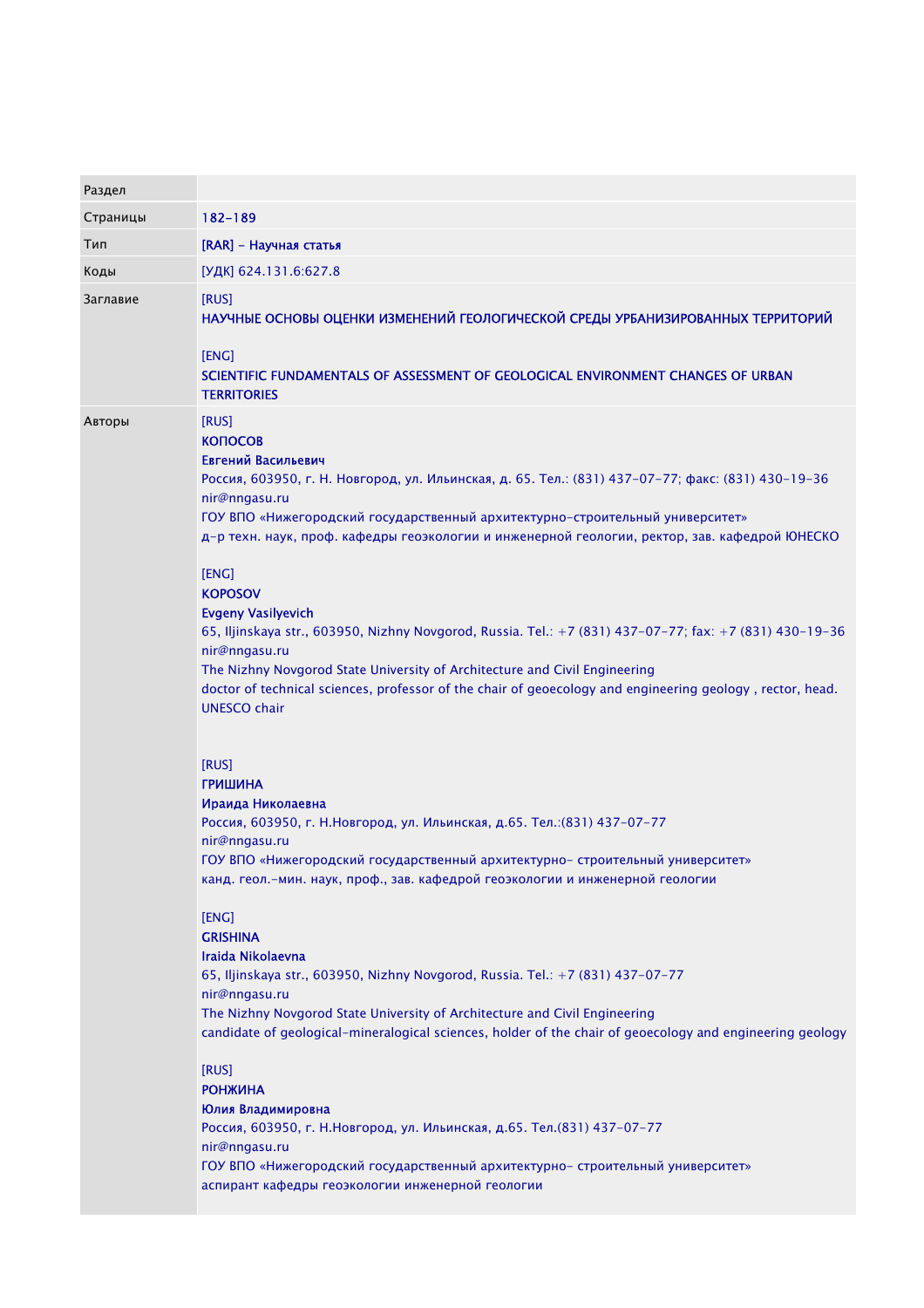|                | [ENG]<br><b>RONZHINA</b><br>Yulia Vladimirovna<br>65, Iljinskaya str., 603950, Nizhny Novgorod, Russia. Tel.: +7 (831) 437-07-77<br>The Nizhny Novgorod State University of Architecture and Civil Engineering<br>post-graduate student of the chair of geoecology and engineering geology                                                                                                                                                                                                                                                           |
|----------------|------------------------------------------------------------------------------------------------------------------------------------------------------------------------------------------------------------------------------------------------------------------------------------------------------------------------------------------------------------------------------------------------------------------------------------------------------------------------------------------------------------------------------------------------------|
| Аннотация      | [RUS]<br>В статье выявляется основная направленность изменений геологической среды урбанизированных<br>территорий; рассматриваются факторы, осложняющие строительство и эксплуатацию инженерных<br>сооружений.<br>[ENG]<br>The article reveals main changes of urban territories geological environment, discusses factors that<br>complicate construction and exploitation of engineering structures                                                                                                                                                |
| Текст          |                                                                                                                                                                                                                                                                                                                                                                                                                                                                                                                                                      |
| Ключевые слова | [RUS]<br>геологическая среда<br>антропогенное воздействие; проблемы геоэкологии<br>подтопление<br>[ENG]<br>geological environment<br>man-induced impact<br>problems of geoecology<br>underflooding                                                                                                                                                                                                                                                                                                                                                   |
| Ссылки         | Бондарик, Г. К. Общая теория инженерной (физической) геологии / Г. К. Бондарик. – М. : Недра, 1981.<br>$-256c.$<br>Копосов, Е. В. Проблемы геоэкологической безопасности крупных городов в бассейне Волги / Е.В.<br>Копосов //Приволжский научный журнал. - 2010-№2. - С.122-130.<br>Копосов Е. В. Основные закономерности развития процесса подтопления в сложных инженерно-<br>геологических условиях /Е. В.Копосов, И. Н. Гришина //Исследование актуальных геоэкологических<br>проблем Приволжья. Сб.научн. трудов -Н.Новгород.-2009.-С.164-189. |
| Файлы          |                                                                                                                                                                                                                                                                                                                                                                                                                                                                                                                                                      |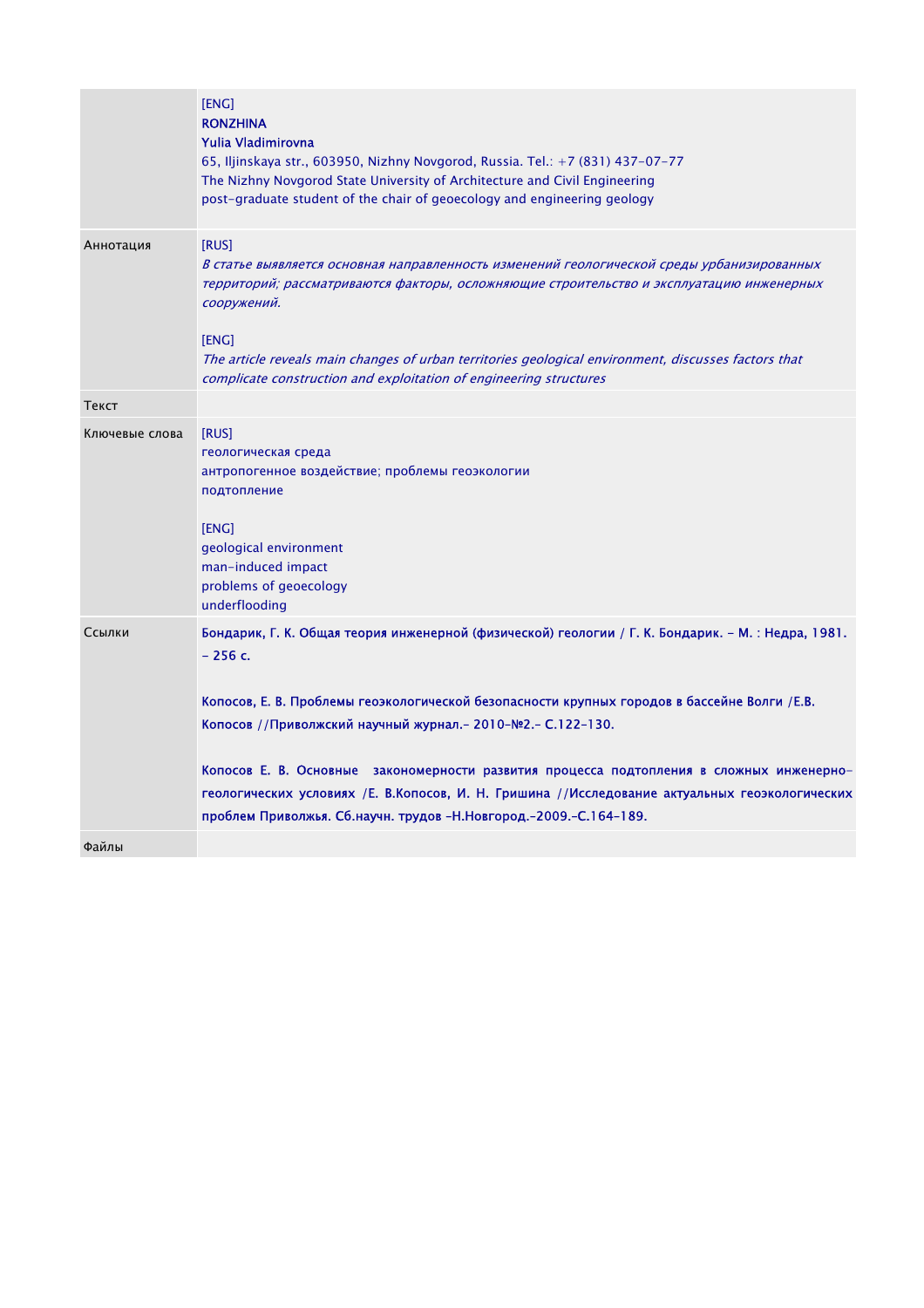| 189-194                                                                                                                                                                                                                                                                                                                                                                                                                                                                                                                                                                                                                                                                          |
|----------------------------------------------------------------------------------------------------------------------------------------------------------------------------------------------------------------------------------------------------------------------------------------------------------------------------------------------------------------------------------------------------------------------------------------------------------------------------------------------------------------------------------------------------------------------------------------------------------------------------------------------------------------------------------|
| [RAR] - Научная статья                                                                                                                                                                                                                                                                                                                                                                                                                                                                                                                                                                                                                                                           |
| [УДК] 551.2/.3                                                                                                                                                                                                                                                                                                                                                                                                                                                                                                                                                                                                                                                                   |
| [RUS]<br>ОПЫТ ОЦЕНКИ УСТОЙЧИВОСТИ ГЕОЛОГИЧЕСКОЙ СРЕДЫ К ПРОЦЕССАМ ВОДНОЙ ЭРОЗИИ В УСЛОВИЯХ<br><b>ТЕХНОГЕННОГО ВОЗДЕЙСТВИЯ</b><br>[ENG]<br><b>EXPERIENCE OF ESTIMATION OF STABILITY OF THE GEOLOGICAL ENVIRONMENT TO WATER EROSION</b>                                                                                                                                                                                                                                                                                                                                                                                                                                            |
| PROCESSES UNDER CONDITIONS OF TECHNOGENIC INFLUENCE.                                                                                                                                                                                                                                                                                                                                                                                                                                                                                                                                                                                                                             |
| [RUS]<br><b>КОНОВАЛОВА</b><br>Оксана Александровна<br>Россия, 603950, г. Н. Новгород, ул. Ильинская, д. 65. Тел.: (831) 437-07-77; факс: (831) 436-94-75<br>o.k.s@mail.ru<br>ГОУ ВПО «Нижегородский государственный архитектурно-строительный университет<br>канд. геогр. наук, ст. преподаватель кафедры геоэкологии и инженерной геологии<br>[ENG]<br><b>KONOVALOVA</b><br>Oksana Aleksandrovna<br>65, Ilyinskaya str., 603950, Nizhny Novgorod, Russia. Tel.: +7 (831) 437-07-77<br>o.k.s@mail.ru<br>Nizhny Novgorod state university of architecture and civil engineering<br>candidate of geographical sciences, teacher of the chair of geoecology and engineering geology |
| [RUS]<br>В статье рассматриваются факторы, определяющие развитие эрозионных процессов. Используя<br>методику типизации геологической среды на примере Старооскольского административного района,<br>расположенного в пределах Курской магнитной аномалии, выделены участки с различной степенью<br>устойчивости к процессам водной эрозии.<br>[ENG]                                                                                                                                                                                                                                                                                                                              |
| The article addresses the factors that determine development of erosion processes. Using a method of<br>typification of the geological environment on the example of the Stariy Oskol administrative district located<br>within the Kursk Magnetic Anomaly, areas with various degree of stability to erosion processes are<br><i>identified.</i>                                                                                                                                                                                                                                                                                                                                |
|                                                                                                                                                                                                                                                                                                                                                                                                                                                                                                                                                                                                                                                                                  |
| [RUS]<br>эрозионные процессы<br>типизация геологической среды<br>устойчивость геологической среды<br>[ENG]<br>erosion processes<br>typification of the geological environment<br>stability of the geological environment                                                                                                                                                                                                                                                                                                                                                                                                                                                         |
| Голодковская, Г. А. Проблемы изучения геологической среды крупных городов / Г. А. Голодковская, Ю.<br>О. Зеегофер, В. А. Коробейников // Труды ВСЕГИНГЕО. - 1980. - Вып. 137. - С. 4-15.<br>Сулакшина, Г. А. Инженерно-геологическая типизация местности как основа регионального прогноза                                                                                                                                                                                                                                                                                                                                                                                       |
|                                                                                                                                                                                                                                                                                                                                                                                                                                                                                                                                                                                                                                                                                  |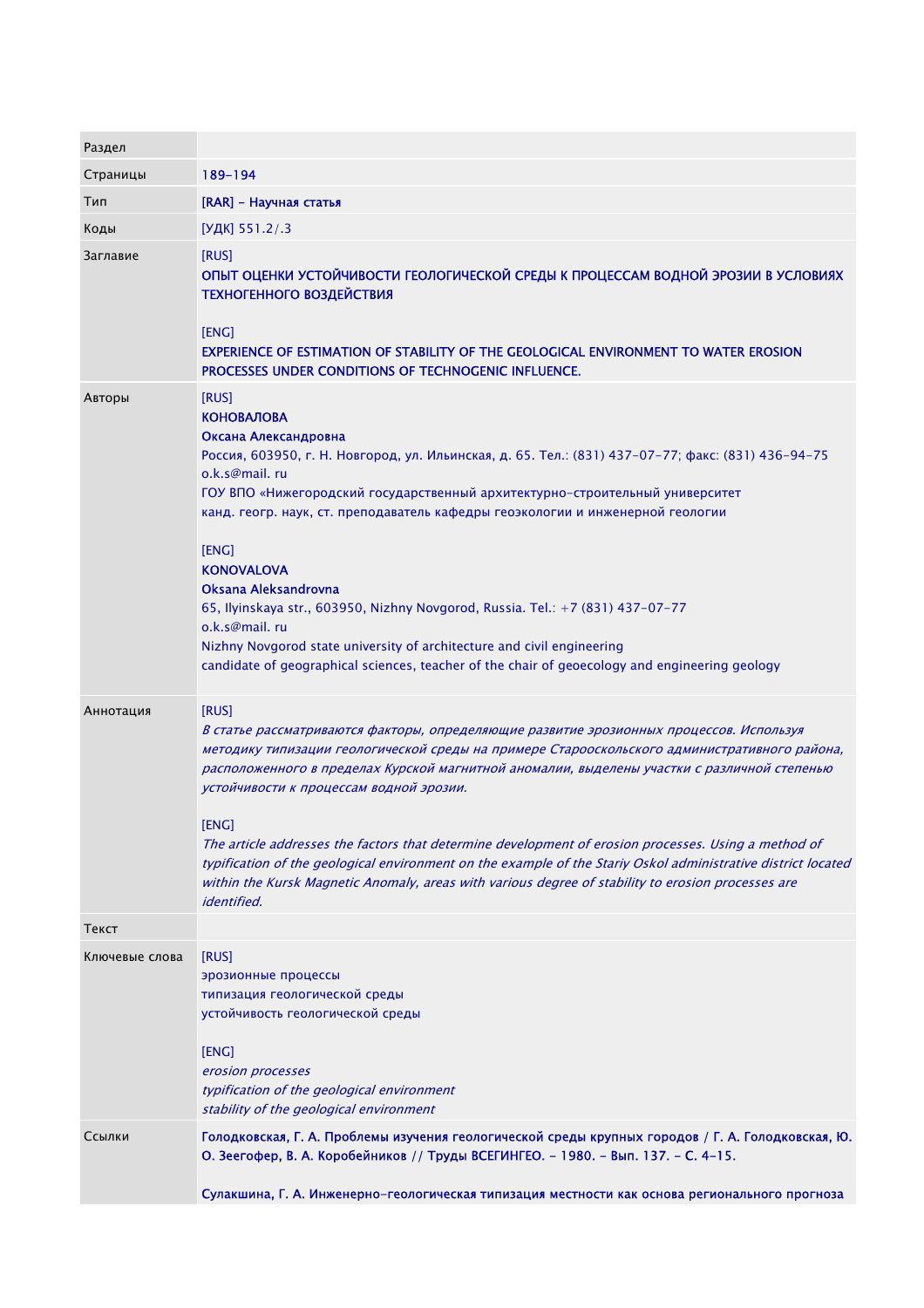| изменения геологической среды в связи с инженерной деятельностью человека / Г. А. Сулакшина //<br>Инженерная геология. - 1979. - № 3. - С. 49-54.                                                                                         |
|-------------------------------------------------------------------------------------------------------------------------------------------------------------------------------------------------------------------------------------------|
| Ласточкин, А. Н. Рельеф земной поверхности (Принципы и методы статической геоморфологии) / А. Н.<br>Ласточкин. – Л. : Недра, 1991. – 340 с.                                                                                               |
| Количественная оценка сложности инженерно-геологических условий Черноморского побережья<br>Кавказа: метод. рекомендации. - Сочи, 1978. - 88 с.                                                                                            |
| Волков, Н. М. Принципы и методы картометрии / Н. М. Волков. – М.; Л.: Наука, 1950. – 386 с.                                                                                                                                               |
| Знаменщиков, Г. И. Определение по картам количественных показателей расчленения рельефа / Г. И.<br>Знаменщиков // Труды НИИГАК. - 1965. - Т. XVIII, Вып. 2. - С. 95-108.                                                                  |
| Бондарик, Г. К. Методика количественной оценки инженерно-геологических условий и специального<br>инженерно-геологического районирования / Г. К. Бондарик, В. В. Пендин // Инженерная геология. -<br>$1982 - N94 - C. 82-89.$              |
| Бондарик, Г. К. Количественные методы инженерно-геологического районирования и типизации<br>территории / Г. К. Бондарик // Теоретические основы инженерной геологии. Механико-<br>математические основы. - М.: Недра, 1986. - С. 234-249. |

Файлы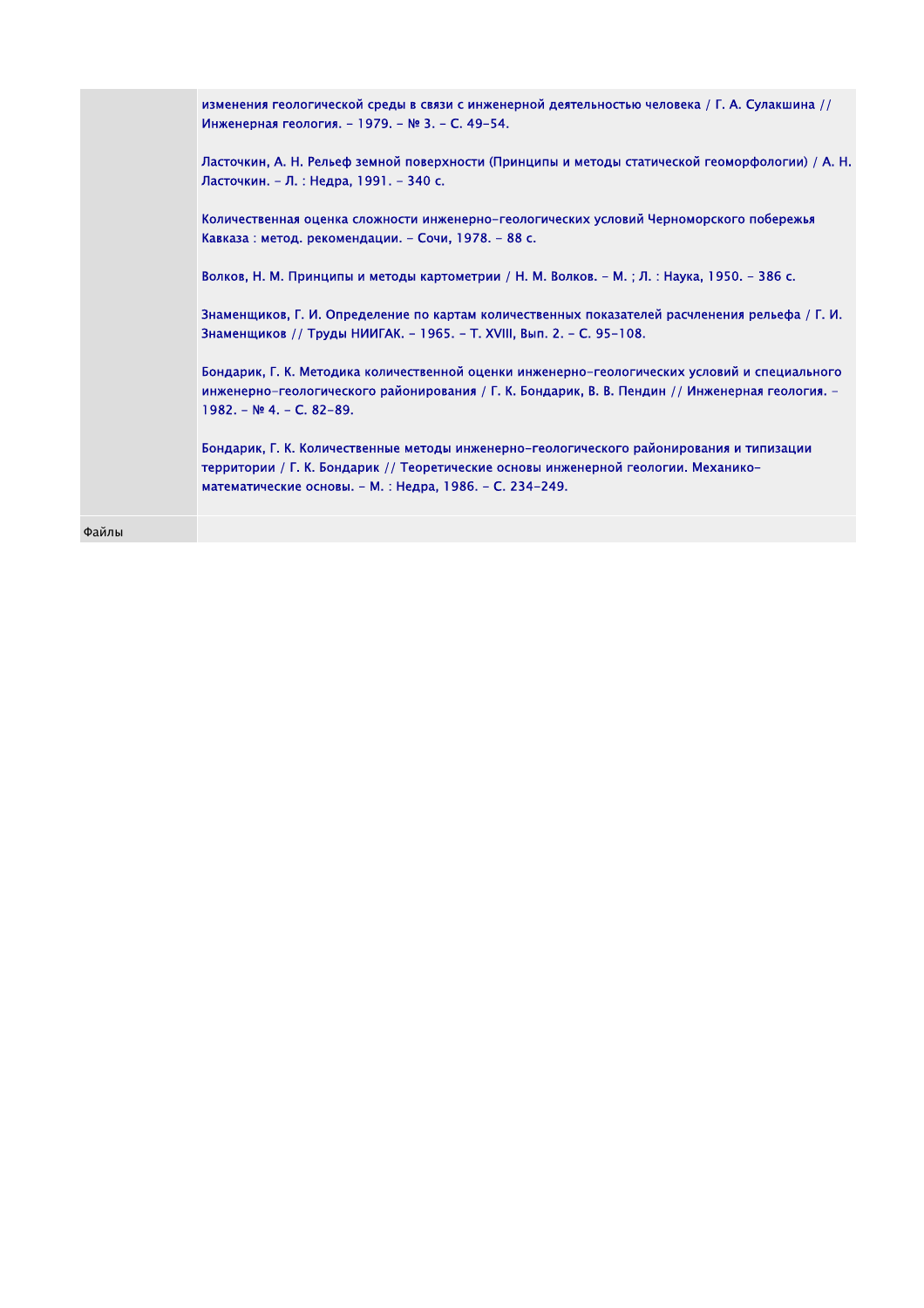| Раздел   |                                                                                                                                                                                                                                                                                                                                                                                                                       |
|----------|-----------------------------------------------------------------------------------------------------------------------------------------------------------------------------------------------------------------------------------------------------------------------------------------------------------------------------------------------------------------------------------------------------------------------|
| Страницы | 194-201                                                                                                                                                                                                                                                                                                                                                                                                               |
| Тип      | [RAR] - Научная статья                                                                                                                                                                                                                                                                                                                                                                                                |
| Коды     | [УДК] 628.543                                                                                                                                                                                                                                                                                                                                                                                                         |
| Заглавие | [RUS]                                                                                                                                                                                                                                                                                                                                                                                                                 |
|          | ОЧИСТКА СТОЧНЫХ ВОД ПТИЦЕФАБРИК С ПРИМЕНЕНИЕМ БИОМЕМБРАННЫХ ТЕХНОЛОГИЙ<br>[ENG]<br>TREATMENT OF WASTE WATER OF POULTRY PLANTS WITH THE USE OF BIOMEMBRANE TECHNOLOGIES                                                                                                                                                                                                                                                |
| Авторы   | [RUS]                                                                                                                                                                                                                                                                                                                                                                                                                 |
|          | <b>ГУБАНОВ</b><br>Леонид Никандрович<br>Россия, 603950, г. Н. Новгород, ул. Ильинская, д. 65. Тел.: (831) 430-54-79<br>eco-nngasu@yandex.ru<br>ГОУ ВПО «Нижегородский государственный архитектурно-строительный университет»                                                                                                                                                                                          |
|          | засл. деят. науки РФ, чл-корр. РААСН, д-р техн. наук, проф., зав. кафедрой экологии и<br>природопользования                                                                                                                                                                                                                                                                                                           |
|          | [ENG]<br><b>GUBANOV</b><br><b>Leonid Nikandrovich</b><br>65 Iljinskaya St., 603950, Nizhny Novgorod, Russia. Tel. (7831) 430-54-79, fax (7831) 430-09-86<br>eco-nngasu@yandex.ru<br>Nizhny Novgorod State University of Architecture and Civil Engineering<br>honored. worker. science, corresponding member. RAASN, doctor of technical sciences, professor, holder<br>of the chair of ecology and nature management |
|          | [RUS]<br><b>KATPAEBA</b><br>Инна Валентиновна<br>Россия, 603950, г. Н. Новгород, ул. Ильинская, д. 65. Тел.: (831) 437-38-64<br>Inna@nngasu.ru<br>ГОУ ВПО «Нижегородский государственный архитектурно-строительный университет»<br>канд. техн. наук, доцент кафедры экологии и природопользования                                                                                                                     |
|          | [ENG]<br><b>KATRAEVA</b><br>Inna Valentinovna<br>65 Iljinskaya St., 603950, Nizhny Novgorod, Russia. Tel. (7831) 437-38-64, fax (7831) 430-09-86<br>inna@nngasu.ru<br>Nizhny Novgorod State University of Architecture and Civil Engineering<br>candidate of technical sciences, associate professor of the chair of ecology and nature management                                                                    |
|          | [RUS]<br><b>КОЛПАКОВ</b><br>Михаил Валерьевич<br>603950, г. Н. Новгород, ул. Ильинская, д. 65. Тел.: (831) 430-52-65<br>LAB4-5@mail.ru<br>ГОУ ВПО «Нижегородский государственный архитектурно-строительный университет»<br>аспирант кафедры экологии и природопользования<br>[ENG]<br><b>KOLPAKOV</b>                                                                                                                 |
|          | <b>Michail Valer'evich</b>                                                                                                                                                                                                                                                                                                                                                                                            |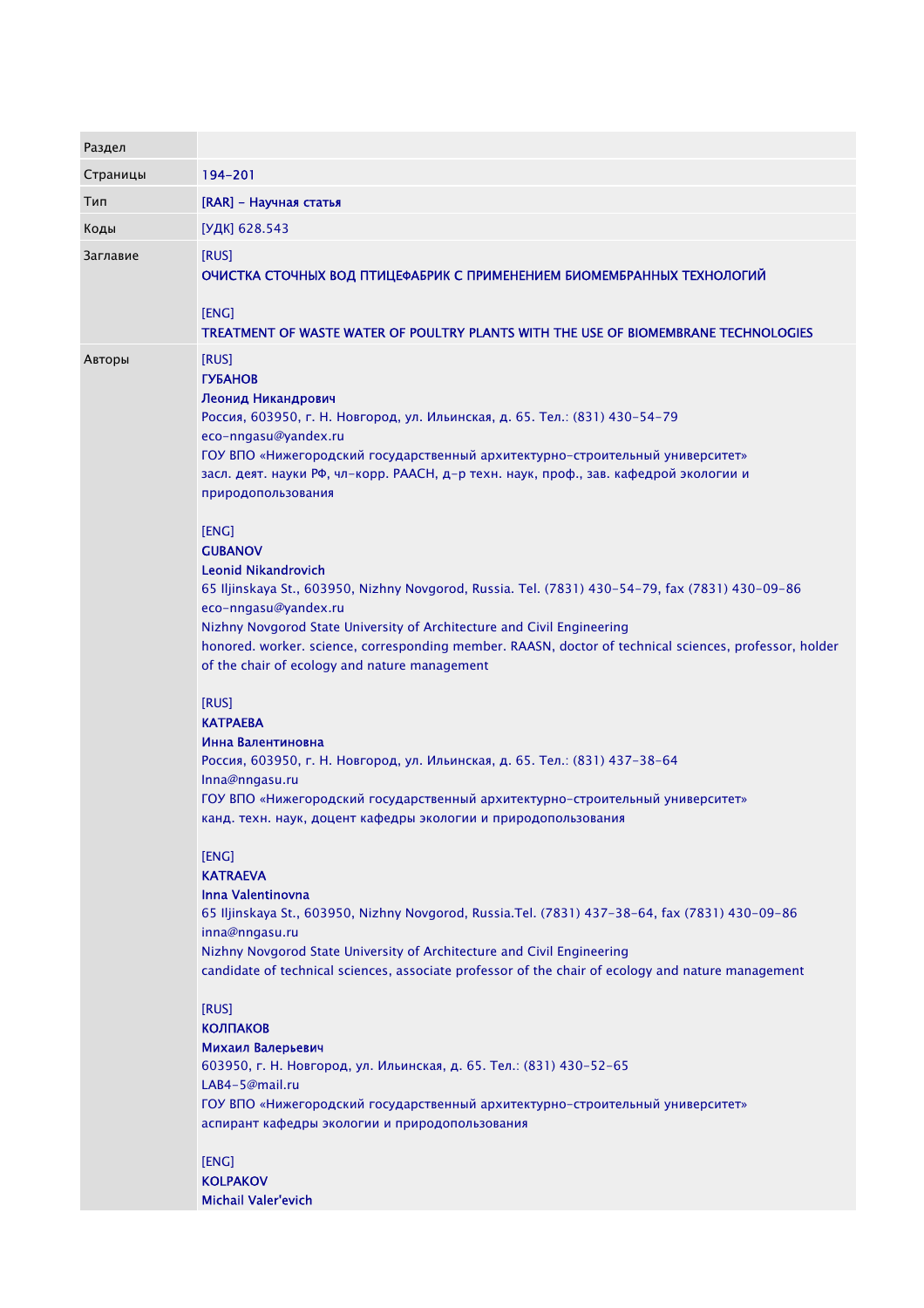|                | 65 Iljinskaya St., 603950, Nizhny Novgorod, Russia. Tel. (7831) 430-52-65<br>LAB4-5@mail.ru<br>Nizhny Novgorod State University of Architecture and Civil Engineering<br>Post-graduate student of the chair of ecology and nature management                                                                                                                                                                                                                                                                                                                               |
|----------------|----------------------------------------------------------------------------------------------------------------------------------------------------------------------------------------------------------------------------------------------------------------------------------------------------------------------------------------------------------------------------------------------------------------------------------------------------------------------------------------------------------------------------------------------------------------------------|
|                | [RUS]<br><b>КУЛЕМИНА</b><br>Светлана Вячеславовна<br>Россия, 603950, г. Н. Новгород, ул. Ильинская, д. 65. Тел.: (831) 430-52-65<br>LAB4-5@mail.ru<br>ГОУ ВПО «Нижегородский государственный архитектурно-строительный университет»<br>ст. преподаватель кафедры водоснабжения и водоотведения                                                                                                                                                                                                                                                                             |
|                | [ENG]<br><b>KULEMINA</b><br>Svetlana Vjacheslavovna<br>65 Iljinskaya St., 603950, Nizhny Novgorod, Russia. Tel. (7831) 430-52-65<br>LAB4-5@mail.ru<br>Nizhny Novgorod State University of Architecture and Civil Engineering<br>senior teather chair of water supply and sanitation                                                                                                                                                                                                                                                                                        |
|                | [RUS]<br><b>КУЗИНА</b><br>Юлия Станиславовна<br>Россия, 603950, г. Н. Новгород, ул. Ильинская, д. 65. Тел.: (831) 430-52-65<br>LAB4-5@mail.ru<br>ГОУ ВПО «Нижегородский государственный архитектурно-строительный университет<br>магистрант кафедры водоснабжения и водоотведения                                                                                                                                                                                                                                                                                          |
|                | [ENG]<br><b>KUZINA</b><br>Julia Stanislavovna<br>65 Iljinskaya St., 603950, Nizhny Novgorod, Russia. Tel. (7831) 430-52-65<br>LAB4-5@mail.ru<br>Nizhny Novgorod State University of Architecture and Civil Engineering<br>undergraduate student of the chair of water supply and sanitation                                                                                                                                                                                                                                                                                |
| Аннотация      | [RUS]<br>В статье рассматриваются вопросы создания высокоэффективной технологии очистки сточных вод<br>птицефабрики, включающей очистку биомембранными методами. Приводится уравнение кинетики<br>окисления сточной воды птицефабрики, полученное в ходе проведенных исследований.<br>[ENG]<br>The article addresses issues of developing efficient technology of treatment of poultry factory wastewaters,<br>including biomembrane methods. An equation of the rate of poultry factory wastewaters oxidation<br>obtained during the carried out researches is presented. |
| Текст          |                                                                                                                                                                                                                                                                                                                                                                                                                                                                                                                                                                            |
| Ключевые слова | [RUS]<br>МБР<br>очистка сточных вод<br>коагуляция<br>кинетика окисления сточных вод<br>[ENG]<br><b>MBR</b>                                                                                                                                                                                                                                                                                                                                                                                                                                                                 |
|                | wastewater treatment                                                                                                                                                                                                                                                                                                                                                                                                                                                                                                                                                       |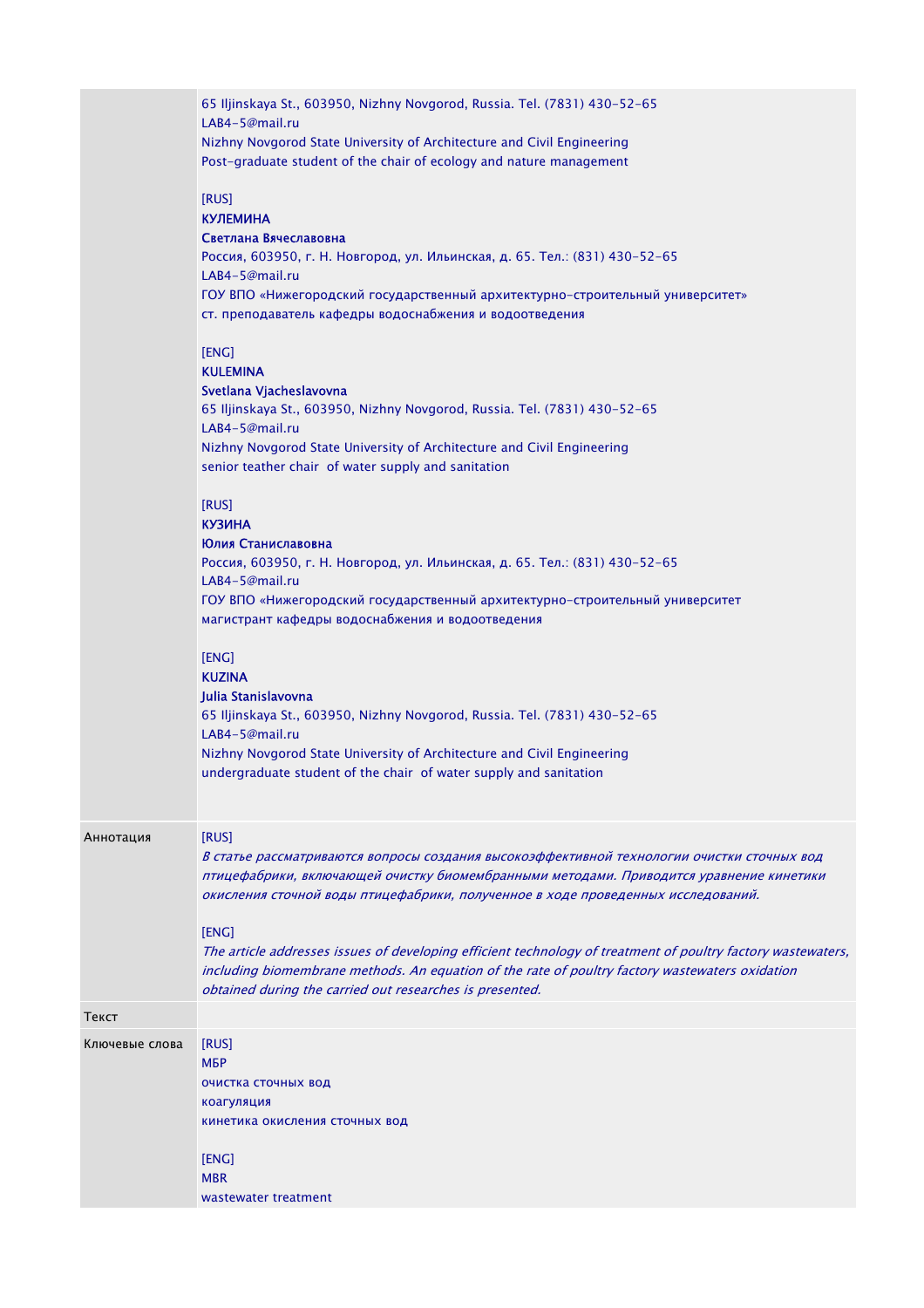|        | coagulation<br>rate of wastewater oxidation                                                                                                                                                                                                                                         |
|--------|-------------------------------------------------------------------------------------------------------------------------------------------------------------------------------------------------------------------------------------------------------------------------------------|
| Ссылки | Глубокая очистка сточных вод с применением биохимических и мембранных методов / Л. Н. Губанов,<br>И. В. Катраева, К.–Х. Розенвинкель, А. Борхман, С. В. Кулёмина // Приволжский научный журнал /<br>Нижегор. гос. архитектур.–строит. ун–т. – Н. Новгород, 2008. – № 4. – С. 37–44. |
|        | Келети, Т. Основы ферментативной кинетики : пер. с англ. / Т. Келети. – М. : Мир, 1990. – 350 с. : ил.                                                                                                                                                                              |
|        | Варфоломеев, С. Д. Биокинетика : практ. курс / С. Д. Варфоломеев, К. Г. Гуревич. - М. : ФАИР-ПРЕСС,<br>1999. – 720 с. : ил.                                                                                                                                                         |
|        | Очистка производственных сточных вод в аэротенках / Я. А Карелин, Д. Д. Жуков, В. Н. Журов, Б. Н.<br>Репин. – М. : Строиздат, 1973. – 223 с. : ил.                                                                                                                                  |
|        | Очистка сточных вод : пер. с англ. / М. Хенце, П. Армоэс, Й. Ля-Кур-Янсен, Э. Арван. - М. : Мир, 2006.<br>– 480 с. : ил.                                                                                                                                                            |
| Файлы  |                                                                                                                                                                                                                                                                                     |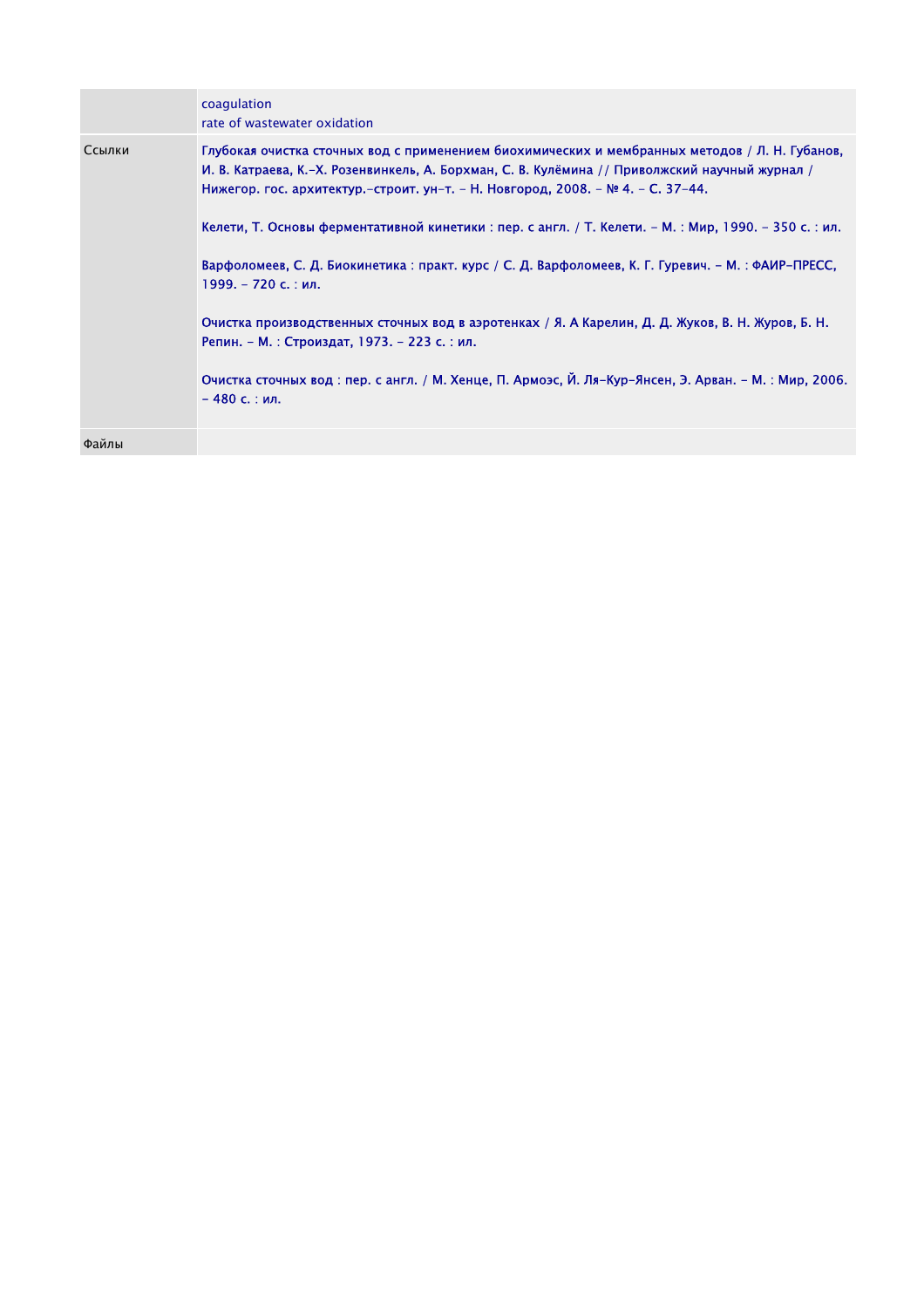| Раздел         | [RUS]<br>ЭКОНОМИЧЕСКИЕ НАУКИ                                                                                                                                                                                                                                                                                                                                                                                                                                                                                                                                                                                                                                                                                                                                                                                                                                                                                                                                                                                                                                  |
|----------------|---------------------------------------------------------------------------------------------------------------------------------------------------------------------------------------------------------------------------------------------------------------------------------------------------------------------------------------------------------------------------------------------------------------------------------------------------------------------------------------------------------------------------------------------------------------------------------------------------------------------------------------------------------------------------------------------------------------------------------------------------------------------------------------------------------------------------------------------------------------------------------------------------------------------------------------------------------------------------------------------------------------------------------------------------------------|
|                |                                                                                                                                                                                                                                                                                                                                                                                                                                                                                                                                                                                                                                                                                                                                                                                                                                                                                                                                                                                                                                                               |
|                | [ENG]<br><b>ECONOMIC SCIENCES</b>                                                                                                                                                                                                                                                                                                                                                                                                                                                                                                                                                                                                                                                                                                                                                                                                                                                                                                                                                                                                                             |
| Страницы       | $202 - 208$                                                                                                                                                                                                                                                                                                                                                                                                                                                                                                                                                                                                                                                                                                                                                                                                                                                                                                                                                                                                                                                   |
| Тип            | [RAR] - Научная статья                                                                                                                                                                                                                                                                                                                                                                                                                                                                                                                                                                                                                                                                                                                                                                                                                                                                                                                                                                                                                                        |
| Коды           | [УДК] 65.0:338.45+001                                                                                                                                                                                                                                                                                                                                                                                                                                                                                                                                                                                                                                                                                                                                                                                                                                                                                                                                                                                                                                         |
| Заглавие       | <b>IRUSI</b><br>ИННОВАЦИОННОЕ РАЗВИТИЕ ПРОМЫШЛЕННОГО ПРЕДПРИЯТИЯ КАК УСЛОВИЕ ЕГО ЭКОНОМИЧЕСКОГО<br><b>POCTA</b>                                                                                                                                                                                                                                                                                                                                                                                                                                                                                                                                                                                                                                                                                                                                                                                                                                                                                                                                               |
|                | [ENG]<br>INNOVATION DEVELOPMENT OF AN INDUSTRIAL ENTERPRISE AS A FACTOR OF ITS ECONOMIC GROWTH                                                                                                                                                                                                                                                                                                                                                                                                                                                                                                                                                                                                                                                                                                                                                                                                                                                                                                                                                                |
| Авторы         | [RUS]<br><b>KACC</b><br>Мария Евгеньевна<br>Россия, 603950, г. Н.Новгород, ул. Ильинская, д. 65. Тел.: (831) 437-31-48; факс: (831) 437-36-69<br>maria_kass@mail.ru<br>ГОУ ВПО «Нижегородский государственный архитектурно-строительный университет»<br>канд.экон.наук, начальник отдела по контролю качества образования в Международном институте<br>экономики, права и менеджмента, доцент кафедры международного менеджмента, доцент кафедры<br>экономического анализа и управления недвижимостью<br>[ENG]<br><b>KASS</b><br>Maria Evgenyevna<br>65 Iljinskaya str., 603950, Nizhny Novgorod, Russia. Tel.: +7 (831) 437-31-48; fax: +7 (831) 437-36-69<br>maria_kass@mail.ru<br>The Nizhny Novgorod State University of Architecture and Civil Engineering<br>candidate of economic sciences, head of section for education quality control in International institute of<br>economics, law and management, associate professor of the international management chair, associate<br>professor of the economic analysis and property administration chair |
| Аннотация      | [RUS]<br>В статье предложен механизм управления инновационным развитием как фактором экономического<br>роста промышленного предприятия на основе оценки вклада инновационных факторов в<br>экономический рост предприятия, анализа влияния научной базы технических разработок и<br>изобретений на инновационное развитие предприятия, которое должно обеспечить создание<br>конкурентоспособного предприятия и сохранение его устойчивости.<br>[ENG]<br>The article proposes a mechanism of innovation development management as a factor of economic growth<br>of an industrial enterprise on the basis of assessment of innovation factors contribution into the economic<br>growth of an enterprise, analysis of the impact of scientific base of technical inventions on the enterprise<br>innovation development that should provide establishment of a competitive and sustainable organization.                                                                                                                                                       |
| Текст          |                                                                                                                                                                                                                                                                                                                                                                                                                                                                                                                                                                                                                                                                                                                                                                                                                                                                                                                                                                                                                                                               |
| Ключевые слова | [RUS]<br>инновационное развитие                                                                                                                                                                                                                                                                                                                                                                                                                                                                                                                                                                                                                                                                                                                                                                                                                                                                                                                                                                                                                               |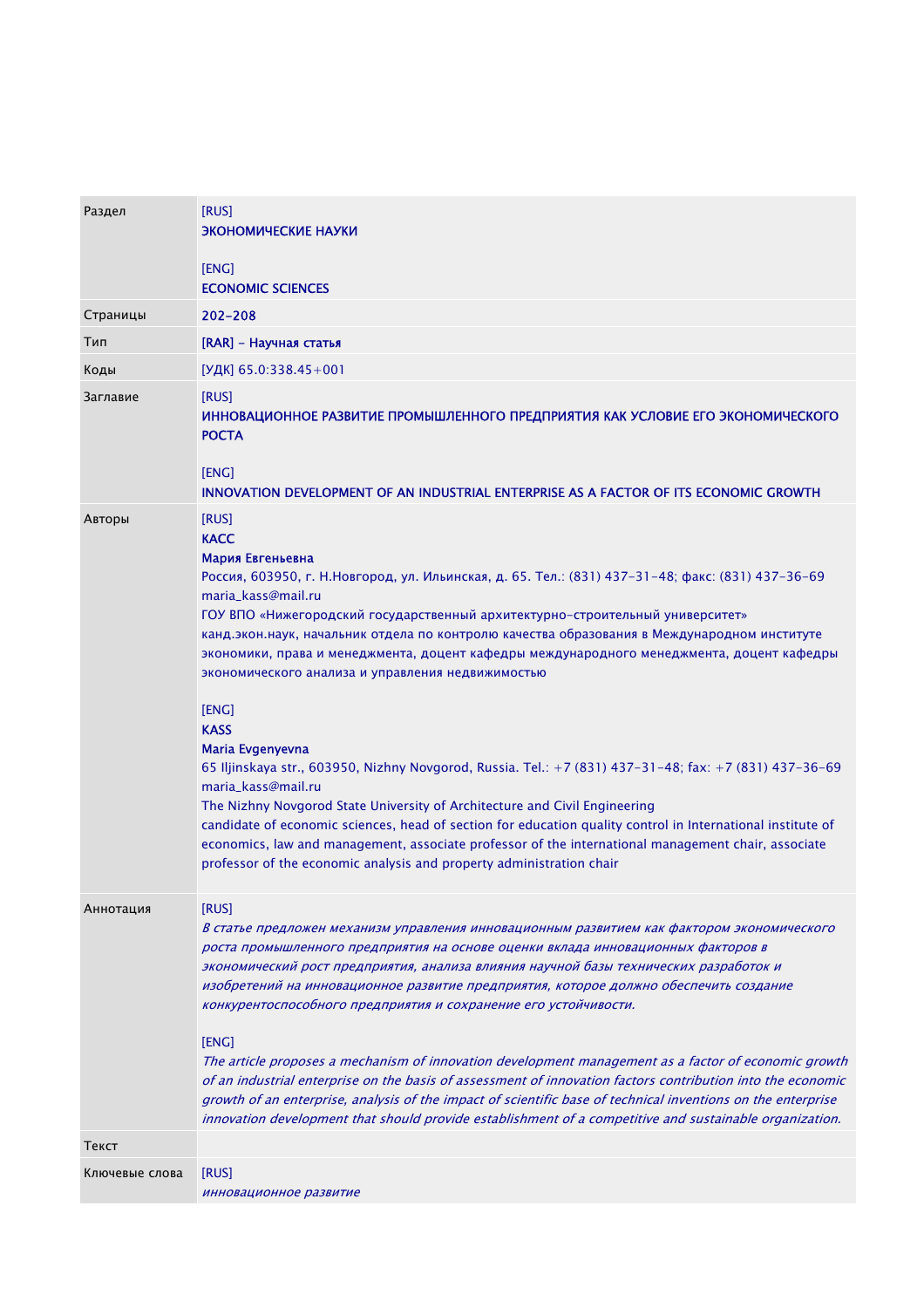|        | инновационный фактор экономического роста<br>инновационная активность<br>[ENG]<br>innovation development<br>innovation factor of economic growth<br><i>innovation activity</i>                                                                                                                                                                                                                                                                                                                                                                                                                                                                                                                                                                                                                                                                                                                                                                                                                                                                                                                                                                                                                                                                                 |
|--------|----------------------------------------------------------------------------------------------------------------------------------------------------------------------------------------------------------------------------------------------------------------------------------------------------------------------------------------------------------------------------------------------------------------------------------------------------------------------------------------------------------------------------------------------------------------------------------------------------------------------------------------------------------------------------------------------------------------------------------------------------------------------------------------------------------------------------------------------------------------------------------------------------------------------------------------------------------------------------------------------------------------------------------------------------------------------------------------------------------------------------------------------------------------------------------------------------------------------------------------------------------------|
| Ссылки | Российский статистический ежегодник. 2009 : стат. сб. / Федер. служ. гос. стат. - М. : Росстат, 2009. -<br>795 c.<br>По данным Статкомитета СНГ [Электронный ресурс]. - Режим доступа : http://www.cisstat.com.<br>Eurostat 2009 [Электронный ресурс]. - Режим доступа: http://epp.eurostat.ec.europa.eu<br>Касс, М. Е. Основные направления формирования модели инновационного развития предприятия /<br>М.Е. Касс // Управление в социальных и экономических системах : сб. ст. V Междунар. науч.-практ.<br>конф. / Пензен. гос. с./х. акад. - Пенза, 2007.<br>Глисин, Ф. Инновационная деятельность промышленных компаний / Ф. Глисин // Экономист. - 2005. -<br>Nº 4.<br>Denison, E. Trends in American economic growth, 1929-1982 / E. Denison. -Washington : Brookings<br>institution, 2001.<br>Касс, М. Е. Разработка эффективных методов анализа инновационной деятельности предприятий / М.<br>Е. Касс // Развитие инновационного потенциала отечественных предприятий и формирование<br>направлений его стратегического развития : сб. материалов V Всерос. науч.-практ. конф. / Пензен.<br>гос. с./х. акад. - Пенза, 2007.<br>Стратегия развития предприятия и инновационные приоритеты // Проблемы теории и практики<br>управления. - 2005. - № 6. |
| Файлы  |                                                                                                                                                                                                                                                                                                                                                                                                                                                                                                                                                                                                                                                                                                                                                                                                                                                                                                                                                                                                                                                                                                                                                                                                                                                                |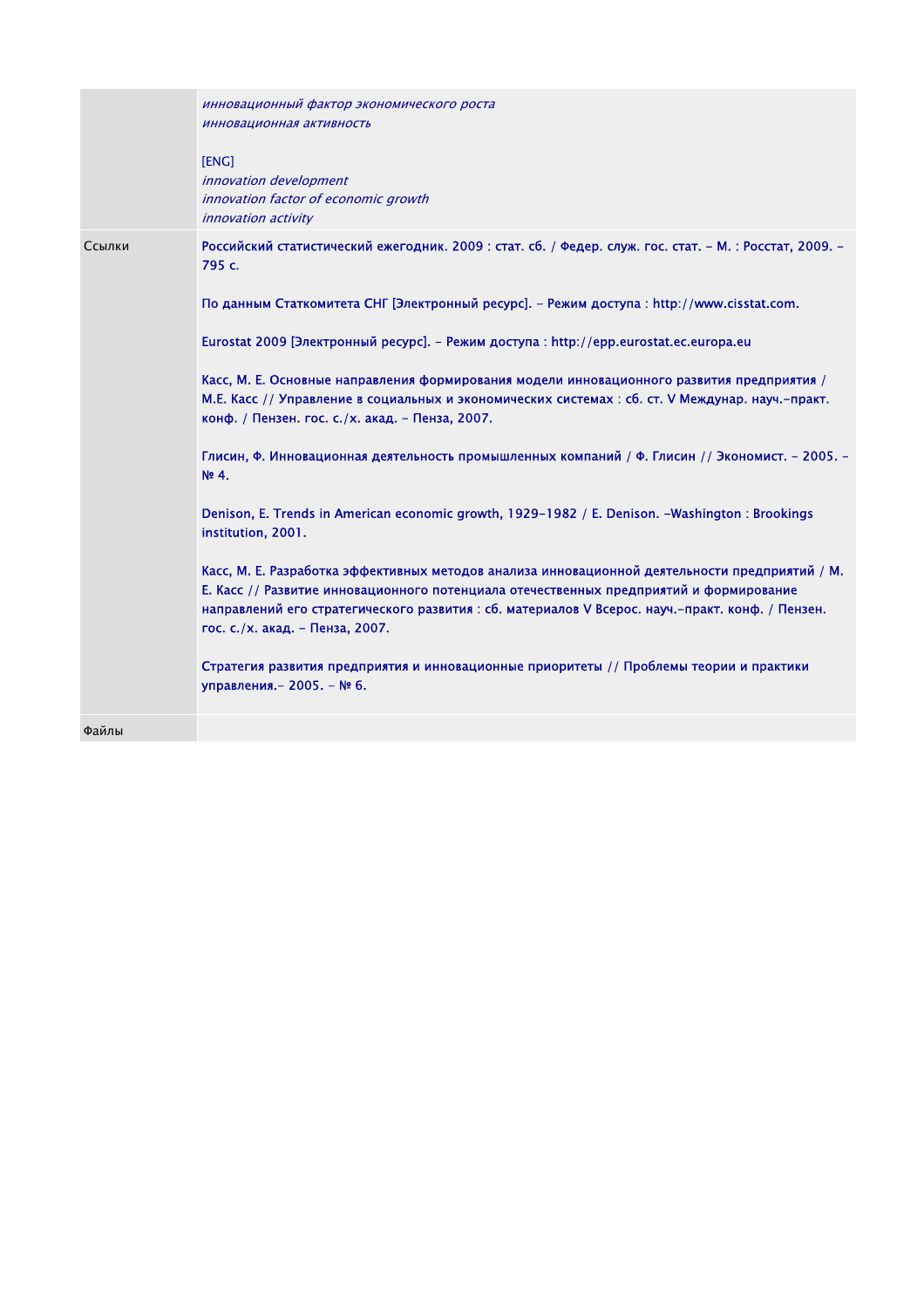| Раздел         |                                                                                                                                                                                                                                                                                                                                                                                                                                                                                                                                                                                                                                                                                                  |
|----------------|--------------------------------------------------------------------------------------------------------------------------------------------------------------------------------------------------------------------------------------------------------------------------------------------------------------------------------------------------------------------------------------------------------------------------------------------------------------------------------------------------------------------------------------------------------------------------------------------------------------------------------------------------------------------------------------------------|
| Страницы       | 208-214                                                                                                                                                                                                                                                                                                                                                                                                                                                                                                                                                                                                                                                                                          |
| Тип            | [RAR] - Научная статья                                                                                                                                                                                                                                                                                                                                                                                                                                                                                                                                                                                                                                                                           |
| Коды           | [УДК] 65.01                                                                                                                                                                                                                                                                                                                                                                                                                                                                                                                                                                                                                                                                                      |
| Заглавие       | [RUS]<br>УПРАВЛЕНИЕ ПРОЕКТАМИ ПО СТРОИТЕЛЬСТВУ ПРИРОДООХРАННЫХ ОБЪЕКТОВ<br>[ENG]<br>MANAGEMENT OF PROJECTS ON BUILDING NATURE PROTECTION OBJECTS                                                                                                                                                                                                                                                                                                                                                                                                                                                                                                                                                 |
| Авторы         | [RUS]<br><b>САКСИНА</b><br>Елена Геннадьевна<br>Россия, 603950, г. Н. Новгород, ул. Ильинская, д. 65. Тел.: (831) 430-54-37; факс: (831) 430-19-36<br>a.g.saksin@mail.ru<br>ГОУ ВПО «Нижегородский государственный архитектурно-строительный университет»<br>канд. экон. наук, доцент кафедры экономики, финансов и статистики<br>[ENG]<br><b>SAKSINA</b><br>Elena Gennadevna<br>65, Iljinskaya str., 603950, Nizhny Novgorod, Russia. Tel.: +7 (831) 430-54-37; fax: +7 (831) 430-19-36<br>a.g.saksin@mail.ru<br>The Nizhny Novgorod State University of Architectural and Civil Engineering<br>candidate of economic sciences, senior lecturer of the chair of economy, finance and statistics |
| Аннотация      | [RUS]<br>В статье рассмотрены факторы внешней и внутренней среды, влияющие на продолжительность<br>инвестиционного цикла экологического проекта. Предложены организационно-экономические<br>методы управления по сокращению инвестиционно-строительных процессов и затрат ресурсов при<br>возведении природоохранных объектов<br>[ENG]<br>The article considers factors of the external and internal environment influencing the duration of a<br>reinvestment cycle of an ecological project. Organizational-economic management methods on reduction<br>of investment-building processes and resources consumption at the erection of nature protection objects<br>are offered.                |
| Текст          |                                                                                                                                                                                                                                                                                                                                                                                                                                                                                                                                                                                                                                                                                                  |
| Ключевые слова | [RUS]<br>инвестиционно-строительные процессы<br>организационно-экономические методы<br>природоохранные объекты<br>факторы внешней и внутренней среды<br>[ENG]<br>investment-building processes<br>organizational-economic methods<br>nature protection objects<br>factors of the external and internal environment                                                                                                                                                                                                                                                                                                                                                                               |
| Ссылки         | Иванов, С. А. Управление инвестиционными проектами жилой застройки крупных городов в условиях                                                                                                                                                                                                                                                                                                                                                                                                                                                                                                                                                                                                    |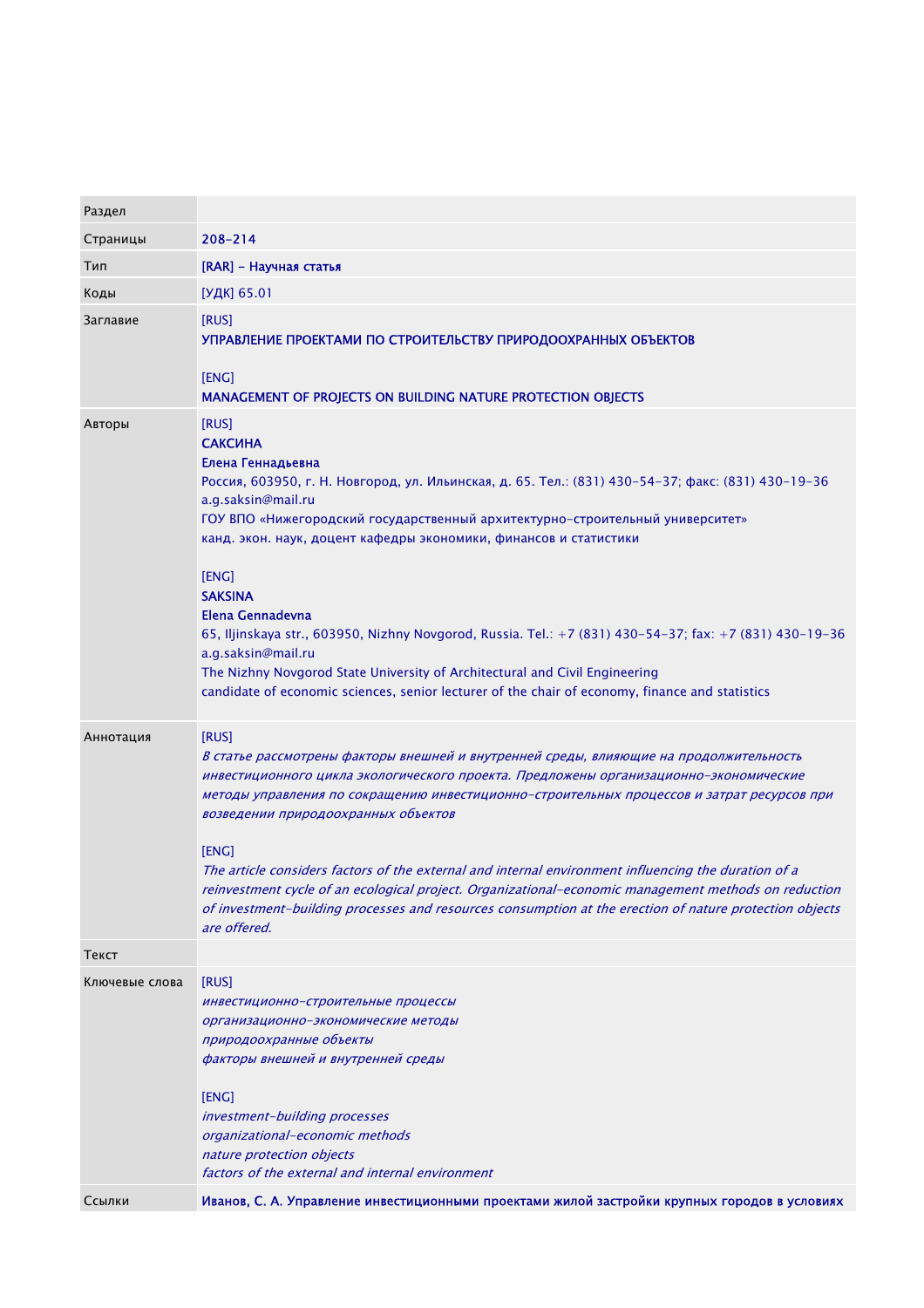| конкуренции / С. А. Иванов; Нижегор гос. ун-т им. Н. И. Лобачевского. - Н. Новгород: ННГУ, 2000. -<br>135c.                                                                                                                                                                                                                             |
|-----------------------------------------------------------------------------------------------------------------------------------------------------------------------------------------------------------------------------------------------------------------------------------------------------------------------------------------|
| Ложкин, А. Н. Организационно-экономическое обеспечение конкурентоспособности строительных<br>организаций / А. Н. Ложкин; Нижегор. гос. архитектур.-строит. ун-т. - Н. Новгород, ННГАСУ, 2003.<br>$-141$ c.                                                                                                                              |
| Щуров, Б. В. Анализ факторов, влияющих на сокращение инвестиционного цикла экологического<br>проекта / Б. В. Щуров, Е. Г. Саксина // Теоретические и практические проблемы инвестиционной<br>политики региона : сб. материалов регион. науч.-практ. конф. / НРО МАИЭС. - Н. Новгород, 2005. -<br>$C.48-49.$                             |
| Саксина, Е. Г. Организационно-экономические методы управления строительством объектов экологии<br>/ Е. Г. Саксина, А. Г. Саксин // Великие реки – 2005 : междунар. науч.-пром. форум : тез. докл.<br>Междунар. конгр., 17-20 мая 2005 г. / Нижегор. гос. архитектур.-строит. ун-т. - Н. Новгород. - Н.<br>Новгород, 2005. - С. 141-143. |
| Саксина, Е. Г. Система управления экологическими проектами «ПУСК-ЭП» / Е. Г. Саксина // Проблемы<br>многоуровневого образования: тез. докл. XI Междунар. науч.-методич. конф. / Нижегор. архитектур.-<br>строит. ун-т. - Н. Новгород. 2005. - С. 254-255.                                                                               |
| Ковальский, М. И. Типы строительных контрактов и организационные формы управления<br>строительством / М. И. Ковальский. - М.: ВНИИНТПИ, 1994. - 78 с.                                                                                                                                                                                   |
|                                                                                                                                                                                                                                                                                                                                         |

Файлы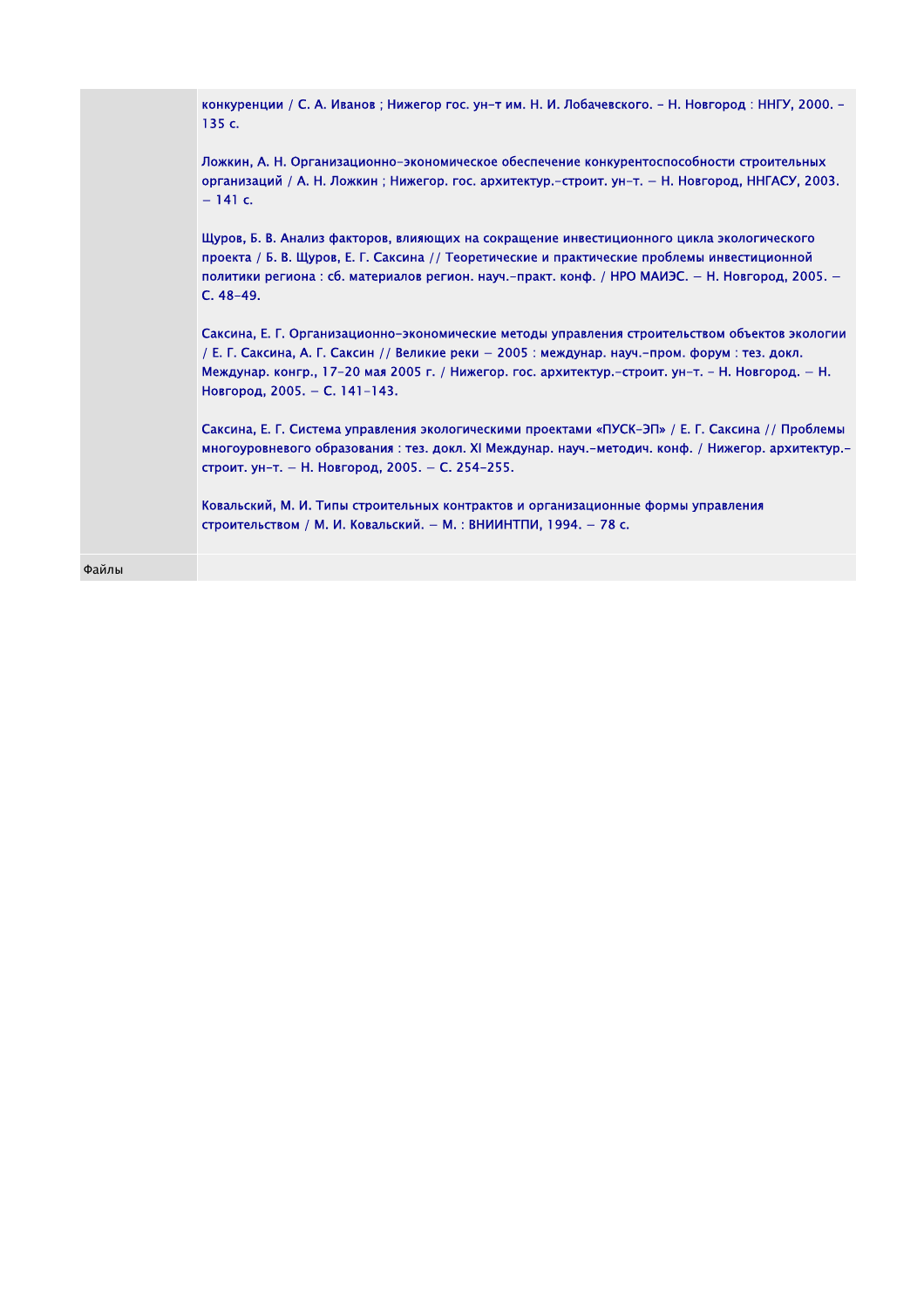| Раздел   |                                                                                                                                                                                                                                                                                                                                                                                                                                                                                                                                                                                                                                                                                                                                                                                                                                                                                                                                                                                                                                                                                                                                                                                                                                                                                                                                                                                                                                                                                                                                                                                                                                                         |
|----------|---------------------------------------------------------------------------------------------------------------------------------------------------------------------------------------------------------------------------------------------------------------------------------------------------------------------------------------------------------------------------------------------------------------------------------------------------------------------------------------------------------------------------------------------------------------------------------------------------------------------------------------------------------------------------------------------------------------------------------------------------------------------------------------------------------------------------------------------------------------------------------------------------------------------------------------------------------------------------------------------------------------------------------------------------------------------------------------------------------------------------------------------------------------------------------------------------------------------------------------------------------------------------------------------------------------------------------------------------------------------------------------------------------------------------------------------------------------------------------------------------------------------------------------------------------------------------------------------------------------------------------------------------------|
| Страницы | $214 - 219$                                                                                                                                                                                                                                                                                                                                                                                                                                                                                                                                                                                                                                                                                                                                                                                                                                                                                                                                                                                                                                                                                                                                                                                                                                                                                                                                                                                                                                                                                                                                                                                                                                             |
| Тип      | [RAR] - Научная статья                                                                                                                                                                                                                                                                                                                                                                                                                                                                                                                                                                                                                                                                                                                                                                                                                                                                                                                                                                                                                                                                                                                                                                                                                                                                                                                                                                                                                                                                                                                                                                                                                                  |
| Коды     | [УДК] 656.1/5                                                                                                                                                                                                                                                                                                                                                                                                                                                                                                                                                                                                                                                                                                                                                                                                                                                                                                                                                                                                                                                                                                                                                                                                                                                                                                                                                                                                                                                                                                                                                                                                                                           |
| Заглавие | [RUS]<br>ОЦЕНКА ЭФФЕКТИВНОСТИ РАБОТЫ ТРАНСПОРТНОЙ СИСТЕМЫ<br>[ENG]<br>EVALUATION OF THE TRANSPORTATION SYSTEM OPERATION EFFICIENCY                                                                                                                                                                                                                                                                                                                                                                                                                                                                                                                                                                                                                                                                                                                                                                                                                                                                                                                                                                                                                                                                                                                                                                                                                                                                                                                                                                                                                                                                                                                      |
| Авторы   | [RUS]<br><b>БЕЛЯКОВ</b><br>Владимир Викторович<br>Россия, 603950, г. Н. Новгород, ул. Минина, д. 24. Тел.: (831) 436-56-72; факс: (831) 436-63-64<br>belyakov@nntu.nnov.ru<br>ГОУ ВПО «Нижегородский государственный технический университет им. Р. Е. Алексеева»<br>д-р техн. наук, проф. каф. Автомобили и тракторы<br>[ENG]<br><b>BELYAKOV</b><br><b>Vladimir Victorovich</b><br>24, Minin str., 603950, Nizhny Novgorod, Russia. Tel.: +7 (831) 436-56-72<br>belyakov@nntu.nnov.ru<br>R.E. Alekseev Nizhny Novgorod State Technical University<br>doctor of technical sciences, professor of the automobile and tractor department<br>[RUS]<br><b>ВАХИДОВ</b><br>Умар Шахидович<br>Россия, 603950, г. Н. Новгород, ул. Минина, д. 24. Тел.: (831) 436-01-59; факс: (831) 436-63-64<br>umar-vahidov@mail.ru<br>ГОУ ВПО «Нижегородский государственный технический университет им. Р. Е. Алексеева»<br>канд. техн. наук, доцент кафедры «Строительные и дорожные машины»<br>[ENG]<br><b>VAHIDOV</b><br><b>Umar Shahidovich</b><br>24, Minin str., 603950, Nizhny Novgorod, Russia. Tel.: +7 (831) 436-01-59; fax: +7 (831) 436-63-64<br>umar-vahidov@mail.ru<br>R.E. Alekseev Nizhny Novgorod State Technical University<br>candidate of technical sciences, associate professor of the road vehicles department<br>[RUS]<br><b>МОЛЕВ</b><br>Юрий Игоревич<br>Россия, 603950, г. Н. Новгород, ул. Минина, д. 24. Тел.: (831) 436-01-59; факс: (831) 436-63-64<br>moleff@yandex.ru<br>ГОУ ВПО «Нижегородский государственный технический университет им. Р. Е. Алексеева»<br>д-р. техн. наук, доцент кафедры «Строительные и дорожные машины»<br>[ENG] |
|          | <b>MOLEV</b><br>Yuri Igorevich                                                                                                                                                                                                                                                                                                                                                                                                                                                                                                                                                                                                                                                                                                                                                                                                                                                                                                                                                                                                                                                                                                                                                                                                                                                                                                                                                                                                                                                                                                                                                                                                                          |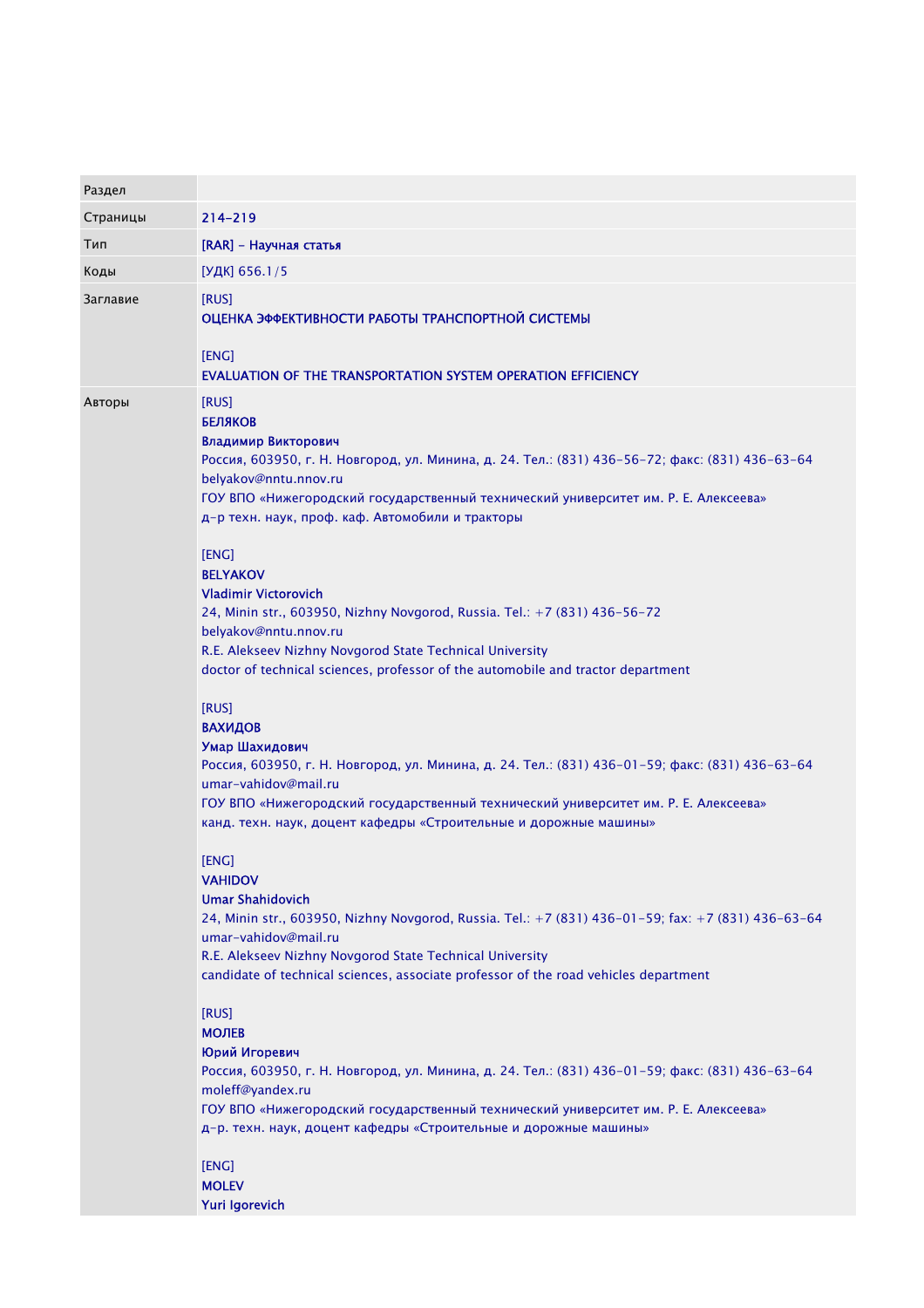|                | 24, Minin str., 603950, Nizhny Novgorod, Russia. Tel.: +7 (831) 436-01-59; fax: +7 (831) 436-63-64<br>moleff@yandex.ru<br>R.E. Alekseev Nizhny Novgorod State Technical University                                                                                                                                                                                                                                                                                                                                                                                                                                                                                                                                                                                                                          |
|----------------|-------------------------------------------------------------------------------------------------------------------------------------------------------------------------------------------------------------------------------------------------------------------------------------------------------------------------------------------------------------------------------------------------------------------------------------------------------------------------------------------------------------------------------------------------------------------------------------------------------------------------------------------------------------------------------------------------------------------------------------------------------------------------------------------------------------|
|                | doctor of technical sciences, associate professor of the road vehicles department                                                                                                                                                                                                                                                                                                                                                                                                                                                                                                                                                                                                                                                                                                                           |
| Аннотация      | [RUS]<br>В статье рассмотрены существующие критерии оценки эффективности работы транспортной системы,<br>показаны их достоинства и недостатки. Предложен способ оценки эффективности транспортной<br>системы любого региона, на основе критерия степени адаптации к изменяющимся условиям<br>хозяйствования. Показаны пути совершенствования существующих транспортных систем.<br>[ENG]<br>The article examines the existing criteria of the transportation system operation efficiency, describes its<br>advantages and drawbacks. A new method of assessment of the transportation system efficiency of any<br>region on the basis of a criterion of the degree of adaptation to the changing economical environment is<br>offered. Ways of development of the existing transportation systems are shown. |
| Текст          |                                                                                                                                                                                                                                                                                                                                                                                                                                                                                                                                                                                                                                                                                                                                                                                                             |
| Ключевые слова | [RUS]<br>транспортная система<br>себестоимость перевозок<br>оценка эффективности<br>[ENG]<br>transportation system<br>freight charges<br>performance evaluation                                                                                                                                                                                                                                                                                                                                                                                                                                                                                                                                                                                                                                             |
| Ссылки         | Российская Федерация. Федеральная служба государственной статистики. Официальная статистическая<br>информация [Электронный ресурс]. - Режим доступа: http://www.gks.ru/.<br>McKinnon, A. Decoupling of Road Freight Transport and Economic Growth Trends / A. McKinnon //<br>Transport Reveiws. - 2007. - Vol. 27, № 1.<br>Транспортная стратегия и экономический рост России // Вестник Евроазиатского транспортного<br>союза. - 2005. - Вып. 2.                                                                                                                                                                                                                                                                                                                                                           |
| Файлы          |                                                                                                                                                                                                                                                                                                                                                                                                                                                                                                                                                                                                                                                                                                                                                                                                             |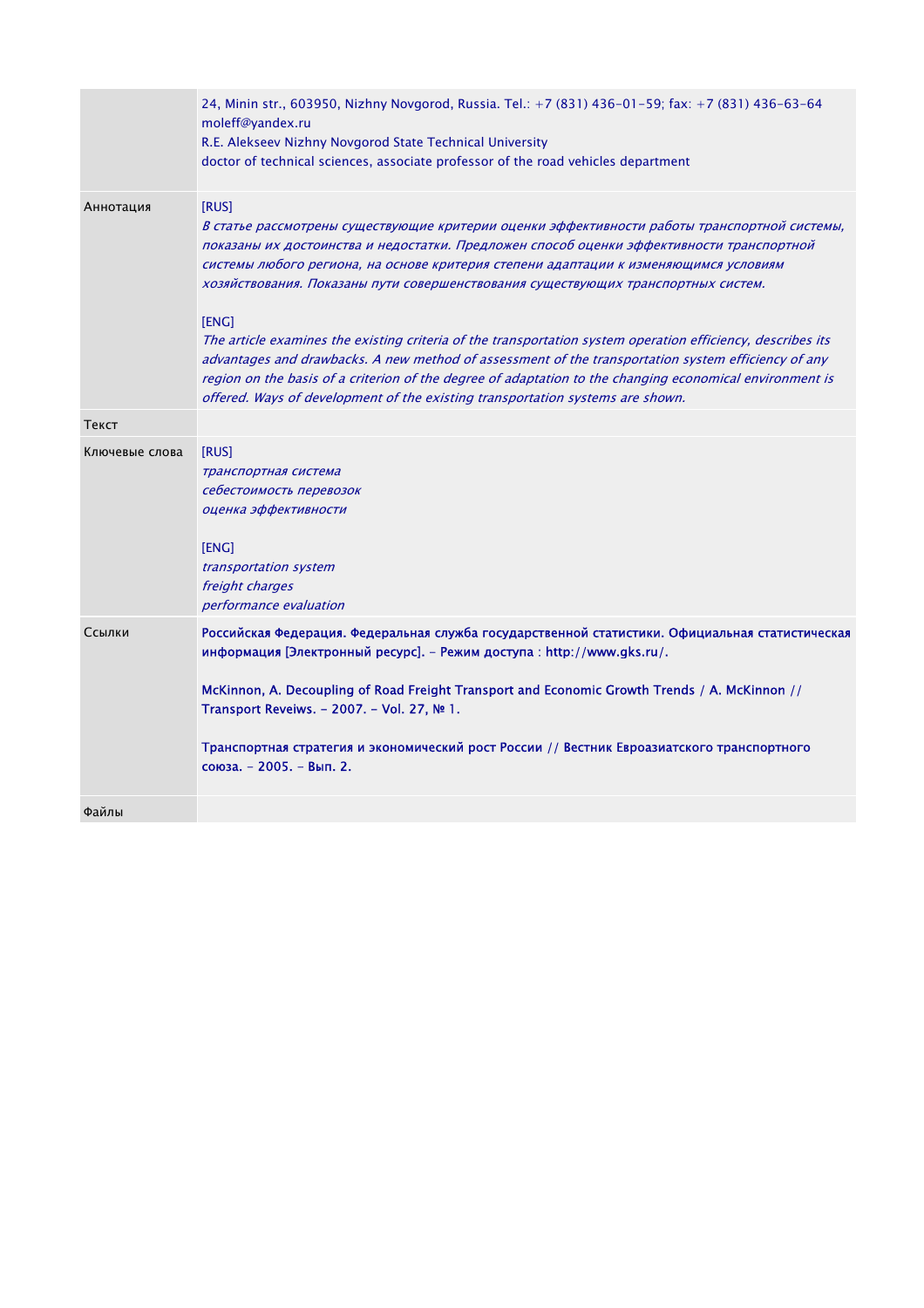| Раздел   |                                                                                                                                                                                                                                                                                                                     |
|----------|---------------------------------------------------------------------------------------------------------------------------------------------------------------------------------------------------------------------------------------------------------------------------------------------------------------------|
| Страницы | 219-225                                                                                                                                                                                                                                                                                                             |
| Тип      | [RAR] - Научная статья                                                                                                                                                                                                                                                                                              |
| Коды     | [УДК] 330.88                                                                                                                                                                                                                                                                                                        |
| Заглавие | [RUS]<br>РЕНТАБЕЛЬНОСТЬ ОСНОВНОЙ ДЕЯТЕЛЬНОСТИ КАК ПОКАЗАТЕЛЬ УРОВНЯ ОРГАНИЗОВАННОСТИ<br>ЭКОНОМИЧЕСКОЙ СИСТЕМЫ<br>[ENG]<br>PROFITABLENESS OF PRINCIPAL ACTIVITY AS AN INDICATOR OF THE LEVEL OF ORDELINESS OF AN<br><b>ECONOMIC SYSTEM</b>                                                                           |
| Авторы   | [RUS]<br><b>KPACHOB</b><br>Григорий Александрович<br>Россия, 603107, г. Н. Новгород, пр. Гагарина, д.97. Тел.: (831) 466-06-84<br>mrtwister@yandex.ru<br>ФГОУ ВПО «Нижегородская государственная сельскохозяйственная академия»<br>Соискатель уч. степ. канд. наук<br>[ENG]<br><b>KRASNOV</b>                       |
|          | <b>Grigory Aleksandrovich</b><br>97 Gagarin str., 603107, Nizhny Novgorod, Russia. Tel.: (831) 466-06-84<br>mrtwister@yandex.ru<br>The Nizhny Novgorod State Agricultural Academy<br><b>Graduate student</b>                                                                                                        |
|          | [RUS]<br><b>KPACHOB</b><br>Артем Александрович<br>Россия, 603004, г. Н. Новгород, ул. Рождественская, д.7. Тел.: (831) 466-72-28<br>mrtwister@yandex.ru<br>ОАО «Металлоптторг»<br>Коммерческий директор                                                                                                             |
|          | [ENG]<br><b>KRASNOV</b><br><b>Artem Aleksandrovich</b><br>7 Rozhdestvenskaya str., 603004, Nizhny Novgorod, Russia. Tel.: Ten.: (831) 466-72-28<br>mrtwister@yandex.ru<br><b>JSC Metallopttorg</b><br>Commercial manager                                                                                            |
|          | [RUS]<br><b>KPACHOB</b><br>Александр Артемьевич<br>Россия, 603950, г. Н.Новгород, ул. Ильинская, д.65. Тел.: (831) 430-55-02<br>mrtwister@yandex.ru<br>ГОУ ВПО «Нижегородский государственный архитектурно-строительный университет»<br>Кандидат физ. - мат. наук, доцент кафедры физики<br>[ENG]<br><b>KRASNOV</b> |
|          | <b>Aleksandr Artemievich</b><br>65 Iljinskaya str., 603950, Nizhny Novgorod, Russia. Tel.: (831) 430-55-02<br>mrtwister@yandex.ru                                                                                                                                                                                   |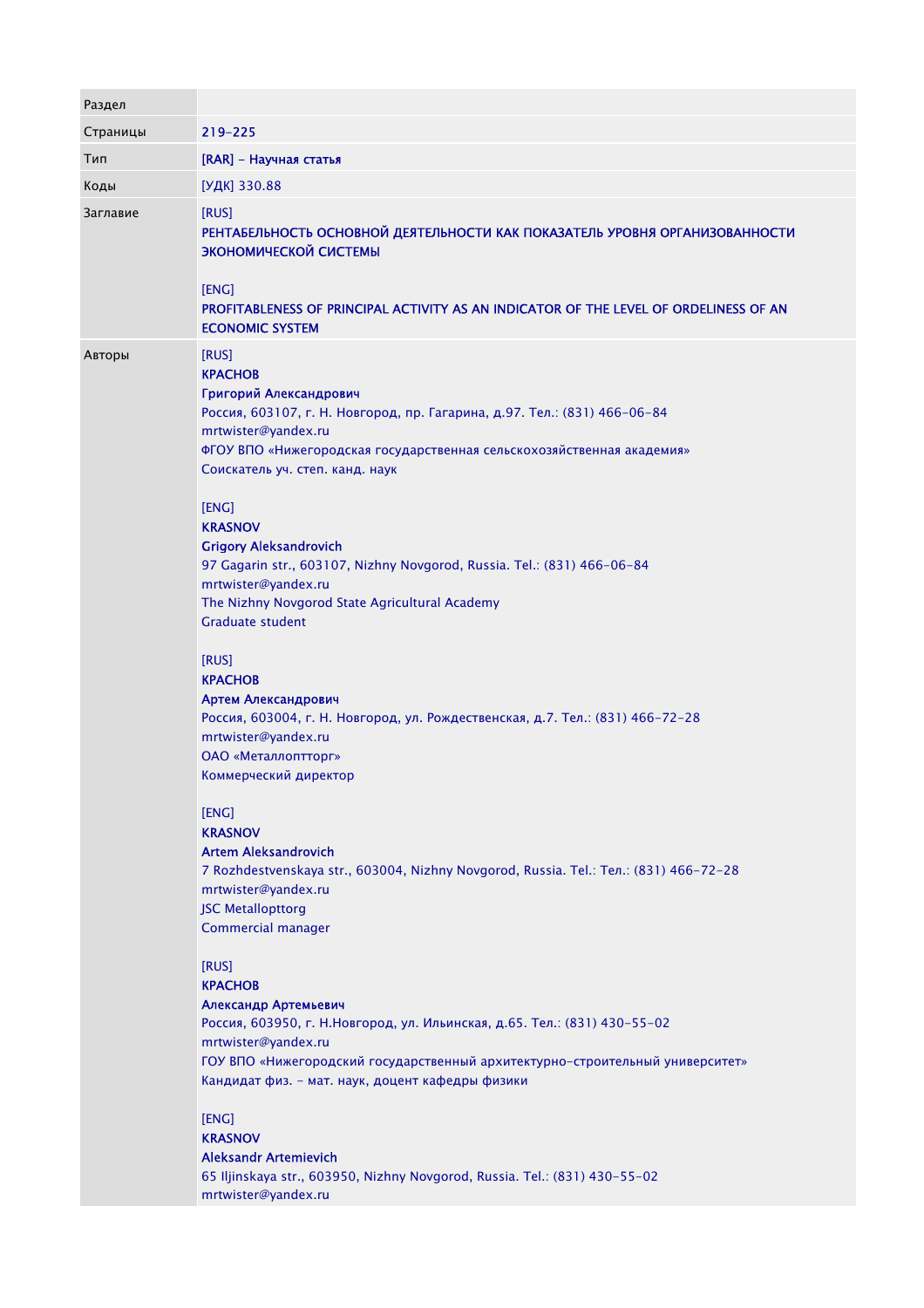|                | The Nizhny Novgorod State University of Architecture and Civil Engineering<br>Candidate of physical-mathematical sciences, associate professor of the phisics department                                                                                                                                                                                                                                                                                                                                                                                                                                                                                                                                                                                                                                                                                                                                                                                                                                                                                                                                                                                                                                                                                                                           |
|----------------|----------------------------------------------------------------------------------------------------------------------------------------------------------------------------------------------------------------------------------------------------------------------------------------------------------------------------------------------------------------------------------------------------------------------------------------------------------------------------------------------------------------------------------------------------------------------------------------------------------------------------------------------------------------------------------------------------------------------------------------------------------------------------------------------------------------------------------------------------------------------------------------------------------------------------------------------------------------------------------------------------------------------------------------------------------------------------------------------------------------------------------------------------------------------------------------------------------------------------------------------------------------------------------------------------|
| Аннотация      | [RUS]<br>В статье представлены теоретические исследования природы разнообразия экономических систем.<br>Показано, что полное разнообразие экономических систем складывается из функционального и<br>структурного разнообразия. При этом величина структурного и функционального разнообразия<br>определяется уровнем технологического уклада экономической системы и возможностями<br>производственных ресурсов. Получено аналитическое выражение, характеризующее структурное<br>разнообразие экономической системы. Установлено, что рентабельность основной деятельности<br>экономической системы можно рассматривать, как показатель степени организованности.<br>[ENG]<br>The article contains theoretical research on the nature of multiplicity of economic systems. It is shown that<br>complete multiplicity of economic systems takes off functional and structural multiplicity. The volume of<br>functional and structural multiplicity depends on a level of economic system technological structure and<br>capabilities of manufacturing resources. An analytic form describing structural multiplicity of an economic<br>system is given. It was proved that profitableness of an economic system basic activity may be considered<br>as an indicator of the degree of orderliness. |
| Текст          |                                                                                                                                                                                                                                                                                                                                                                                                                                                                                                                                                                                                                                                                                                                                                                                                                                                                                                                                                                                                                                                                                                                                                                                                                                                                                                    |
| Ключевые слова | [RUS]<br>экономическая система<br>рентабельность<br>функциональное и структурное разнообразие<br>[ENG]<br>economic system<br>profitableness<br>functional and structural multiplicity                                                                                                                                                                                                                                                                                                                                                                                                                                                                                                                                                                                                                                                                                                                                                                                                                                                                                                                                                                                                                                                                                                              |
| Ссылки         | Новиков, Д. А. Теория управления организационными системами / Д. А. Новиков. - 2-е изд. - М. :<br>Физматлит, 2007. - 584 с.                                                                                                                                                                                                                                                                                                                                                                                                                                                                                                                                                                                                                                                                                                                                                                                                                                                                                                                                                                                                                                                                                                                                                                        |
|                | Эшби, У. Р. Введение в кибернетику / У. Р. Эшби. - М. : Наука, 1959. - 433 с.                                                                                                                                                                                                                                                                                                                                                                                                                                                                                                                                                                                                                                                                                                                                                                                                                                                                                                                                                                                                                                                                                                                                                                                                                      |
|                | Эрроу, К. Применение теории управления к экономическому росту / К. Эрроу // Математическая<br>экономия. - М., 1974. - С. 7-45                                                                                                                                                                                                                                                                                                                                                                                                                                                                                                                                                                                                                                                                                                                                                                                                                                                                                                                                                                                                                                                                                                                                                                      |
|                | Марков, Ю. Г. Функциональный подход в современном научном познании / Ю. Г. Марков. -<br>Новосибирск: Наука, 1982. - 215 с.                                                                                                                                                                                                                                                                                                                                                                                                                                                                                                                                                                                                                                                                                                                                                                                                                                                                                                                                                                                                                                                                                                                                                                         |
|                | Александров, Е. А. О некоторых организационных критериях качества функционирования систем (К<br>вопросу о создании математического аппарата теории организации) / Е. А. Александров, В. П.<br>Боголепов // Организация и управление. - М., 1968. -275 с.                                                                                                                                                                                                                                                                                                                                                                                                                                                                                                                                                                                                                                                                                                                                                                                                                                                                                                                                                                                                                                           |
|                | Краснов, Г. А. Применение методов неравновесной термодинамики для анализа экономических систем<br>/ Г. А. Краснов, В. В. <i>Виноградов, А. А. Краснов</i> // Журнал экономической теории. - 2009. - № 2. - С.<br>$179 - 188.$                                                                                                                                                                                                                                                                                                                                                                                                                                                                                                                                                                                                                                                                                                                                                                                                                                                                                                                                                                                                                                                                      |
|                | Краснов, Г. А. Функциональная и структурная неопределенность экономических систем / Г. А. Краснов,<br>А. А. Краснов, А. А. Краснов // Приволжский научный журнал / Нижегор. гос. архитектур.-строит. ун-<br>т. - Н. Новгород. - 2009. - № 4. - С. 196 -204.                                                                                                                                                                                                                                                                                                                                                                                                                                                                                                                                                                                                                                                                                                                                                                                                                                                                                                                                                                                                                                        |
|                | Краснов, Г. А. Принцип дополнительности в концепции анализа экономических систем / Г. А. Краснов,<br>А. А. Краснов, А. А. Краснов // Приволжский научный журнал/ Нижегор. гос. архитектур.-строит. ун-т.<br>- Н. Новгород. - 2010. - № 1. - С. 188 - 194                                                                                                                                                                                                                                                                                                                                                                                                                                                                                                                                                                                                                                                                                                                                                                                                                                                                                                                                                                                                                                           |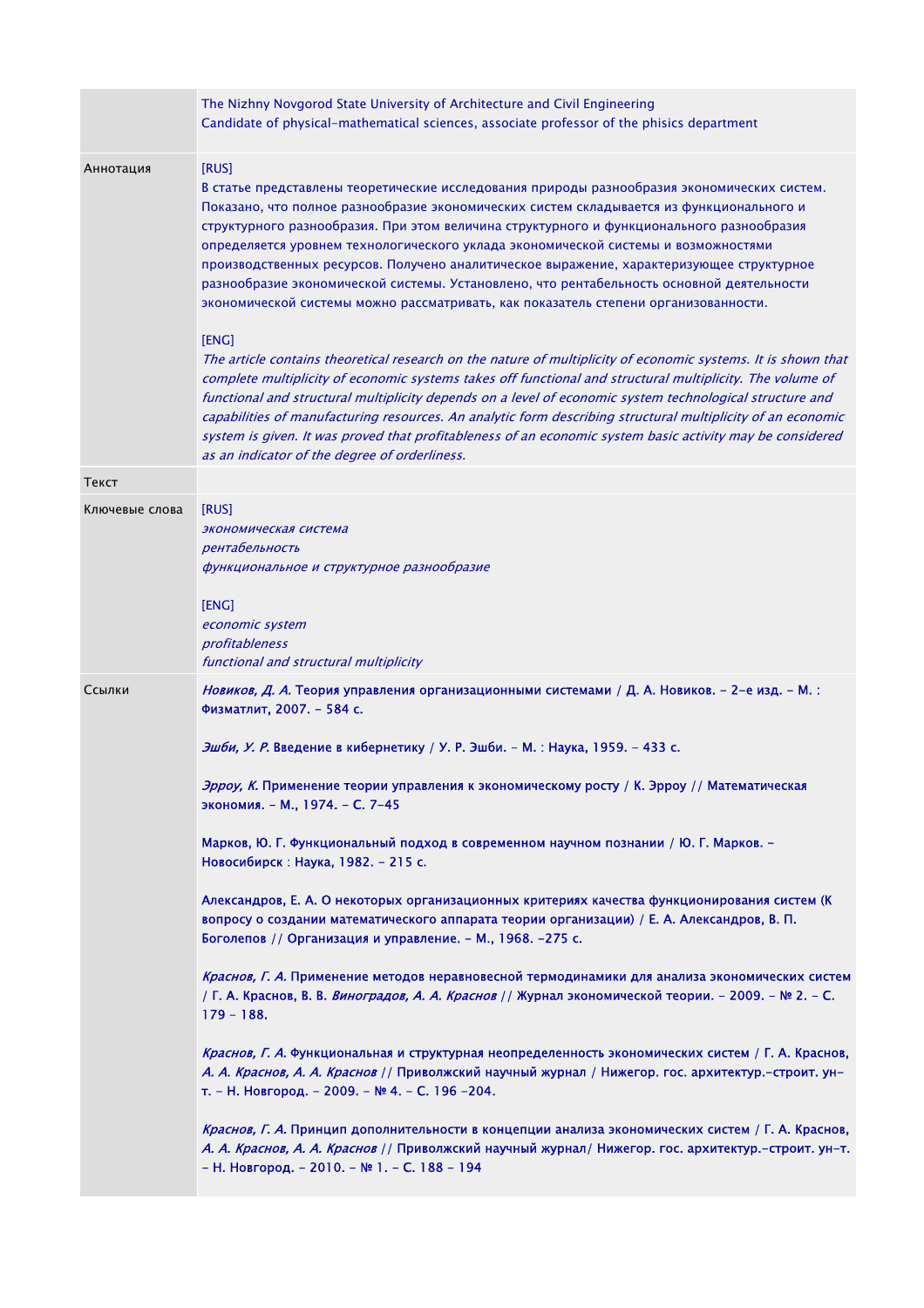| Раздел         | [RUS]<br>ОБЩЕСТВЕННЫЕ И ГУМАНИТАРНЫЕ НАУКИ                                                                                                                                                                                                                                                                                                                                                                                                                                                                                                                                                                                                                                                                         |
|----------------|--------------------------------------------------------------------------------------------------------------------------------------------------------------------------------------------------------------------------------------------------------------------------------------------------------------------------------------------------------------------------------------------------------------------------------------------------------------------------------------------------------------------------------------------------------------------------------------------------------------------------------------------------------------------------------------------------------------------|
|                | [ENG]<br>SOCIAL SCIENCES AND HUMANITIES                                                                                                                                                                                                                                                                                                                                                                                                                                                                                                                                                                                                                                                                            |
| Страницы       | $225 - 230$                                                                                                                                                                                                                                                                                                                                                                                                                                                                                                                                                                                                                                                                                                        |
| Тип            | [RAR] - Научная статья                                                                                                                                                                                                                                                                                                                                                                                                                                                                                                                                                                                                                                                                                             |
| Коды           | [УДК] 130.2 : 711.4                                                                                                                                                                                                                                                                                                                                                                                                                                                                                                                                                                                                                                                                                                |
| Заглавие       | [RUS]<br>СТРУКТУРА ГРАДОСТРОИТЕЛЬНОГО ПРОСТРАНСТВА МУЛЬТИКУЛЬТУРНОГО РЕГИОНА<br>[ENG]<br>THE STRUCTURE OF URBAN SPACE OF A MULTICULTURAL REGION                                                                                                                                                                                                                                                                                                                                                                                                                                                                                                                                                                    |
| Авторы         | [RUS]<br><b>РЫЖОВА</b><br>Татьяна Сергеевна<br>Россия, 603950, г. Н. Новгород, ул. Ильинская, д. 65. Тел.: (831) 437-38-64; факс: (831) 437-36-69<br>nooopiik@mail.ru<br>ГОУ ВПО «Нижегородский государственный архитектурно-строительный университет»<br>кандидат философских наук, профессор кафедры ЮНЕСКО<br>[ENG]<br><b>RYZHOVA</b><br><b>Tatiana Sergeevna</b><br>65, Iljinskaya Str., Nizhny Novgorod, 603950, Russia. Tel.: (831) 437-38-64; fax: (831) 437-36-69<br>nooopiik@mail.ru<br>The Nizhny Novgorod state university of architecture and civil engineering<br>candidate of philosophical sciences, professor of the UNESCO Chair                                                                  |
| Аннотация      | [RUS]<br>В статье предлагается принципиально новая концепция организации и социального<br>функционирования градостроительного пространства мультикультурного региона. В ней нашли<br>отражение сложные и дискуссионные вопросы структурирования объектов градостроительной<br>культуры - от социальных функций до бытования градостроительных пространств локальных<br>сообществ.<br>[ENG]<br>The article introduces quite a new conception of organization and functioning of the urban space in a<br>multicultural region, with its complex and disputable questions of structuring urban culture objects: from<br>social functions to the existence of urban spaces of local communities in a globalized world. |
| Текст          |                                                                                                                                                                                                                                                                                                                                                                                                                                                                                                                                                                                                                                                                                                                    |
| Ключевые слова | [RUS]<br>мультикультурный регион<br>градостроительное пространство<br>социокультурная организация<br>иммиграционные процессы<br>[ENG]<br>multicultural region<br>urban space<br>socio and cultural organization<br>processes of immigration                                                                                                                                                                                                                                                                                                                                                                                                                                                                        |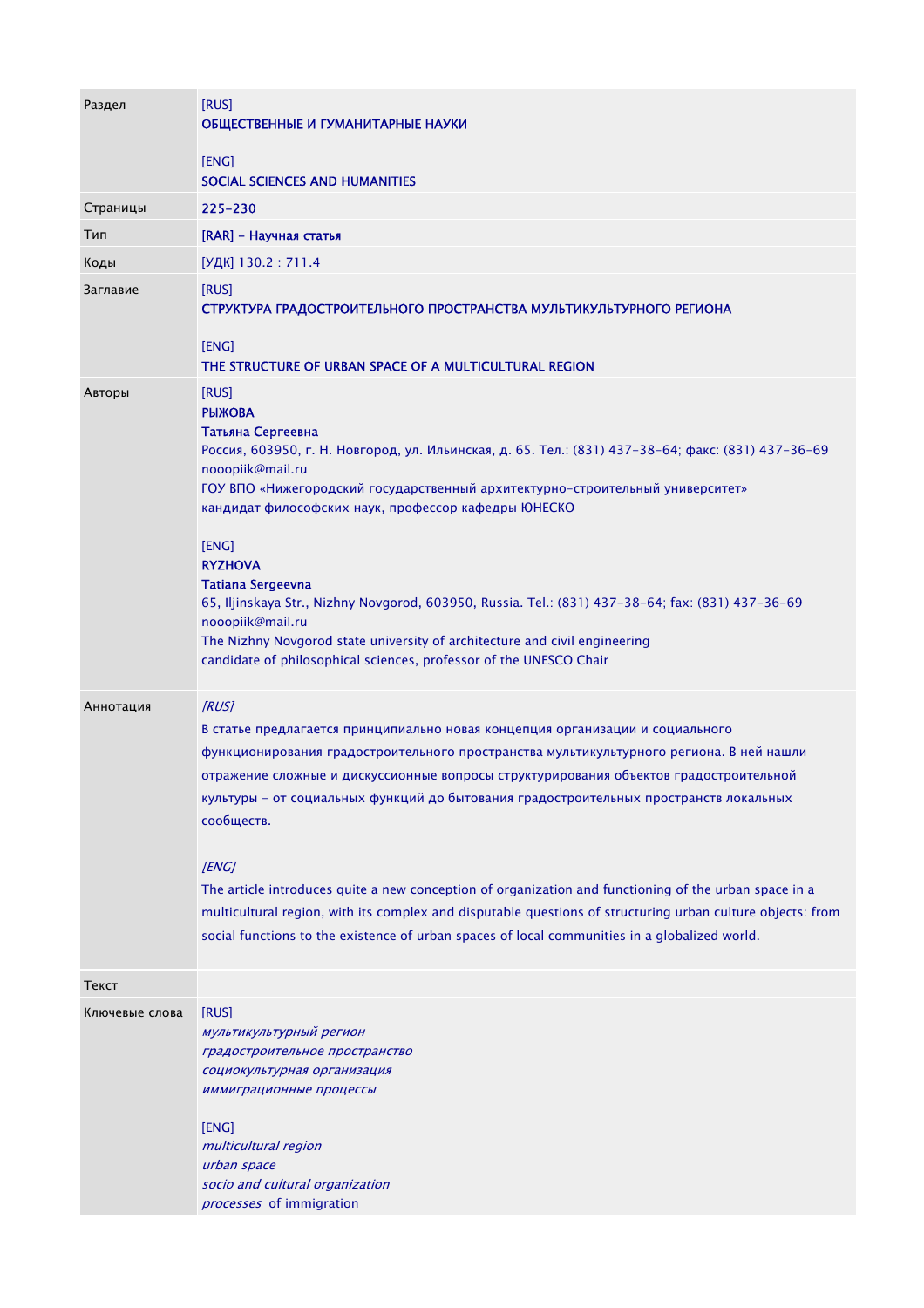| Ссылки | Appadurai, A. Disjuncture and Difference in the Global Cultural Economy / A. Appadurai // Global Culture /<br>ed. by M. Featherstone. - London, 1990. - S. 296.<br>Туровский, Р. Ф. Культурные ландшафты России / Р. Ф. Туровский. – М. : Ин–т наследия, 1998. – С. 37.<br>Дахин, А. В. Российский исторический «город» и проблема сохранения разнообразия культур / А. В.<br>Дахин, Т. С. Рыжова // Крупные города и вызовы глобализации. – Смоленск : Ойкумена, 2003. – С.<br>209.<br>Рыжова, Т. С. Социокультурная организация градостроительного пространства провинциальной<br>России : автореф. дис.  канд. филос. наук / Т. С. Рыжова ; Нижегор. гос. архитектур.-строит. ун-т. -<br>Н. Новгород, 2001. - 28 с.<br>Колосов, В. А. Региональные центры в условиях глобализации: проблемы сравнительных исследований<br>/ В. А. Колосов, О. И. Вендина, Д. Эккерт // Крупные города и вызовы глобализации / В. А. Колосов [и<br>др.]. – Смоленск, 2003. – С. 5-15. |
|--------|-------------------------------------------------------------------------------------------------------------------------------------------------------------------------------------------------------------------------------------------------------------------------------------------------------------------------------------------------------------------------------------------------------------------------------------------------------------------------------------------------------------------------------------------------------------------------------------------------------------------------------------------------------------------------------------------------------------------------------------------------------------------------------------------------------------------------------------------------------------------------------------------------------------------------------------------------------------------------|
|        |                                                                                                                                                                                                                                                                                                                                                                                                                                                                                                                                                                                                                                                                                                                                                                                                                                                                                                                                                                         |
| Файлы  |                                                                                                                                                                                                                                                                                                                                                                                                                                                                                                                                                                                                                                                                                                                                                                                                                                                                                                                                                                         |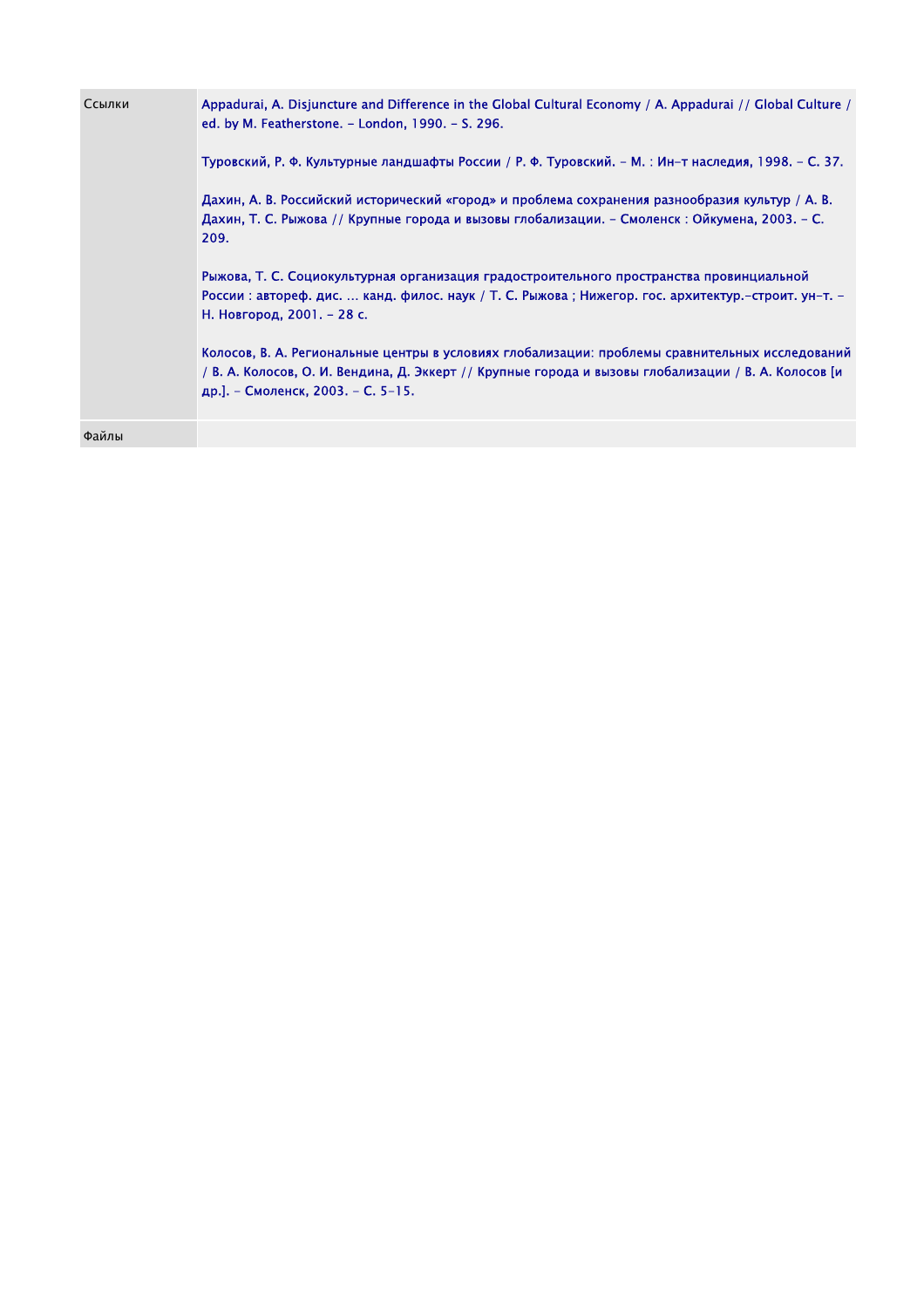| Раздел         |                                                                                                                                                                                                                                                                                                                                                                                                                                                                                                                                                                                                                                                                                                                                                                                                                                                                                                                                                                                                                                                                                                                                  |
|----------------|----------------------------------------------------------------------------------------------------------------------------------------------------------------------------------------------------------------------------------------------------------------------------------------------------------------------------------------------------------------------------------------------------------------------------------------------------------------------------------------------------------------------------------------------------------------------------------------------------------------------------------------------------------------------------------------------------------------------------------------------------------------------------------------------------------------------------------------------------------------------------------------------------------------------------------------------------------------------------------------------------------------------------------------------------------------------------------------------------------------------------------|
| Страницы       | 230-234                                                                                                                                                                                                                                                                                                                                                                                                                                                                                                                                                                                                                                                                                                                                                                                                                                                                                                                                                                                                                                                                                                                          |
| Тип            | [RAR] - Научная статья                                                                                                                                                                                                                                                                                                                                                                                                                                                                                                                                                                                                                                                                                                                                                                                                                                                                                                                                                                                                                                                                                                           |
| Коды           | [УДК] 378.14 (045)                                                                                                                                                                                                                                                                                                                                                                                                                                                                                                                                                                                                                                                                                                                                                                                                                                                                                                                                                                                                                                                                                                               |
| Заглавие       | [RUS]<br>КОМПЕТЕНТНОСТНЫЙ ПОДХОД КАК МЕТОДОЛОГИЧЕСКАЯ ОСНОВА ОЦЕНКИ КАЧЕСТВА ОБРАЗОВАНИЯ В<br><b>BY3E</b><br>[ENG]<br>COMPETENCE APPROACH AS METHODOLOGICAL BASIS OF EVALUATION SYSTEM OF THE QUALITY OF<br><b>EDUCATION IN A UNIVERSITY</b>                                                                                                                                                                                                                                                                                                                                                                                                                                                                                                                                                                                                                                                                                                                                                                                                                                                                                     |
| Авторы         | [RUS]<br><b>ЖИГАЛЕВ</b><br>Борис Андреевич<br>Россия, 603155, г. Нижний Новгород, ул. Минина, д. 31-а. Тел. (831) 436-15-75; факс (831) 436-20-<br>49<br>zhigalev@lunn.ru<br>ГОУ ВПО «Нижегородский государственный лингвистический университет им. Н.А.Добролюбова»<br>канд. филол. наук, доцент, ректор<br>[ENG]<br><b>ZHIGALEV</b><br><b>Bris Andreevich</b><br>31-a, Minin str., 60315524, Nizhny Novgorod, Russia. Tel.: (831) 436-15-75; fax: +7(831) 436-20-49<br>zhigalev@lunn.ru<br>the Linguistic University of Nizhny Novgorod<br>Candidate philological science associate professor, rector of the Linguistic University of Nizhny Novgorod                                                                                                                                                                                                                                                                                                                                                                                                                                                                          |
| Аннотация      | [RUS]<br>В статье представлены результаты анализа методологического аспекта оценки качества образования в<br>вузе, осуществлено сопоставление сложившихся в педагогике высшей школы идей и концепций,<br>обоснована продуктивность компетентностного подхода в оценке качества образования. Автор<br>рассматривает различные трактовки понятий «качество образования», «оценка качества образования»,<br>«компетентность», «компетенция» и предлагает собственную характеристику системы оценки качества<br>образования в вузе.<br>[ENG]<br>The article interprets the results of the analysis of the methodological aspect of the evaluation of the<br>quality of education in a university, presents the comparison of the existing ideas and concepts in the<br>university didactics and proves the productive effect of the competence approach in the quality evaluation<br>of education. The author considers several shades of meaning of such notions as «quality of education»,<br>«competence», «language competence» and suggests his own concept of the evaluation system of the<br>quality of university education. |
| Текст          |                                                                                                                                                                                                                                                                                                                                                                                                                                                                                                                                                                                                                                                                                                                                                                                                                                                                                                                                                                                                                                                                                                                                  |
| Ключевые слова | [RUS]<br><b>КОМПЕТЕНЦИЯ</b><br><b>КОМПЕТЕНТНОСТЬ</b><br>качество образования<br>оценка качества образования<br>система оценки качества образования<br>[ENG]<br>competence                                                                                                                                                                                                                                                                                                                                                                                                                                                                                                                                                                                                                                                                                                                                                                                                                                                                                                                                                        |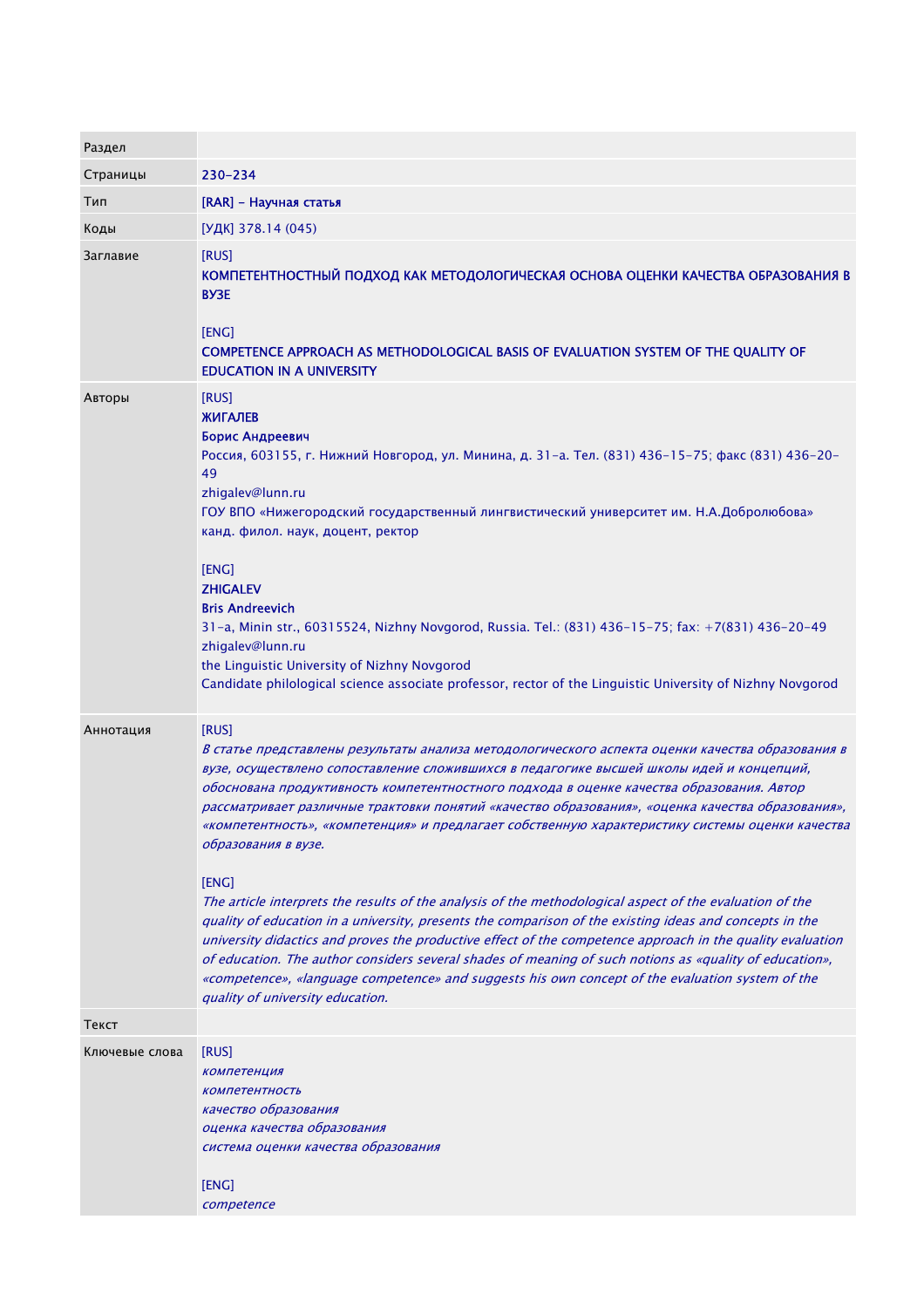|        | quality of education<br>evaluation of quality of education<br>evaluation system of quality of education                                                                                                                                                   |
|--------|-----------------------------------------------------------------------------------------------------------------------------------------------------------------------------------------------------------------------------------------------------------|
| Ссылки | Байденко, В. И. Базовые навыки (ключевые компетенции) как интегрирующий фактор<br>образовательного процесса / В. И. Байденко, Б. Оскарссон // Профессиональное образование и<br>формирование личности специалистов: науч.-метод. сб. - М., 2002. - 176 с. |
|        | Татур, Ю. Г. Компетентностный подход в описании результатов и проектировании стандартов высшего<br>профессионального образования. (Авторская версия) / Ю. Г. Татур. – М. : Исслед. центр проблем<br>качества подготовки специалистов, 2004. - 17 с.       |
|        | Зимняя, И. А. Ключевые компетентности как результативно-целевая основа компетентностного<br>подхода в образовании. (Авторская версия) / И. А. Зимняя. – М. : Исслед. центр проблем качества<br>подготовки специалистов, 2004. - 42 с.                     |
|        | Belisle, C. Quelles competences des acteurs de la formation dans le contexte des TIC / C. Belisle, M. Linard<br>// Education Permanente: Technologies et approaches nouvelles en formation. - Paris, 1996. - № 127. - C.<br>43.                           |
|        | Абульханова-Славская, К. А. Субъект - символ российского самосознания / К. А. Абульханова-<br>Славская // Сознание личности в кризисном социуме. - М., 1995. - С. 10-28.                                                                                  |
|        | Сластенин, В. А. Субъектно-деятельный подход в общем и профессиональном образовании / В. А.<br>Сластенин. - М. : Магистр-Пресс, 2000. - 488 с.                                                                                                            |
| Файлы  |                                                                                                                                                                                                                                                           |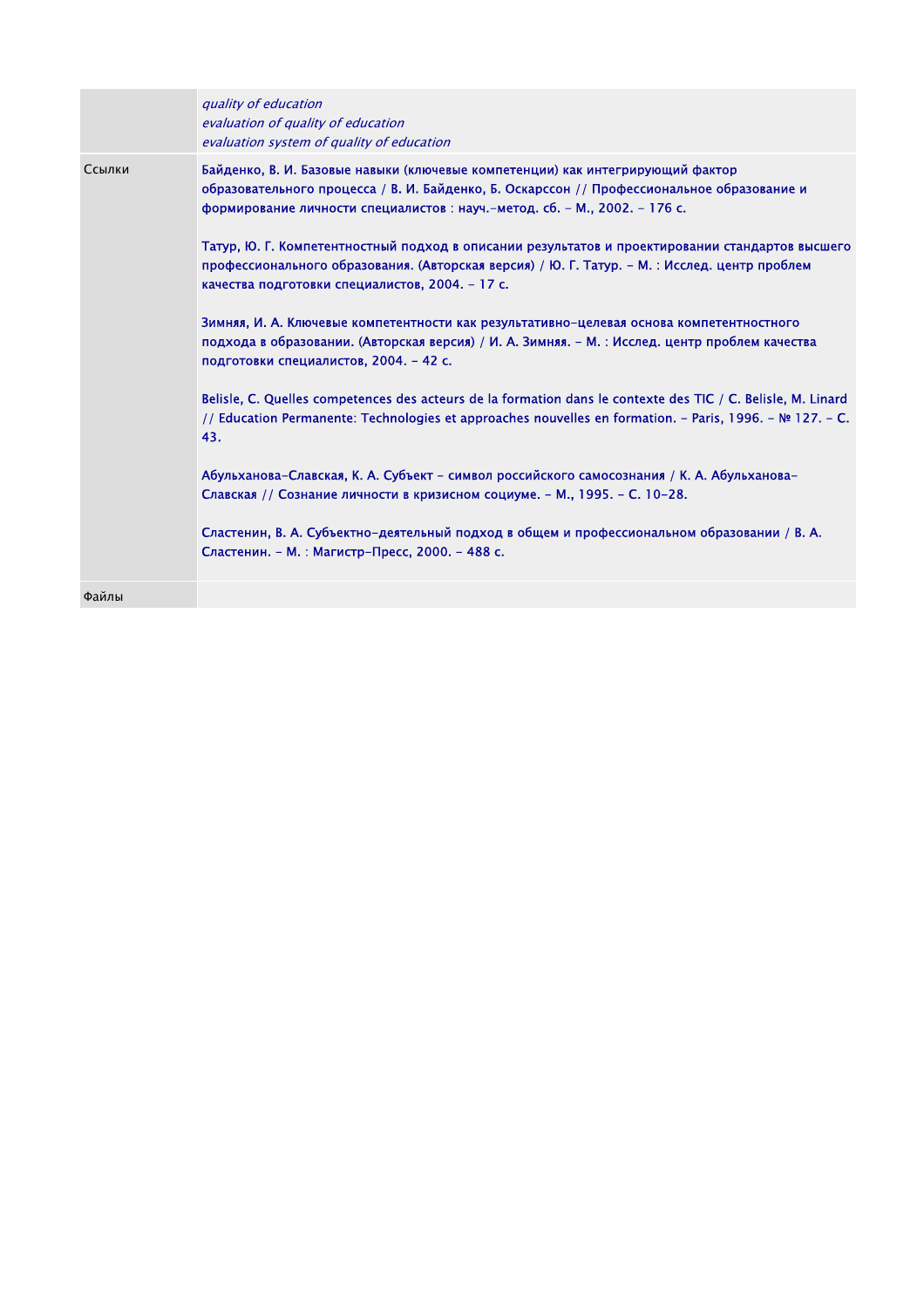| Раздел    |                                                                                                                                                                                                                                                                                                                                                                                                                                                                                                                                                                                                                                                                                                                                                                                                                                                                                                                                                                                                                                                                                                                                                                               |
|-----------|-------------------------------------------------------------------------------------------------------------------------------------------------------------------------------------------------------------------------------------------------------------------------------------------------------------------------------------------------------------------------------------------------------------------------------------------------------------------------------------------------------------------------------------------------------------------------------------------------------------------------------------------------------------------------------------------------------------------------------------------------------------------------------------------------------------------------------------------------------------------------------------------------------------------------------------------------------------------------------------------------------------------------------------------------------------------------------------------------------------------------------------------------------------------------------|
| Страницы  | 234-239                                                                                                                                                                                                                                                                                                                                                                                                                                                                                                                                                                                                                                                                                                                                                                                                                                                                                                                                                                                                                                                                                                                                                                       |
| Тип       | [RAR] - Научная статья                                                                                                                                                                                                                                                                                                                                                                                                                                                                                                                                                                                                                                                                                                                                                                                                                                                                                                                                                                                                                                                                                                                                                        |
| Коды      | [УДК] 378.1                                                                                                                                                                                                                                                                                                                                                                                                                                                                                                                                                                                                                                                                                                                                                                                                                                                                                                                                                                                                                                                                                                                                                                   |
| Заглавие  | [RUS]<br>ОРГАНИЗАЦИЯ ПОЗНАВАТЕЛЬНОЙ ДЕЯТЕЛЬНОСТИ СТУДЕНТОВ В ИНФОРМАЦИОННО-<br>ОБРАЗОВАТЕЛЬНОЙ СРЕДЕ ВУЗА<br>[ENG]<br>THE ORGANISATION OF INFORMATIVE ACTIVITY OF STUDENTS IN THE INFORMATION-EDUCATIONAL<br><b>ENVIRONMENT OF HIGHER SCHOOL</b>                                                                                                                                                                                                                                                                                                                                                                                                                                                                                                                                                                                                                                                                                                                                                                                                                                                                                                                              |
| Авторы    | [RUS]<br><b>ЛАГУНОВА</b><br>Марина Викторовна<br>Россия, 603950, г. Н. Новгород, ул. Ильинская, д. 65. Тел.: (831) 430-54-00<br>mylnn@rambler.ru<br>ГОУ ВПО «Нижегородский государственный архитектурно-строительный университет»<br>д-р пед. наук, проф. кафедры начертательной геометрии, машинной графики и теоретических основ<br><b>CANP</b><br>[ENG]<br><b>LAGUNOVA</b><br>Marina Viktorovna<br>65 Iljinskaya str., 603950, Nizhny Novgorod, Russia. Tel.: +7 (831) 430-54-00<br>mylnn@rambler.ru<br>The Nizhny Novgorod State University of Architecture and Civil Engineering<br>doctor of pedagogical sciences, professor of the chair of descriptive geometry, machine drawing and<br>theoretical bases of CAD<br>[RUS]<br><b>KOPYEHKO</b><br>Татьяна Владиславовна<br>Россия, 603950, г. Н. Новгород, ул. Ильинская, д. 65. Тел.: (831) 437-07-28<br>yu_ta@list.ru<br>ГОУ ВПО «Нижегородский государственный архитектурно-строительный университет»<br>ст. преп. кафедры информационных систем в экономике<br>[ENG]<br><b>JURCHENKO</b><br>Tatyana Vladislavovna<br>65 Iljinskaya str., 603950, Nizhny Novgorod, Russia. Tel.: +7 (831) 437-07-28<br>yu_ta@list.ru |
|           | The Nizhny Novgorod State University of Architecture and Civil Engineering<br>senior teacher of the chair of information systems in economy                                                                                                                                                                                                                                                                                                                                                                                                                                                                                                                                                                                                                                                                                                                                                                                                                                                                                                                                                                                                                                   |
| Аннотация | [RUS]<br>В статье предложена модель организации познавательной деятельности студентов в информационно-<br>образовательной среде вуза с применением технологий электронного обучения, позволяющая<br>уточнить педагогические условия повышения эффективности познавательной деятельности.<br>[ENG]<br>The article suggests a model of organisation of informative activity of students in the information-                                                                                                                                                                                                                                                                                                                                                                                                                                                                                                                                                                                                                                                                                                                                                                     |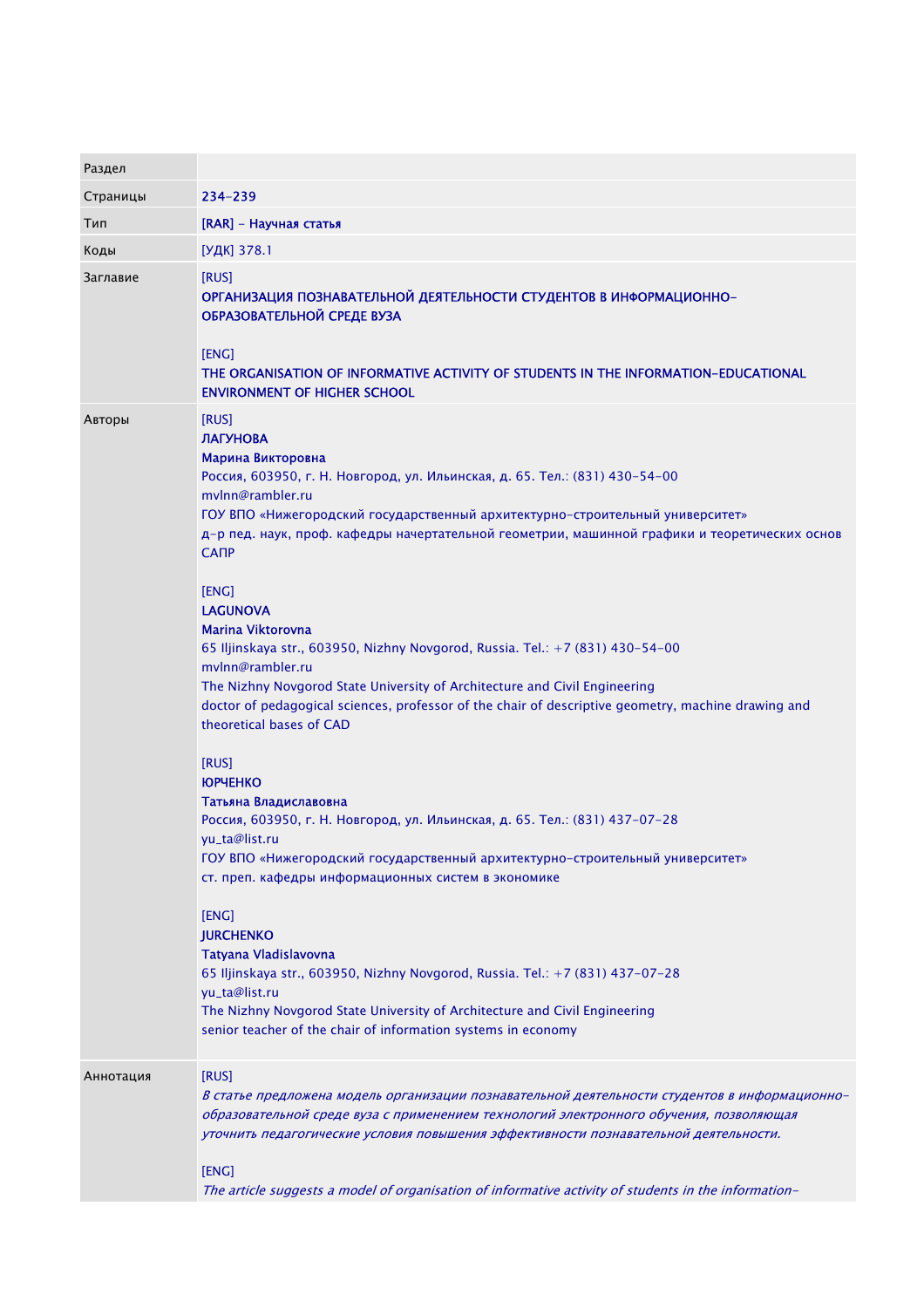|                | educational environment of a higher school with application of technologies of electronic training. This<br>model allows to specify pedagogical conditions for increasing efficiency of informative activity.                                                                                                                                                                                                                                                                                                                                                                                                                                                                                     |
|----------------|---------------------------------------------------------------------------------------------------------------------------------------------------------------------------------------------------------------------------------------------------------------------------------------------------------------------------------------------------------------------------------------------------------------------------------------------------------------------------------------------------------------------------------------------------------------------------------------------------------------------------------------------------------------------------------------------------|
| Текст          |                                                                                                                                                                                                                                                                                                                                                                                                                                                                                                                                                                                                                                                                                                   |
| Ключевые слова | [RUS]<br>познавательная деятельность<br>информационно-образовательная среда<br>моделирование педагогической деятельности<br>педагогические условия<br>[ENG]<br><i>informative activity</i><br>information-educational environment<br>modeling of pedagogical activity<br>pedagogical conditions                                                                                                                                                                                                                                                                                                                                                                                                   |
| Ссылки         | Рубин, Ю. Б. E-Learning как предпосылка становления интегрированного обучения на российском<br>рынке образовательных услуг / Ю. Б. Рубин // Высшее образование в России. - 2008. - № 6. -<br>$C. 50-62.$<br>Воронцов, Г. М. Информологический подход к развитию профессиональной компетентности педагога<br>в процессе постдипломного образования : автореф. дис.  канд. пед. наук /<br>Г. М. Воронцов. - СПб., 2006. - 20 с.<br>Щукина, Г. И. Проблемы познавательного интереса в педагогике / Г. И. Щукина. - М. : Высш. шк., 1976.<br>$-351c.$<br>Немов, Р. С. Психология : учеб. для студ. высш. пед. учеб. заведений. В 3 кн. Кн.3 / Р. С. Немов. - 4-е<br>изд. - М.: ВЛАДОС, 2003. - 640 с. |
| Файлы          |                                                                                                                                                                                                                                                                                                                                                                                                                                                                                                                                                                                                                                                                                                   |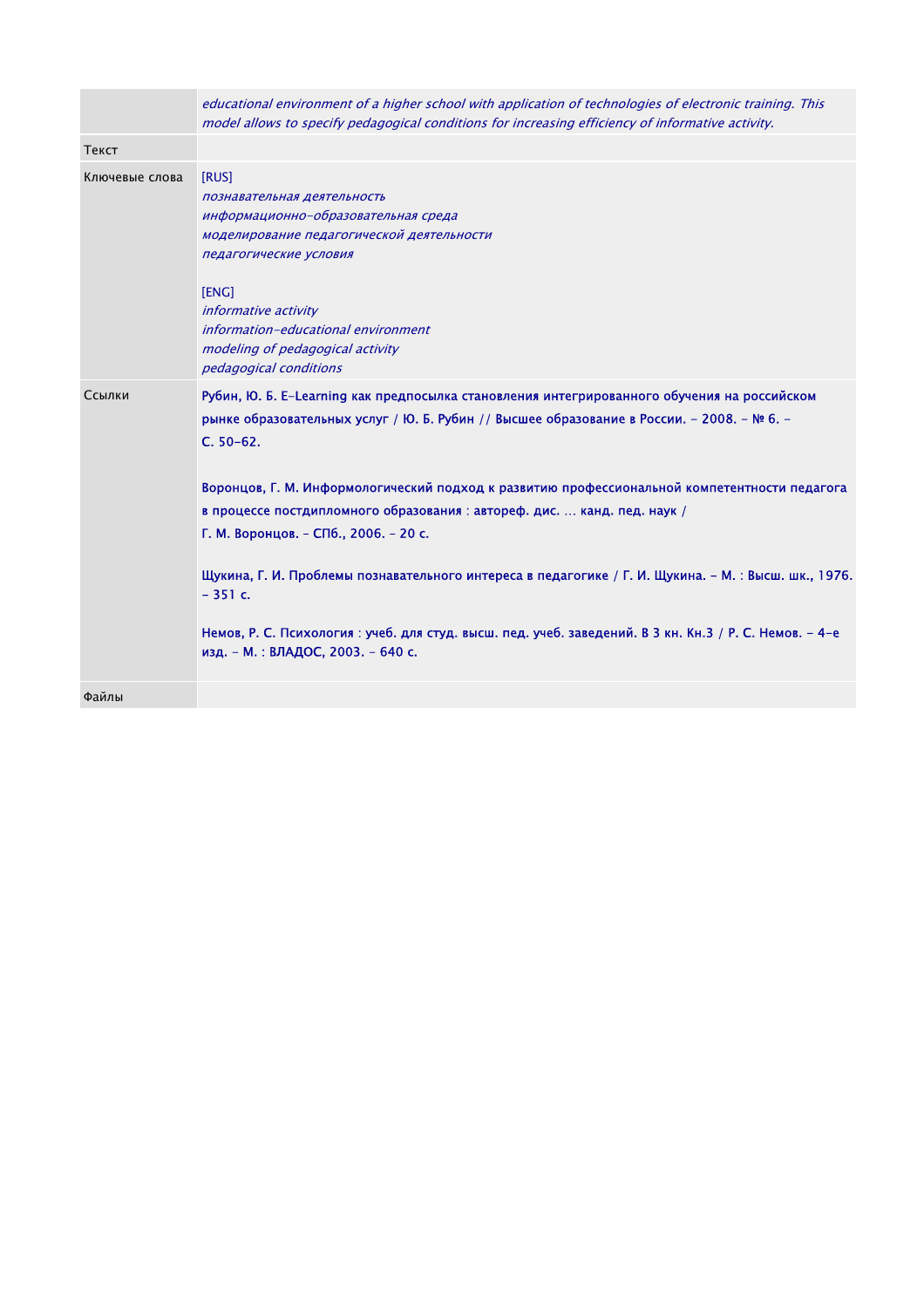| Раздел         |                                                                                                                                                                                                                                                                                                                                                                                                                                                                                                                                                                                                                                               |
|----------------|-----------------------------------------------------------------------------------------------------------------------------------------------------------------------------------------------------------------------------------------------------------------------------------------------------------------------------------------------------------------------------------------------------------------------------------------------------------------------------------------------------------------------------------------------------------------------------------------------------------------------------------------------|
| Страницы       | 240-244                                                                                                                                                                                                                                                                                                                                                                                                                                                                                                                                                                                                                                       |
| Тип            | [RAR] - Научная статья                                                                                                                                                                                                                                                                                                                                                                                                                                                                                                                                                                                                                        |
| Коды           | [УДК] 378.1: 159.9                                                                                                                                                                                                                                                                                                                                                                                                                                                                                                                                                                                                                            |
| Заглавие       | [RUS]<br>ПЕДАГОГИЧЕСКАЯ КРЕАТИВНОСТЬ КАК ФАКТОР РАЗВИТИЯ СТУДЕНТОВ В УСЛОВИЯХ<br>ПРОФЕССИОНАЛЬНОЙ ПОДГОТОВКИ<br>[ENG]<br>PEDAGOGICAL CREATIVITY AS THE FACTOR OF STUDENTS' DEVELOPMENT IN VOCATIONAL TRAINING                                                                                                                                                                                                                                                                                                                                                                                                                                 |
| Авторы         | [RUS]                                                                                                                                                                                                                                                                                                                                                                                                                                                                                                                                                                                                                                         |
|                | <b>ЩЕРБАКОВА</b>                                                                                                                                                                                                                                                                                                                                                                                                                                                                                                                                                                                                                              |
|                | Елена Евгеньевна                                                                                                                                                                                                                                                                                                                                                                                                                                                                                                                                                                                                                              |
|                | Россия, 603950, г. Н. Новгород, ул. Ильинская, д. 65. Тел.: (831) 433-21-10; факс: (831) 430-19-36<br>nir@nngasu.ru                                                                                                                                                                                                                                                                                                                                                                                                                                                                                                                           |
|                | ГОУ ВПО «Нижегородский государственный архитектурно-строительный университет»                                                                                                                                                                                                                                                                                                                                                                                                                                                                                                                                                                 |
|                | д-р.пед.наук., канд.психол.наук, профессор кафедры педагогики и психологии                                                                                                                                                                                                                                                                                                                                                                                                                                                                                                                                                                    |
|                | [ENG]<br><b>SHERBAKOVA</b><br>Elena Evgen'evna                                                                                                                                                                                                                                                                                                                                                                                                                                                                                                                                                                                                |
|                | 65 Iljinskaya str., 603950, Nizhny Novgorod, Russia. Tel.: +7 (831) 433-21-10; fax: +7 (831) 430-19-36                                                                                                                                                                                                                                                                                                                                                                                                                                                                                                                                        |
|                | nir@nngasu.ru                                                                                                                                                                                                                                                                                                                                                                                                                                                                                                                                                                                                                                 |
|                | The Nizhny Novgorod State University of Architecture and Civil Engineering<br>doctor of pedagogics, candidate of psychology, professor chair of pedagogy and psychology                                                                                                                                                                                                                                                                                                                                                                                                                                                                       |
|                |                                                                                                                                                                                                                                                                                                                                                                                                                                                                                                                                                                                                                                               |
| Аннотация      | [RUS]<br>Выявлен ряд существенных противоречий в теории и практике профессиональной подготовки<br>педагогов. Проанализированы различия между психологией творчества и педагогикой творчества.<br>Представлены основные базовые слагаемые педагогической деятельности. Разработанная<br>концептуальная модель развития педагогической креативности построена в контексте креативно-<br>педагогической методологии и учитывает взаимосвязь ее компонентов. Рассмотрены условия,<br>необходимые для развития педагогической креативности. Обозначена цель креативной<br>направленности обучения и воспитания.                                    |
|                | [ENG]<br>A number of main contradictions is found out between the theory and practice of vocational training of<br>teachers. Differences between psychology of creativity and pedagogics of creativity are analyzed. Basic<br>categories of pedagogical activity are presented. The developed conceptual model of pedagogical creativity<br>is constructed in the context of creative-pedagogical methodology. It takes into account some correlation<br>of its components. The conditions required for the development of pedagogical creativity are considered.<br>The purpose of creative orientation of training and education is marked. |
| Текст          |                                                                                                                                                                                                                                                                                                                                                                                                                                                                                                                                                                                                                                               |
| Ключевые слова | [RUS]                                                                                                                                                                                                                                                                                                                                                                                                                                                                                                                                                                                                                                         |
|                | педагогика творчества                                                                                                                                                                                                                                                                                                                                                                                                                                                                                                                                                                                                                         |
|                | психология творчества                                                                                                                                                                                                                                                                                                                                                                                                                                                                                                                                                                                                                         |
|                | педагогическая креативность<br>педагогическая деятельность                                                                                                                                                                                                                                                                                                                                                                                                                                                                                                                                                                                    |
|                | субъект педагогической деятельности                                                                                                                                                                                                                                                                                                                                                                                                                                                                                                                                                                                                           |
|                |                                                                                                                                                                                                                                                                                                                                                                                                                                                                                                                                                                                                                                               |
|                | [ENG]<br>pedagogics of creativity                                                                                                                                                                                                                                                                                                                                                                                                                                                                                                                                                                                                             |
|                | psychology of creativity                                                                                                                                                                                                                                                                                                                                                                                                                                                                                                                                                                                                                      |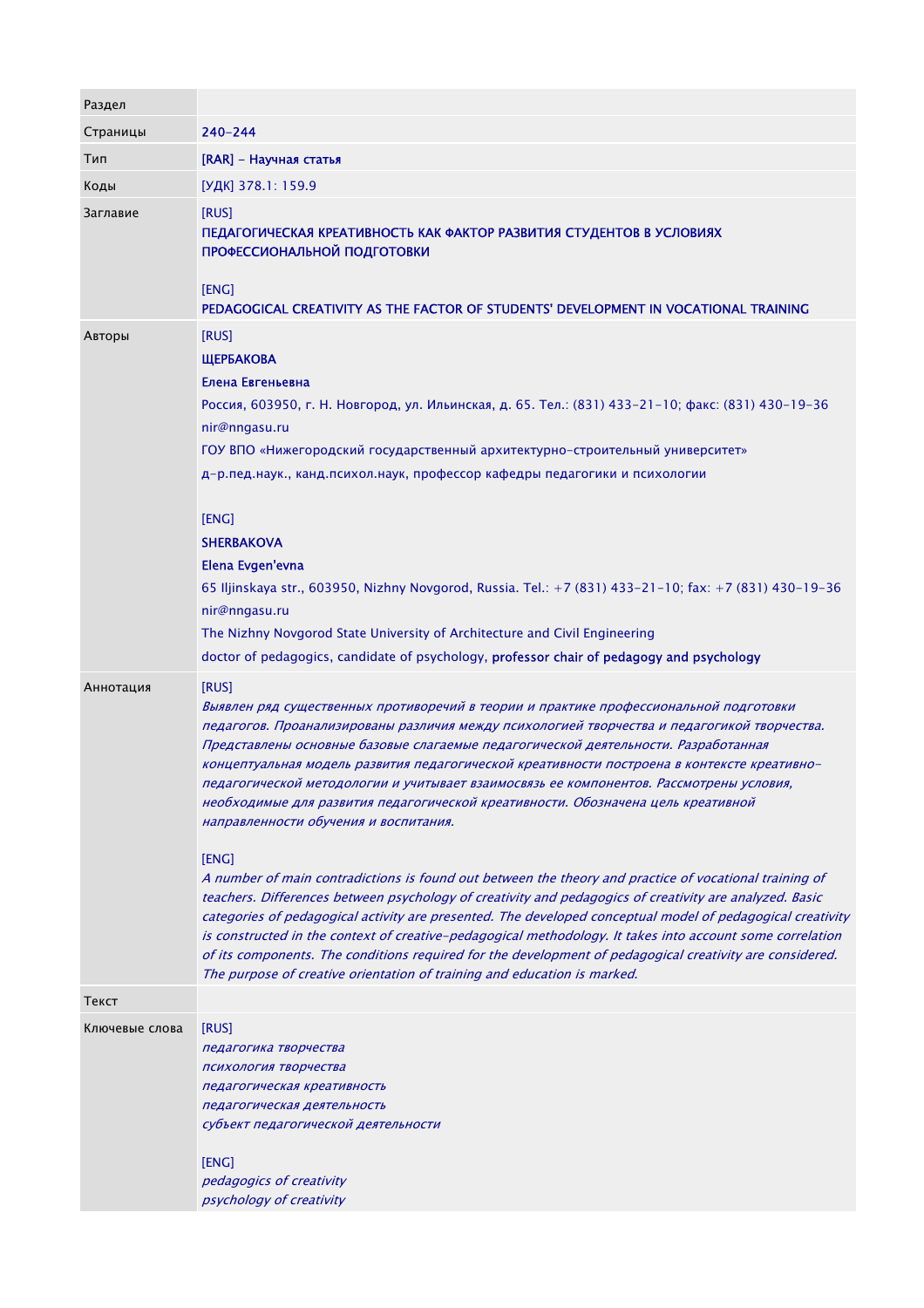|        | pedagogical creativity<br>pedagogical activity<br>the subject of pedagogical activity                                                                                                                                                                   |
|--------|---------------------------------------------------------------------------------------------------------------------------------------------------------------------------------------------------------------------------------------------------------|
| Ссылки | Макшанов, С. И. Психодиагностика в тренинге : учеб. пособие для вузов Ч. 3 / С. И. Макшанов, Н. Ю.<br>Хрящева. – СПб. : СПбЛТА, 1997. – 156 с.                                                                                                          |
|        | " Щербакова, Е. Е. Ценностные ориентации студентов вуза психолого-педагогических специальностей<br>монография / Е. Е. Щербакова; Моск. психол.-социал. ин-т; Нижегор. гос. архитектур.-строит. ун-т.<br>– М.: МПСИ; Н. Новгород: ННГАСУ, 2004. – 282 с. |
|        | Щербакова, Е. Е. Развитие педагогической креативности студентов вуза : монография / Е. Е. Щербакова<br>: Моск. психол.-социал. ин-т; Нижегор. гос. архитектур.-строит. ун-т. - М. : МПСИ; Н. Новгород :<br>HHFACY, 2005. - 136 c.                       |
|        | Щербакова, Е. Е. Ценностное основание креативности личности : монография / Е. Е Щербакова;<br>Нижегор. гос. архитектур.-строит. ун-т. - Н. Новгород : ННГАСУ, 2005. - 232 с.                                                                            |
| Файлы  |                                                                                                                                                                                                                                                         |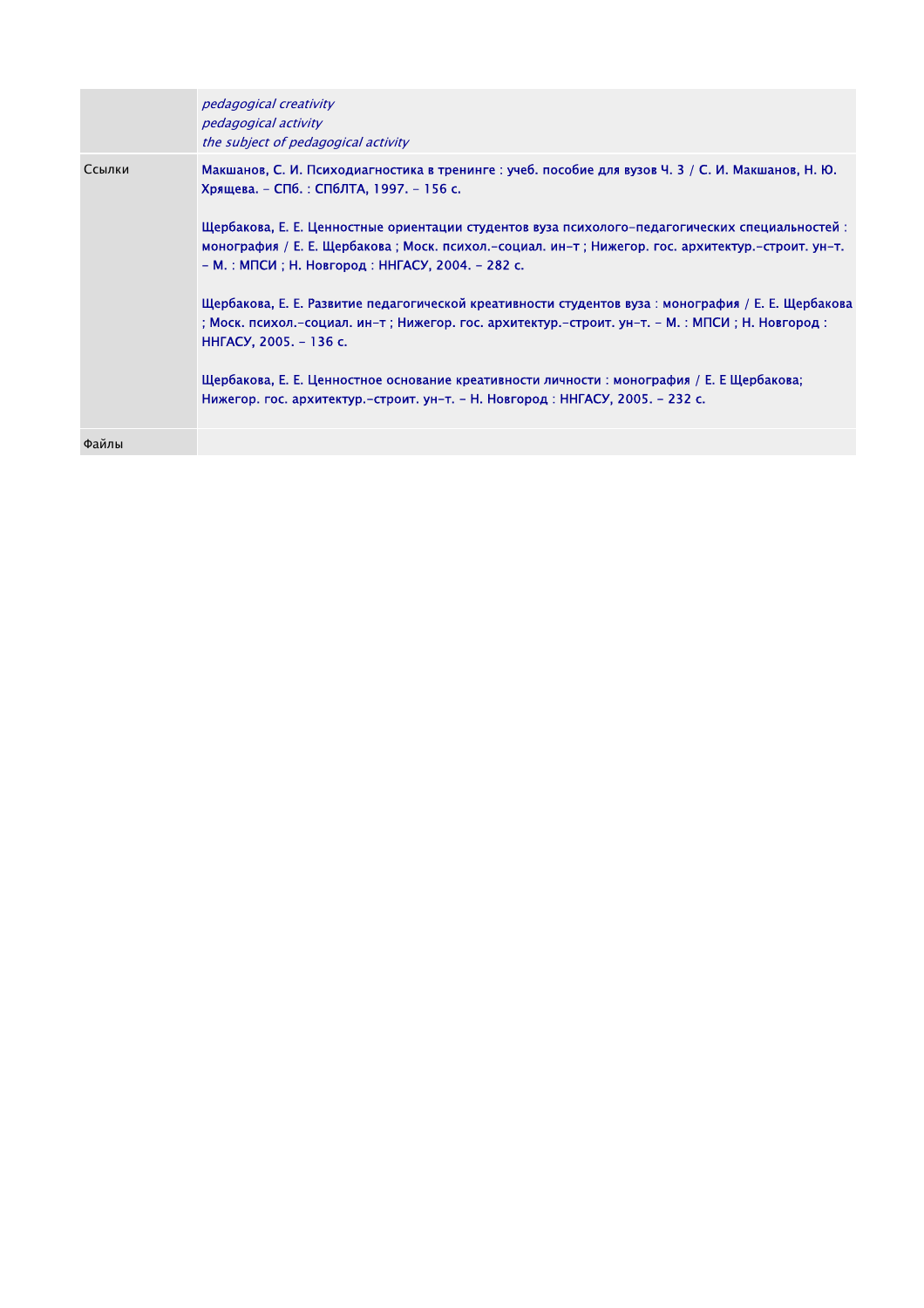| Раздел    |                                                                                                                                                                                                                                                                                                                                                                                                                                                                                                                                                                                                                                                                                                                                                                                                                                                                                                                                                                                                                                                                                                                                                                                                                                                                                                                                                                                                 |
|-----------|-------------------------------------------------------------------------------------------------------------------------------------------------------------------------------------------------------------------------------------------------------------------------------------------------------------------------------------------------------------------------------------------------------------------------------------------------------------------------------------------------------------------------------------------------------------------------------------------------------------------------------------------------------------------------------------------------------------------------------------------------------------------------------------------------------------------------------------------------------------------------------------------------------------------------------------------------------------------------------------------------------------------------------------------------------------------------------------------------------------------------------------------------------------------------------------------------------------------------------------------------------------------------------------------------------------------------------------------------------------------------------------------------|
| Страницы  | 245–248                                                                                                                                                                                                                                                                                                                                                                                                                                                                                                                                                                                                                                                                                                                                                                                                                                                                                                                                                                                                                                                                                                                                                                                                                                                                                                                                                                                         |
| Тип       | [RAR] - Научная статья                                                                                                                                                                                                                                                                                                                                                                                                                                                                                                                                                                                                                                                                                                                                                                                                                                                                                                                                                                                                                                                                                                                                                                                                                                                                                                                                                                          |
| Коды      | [УДК] 378.1:159.9                                                                                                                                                                                                                                                                                                                                                                                                                                                                                                                                                                                                                                                                                                                                                                                                                                                                                                                                                                                                                                                                                                                                                                                                                                                                                                                                                                               |
| Заглавие  | [RUS]<br>СТАНОВЛЕНИЕ ВЫСШЕГО ДОПОЛНИТЕЛЬНОГО ПРОФЕССИОНАЛЬНОГО ОБРАЗОВАНИЯ В<br>НИЖЕГОРОДСКОЙ ГУБЕРНИИ В НАЧАЛЕ ХХ СТОЛЕТИЯ<br>[ENG]<br>FORMATION OF HIGHER ADDITIONAL VOCATIONAL EDUCATION IN THE NIZHNY NOVGOROD PROVINCE IN<br>THE BEGINNING OF THE XX CENTURY                                                                                                                                                                                                                                                                                                                                                                                                                                                                                                                                                                                                                                                                                                                                                                                                                                                                                                                                                                                                                                                                                                                               |
| Авторы    | [RUS]<br><b>МУХИНА</b><br>Татьяна Геннадьевна<br>Россия, 603950, г.Н. Новгород, ул. Ильинская, д. 65. Тел.: (831) 433-21-10; факс: (831) 430-02-61<br>ghi-nngasu@mail.ru<br>ГОУ ВПО «Нижегородский государственный архитектурно-строительный университет»<br>канд.пед.наук, доцент кафедры педагогики и психологии<br>[ENG]<br><b>MUKHINA</b><br>Tatyana Gennadyevna<br>65 Iljinskaya str., 603950, Nizhny Novgorod, Russia. Tel.: +7 (831) 433-21-10; fax: +7 (831) 430-02-61<br>ghi-nngasu@mail.ru<br>The Nizhny Novgorod State University of Architecture and Civil Engineering<br>candidate of pedagogy; associate professor of the chair of pedagogy and psychology<br>[RUS]<br><b>АНТИПИН</b><br>Сергей Георгиевич<br>Россия, 603950, г.Н. Новгород, ул. Ильинская, д. 65. Тел.: (831) 433-21-10; факс: (831) 430-02-61<br>ghi-nngasu@mail.ru<br>ГОУ ВПО «Нижегородский государственный архитектурно-строительный университет»<br>сотрудник лаборатории разработки и адаптации инновационных образовательных технологий<br>[ENG]<br><b>ANTIPIN</b><br>Sergej Georgievich<br>65 Iljinskaya str., 603950, Nizhny Novgorod, Russia. Tel.: +7 (831) 433-21-10; fax: +7 (831) 430-02-61<br>ghi-nngasu@mail.ru<br>The Nizhny Novgorod State University of Architecture and Civil Engineering<br>employee of the laboratory of working out and adaptation of innovative educational technologies |
| Аннотация | [RUS]<br>В статье рассматривается проблема становления высшего дополнительного профессионального<br>образования в Нижегородской губернии в начале XX века. На основе историко-сопоставительного<br>анализа обосновано развитие отдельных видов дополнительного профессионального образования в<br>первых университетах Нижнего Новгорода.<br>[ENG]<br>The article considers the problem of formation of the higher additional vocational education in the Nizhny<br>Novgorod province in the beginning of the XX century. On a basis of historical-comparative analysis the<br>development of individual kinds of additional vocational training at the first universities of Nizhny<br>Novgorod is substantiated.                                                                                                                                                                                                                                                                                                                                                                                                                                                                                                                                                                                                                                                                              |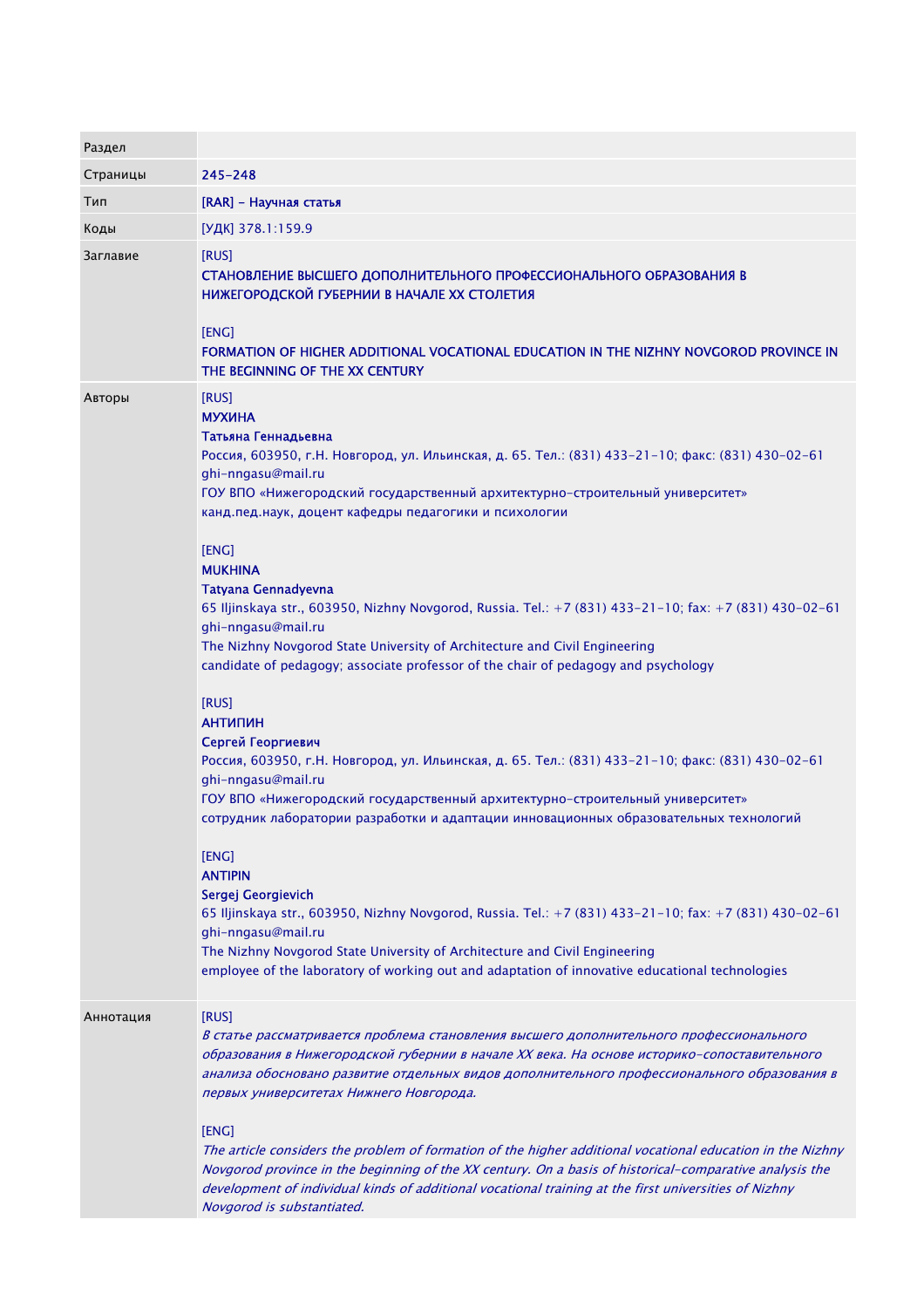| Текст          |                                                                                                                                                                                                                                                                                                                                                                                                                                                                                                                                                                                                                                                                                                                      |
|----------------|----------------------------------------------------------------------------------------------------------------------------------------------------------------------------------------------------------------------------------------------------------------------------------------------------------------------------------------------------------------------------------------------------------------------------------------------------------------------------------------------------------------------------------------------------------------------------------------------------------------------------------------------------------------------------------------------------------------------|
| Ключевые слова | [RUS]<br>высшее дополнительное профессиональное образование<br>виды дополнительного профессионального образования<br>историко-сопоставительный анализ<br>[ENG]<br>the higher additional vocational training<br>kinds of additional vocational training<br>the historical-comparative analysis                                                                                                                                                                                                                                                                                                                                                                                                                        |
| Ссылки         | Типовое положение об образовательном учреждении дополнительного профессионального<br>образования (повышения квалификации) специалистов, утверждено Постановлением Правительства<br>Российской Федерации от 26 июня 1995 г. № 610 в ред. от 10.03.2000 № 213, от 23.12.2002 № 919, от<br>31.03.2003 № 175.<br>Морохин, Н. В. Все дороги ведут в Нижний / Н. В. Морохин // Наш край / сост. Н. В. Морохин, В.<br>Шамшурин. - М., 2008. - С. 202-204.<br>Кузнецова, Н. Наука – единственный путь к счастью / Н. Кузнецова // Нижегородский университет. -<br>$2005. - N99. - C. 4.$<br>ГУ ЦАНО. Ф.2082. Оп. 1. Д. 107. Л. 1-2.<br>ГУ ЦАНО. Ф.2082. Оп. 1. Д. 107. Л.30-35<br>ГУ ЦАНО. Ф.2082. Оп. 2. Д. 172. Л 103-237. |
| Файлы          |                                                                                                                                                                                                                                                                                                                                                                                                                                                                                                                                                                                                                                                                                                                      |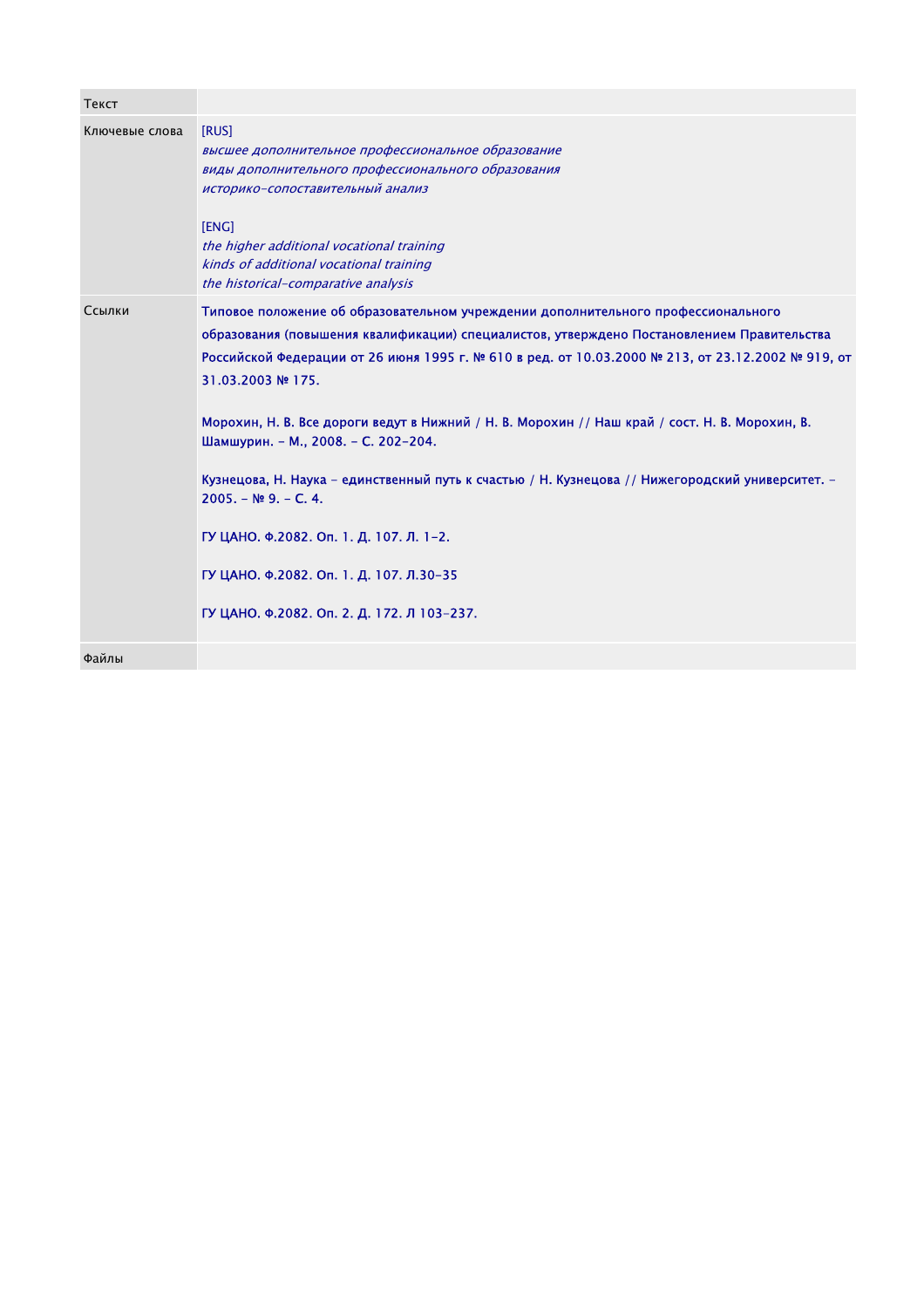| Раздел         |                                                                                                                                                                                                                                                                                                                                                                                                                                                                                                                                                                                                                                                                                                                                                                       |
|----------------|-----------------------------------------------------------------------------------------------------------------------------------------------------------------------------------------------------------------------------------------------------------------------------------------------------------------------------------------------------------------------------------------------------------------------------------------------------------------------------------------------------------------------------------------------------------------------------------------------------------------------------------------------------------------------------------------------------------------------------------------------------------------------|
| Страницы       | 249–252                                                                                                                                                                                                                                                                                                                                                                                                                                                                                                                                                                                                                                                                                                                                                               |
| Тип            | [RAR] - Научная статья                                                                                                                                                                                                                                                                                                                                                                                                                                                                                                                                                                                                                                                                                                                                                |
| Коды           | [УДК] 374(082)                                                                                                                                                                                                                                                                                                                                                                                                                                                                                                                                                                                                                                                                                                                                                        |
| Заглавие       | [RUS]<br>ПРИМЕНЕНИЕ КОМПЬЮТЕРНЫХ ТЕХНОЛОГИЙ ПРИ РАЗРАБОТКЕ УЧЕБНЫХ ПРОГРАММ В<br>ДОПОЛНИТЕЛЬНОМ МУЗЫКАЛЬНО-ХУДОЖЕСТВЕННОМ ОБРАЗОВАНИИ<br>[ENG]<br>APPLICATION OF COMPUTER TECHNOLOGIES FOR THE DEVELOPMENT OF EDUCATIONAL PROGRAMS IN<br><b>ADDITIONAL MUSICAL-ARTISTIC EDUCATION</b>                                                                                                                                                                                                                                                                                                                                                                                                                                                                                 |
| Авторы         | [RUS]<br><b>ЕРОФЕЕВА</b><br>Татьяна Вячеславовна<br>155908, Ивановская область, г. Шуя, ул. Кооперативная, д.24, тел. (49351)30986<br>innovacia-sgpu@mail.ru<br>ГОУ ВПО «Шуйский государственный педагогический университет»<br>кандидат педагогических наук, докторант<br>[ENG]<br><b>EROFEEVA</b><br>Tatiana Vyacheslavovna<br>24 Kooperativnaya str, 155908, Ivanovo region, Shuya, Russia, Tel. +7(49351)30986<br>innovacia-sgpu@mail.ru<br>Shuya State Pedagogical University<br>candidate of pedagogical sciences, doctoral student                                                                                                                                                                                                                             |
| Аннотация      | [RUS]<br>В статье рассматривается применение информационных технологий при создании новых<br>образовательных проектов и учебных программ. Автором предлагается собственный вариант<br>программы, который может быть использован в любом учреждении общего и дополнительного<br>образования. Цель программы – формировать способности к творчеству, развивать вкус и творческую<br>активность.<br>[ENG]<br>The article considers application of information technologies for creation of new educational projects and<br>programs. The author offers her personal version of a program, which could be used in any organization<br>providing general or additional education. This program aims at the development of artistic skills, taste<br>and creative activity. |
| Текст          |                                                                                                                                                                                                                                                                                                                                                                                                                                                                                                                                                                                                                                                                                                                                                                       |
| Ключевые слова | [RUS]<br>компьютерные технологии<br>учебные программы<br>дополнительное музыкально-художественное образование<br>[ENG]<br>computer technologies; educational programs; additional musical-artistic education                                                                                                                                                                                                                                                                                                                                                                                                                                                                                                                                                          |
| Ссылки         | Международная молодежная Интернет - книга об изобразительном искусстве [Электронный ресурс]. -<br>Режим доступа: http://center.rusmustum.ru/InItBookNew/.<br>Школьный интернет - класс в музее [Электронный ресурс]. - Режим доступа:<br>http://www.rml.ory.ru/l_class/.                                                                                                                                                                                                                                                                                                                                                                                                                                                                                              |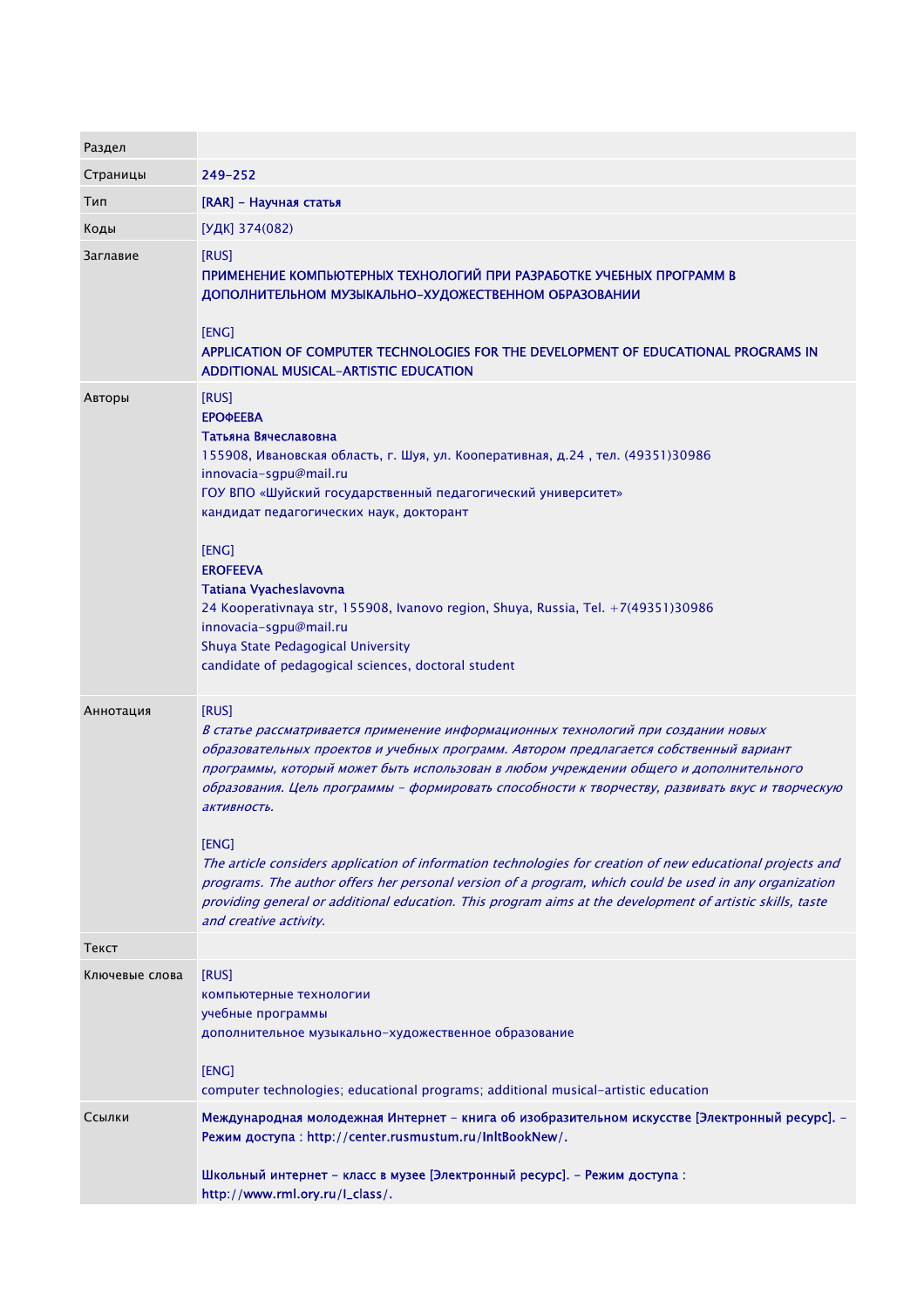| Отчет о работе Российской академии образования за 2006 год. - М. : [б. и.], 2007. - 254 с.                                                                                                                                                                                                                                              |  |
|-----------------------------------------------------------------------------------------------------------------------------------------------------------------------------------------------------------------------------------------------------------------------------------------------------------------------------------------|--|
| Селиванова, Т. В. Художественная коммуникация. От книги до компьютера [Электронный ресурс] / Т.<br>В. Селиванова. - Режим доступа http://art.1september.ru/articlef.php?ID=200601204.                                                                                                                                                   |  |
| Приходько, О. В. Компьютеризация начальной профильной подготовки по направлению «Культура и<br>искусство». Актуальные проблемы организации учебного процесса / О. В. Приходько, Е. В. Бирюлева<br>// Инновации в современном музыкально- художественном образовании / Рос. гос. проф.-пед. ун-т. -<br>Екатеринбург, 2007. - С. 182-188. |  |
| Максимова, Г. П. Модернизация воспитания в высшей школе на основе интеграции педагогики и<br>искусства в медиасреде : автореф. дис.  д-ра пед. наук / Г. П. Максимова ; Пед. ин-т Южного федер.<br>ун-т. - Ростов н/Д, 2007. - 50 с.                                                                                                    |  |
| Надолинская, Т. В. Подготовка будущих педагогов к игровому моделированию интегративных уроков<br>музыки в начальной школе: автореф. дис.  д-ра пед. наук / Т. В. Надолинская; Моск. гос.<br>гуманитар. ун-т им. М. А. Шолохова. - М., 2007. - 42 с.                                                                                     |  |
| Ерофеева, Т. В. Авторская программа по музыкально-эстетическому обучению и воспитанию детей / Т.<br>В. Ерофеева. - Н. Новгород: ДШИ № 18. 2004.                                                                                                                                                                                         |  |
| 11 111 шедевров мировой живописи [Электронный ресурс]. - [Б. м.] : DirectMedia Publishing, 2004. - 1<br>электрон. опт. диск (DVD-ROM).                                                                                                                                                                                                  |  |
| Энциклопедия классической музыки [Электронный ресурс] / Коминфо. - М. : Коминфо : Новый диск,<br>1997. – 1 электрон. опт. диск (DVD-ROM). – (Серия «Интерактивный мир»).                                                                                                                                                                |  |
| Музыкальный класс [Электронный ресурс]. – [Б. м.] : New Media Generation, 2005. – 1 электрон, опт.<br>диск (DVD-ROM).                                                                                                                                                                                                                   |  |
|                                                                                                                                                                                                                                                                                                                                         |  |

Файлы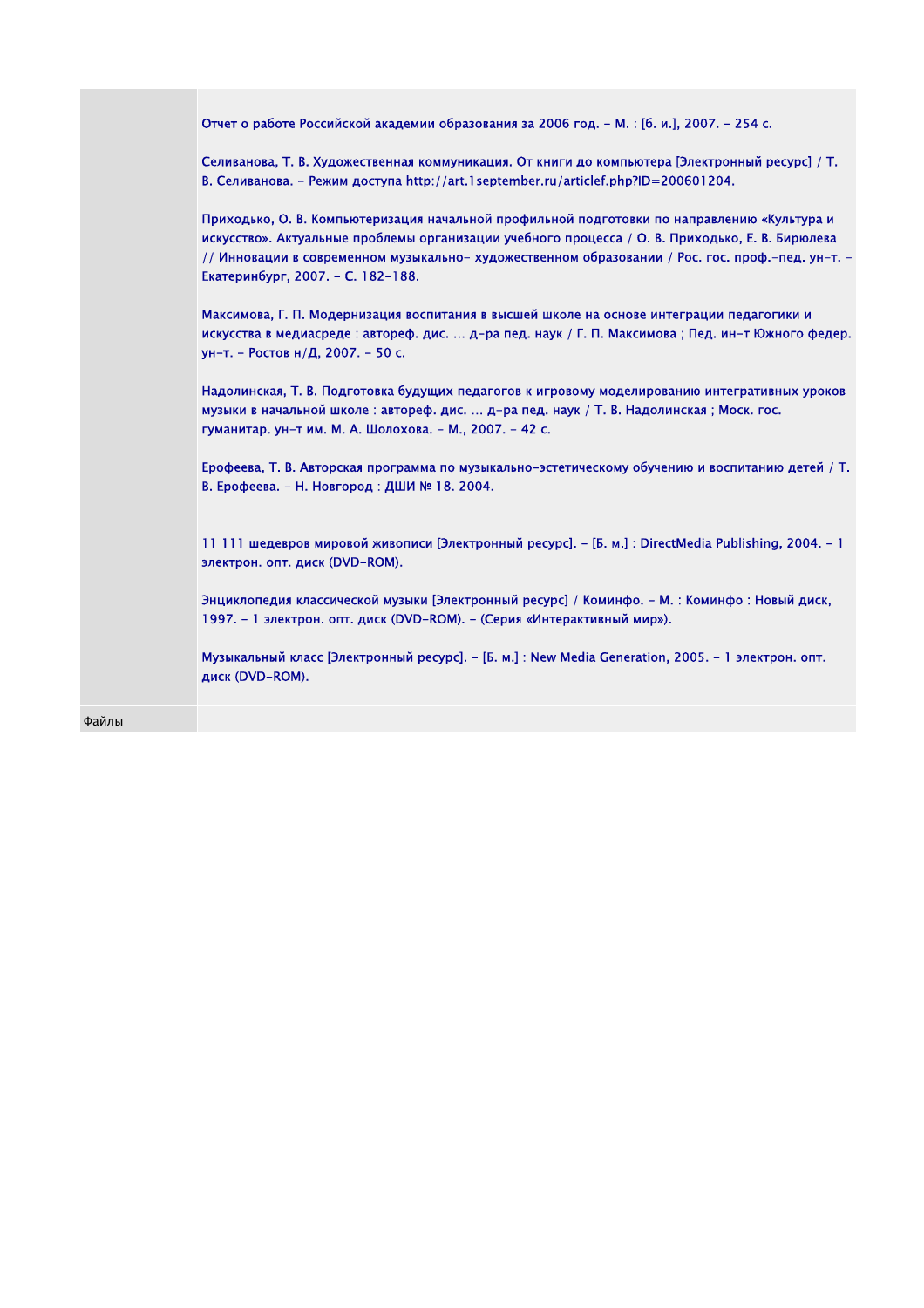| Раздел         |                                                                                                                                                                                                                                                                                                                                                                                                                                                                                                                                                                                                                                                                                                                                                                                                                                                                                                                                                                                                                                                                                                                                                                                                                                                                                                                                                                                                                                                                                                                                                                                                                                |
|----------------|--------------------------------------------------------------------------------------------------------------------------------------------------------------------------------------------------------------------------------------------------------------------------------------------------------------------------------------------------------------------------------------------------------------------------------------------------------------------------------------------------------------------------------------------------------------------------------------------------------------------------------------------------------------------------------------------------------------------------------------------------------------------------------------------------------------------------------------------------------------------------------------------------------------------------------------------------------------------------------------------------------------------------------------------------------------------------------------------------------------------------------------------------------------------------------------------------------------------------------------------------------------------------------------------------------------------------------------------------------------------------------------------------------------------------------------------------------------------------------------------------------------------------------------------------------------------------------------------------------------------------------|
| Страницы       | $252 - 258$                                                                                                                                                                                                                                                                                                                                                                                                                                                                                                                                                                                                                                                                                                                                                                                                                                                                                                                                                                                                                                                                                                                                                                                                                                                                                                                                                                                                                                                                                                                                                                                                                    |
| Тип            | [RAR] - Научная статья                                                                                                                                                                                                                                                                                                                                                                                                                                                                                                                                                                                                                                                                                                                                                                                                                                                                                                                                                                                                                                                                                                                                                                                                                                                                                                                                                                                                                                                                                                                                                                                                         |
| Коды           | [УДК] 159.9:331.101.3                                                                                                                                                                                                                                                                                                                                                                                                                                                                                                                                                                                                                                                                                                                                                                                                                                                                                                                                                                                                                                                                                                                                                                                                                                                                                                                                                                                                                                                                                                                                                                                                          |
| Заглавие       | [RUS]<br>УПРАВЛЕНИЕ ВРЕМЕНЕМ В РАЗЛИЧНЫХ НЕМЕЦКИХ ПРОФЕССИОНАЛЬНЫХ ГРУППАХ<br>[ENG]<br>TIME MANAGEMENT IN WORK CONTEXT: RESULTS FROM DIFFERENT VOCATIONAL GROUPS IN GERMANY                                                                                                                                                                                                                                                                                                                                                                                                                                                                                                                                                                                                                                                                                                                                                                                                                                                                                                                                                                                                                                                                                                                                                                                                                                                                                                                                                                                                                                                    |
| Авторы         | [RUS]<br><b>ХЕЛЬФРИХ</b><br>Хеде<br>Германия 09107, г. Хемниц, ул. Тюрингер Вег, д. 11. Тел.: (+49) 0371 / 531 37856; факс: (+49) 0371 /<br>531 27279<br>hede.helfrich@phil.tu-chemnitz.de<br>Технический университет г. Хемница<br>д-р психологических наук, проф., зав. кафедрой межкультурных коммуникаций<br>[ENG]<br><b>HELFRICH</b><br>Hede<br>Germany, 09107, Chemnitz, Thüringer Weg, 11. Tel.: (+49) 0371 / 531 37856; fax: (+49) 0371 / 531<br>27279<br>hede.helfrich@phil.tu-chemnitz.de<br><b>Chemnitz University of Technology</b><br>doctor of psychological sciences, professor, head of the chair of intercultural communication                                                                                                                                                                                                                                                                                                                                                                                                                                                                                                                                                                                                                                                                                                                                                                                                                                                                                                                                                                               |
| Аннотация      | [RUS]<br>В статье по результатам опроса 518 человек исследуется управление временем различными<br>профессиональными группами. Для опроса использован модифицированный вариант анкеты,<br>разработанной Кауфман-Скарбороу и Линдквистом (1999). Дискриминантный анализ показывает, что<br>ОТЛИЧИЙ<br>анкету<br><b>МОЖНО</b><br><b>ИСПОЛЬЗОВАТЬ</b><br><b>СТАТИСТИЧЕСКИ</b><br>значимых<br>различных<br>ДЛЯ<br>оценки<br>профессиональных групп. Управление временем исследуется по следующим трем факторам:<br>удовлетворенность организацией рабочего времени, планирование времени и монохромный-<br>полихромный режим работы. Наиболее существенные различия в управлении временем были<br>выявлены между группами пилотов гражданской авиации и медсестрами: пилоты более склонны к<br>планированию времени и выполнению различных действий одновременно, чем медсестры.<br>[ENG]<br>The article presents results of examination of persons of different vocational groups ( $N = 518$ ) in Germany<br>with respect to their time management practices. A modified version of the questionnaire developed by<br>Kaufman-Scarborough and Lindquist (1999) was used. A discriminant analysis shows that the<br>questionnaire can be used to statistically differentiate different vocational groups. A factor analysis yielded<br>three orthogonal factors: time satisfaction, time scheduling, and monochronicity-polychronicity. The most<br>striking differences in the factor levels have been found between pilots and nurses: pilots are significantly<br>more prone to time scheduling and polychronicity than nurses. |
| Текст          |                                                                                                                                                                                                                                                                                                                                                                                                                                                                                                                                                                                                                                                                                                                                                                                                                                                                                                                                                                                                                                                                                                                                                                                                                                                                                                                                                                                                                                                                                                                                                                                                                                |
| Ключевые слова | [RUS]<br>временная ориентация<br>управление временем<br>удовлетворенность организацией рабочего времени                                                                                                                                                                                                                                                                                                                                                                                                                                                                                                                                                                                                                                                                                                                                                                                                                                                                                                                                                                                                                                                                                                                                                                                                                                                                                                                                                                                                                                                                                                                        |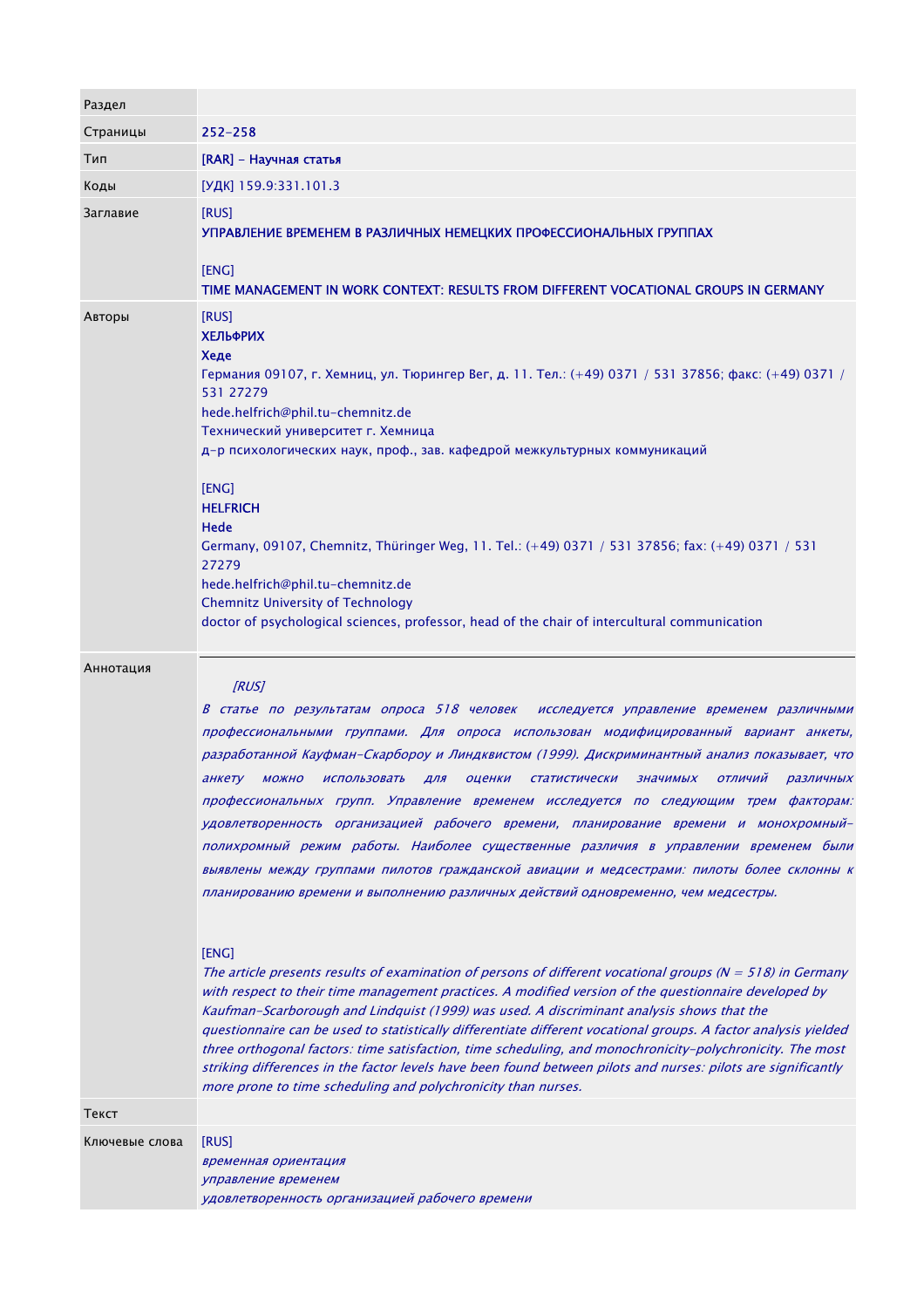|        | планирование времени<br><b>МОНОХРОННОСТЬ - ПОЛИХРОННОСТЬ</b><br>многозадачность<br>индивидуальные различия<br>персональная предрасположенность к работе<br>[ENG]<br>temporal orientation<br>time management<br>time satisfaction<br>time scheduling<br>monochronicity / polychronicity<br>multitasking<br><i>individual differences</i><br>person-job fit                                                                                                                                                                                                                                                                                                                                                                                                                                                                                                                                                                                                                                                                                                                                                                                                                                                                                                      |
|--------|----------------------------------------------------------------------------------------------------------------------------------------------------------------------------------------------------------------------------------------------------------------------------------------------------------------------------------------------------------------------------------------------------------------------------------------------------------------------------------------------------------------------------------------------------------------------------------------------------------------------------------------------------------------------------------------------------------------------------------------------------------------------------------------------------------------------------------------------------------------------------------------------------------------------------------------------------------------------------------------------------------------------------------------------------------------------------------------------------------------------------------------------------------------------------------------------------------------------------------------------------------------|
| Ссылки | Hassard, J. Images of time and work in organization / J. Hassard // Clegg, S. R. Handbook of organisation<br>studies / S. R. Clegg, C. Hardy, W. R. Nord. - London : Sage, 1966. - P. 581-598.<br>Hassard, J. Organizational time: Modern, symbolic and postmodern reflections / J. Hassard // Organization<br>Studies. - 2002. - № 23. - Р. 885-892.<br>Helfrich, H. Psychology of time from a cross-cultural perspective / H. Helfrich // Time and mind Seattle :<br>Hogrefe & Huber Publishers, 1996. - P. 105-120.<br>Hall, E. T. The silent language / E. T. Hall. - New York: Doubleday, 1959.<br>Hall, E. T. The dance of life / E. T. Hall. - Garden City, NY : Anchor Press, 1983.<br>Hall, E. T. Understanding cultural differences: Germans, French and Americans / E. T. Hall, M. R. Hall. -<br>Yarmouth : Intercultural Press, 1990.                                                                                                                                                                                                                                                                                                                                                                                                              |
|        | Leonard, K. M. A cross-cultural investigation of temporal orientation in work<br>organizations: A<br>differentiation matching approach / K. M. Leonard // International Journal of Intercultural Relations. -<br>2008. - № 32. - Р. 479-492.<br>Nonis, S. A. A cross-cultural investigation of time management practices and job outcomes / S. A. Nonis,<br>J. K. Teng, C. W. Ford // International Journal of Intercultural Relations. - 2005. - № 29. - P. 409-428.<br>Brislin, R. Cultural diversity in people's understanding and use of time / R. Brislin, E. Kim. Applied<br>Psychology: An International Review. - 2003. - № 52. - P. 363-382.<br>Strohschneider, S. Kultur - Strategie - Denken: Eine indische Suite / S. Strohschneider. - Bern : Huber,<br>2001.<br>Francis-Smythe, J. A. Robertson The importance of time congruity in the organisation. Applied<br>Psychology: An International Review / J. A. Francis-Smythe, I. T. Robertson. - 2003. - № 52. - P. 298-321.<br>Bluedorn, A. C. The human organization of time: Temporal realities and experience /<br>A. C. Bluedorn // Palo Alto, CA : Stanford University Press, 2002.<br>Kaufman-Scarborough, C. Time management and polychronicity / C. Kaufman-Scarborough, J. D. Lindquist |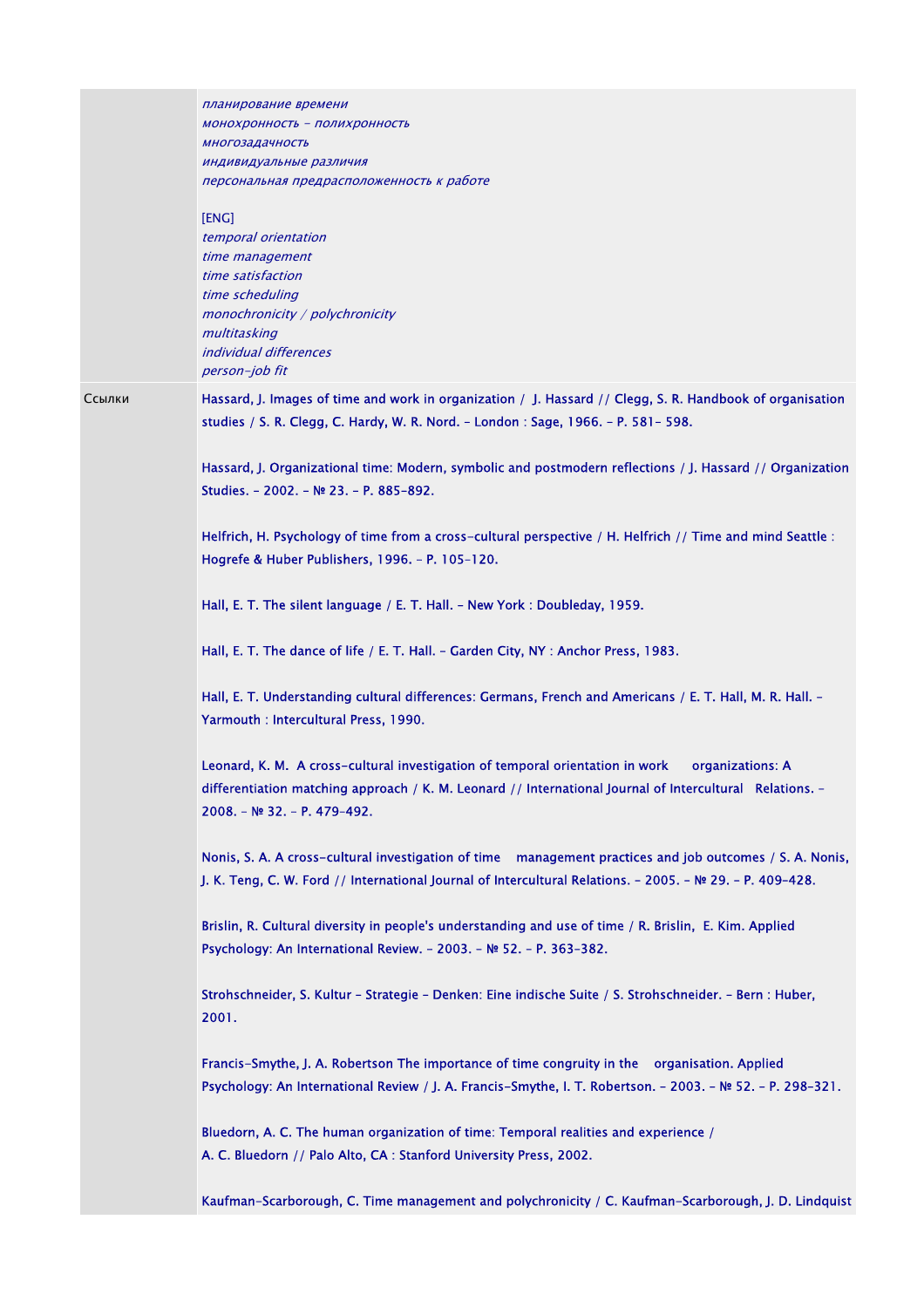|       | // Journal of Managerial Psychology. - 1999. - № 14. - P. 288-312.                                                                                                                                                                                |
|-------|---------------------------------------------------------------------------------------------------------------------------------------------------------------------------------------------------------------------------------------------------|
|       | Multivariate Analysemethoden / K. Backhaus, B. Erichson, W. Plinke, R. Weiber. -Heidelberg : Springer,<br>2003.                                                                                                                                   |
|       | McLachlan, G. J. Discriminant analysis and statistical pattern recognition / G. J. McLachlan. - New York :<br>Wiley Interscience, 2004.                                                                                                           |
|       | Tabachnick, B. G. Using Multivariate Statistics / B. G. Tabachnick, L. S. Fidell. -Boston, MA: Allyn & Bacon,<br>2001.                                                                                                                            |
|       | Experimental design and analysis for psychology / H. Abdi, B. Edelman, D. Valentin,<br>W. J. Dowling. - Oxford: Oxford University Press, 2009.                                                                                                    |
|       | Palekar, A. & Glazer, S. Polytasking and job-related stress among Asian Indians and Non-Asian Indians.<br>Vortrag auf der 20 / A. Palekar // International Association of Cross-cultural Psychology : konferenz,<br>(«IACCP»). - Melbourne, 2010. |
| Файлы |                                                                                                                                                                                                                                                   |
|       |                                                                                                                                                                                                                                                   |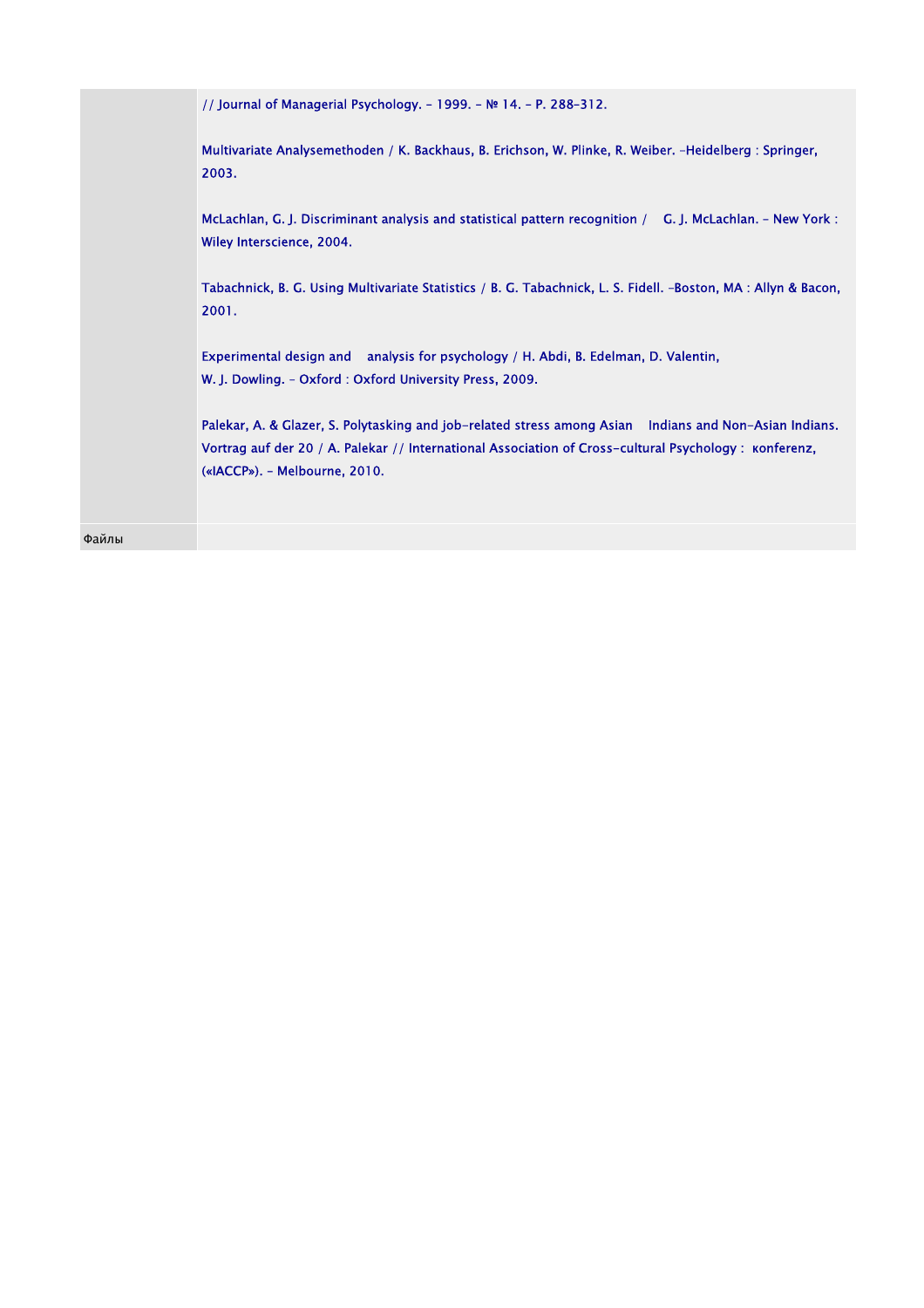| Раздел    |                                                                                                                                                                                                                                                                                                                                                                                                                                                                                                                                                                                                                                                                                                                                                                                                                                                                                                                                                                                                                                                                                                                                                                                                                                                                                                                                                              |
|-----------|--------------------------------------------------------------------------------------------------------------------------------------------------------------------------------------------------------------------------------------------------------------------------------------------------------------------------------------------------------------------------------------------------------------------------------------------------------------------------------------------------------------------------------------------------------------------------------------------------------------------------------------------------------------------------------------------------------------------------------------------------------------------------------------------------------------------------------------------------------------------------------------------------------------------------------------------------------------------------------------------------------------------------------------------------------------------------------------------------------------------------------------------------------------------------------------------------------------------------------------------------------------------------------------------------------------------------------------------------------------|
| Страницы  | 259-263                                                                                                                                                                                                                                                                                                                                                                                                                                                                                                                                                                                                                                                                                                                                                                                                                                                                                                                                                                                                                                                                                                                                                                                                                                                                                                                                                      |
| Тип       | [RAR] - Научная статья                                                                                                                                                                                                                                                                                                                                                                                                                                                                                                                                                                                                                                                                                                                                                                                                                                                                                                                                                                                                                                                                                                                                                                                                                                                                                                                                       |
| Коды      | [УДК] 159.922.6+378 (075)                                                                                                                                                                                                                                                                                                                                                                                                                                                                                                                                                                                                                                                                                                                                                                                                                                                                                                                                                                                                                                                                                                                                                                                                                                                                                                                                    |
| Заглавие  | [RUS]<br>ИЗУЧЕНИЕ СУБЪЕКТИВНОЙ КАРТИНЫ МИРА СТУДЕНТОВ ВЫСШЕЙ ШКОЛЫ<br>[ENG]<br>THE STUDY OF A SUBJECTIVE PICTURE OF THE WORLD OF STUDENTS OF THE HIGHER SCHOOL                                                                                                                                                                                                                                                                                                                                                                                                                                                                                                                                                                                                                                                                                                                                                                                                                                                                                                                                                                                                                                                                                                                                                                                               |
| Авторы    | [RUS]<br><b>СОРОКОУМОВА</b><br>Светлана Николаевна<br>Россия, 603950, г.Н.Новгород, ул. Ильинская 65. Тел.: +7 (831) 433-21-10, т/факс +7 (831) 430-02-<br>61<br>4013@bk.ru<br>ГОУ ВПО «Нижегородский государственный архитектурно-строительный университет»<br>канд.психол.наук, доцент кафедры педагогики и психологии<br>[ENG]<br><b>SOROKOUMOVA</b><br>Svetlana Nikolaevna<br>65 Iljinskaya str., 603950, Nizhny Novgorod, Russia. Phone: +7 (831) 433-21-10 (office), +7 (831) 430-<br>$02 - 61$<br>4013@bk.ru<br>The Nizhny Novgorod State University of Architecture and Civil Engineering<br>candidate of psychological sciences, senior lecturer of the chair of pedagogics and psychology<br>[RUS]<br><b>TAPACOB</b><br>Денис Юрьевич<br>Россия, 603950, г.Н.Новгород, ул. Ильинская 65. Тел. +7 (831) 433-21-10, факс +7 (831) 430-02-61<br>ghi-nngasy@mail.ru<br>ГОУ ВПО «Нижегородский государственный архитектурно-строительный университет»<br>аспирант кафедры педагогики и психологии<br>[ENG]<br><b>TARASOV</b><br><b>Denis Yurievich</b><br>65 Iljinskaya str., 603950, Nizhny Novgorod, Russia. Phone: +7 (831) 433-21-10 (office),<br>$+7$ (831) 430-02-61 (fax)<br>ghi-nngasy@mail.ru<br>The Nizhny Novgorod State University of Architecture and Civil Engineering<br>post-graduate student of the chair of pedagogics and psychology |
| Аннотация | [RUS]<br>В статье приводятся различные точки зрения ученых на проблему образа мира<br>в отечественных психологических исследованиях. Особое внимание уделяется эмпирическому<br>изучению становления субъективной картины мира студентов в условиях вузовской подготовки.<br>[ENG]<br>The article presents various points of view of scientists on a problem of the world image in domestic                                                                                                                                                                                                                                                                                                                                                                                                                                                                                                                                                                                                                                                                                                                                                                                                                                                                                                                                                                  |
|           | psychological researches. A special attention is given to the empirical studying of formation of a subjective<br>picture of the world of students under conditions of higher school education.                                                                                                                                                                                                                                                                                                                                                                                                                                                                                                                                                                                                                                                                                                                                                                                                                                                                                                                                                                                                                                                                                                                                                               |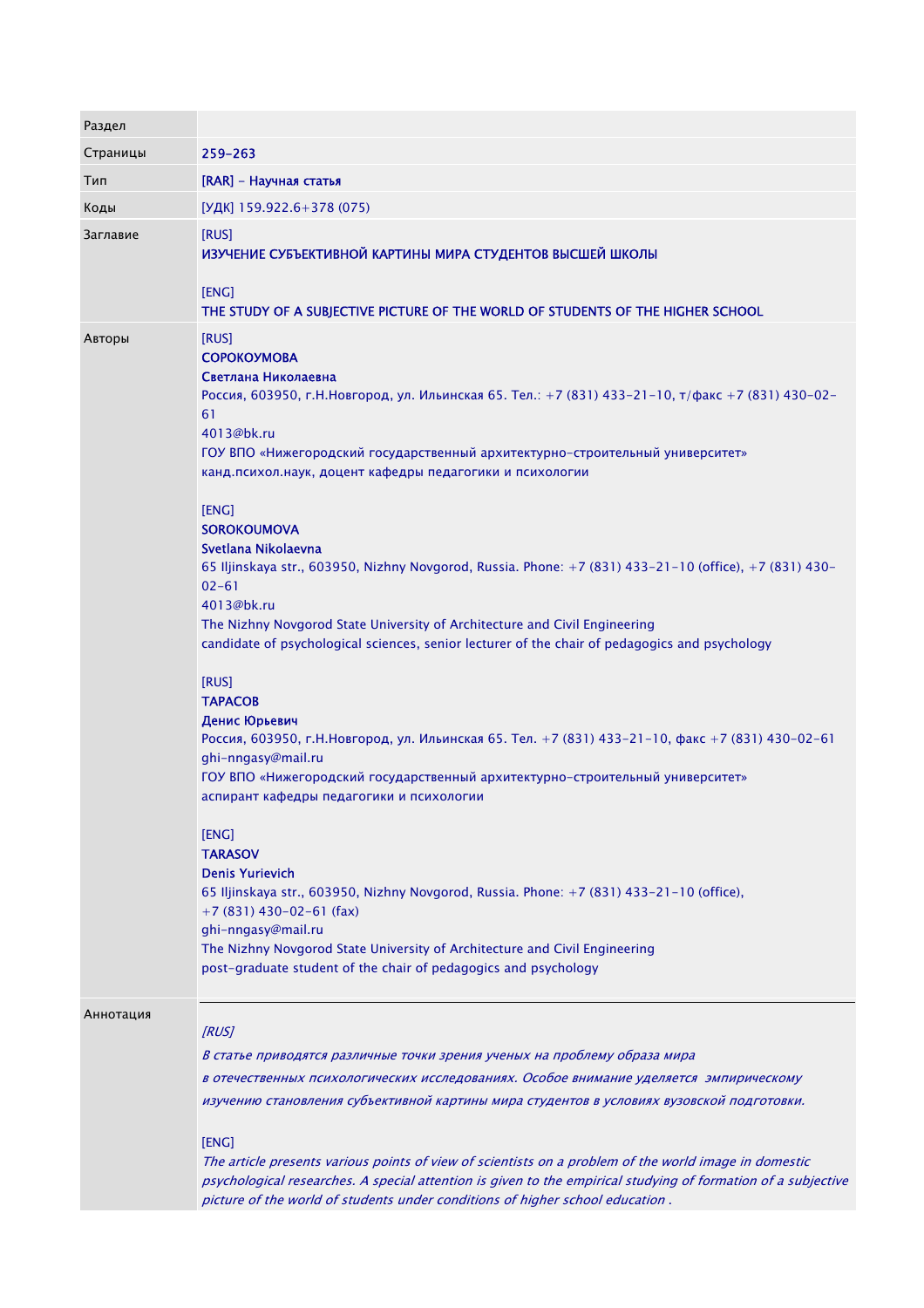| Текст          |                                                                                                                                                                                                                                                                                                                                                                                                                                                                                                                                                |
|----------------|------------------------------------------------------------------------------------------------------------------------------------------------------------------------------------------------------------------------------------------------------------------------------------------------------------------------------------------------------------------------------------------------------------------------------------------------------------------------------------------------------------------------------------------------|
| Ключевые слова | [RUS]<br>картина мира<br>субъективный образ мира<br>жизненные смыслы<br>субъект взаимодействия и общения<br>[ENG]<br><b>World picture</b><br>subjective image of the world<br>vital senses<br>the subject of interaction and dialogue                                                                                                                                                                                                                                                                                                          |
| Ссылки         | Смирнов, С. Д. Понятие «образ мира» и его значение для психологии познавательных процессов: А.<br>Н. Леонтьев и современная психология // Сборник статей памяти А. Н. Леонтьева / ред. А. В.<br>Запорожец [и др.] - М., 1985. - С. 149-155.<br>Леонтьев, А. Н. Психология образа / А. Н. Леонтьев // Вестник Моск. гос. ун-та. Сер. 14, Психология. -<br>$1979. - N22. - C. 3-13.$<br>Леонтьев, Д. А. Психология смысла: природа, строение и динамика смысловой реальности / Д. А.<br>Леонтьев. - 2-е, испр. изд. - М. : Смысл, 2003. - 487 с. |
| Файлы          |                                                                                                                                                                                                                                                                                                                                                                                                                                                                                                                                                |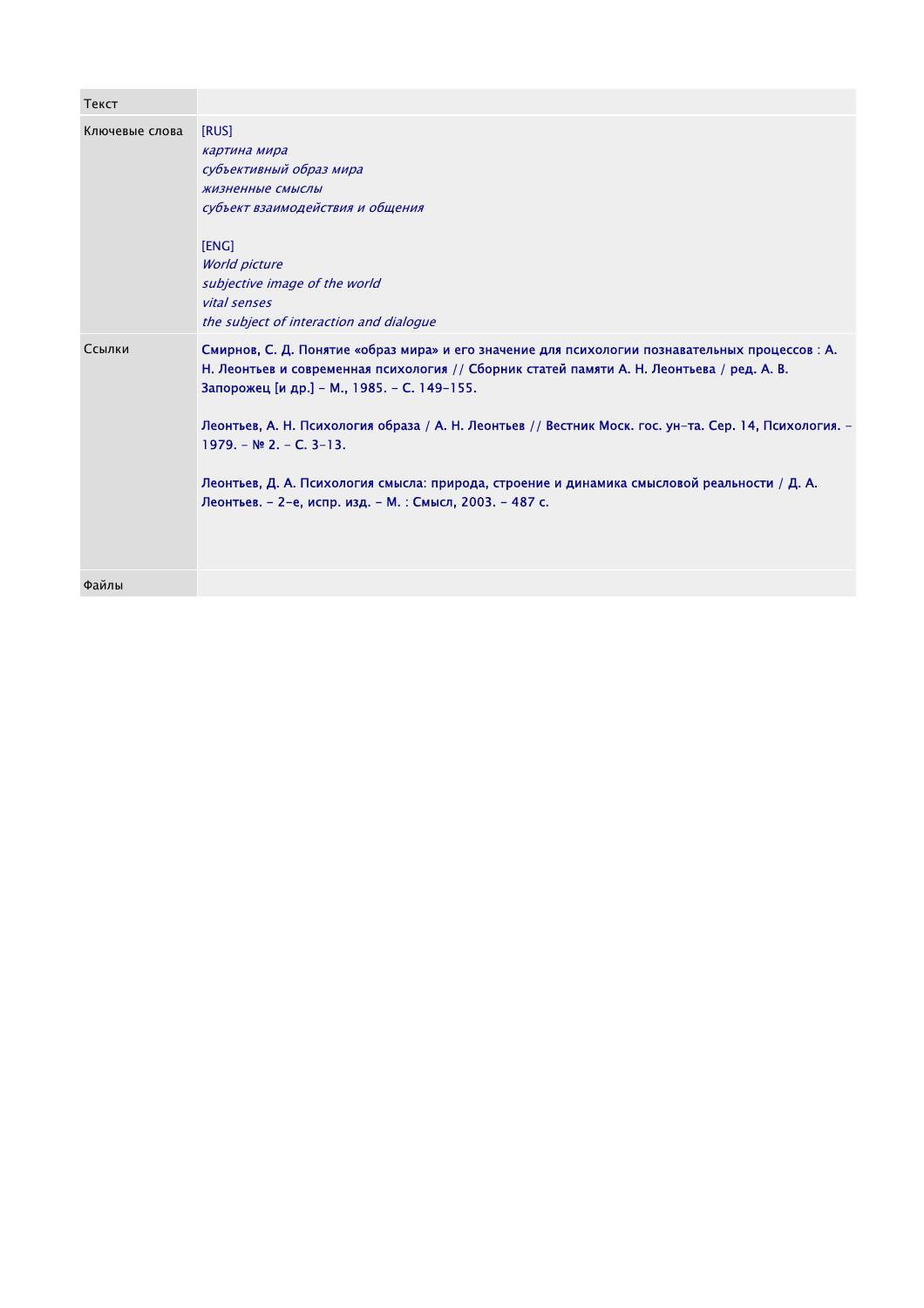| Раздел         |                                                                                                                                                                                                                                                                                                                                                                                                                                                                                                                                                                                                                                                                                                                                                                                                                                                                                                                                        |
|----------------|----------------------------------------------------------------------------------------------------------------------------------------------------------------------------------------------------------------------------------------------------------------------------------------------------------------------------------------------------------------------------------------------------------------------------------------------------------------------------------------------------------------------------------------------------------------------------------------------------------------------------------------------------------------------------------------------------------------------------------------------------------------------------------------------------------------------------------------------------------------------------------------------------------------------------------------|
| Страницы       | $264 - 268$                                                                                                                                                                                                                                                                                                                                                                                                                                                                                                                                                                                                                                                                                                                                                                                                                                                                                                                            |
| Тип            | [RAR] - Научная статья                                                                                                                                                                                                                                                                                                                                                                                                                                                                                                                                                                                                                                                                                                                                                                                                                                                                                                                 |
| Коды           | [УДК] 378 (07)                                                                                                                                                                                                                                                                                                                                                                                                                                                                                                                                                                                                                                                                                                                                                                                                                                                                                                                         |
| Заглавие       | [RUS]<br>СОЦИОКУЛЬТУРНАЯ КОМПЕТЕНТНОСТЬ БУДУЩИХ ПЕДАГОГОВ ДОШКОЛЬНЫХ УЧРЕЖДЕНИЙ В<br>КУЛЬТУРОТВОРЧЕСКОЙ ПАРАДИГМЕ ОБРАЗОВАНИЯ<br>[ENG]<br>SOCIO-CULTURAL COMPETENCE OF FUTURE NURSERY SCHOOL TEACHERS IN ACCORDANCE WITH<br><b>CULTURE-CREATIVE PARADIGM OF EDUCATION</b>                                                                                                                                                                                                                                                                                                                                                                                                                                                                                                                                                                                                                                                              |
| Авторы         | [RUS]<br><b>БАЮР</b><br>Ольга Валентиновна<br>Россия, 603950, г. Н. Новгород, ГСП-37, ул. Ульянова, д.1. Тел.: (831) 439-18-70;<br>факс: (831) 436-44-46<br>dovosp@mail.ru<br>ГОУ ВПО «Нижегородский государственный педагогический университет»<br>ассистент кафедры дошкольной педагогики<br>[ENG]<br><b>BAIUR</b><br>Olga Valentinovna<br>1, Ulyanov str., 603950, Nizhny Novgorod, Russia. Tel.: +7 (831) 439-18-70; fax: +7 (831) 36-44-46<br>dovosp@mail.ru<br>the Nizhny Novgorod State Pedagogical University<br>assistant of the chair of preschool pedagogics                                                                                                                                                                                                                                                                                                                                                                |
| Аннотация      | [RUS]<br>В статье обосновывается актуальность проблемы профессионально-педагогической подготовки<br>педагогов с ориентацией на культурологический подход в образовании и, в частности, формирования<br>социокультурной компетентности у будущих специалистов дошкольных образовательных учреждений.<br>Дается анализ терминов «социокультура», «социокультурное развитие», «социокультурная<br>деятельность», определение понятия «социокультурная компетентность».<br>[ENG]<br>The article is concerned with the importance of the problems of professional pedagogical training of<br>teachers with the orientation to the cultural trend in education and, particularly, the upbringing of socio-<br>cultural competence of future nursery school teachers. In the present paper the analysis of the terms of<br>"socio-culture", "socio-cultural development", "socio-cultural activity", "socio-cultural competence" is<br>given. |
| Текст          |                                                                                                                                                                                                                                                                                                                                                                                                                                                                                                                                                                                                                                                                                                                                                                                                                                                                                                                                        |
| Ключевые слова | [RUS]<br>культуротворческая (культурологическая) парадигма образования<br>социокультура<br>социокультурное развитие<br>социокультурная компетентность                                                                                                                                                                                                                                                                                                                                                                                                                                                                                                                                                                                                                                                                                                                                                                                  |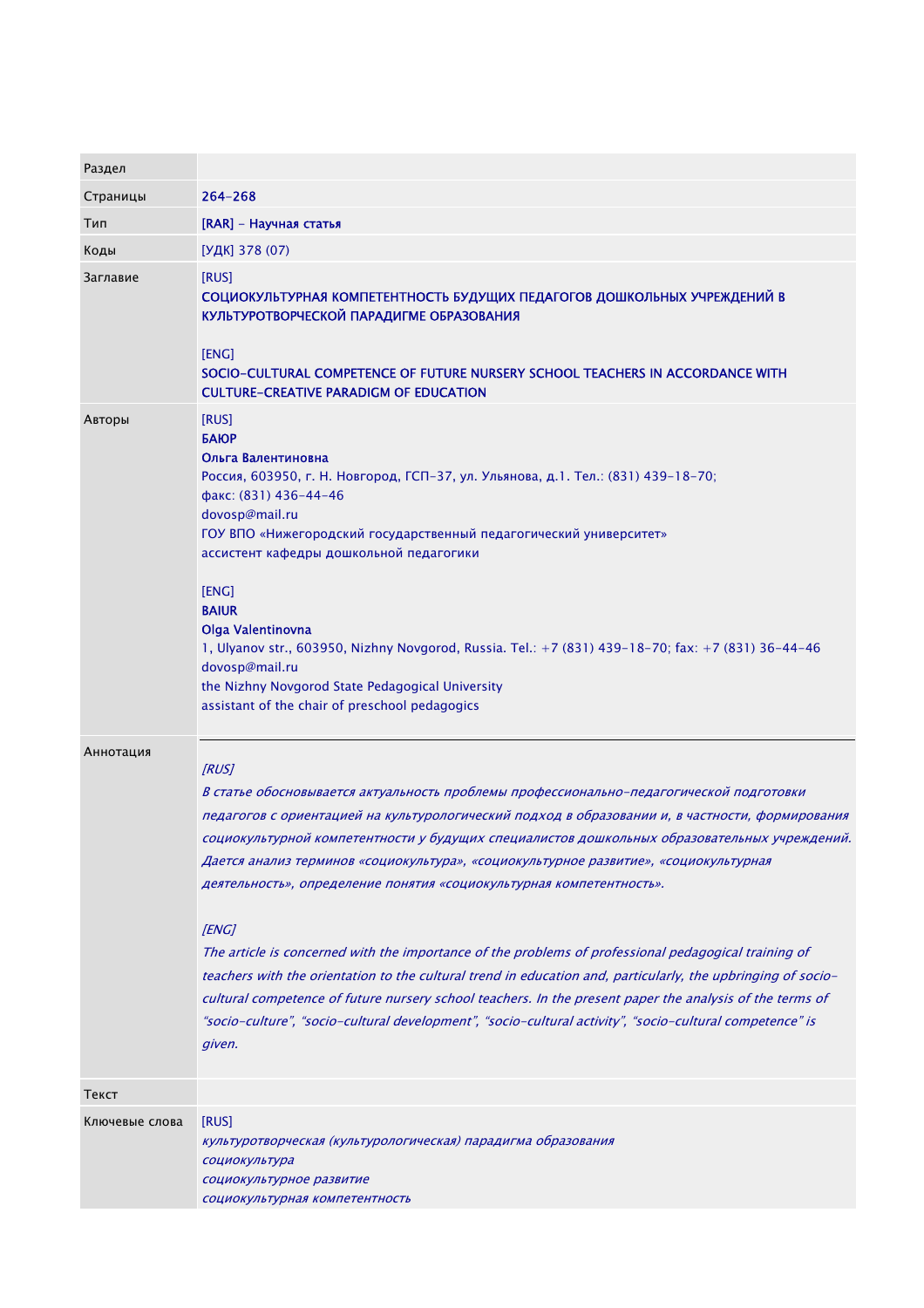|        | [ENG]<br>culture-creative (culturological) paradigm of education<br>socio-culture<br>socio-cultural development<br>socio-cultural competence                                                                                                                                                                                                                                                                                                                                                                                                                                                                                                                                                                                                                                                                                                                                                                                                                                                                                                                                                                                                                                                                                                                                                                                                                                                                                                                |
|--------|-------------------------------------------------------------------------------------------------------------------------------------------------------------------------------------------------------------------------------------------------------------------------------------------------------------------------------------------------------------------------------------------------------------------------------------------------------------------------------------------------------------------------------------------------------------------------------------------------------------------------------------------------------------------------------------------------------------------------------------------------------------------------------------------------------------------------------------------------------------------------------------------------------------------------------------------------------------------------------------------------------------------------------------------------------------------------------------------------------------------------------------------------------------------------------------------------------------------------------------------------------------------------------------------------------------------------------------------------------------------------------------------------------------------------------------------------------------|
| Ссылки | Гершунский, Б. С. Образование и будущее: Россия во мглеДлинное-длинное открытое письмо<br>Президенту России Б. Н. Ельцину / Б. С. Гершунский. – Бийск: НИЦ БиГПИ, 1993. – 72 с.<br>Арнольдов, А. И. Путь к храму культуры : Образование как социокультурный феномен / А. И.<br>Арнольдов; Ин-т педагогики, соц. работы РАО, Науч.-иссл. центр МГУ культуры. - М.: Грааль, 2000. -<br>108 c.<br>Ильин, Г. Л. Образование и культура: поиски взаимного соответствия : текст лекций / Г. Л. Ильин. – М.<br>: Знание, 1992. - 77 с.<br>Савицкая, Э. Закономерности формирования «модели культурного человека» / Э. Савицкая // Вопросы<br>философии. - 1990. - № 5. - С. 32-37.<br>Гайсина, Г. И. Культурологический подход в теории и практике педагогического образования : дис.<br>д-ра пед. наук / Г. И. Гайсина. – М., 2002. – 516 с<br>Вишнякова, С. М. Профессиональное образование : словарь : ключевые понятия, термины, актуальная<br>лексика / С. М. Вишнякова. – М. : НИЦ СПО, 1990. – 538 с.<br>Энциклопедия профессионального образования. В 3-х т. Т. 2 / под ред. С. Я. Батышева. - М.:<br>Профессиональное образование, 1999. - 580 с<br>Боровик, М. Г. Культурологическая компетентность выпускников высшей и средней школы: проблемы,<br>решения / М. Г. Боровик // Образование в России: перспективы и реальность : материалы науч.-практ.<br>конф. – СПб. : Изд-во С.-петерб. Акмеолог. Акад. ; Нев. Ин-т языка и культуры, 2001. – 285 с. |
| Файлы  |                                                                                                                                                                                                                                                                                                                                                                                                                                                                                                                                                                                                                                                                                                                                                                                                                                                                                                                                                                                                                                                                                                                                                                                                                                                                                                                                                                                                                                                             |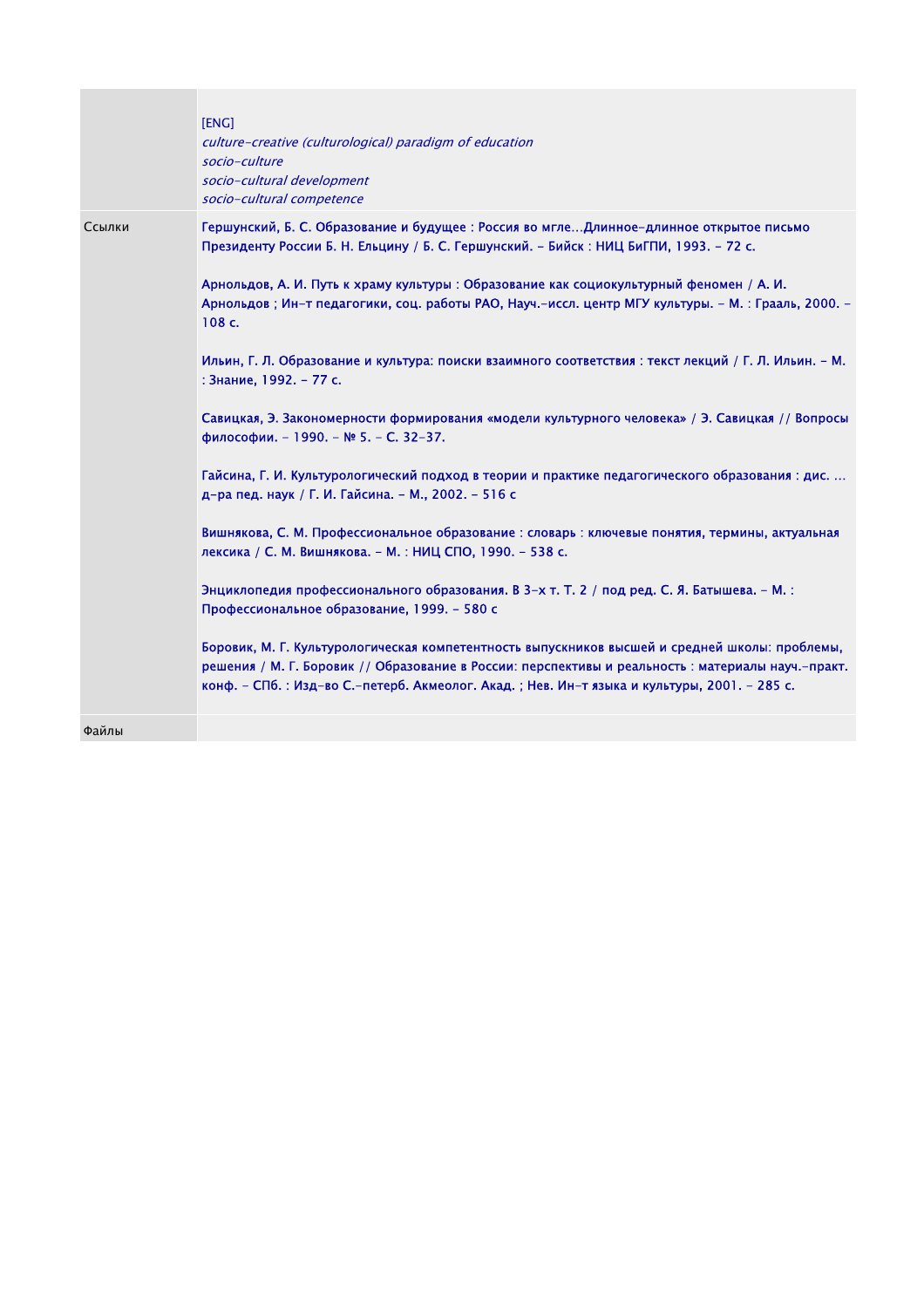| Раздел         |                                                                                                                                                                                                                                                                                                                                                                                                                                                                                                                                                                                                                                                                                                      |
|----------------|------------------------------------------------------------------------------------------------------------------------------------------------------------------------------------------------------------------------------------------------------------------------------------------------------------------------------------------------------------------------------------------------------------------------------------------------------------------------------------------------------------------------------------------------------------------------------------------------------------------------------------------------------------------------------------------------------|
| Страницы       | 268-272                                                                                                                                                                                                                                                                                                                                                                                                                                                                                                                                                                                                                                                                                              |
| Тип            | [RAR] - Научная статья                                                                                                                                                                                                                                                                                                                                                                                                                                                                                                                                                                                                                                                                               |
| Коды           | [УДК] 159.922.6(0,75)                                                                                                                                                                                                                                                                                                                                                                                                                                                                                                                                                                                                                                                                                |
| Заглавие       | [RUS]<br>ПОДГОТОВКА ПЕДАГОГОВ К ПСИХОЛОГО-ПЕДАГОГИЧЕСКОМУ СОПРОВОЖДЕНИЮ ДЕТЕЙ В<br>ИНКЛЮЗИВНОМ ОБУЧЕНИИ<br>[ENG]<br>PREPARATION OF TEACHERS FOR PSYCHOLOGY-PEDAGOGICAL SUPPORT OF CHILDREN IN INCLUSIVE<br><b>TRAINING</b>                                                                                                                                                                                                                                                                                                                                                                                                                                                                           |
| Авторы         | [RUS]<br><b>СОРОКОУМОВА</b><br>Светлана Николаевна<br>Россия, 603950, г.Н.Новгород, ул. Ильинская 65, тел.: (831) 433-21-10; факс: (831) 430-19-36<br>nir@nngasu.ru<br>ГОУ ВПО «Нижегородский государственный архитектурно-строительный университет»<br>канд.психол.наук, доцент кафедры педагогики и психологии<br>[ENG]<br><b>SOROKOUMOVA</b><br>Svetlana Nikolaevna<br>65 Iljinskaya str., 603950, Nizhny Novgorod, Russia. Phone: +7 (831) 433-21-10 (office), +7 (831) 430-<br>$19 - 36$ (fax)<br>nir@nngasu.ru<br>The Nizhny Novgorod State University of Architecture and Civil Engineering<br>candidate of psychological sciences, senior lecturer of the chair of pedagogics and psychology |
| Аннотация      | [RUS]<br>Статья посвящена подготовке педагогов к работе с детьми с «ограниченными возможностями<br>здоровья» в условиях инклюзивного обучения. Особое внимание уделено организации учебного<br>процесса.<br>[ENG]<br>The article is devoted to preparation of teachers for work with children with "the limited possibilities of<br>health" in conditions of inclusive training. The special attention is given to the organization of educational<br>process                                                                                                                                                                                                                                        |
| Текст          |                                                                                                                                                                                                                                                                                                                                                                                                                                                                                                                                                                                                                                                                                                      |
| Ключевые слова | [RUS]<br>учебный процесс<br>дети<br>педагог<br>инклюзивное обучение<br>[ENG]<br>teaching process<br>children<br>teacher<br><i>inclusive education</i>                                                                                                                                                                                                                                                                                                                                                                                                                                                                                                                                                |
| Ссылки         | Сабельникова, С. И. Развитие инклюзивного образования [Электронный ресурс] / С. И. Сабельникова //<br>Справочник руководителя образовательного учреждения. - 2009. - № 1. - Режим доступа :                                                                                                                                                                                                                                                                                                                                                                                                                                                                                                          |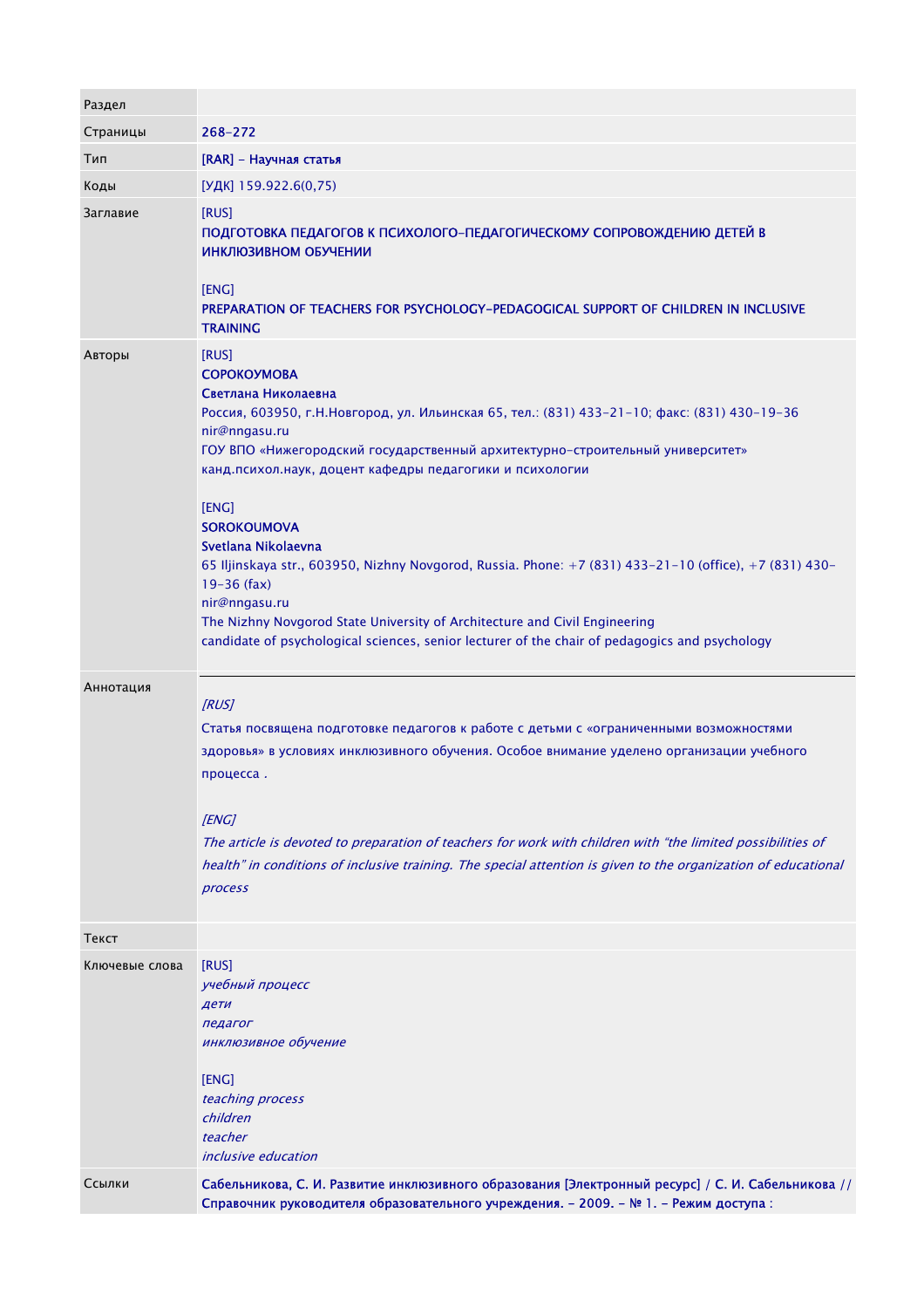<http://edu.resobr.ru/archive/year>

Сорокоумова, С. Н. Формирование эмоциональной культуры в детско-родительском взаимодействии / С. Н. Сорокоумова // Психология образования: профессионализм и культура : докл. регион. научн. практ. конф. - Н. Новгород, 2005. - С. 71-80.

Шипицына, Л. М. Актуальные аспекты интегрированного обучения детей с проблемами развития в России / Л. М. Шипицына // Интегрированное обучение: проблемы и перспективы. - СПб., 1996. - С. 19-30.

Файлы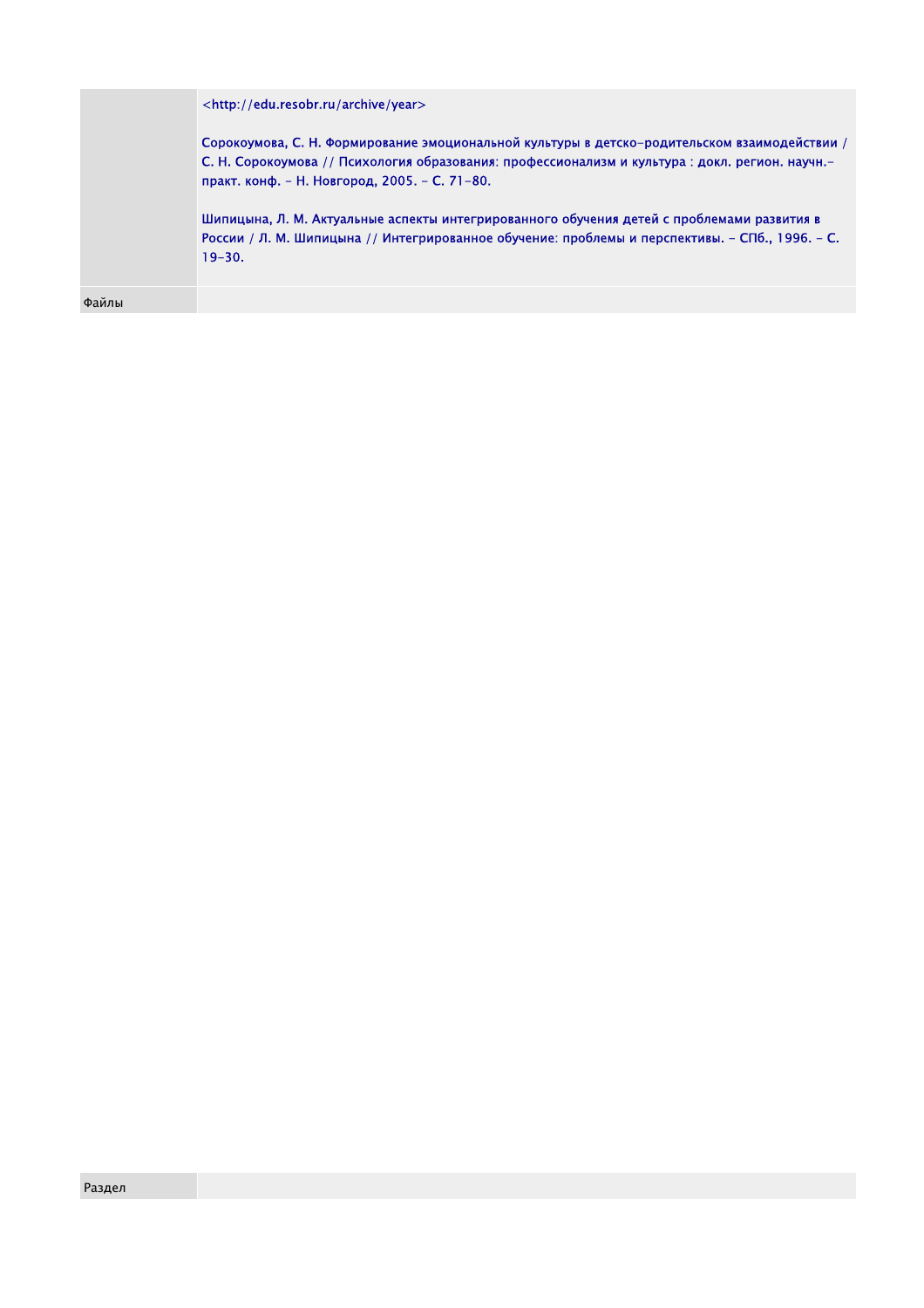| Страницы  | 273-276                                                                                                                                                                                                                                                                                                                                                                                                                                                                                                                                                                                                                                                                                                                                                                                                                                                                                       |
|-----------|-----------------------------------------------------------------------------------------------------------------------------------------------------------------------------------------------------------------------------------------------------------------------------------------------------------------------------------------------------------------------------------------------------------------------------------------------------------------------------------------------------------------------------------------------------------------------------------------------------------------------------------------------------------------------------------------------------------------------------------------------------------------------------------------------------------------------------------------------------------------------------------------------|
| Тип       | [RAR] - Научная статья                                                                                                                                                                                                                                                                                                                                                                                                                                                                                                                                                                                                                                                                                                                                                                                                                                                                        |
| Коды      | [УДК] 373+159.9                                                                                                                                                                                                                                                                                                                                                                                                                                                                                                                                                                                                                                                                                                                                                                                                                                                                               |
| Заглавие  | [RUS]<br>ФОРМИРОВАНИЕ У ДЕТЕЙ ЗНАКОВО-СИМВОЛИЧЕСКОЙ ДЕЯТЕЛЬНОСТИ КАК СОЦИКУЛЬТУРНАЯ И<br>ПСИХОЛОГО-ПЕДАГОГИЧЕСКАЯ ПРОБЛЕМА<br>[ENG]<br>SIGN-ORIENTED AND SYMBOLICAL ACTIVITY OF CHILDREN LOOKED UPON AS SOCIO-CULTURAL AND<br>PSYCHOLOGICAL AND PEDAGOGICAL PROBLEM                                                                                                                                                                                                                                                                                                                                                                                                                                                                                                                                                                                                                           |
| Авторы    | [RUS]<br><b>KBACOBA</b><br>Мария Геннадьевна<br>Россия, 603950, г.Н. Новгород, ул. Ильинская, д. 65. Тел.: (831) 433-21-10<br>ghi-nngasu@mail.ru<br>ГОУ ВПО «Нижегородский государственный архитектурно-строительный университет»<br>канд. филос. наук, доцент кафедры культурологии                                                                                                                                                                                                                                                                                                                                                                                                                                                                                                                                                                                                          |
|           | [ENG]<br><b>KVASOVA</b><br>Mariya Gennadyevna<br>65 Iljinskaya str., 603950, Nizhny Novgorod, Russia, Tel: (831) 433-21-10<br>ghi-nngasu@mail.ru<br>The Nizhny Novgorod State University of Architecture and Civil Engineering<br>cand. ph., docent of the chair of cultural sciences<br>[RUS]<br><b>РОМАШОВ</b><br>Кирилл Сергеевич<br>Россия, 603950, г.Н. Новгород, ул. Ильинская, д. 65. Тел.: (831) 433-21-10<br>ghi-nngasu@mail.ru<br>ГОУ ВПО «Нижегородский государственный архитектурно-строительный университет»<br>соискатель уч. степ. канд. наук кафедры педагогики и психологии<br>[ENG]<br><b>ROMASHEV</b><br><b>Kirill Sergeyevich</b><br>65 Iljinskaya str., 603950, Nizhny Novgorod, Russia, Tel: (831) 430-54-92<br>ghi-nngasu@mail.ru<br>The Nizhny Novgorod State University of Architecture and Civil Engineering<br>applicant at the chair of pedagogics and psychology |
| Аннотация | [RUS]<br>В статье раскрываются социокультурные и психолого-педагогические аспекты формирования у детей<br>знаково-символической деятельности (ЗСД). Классифицируются функционально-психологические<br>предпосылки формирования ЗСД в старшем дошкольном и младшем школьном возрастах.<br>Обозначаются основные направления психолого-педагогической работы по формированию у детей<br>ЗСД, приводится типология знакового материала и развивающих игр.<br>[ENG]                                                                                                                                                                                                                                                                                                                                                                                                                               |

The article tackles socio-cultural and psychological and pedagogical aspects of sign-oriented and symbolical activity of children (SOSA). It represents a classification of functional and psychological premises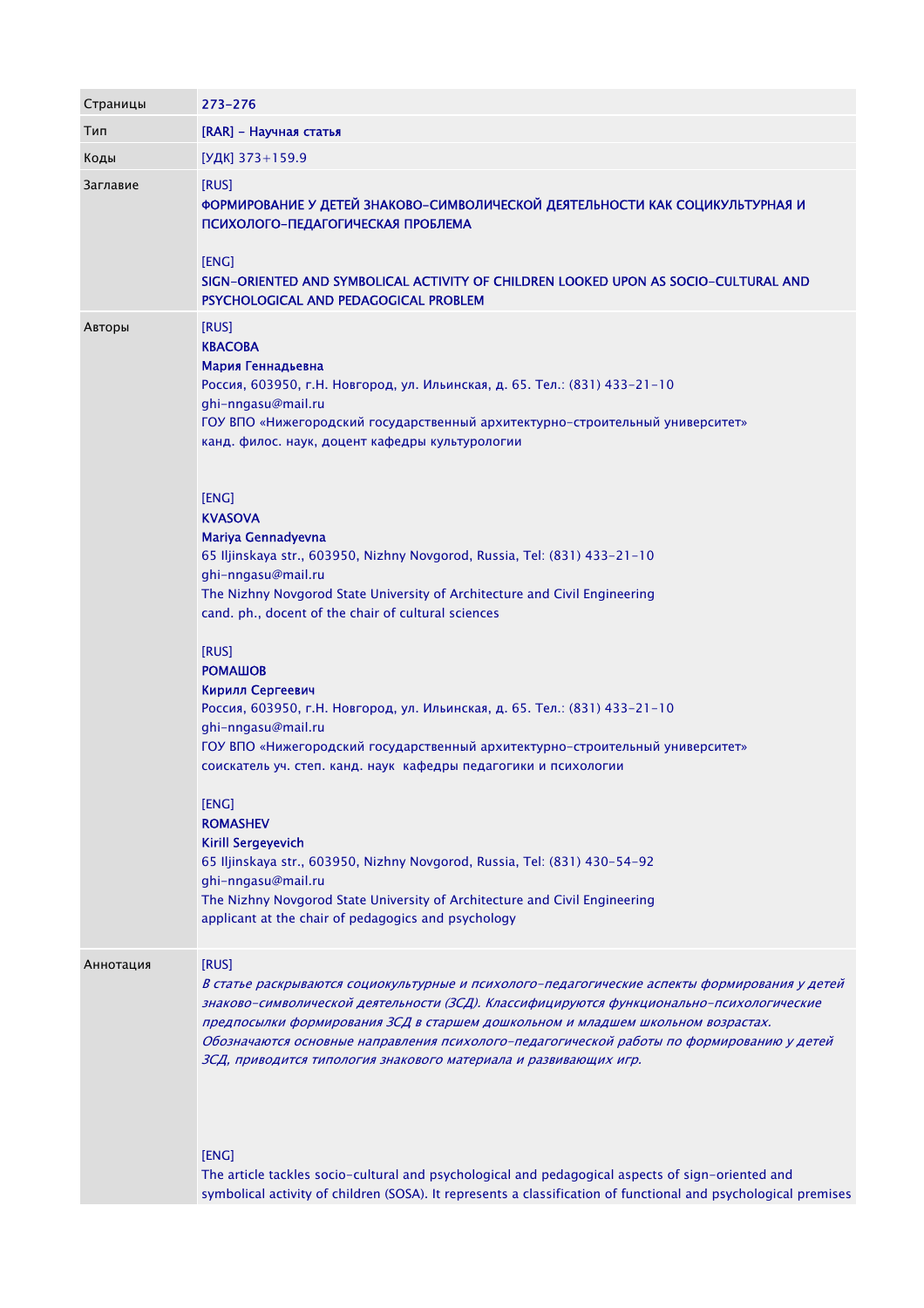|                | of SOSA molding with the children of preschool age and junior pupils. The main directions of research on<br>SOSA of children are enumerated. Different sign materials and games of skill are taken into consideration.                                                                                                                                                                                                                                                                                                                                                                                                                                                                                                                                                                                                                                                                                                                                                                                                                                                                                                                                                                                                                                                                                                                                      |
|----------------|-------------------------------------------------------------------------------------------------------------------------------------------------------------------------------------------------------------------------------------------------------------------------------------------------------------------------------------------------------------------------------------------------------------------------------------------------------------------------------------------------------------------------------------------------------------------------------------------------------------------------------------------------------------------------------------------------------------------------------------------------------------------------------------------------------------------------------------------------------------------------------------------------------------------------------------------------------------------------------------------------------------------------------------------------------------------------------------------------------------------------------------------------------------------------------------------------------------------------------------------------------------------------------------------------------------------------------------------------------------|
| Текст          |                                                                                                                                                                                                                                                                                                                                                                                                                                                                                                                                                                                                                                                                                                                                                                                                                                                                                                                                                                                                                                                                                                                                                                                                                                                                                                                                                             |
| Ключевые слова | [RUS]<br>знаково-символическая деятельность<br>знаково-символическая функция<br>знаково-символические средства<br>функционально-психологические предпосылки<br>знаковая система<br>ЗНАК И СИМВОЛ<br>знаковый материал<br>развивающие игры<br>[ENG]<br>sign-oriented and symbolical activity<br>sign-oriented and symbolical function<br>sign-oriented and symbolical means<br>functional and psychological premises<br>a system of signs<br>a sign and a symbol<br>sign material<br>games of skill                                                                                                                                                                                                                                                                                                                                                                                                                                                                                                                                                                                                                                                                                                                                                                                                                                                          |
| Ссылки         | Выготский, Л. С. Детская психология. Ч. 2 : Вопросы детской (возрастной) психологии / Л. С.<br>Выготский // Собрание сочинений : в 6 т. - М., 1984.<br>Салмина, Н. Г. Структура, функционирование и формирование знаково-символической деятельности:<br>дис.  д-ра психол. наук: 19.00.00 / Н. Г. Салмина. - М., 1987. - 433 с<br>Сапогова, Е. Е. Развитие знаково-символической деятельности у детей дошкольного возраста : дис.<br>д-ра психол. наук: 19.00.00 / Е. Е. Сапогова. - М., 1994. - 418 с<br>Корнев, А. Н. Нарушения чтения и письма у детей : учеб.-метод. пособие / А. Н. Корнев. - СПб. : МиМ,<br>1997. – 286 с. – (Серия «Психология детства»)<br>Эльконин, Д. Б. Психическое развитие в детских возрастах / Д. Б. Эльконин. - М. : МПСИ ; Воронеж :<br>МОДЭК, 1997. - 416 с.<br>Ананьев, Б. Г. Психология и проблема человекознания / Б. Г. Ананьев. - М. : Ин-т практ. психологии ;<br>Воронеж: МОДЭК, 1996. - 384 с<br>Безруких, М. М. Ребенок идет в школу : учеб. пособие для студентов высш. и сред. пед. учеб.<br>заведений / М. М. Безруких, С. П. Ефимова. - 4-е изд., перераб. - М. : Академия, 2000. - 248 с.<br>Лалаева, Р. И. Диагностика и коррекция нарушений чтения и письма у младших школьников : учеб.-<br>метод. пособие / Р. И. Лалаева, Л. В. Бенедиктова. - СПб. : СОЮЗ, 2001. - 224 с. - (Библиотека<br>логопеда). |
| Файлы          |                                                                                                                                                                                                                                                                                                                                                                                                                                                                                                                                                                                                                                                                                                                                                                                                                                                                                                                                                                                                                                                                                                                                                                                                                                                                                                                                                             |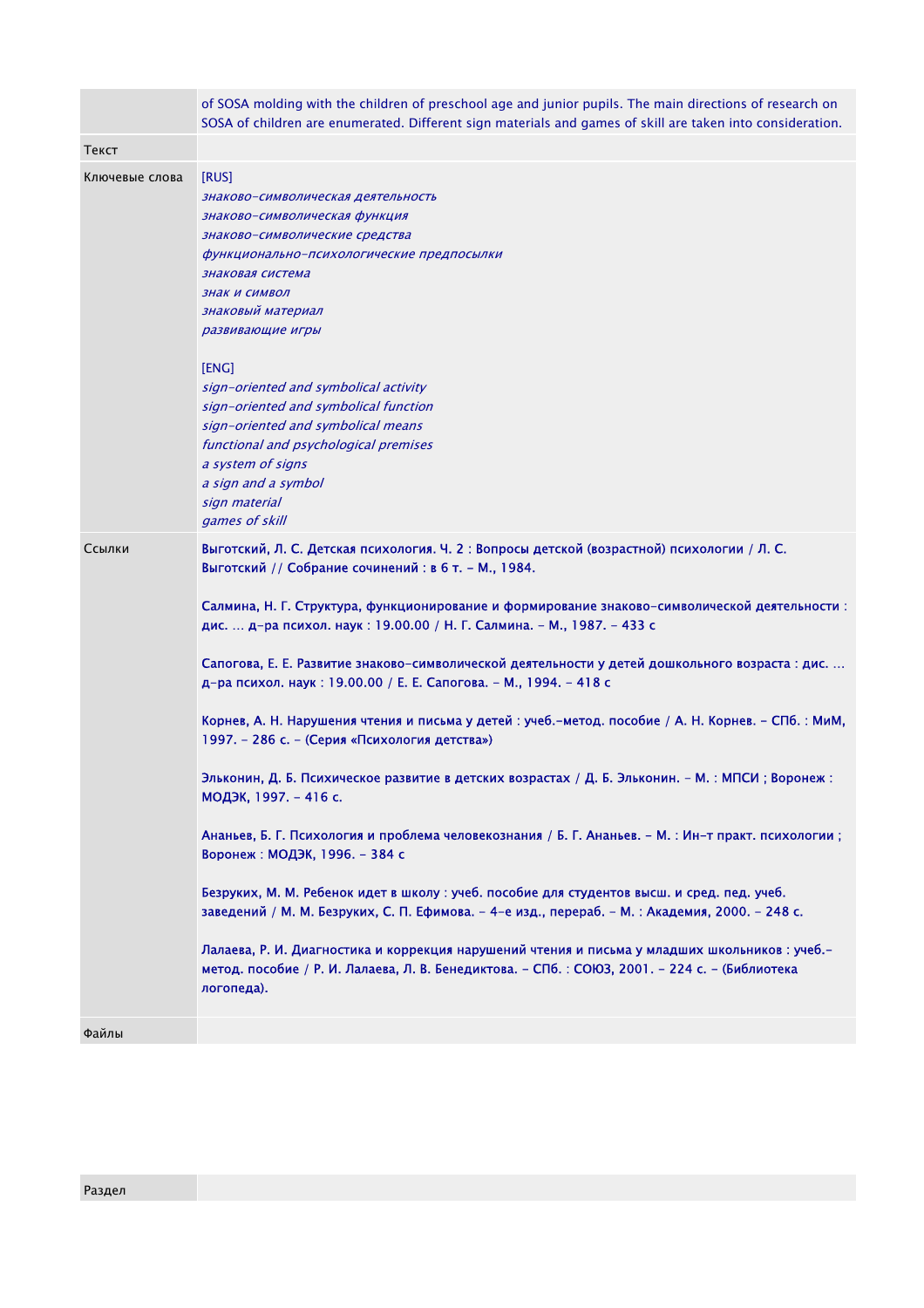| Страницы       | 277-279                                                                                                                                                                                                                                                                                                                                                                                                                                                                                                                                                                                                                                                                                                                                                                                                                                                                                                                           |
|----------------|-----------------------------------------------------------------------------------------------------------------------------------------------------------------------------------------------------------------------------------------------------------------------------------------------------------------------------------------------------------------------------------------------------------------------------------------------------------------------------------------------------------------------------------------------------------------------------------------------------------------------------------------------------------------------------------------------------------------------------------------------------------------------------------------------------------------------------------------------------------------------------------------------------------------------------------|
| Тип            | [RAR] - Научная статья                                                                                                                                                                                                                                                                                                                                                                                                                                                                                                                                                                                                                                                                                                                                                                                                                                                                                                            |
| Коды           | [УДК] 37.032                                                                                                                                                                                                                                                                                                                                                                                                                                                                                                                                                                                                                                                                                                                                                                                                                                                                                                                      |
| Заглавие       | [RUS]<br>ПСИХОЛОГО-ПЕДАГОГИЧЕСКАЯ КУЛЬТУРА КАК СИСТЕМНОЕ ОБРАЗОВАНИЕ<br>[ENG]<br>PSYCHO-PEDAGOGICAL CULTURE AS A SYSTEM FORMATION                                                                                                                                                                                                                                                                                                                                                                                                                                                                                                                                                                                                                                                                                                                                                                                                 |
| Авторы         | [RUS]<br><b>POMAHOBA</b><br>Клара Анатольевна<br>Россия, 603002, г. Н. Новгород, ул. Луначарского, д. 23. Тел.: (831) 246-36-08<br>eco-vgipu@bk.ru<br>ГОУ ВПО «Волжский государственный инженерно-педагогический университет»<br>д-р пед. наук, проф., зав. кафедры экологии и природопользования<br>[ENG]<br><b>ROMANOVA</b><br>Klara Anatolyevna<br>23, Lunacharsky str., 603002, Nizhny Novgorod, Russia. Tel.: +7 (831) 246-36-08<br>eco-vgipu@bk.ru<br>Volzhsky State Engineering-Pedagogical University<br>doctor of pedagogical sciences, professor, holder of the chair of ecology and nature management<br>[RUS]<br>ЛЯШЕНКО<br>Мария Сергеевна<br>Россия, 603000, г. Н. Новгород, ул. Большая Печерская, д. 25/12. Тел.: (831) 419-55-21<br>ambermary@yandex.ru<br>ГОУ ВПО «Государственный университет Высшая школа экономики» Нижегородский филиал<br>ст. преп. кафедры иностранных языков<br>[ENG]<br><b>LYSHENKO</b> |
|                | Maria Sergeyevna<br>25/12 Bolshaya Pechyorskaya str., 603000, Nizhny Novgorod, Russia. Tel.: +7 (831) 419-55-21<br>ambermary@yandex.ru<br>The State University The Higher School of Economics Nizhny Novgorod branch<br>senior teacher of the chair of foreign languages                                                                                                                                                                                                                                                                                                                                                                                                                                                                                                                                                                                                                                                          |
| Аннотация      | [RUS]<br>В статье анализируется понятие «психолого-педагогическая культура» с точки зрения системного<br>подхода с позиций онтологического и гносеологического направлений<br>[ENG]<br>The article deals with the system analysis of the term psycho-pedagogical culture from the ontological and<br>gnosiological aspects                                                                                                                                                                                                                                                                                                                                                                                                                                                                                                                                                                                                        |
| Текст          |                                                                                                                                                                                                                                                                                                                                                                                                                                                                                                                                                                                                                                                                                                                                                                                                                                                                                                                                   |
| Ключевые слова | [RUS]<br>психолого-педагогическая культура<br>системный анализ<br>система<br>изоморфные системы<br><b>СВЯЗЬ</b><br>гносеологический                                                                                                                                                                                                                                                                                                                                                                                                                                                                                                                                                                                                                                                                                                                                                                                               |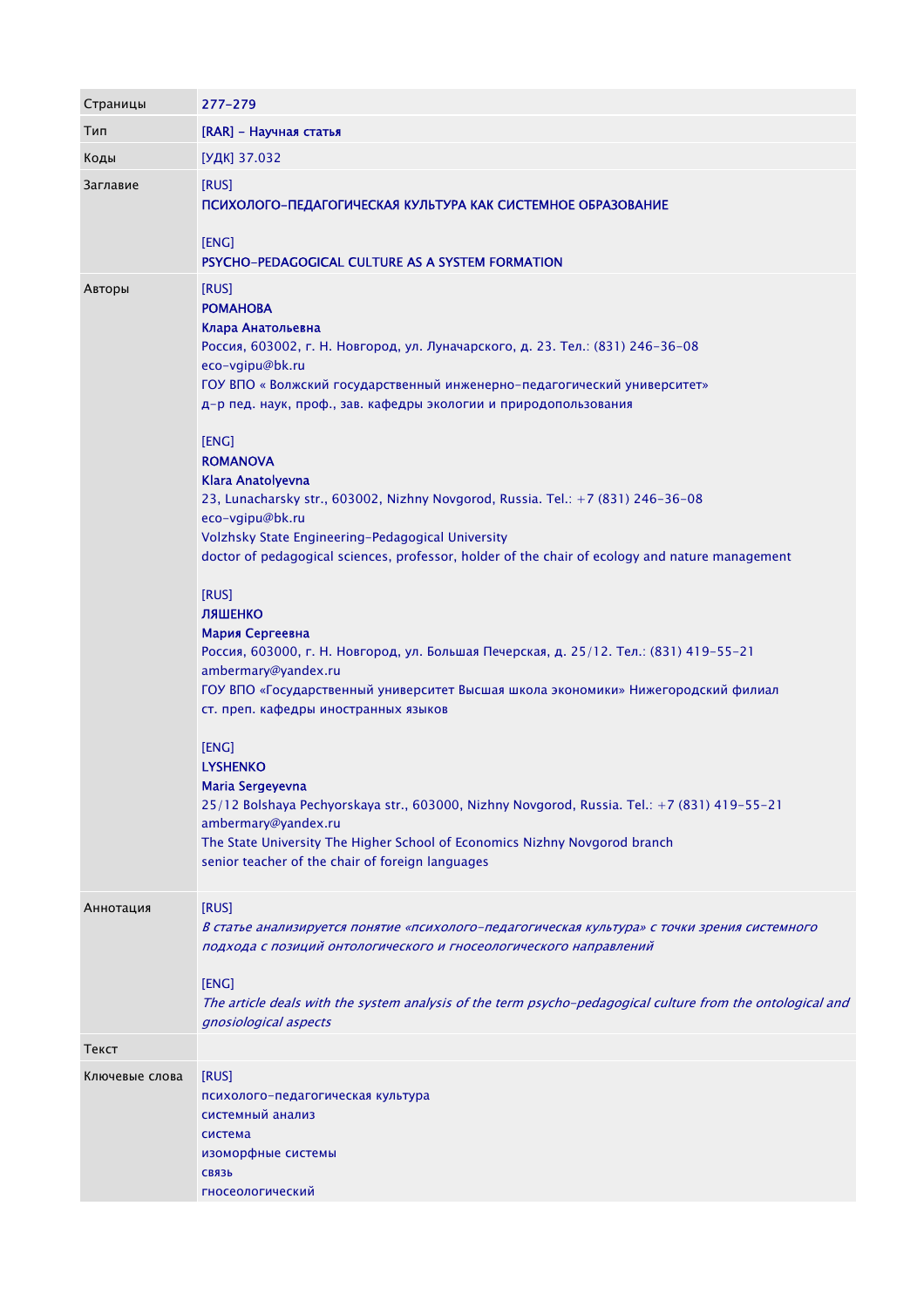|        | онтологический                                                                                                                                                           |
|--------|--------------------------------------------------------------------------------------------------------------------------------------------------------------------------|
|        | полиструктурность                                                                                                                                                        |
|        | [ENG]<br>psycho-pedagogical culture<br>system analysis<br>system<br>isomorphous systems<br>connection<br>gnosiological<br>ontological<br>polystructure                   |
| Ссылки | Блауберг, И. В. Становление и сущность системного подхода / И. В. Блауберг, Э. Г. Юдин. - М. : Наука,<br>$1993. - 408c.$                                                 |
|        | Кузьмина, Н. В. Методы системного педагогического исследования / Н. В. Кузьмина. – Л. : Изд-во<br>Ленингр. гос. ун-та, 1980. - 216 с.                                    |
|        | Зеер, Э. Ф. Психология профессионального развития : учеб. пособие для студентов высш. учеб.<br>заведений / Э. Ф. Зеер. - 3-е изд., стер. - М. : Академия, 2009. - 240 с. |
|        | Леонтьев, А. Н. Деятельность. Сознание. Личность / А. Н. Леонтьев. - М. : Политиздат, 1975. - 304 с.                                                                     |
|        |                                                                                                                                                                          |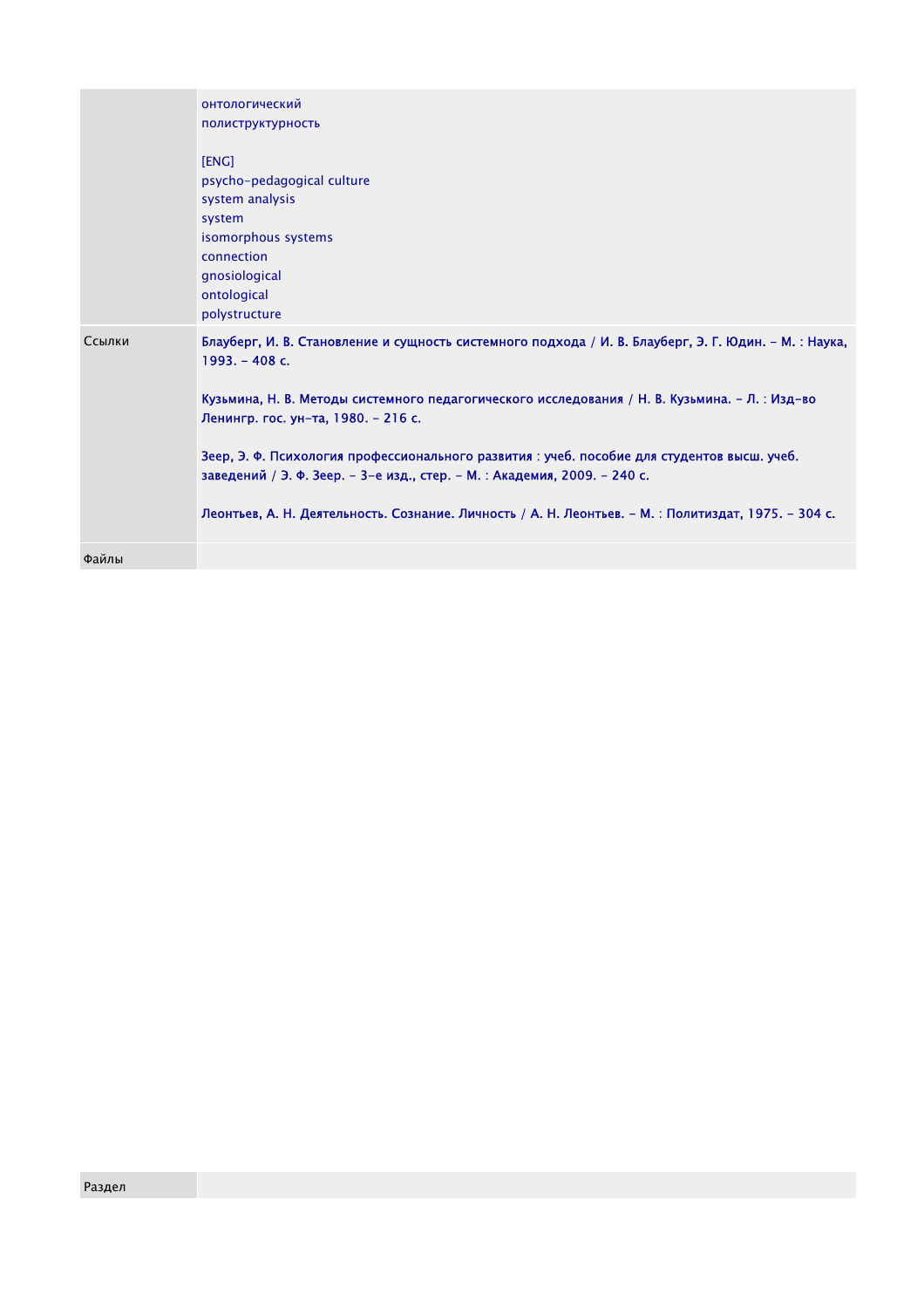| Страницы       | 280-284                                                                                                                                                                                                                                                                                                                                                                                                                                                                                                                                                                                                                                                                                                                                               |
|----------------|-------------------------------------------------------------------------------------------------------------------------------------------------------------------------------------------------------------------------------------------------------------------------------------------------------------------------------------------------------------------------------------------------------------------------------------------------------------------------------------------------------------------------------------------------------------------------------------------------------------------------------------------------------------------------------------------------------------------------------------------------------|
| Тип            | [RAR] - Научная статья                                                                                                                                                                                                                                                                                                                                                                                                                                                                                                                                                                                                                                                                                                                                |
| Коды           | [УДК] 431.072                                                                                                                                                                                                                                                                                                                                                                                                                                                                                                                                                                                                                                                                                                                                         |
| Заглавие       | [RUS]<br>АСПЕКТЫ МАРГИНАЛЬНОЙ КУЛЬТУРЫ В ПРОСТРАНСТВЕ СОВРЕМЕННОГО ГОРОДА<br>[ENG]                                                                                                                                                                                                                                                                                                                                                                                                                                                                                                                                                                                                                                                                    |
|                | ASPECTS OF MARGINAL CULTURE IN THE SPACE OF A MODERN CITY                                                                                                                                                                                                                                                                                                                                                                                                                                                                                                                                                                                                                                                                                             |
| Авторы         | [RUS]<br><b>ЩЕГОЛЕВА</b><br>Анастасия Владимировна<br>Россия, 603950, г. Н. Новгород, ул. Ильинская, д. 65. Тел.: (831) 430-19-57<br>av_scheg@mail.ru<br>ГОУ ВПО «Нижегородский государственный архитектурно-строительный университет»<br>соискатель уч. степени канд. наук кафедры философии и политологии, старший преподаватель<br>кафедры архитектуры<br>[ENG]<br><b>SCHEGOLEVA</b><br>Anastasia Vladimirovna<br>65 Iljinskaya str., 603950, Nizhny Novgorod, Russia. Tel.: +7 (831) 430 19-57<br>av_scheq@mail.ru<br>The Nizhny Novgorod State University of Architecture and Civil Engineering<br>competitor account. degree candidate. sciences department of philosophy and political science, senior<br>teacher of the chair of architecture |
| Аннотация      | [RUS]<br>В статье рассматриваются концептуальные подходы к определению маргинальности в социальных<br>процессах, развивающихся в пространстве современного города в связи с социокультурным<br>переструктурированием общества.<br>[ENG]<br>The article considers conceptual approaches to the definition of marginality in social processes being<br>developed in the space of a modern city in connection with the sociocultural restructuring of the society                                                                                                                                                                                                                                                                                        |
| Текст          |                                                                                                                                                                                                                                                                                                                                                                                                                                                                                                                                                                                                                                                                                                                                                       |
| Ключевые слова | [RUS]<br>маргинальность<br>социальный статус<br>социокультурное пространство<br>маргинальная личность<br>«черная культура»<br>[ENG]<br>marginality<br>the social status<br>sociocultural space<br>marginal person<br>«black culture»                                                                                                                                                                                                                                                                                                                                                                                                                                                                                                                  |
| Ссылки         | Зиммель Г. Избранные произведения. - М. : [б. и.], 2000.                                                                                                                                                                                                                                                                                                                                                                                                                                                                                                                                                                                                                                                                                              |
|                | Вебер М. Избранные произведения. М. : Прогресс, 1990.<br>Парк, Р. Культурный конфликт и маргинальный человек / Р. Парк // Общественные науки за рубежом:<br>РЖ. Сер. 11, Социология. - М., 1998. - № 2. - С. 172-173.                                                                                                                                                                                                                                                                                                                                                                                                                                                                                                                                 |
|                |                                                                                                                                                                                                                                                                                                                                                                                                                                                                                                                                                                                                                                                                                                                                                       |

m.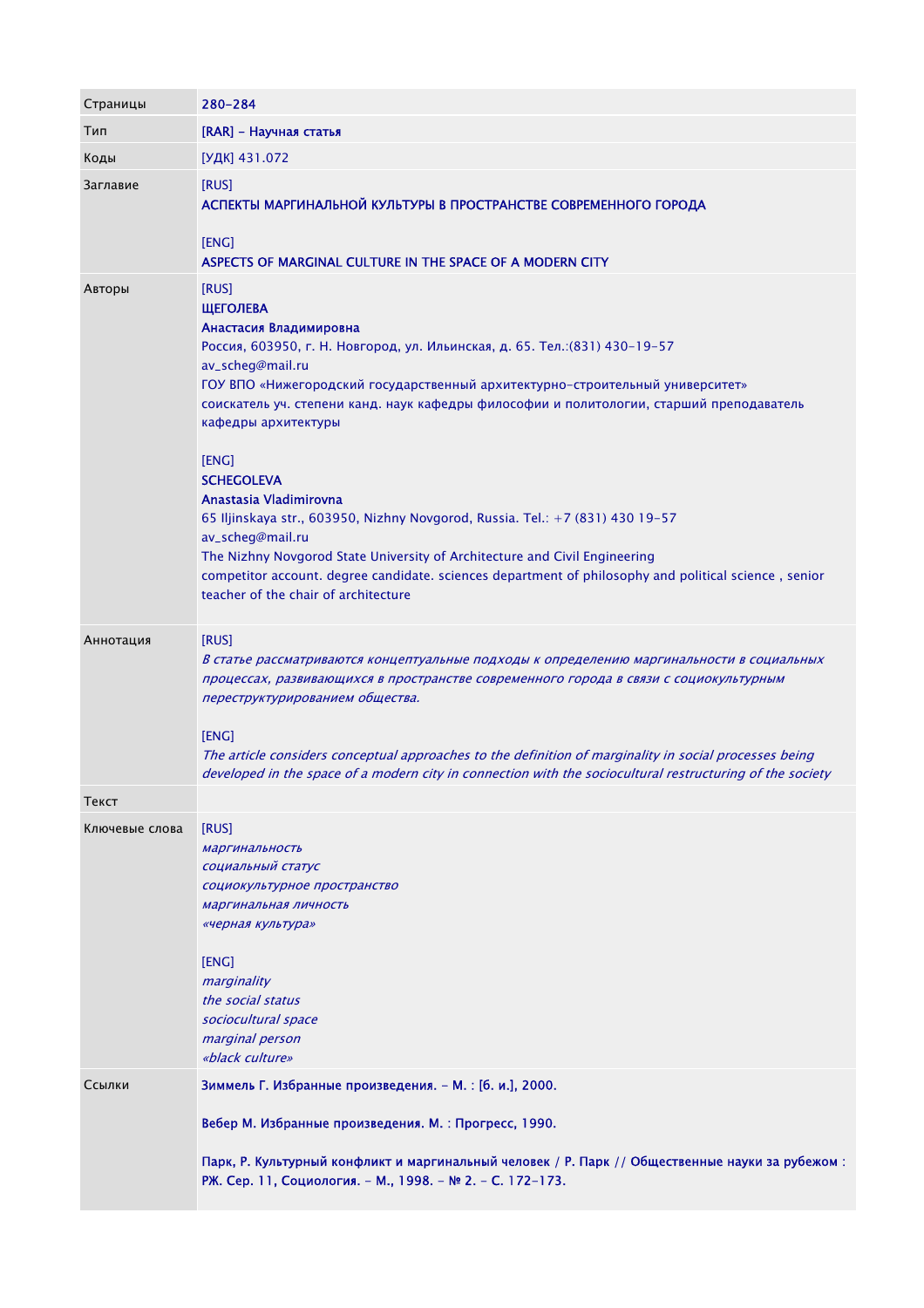Шапинский, В. А. Культурная маргинальность как социально-философская проблема : дис ... канд. филос. наук / В. А. Шапинский. - М., 1990. Дедюлина, М. А. Концепция маргинальности [Электронный ресурс] / М. А. Дедюлина.

Файлы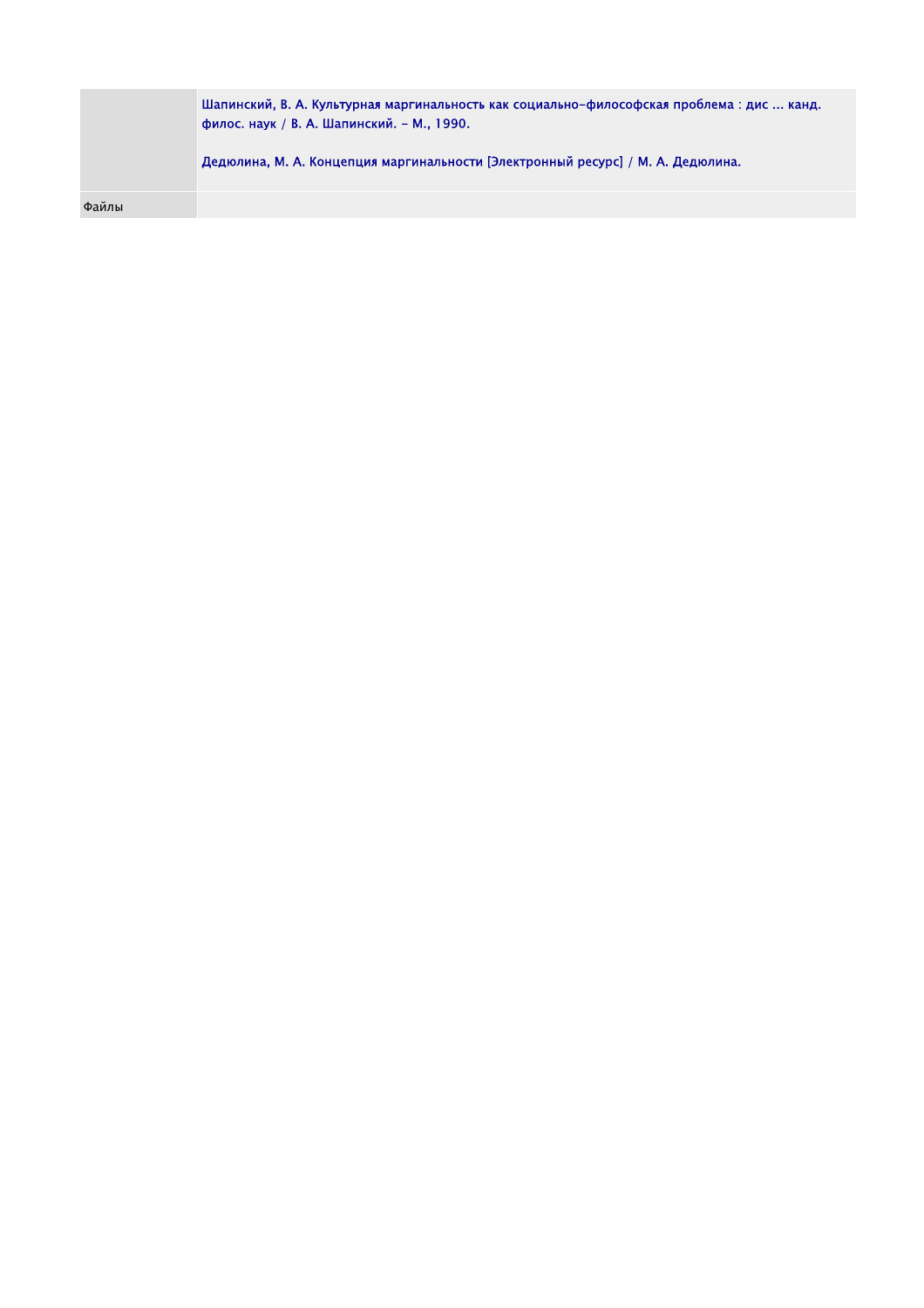| Раздел         |                                                                                                                                                                                                                                                                                                                                                                                                                                                                                                                                                                                                                                                                                                                                                                                                                                                                                                                                                                                                                                                                                                                                                                                                                                |
|----------------|--------------------------------------------------------------------------------------------------------------------------------------------------------------------------------------------------------------------------------------------------------------------------------------------------------------------------------------------------------------------------------------------------------------------------------------------------------------------------------------------------------------------------------------------------------------------------------------------------------------------------------------------------------------------------------------------------------------------------------------------------------------------------------------------------------------------------------------------------------------------------------------------------------------------------------------------------------------------------------------------------------------------------------------------------------------------------------------------------------------------------------------------------------------------------------------------------------------------------------|
| Страницы       | 284-290                                                                                                                                                                                                                                                                                                                                                                                                                                                                                                                                                                                                                                                                                                                                                                                                                                                                                                                                                                                                                                                                                                                                                                                                                        |
| Тип            | [RAR] – Научная статья                                                                                                                                                                                                                                                                                                                                                                                                                                                                                                                                                                                                                                                                                                                                                                                                                                                                                                                                                                                                                                                                                                                                                                                                         |
| Коды           | [УДК] $1+004.9$                                                                                                                                                                                                                                                                                                                                                                                                                                                                                                                                                                                                                                                                                                                                                                                                                                                                                                                                                                                                                                                                                                                                                                                                                |
| Заглавие       | [RUS]<br>ВИРТУАЛЬНО-ИНФОРМАЦИОННАЯ РЕАЛЬНОСТЬ И ЕЕ ВЛИЯНИЕ НА СОЦИАЛЬНУЮ ДЕЙСТВИТЕЛЬНОСТЬ<br>[ENG]<br>THE VIRTUAL - INFORMATION REALITY AND ITS INFLUENCE ON THE SOCIAL REALITY                                                                                                                                                                                                                                                                                                                                                                                                                                                                                                                                                                                                                                                                                                                                                                                                                                                                                                                                                                                                                                                |
| Авторы         | [RUS]<br><b>ГРЯЗНОВА</b><br>Елена Владимировна<br>Россия, 603950, г. Н. Новгород, ул. Ильинская, д. 65. Тел.: (831) 430-52-78<br>ГОУ ВПО «Нижегородский государственный архитектурно-строительный университет»<br>д-р филос. наук, профессор кафедры философии и политологии<br>[ENG]<br><b>GRJAZNOVA</b><br>Elena Vladimirovna<br>65, Iljinskaya str., 603950, Nizhny Novgorod, Russia. Tel.: (831) 430-52-78<br>The Nizhny Novgorod State University of Architecture and Civil Engineering<br>Doctor of Philosophy, professor of chair of philosophy and political science                                                                                                                                                                                                                                                                                                                                                                                                                                                                                                                                                                                                                                                   |
| Аннотация      | [RUS]<br>В статье показано, что в условиях становления информационного общества, стремительно<br>формирующаяся искусственная виртуально-информационная реальность, изменяет социальную<br>действительность, как в положительную, так и в отрицательную сторону. Одной из основных причин<br>подобных трансформаций оказывается создание информационных квазисубъектов, вытесняющих из<br>социального взаимодействия человека. Именно эта проблема остается до сих пор мало изученной и<br>требует тщательного исследования для создания механизмов нейтрализации разрушительного<br>влияния информационных технологий на человека и его окружение.<br>[ENG]<br>The article shows that during formation of an information society the rapidly formed virtual-information<br>reality changes the social reality both positively and negatively. Creation of information quasi-subjects<br>superseding from the social interaction a person appears to be one of the principal causes of such<br>transformations. This problem still remains poorly studied and demands careful research for creation of<br>mechanisms of neutralization of destructive influence of information technologies on a person and his<br>environment. |
| Текст          |                                                                                                                                                                                                                                                                                                                                                                                                                                                                                                                                                                                                                                                                                                                                                                                                                                                                                                                                                                                                                                                                                                                                                                                                                                |
| Ключевые слова | [RUS]<br>виртуально-информационная реальность<br>информатизация<br>компьютеризация<br>социальная реальность<br>[ENG]<br>virtual-information reality<br>informatization<br>computerization<br>social reality                                                                                                                                                                                                                                                                                                                                                                                                                                                                                                                                                                                                                                                                                                                                                                                                                                                                                                                                                                                                                    |
| Ссылки         | Бек, У. Общество риска. На пути к другому модерну / У. Бек. - М. : Прогресс-Традиция, 2000. - 381 с.<br>Глазачев, С. Н. Цивилизационный выбор России: путь к миру / С. Н. Глазачев // Молодые ученые -                                                                                                                                                                                                                                                                                                                                                                                                                                                                                                                                                                                                                                                                                                                                                                                                                                                                                                                                                                                                                         |